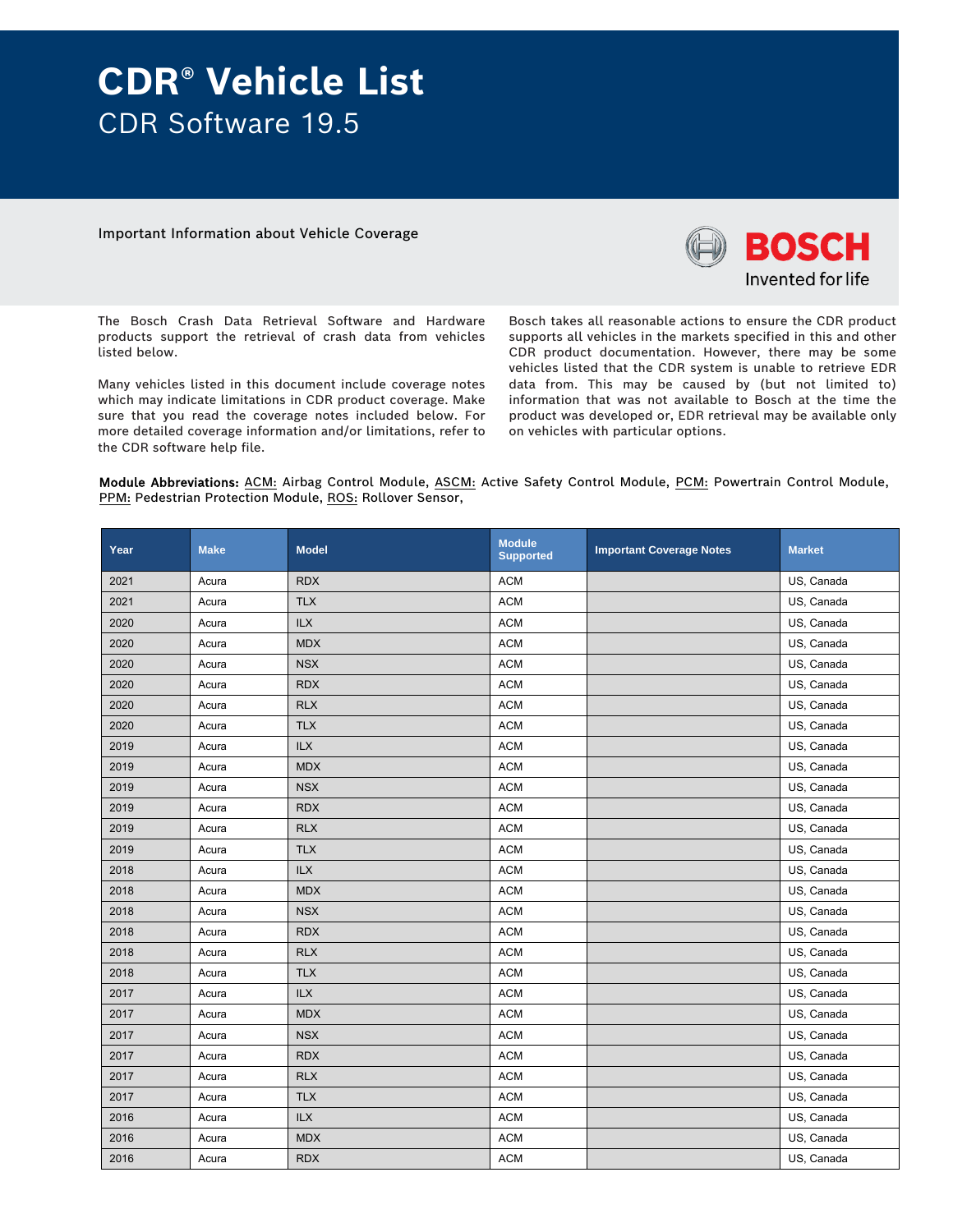| Year        | <b>Make</b> | <b>Model</b>          | <b>Module</b><br><b>Supported</b> | <b>Important Coverage Notes</b>                   | <b>Market</b>              |
|-------------|-------------|-----------------------|-----------------------------------|---------------------------------------------------|----------------------------|
| 2016        | Acura       | <b>RLX</b>            | <b>ACM</b>                        |                                                   | US, Canada                 |
| 2016        | Acura       | <b>TLX</b>            | <b>ACM</b>                        |                                                   | US, Canada                 |
| 2015        | Acura       | <b>ILX</b>            | <b>ACM</b>                        |                                                   | US, Canada                 |
| 2015        | Acura       | <b>MDX</b>            | <b>ACM</b>                        |                                                   | US, Canada                 |
| 2015        | Acura       | <b>RDX</b>            | <b>ACM</b>                        |                                                   | US, Canada                 |
| 2015        | Acura       | <b>RLX</b>            | <b>ACM</b>                        |                                                   | US, Canada                 |
| 2015        | Acura       | <b>TLX</b>            | <b>ACM</b>                        |                                                   | US, Canada                 |
| 2014        | Acura       | ILX (includes Hybrid) | <b>ACM</b>                        |                                                   | US, Canada                 |
| 2014        | Acura       | <b>MDX</b>            | <b>ACM</b>                        |                                                   | US, Canada                 |
| 2014        | Acura       | <b>RDX</b>            | <b>ACM</b>                        |                                                   | US, Canada                 |
| 2014        | Acura       | <b>RLX</b>            | <b>ACM</b>                        |                                                   | US, Canada                 |
| 2014        | Acura       | <b>TL</b>             | <b>ACM</b>                        |                                                   | US, Canada                 |
| 2014        | Acura       | <b>TSX</b>            | <b>ACM</b>                        |                                                   | US, Canada                 |
| 2013        | Acura       | ILX (includes Hybrid) | <b>ACM</b>                        |                                                   | US, Canada                 |
| 2013        | Acura       | <b>MDX</b>            | <b>ACM</b>                        |                                                   | US, Canada                 |
| 2013        | Acura       | <b>RDX</b>            | <b>ACM</b>                        |                                                   | US, Canada                 |
| 2013        | Acura       | RL 4-Dr               | <b>ACM</b>                        |                                                   | US, Canada                 |
| 2013        | Acura       | <b>TL</b>             | <b>ACM</b>                        |                                                   | US, Canada                 |
| 2013        | Acura       | <b>TSX</b>            | <b>ACM</b>                        |                                                   | US, Canada                 |
| 2013        | Acura       | ZDX                   | <b>ACM</b>                        |                                                   | US, Canada                 |
| 2012        | Acura       | <b>MDX</b>            | <b>ACM</b>                        | Not all MY2012s are compatible<br>with CDR        | US, Canada                 |
| 2012        | Acura       | <b>RL</b>             | <b>ACM</b>                        |                                                   | US, Canada                 |
| 2012        | Acura       | <b>TL</b>             | <b>ACM</b>                        | Not all MY2012s are compatible<br>with CDR        | US, Canada                 |
| 2012        | Acura       | <b>TSX</b>            | <b>ACM</b>                        |                                                   | US, Canada                 |
| 2012        | Acura       | <b>ZDX</b>            | <b>ACM</b>                        |                                                   | US, Canada                 |
| 2020        | Alfa Romeo  | 4C                    | <b>ACM</b>                        |                                                   | <b>NAFTA</b>               |
| 2020        | Alfa Romeo  | Giulia                | <b>ACM</b>                        |                                                   | <b>NAFTA</b>               |
| 2020        | Alfa Romeo  | Stelvio               | <b>ACM</b>                        |                                                   | <b>NAFTA</b>               |
| 2019        | Alfa Romeo  | 4C                    | <b>ACM</b>                        |                                                   | <b>NAFTA</b>               |
| 2019        | Alfa Romeo  | Giulia                | ACM                               |                                                   | <b>NAFTA</b>               |
| 2019        | Alfa Romeo  | Stelvio               | <b>ACM</b>                        |                                                   | <b>NAFTA</b>               |
| 2018        | Alfa Romeo  | 4C                    | <b>ACM</b>                        |                                                   | <b>NAFTA</b>               |
| 2018        | Alfa Romeo  | Giulia                | <b>ACM</b>                        |                                                   | <b>NAFTA</b>               |
| 2018        | Alfa Romeo  | Stelvio               | <b>ACM</b>                        |                                                   | <b>NAFTA</b>               |
| 2017        | Alfa Romeo  | 4C                    | <b>ACM</b>                        |                                                   | <b>NAFTA</b>               |
| 2017        | Alfa Romeo  | Giulia                | <b>ACM</b>                        |                                                   | <b>NAFTA</b>               |
| 2016        | Alfa Romeo  | 4C                    | <b>ACM</b>                        |                                                   | <b>NAFTA</b>               |
| 2015        | Alfa Romeo  | 4C                    | <b>ACM</b>                        |                                                   | <b>NAFTA</b>               |
| 2011 - 2015 | Alpheon     | Alpheon               | <b>ACM</b>                        |                                                   | S. Korea                   |
| 2020        | Audi        | A <sub>1</sub>        | <b>ACM</b>                        |                                                   | Where sold                 |
| 2020        | Audi        | A3, S3, RS3           | <b>ACM</b>                        |                                                   | Where sold, if<br>equipped |
| 2020        | Audi        | A4, S4, A4 allroad    | <b>ACM</b>                        | Requires CDR 500 for direct-to-<br>module imaging | Where sold                 |
| 2020        | Audi        | A5, R5, RS5, S5       | <b>ACM</b>                        | Requires CDR 500 for direct-to-<br>module imaging | Where sold                 |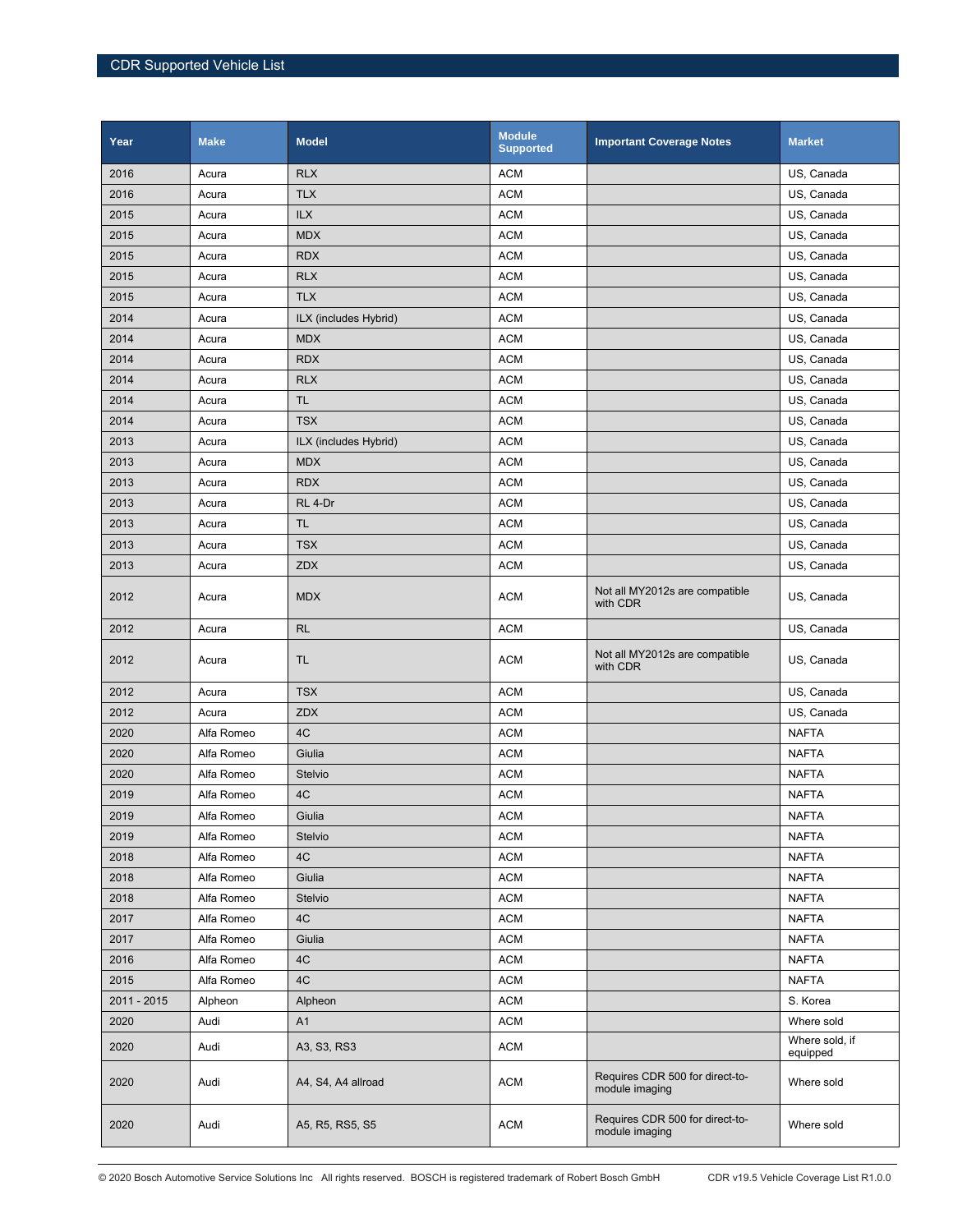| Year | <b>Make</b> | <b>Model</b>    | <b>Module</b><br><b>Supported</b> | <b>Important Coverage Notes</b>                   | <b>Market</b>              |
|------|-------------|-----------------|-----------------------------------|---------------------------------------------------|----------------------------|
| 2020 | Audi        | A6 Avant        | <b>ACM</b>                        | Requires CDR 500 for direct-to-<br>module imaging | Where sold                 |
| 2020 | Audi        | A6, A6L, S6     | <b>ACM</b>                        | Requires CDR 500 for direct-to-<br>module imaging | Where sold                 |
| 2020 | Audi        | A7, S7, RS7     | <b>ACM</b>                        | Requires CDR 500 for direct-to-<br>module imaging | Where sold                 |
| 2020 | Audi        | A8, A8L, S8     | <b>ACM</b>                        | Requires CDR 500 for direct-to-<br>module imaging | Where sold                 |
| 2020 | Audi        | eTron           | <b>ACM</b>                        | Requires CDR 500 for direct-to-<br>module imaging | Where sold                 |
| 2020 | Audi        | Q2              | <b>ACM</b>                        |                                                   | Where sold, if<br>equipped |
| 2020 | Audi        | Q <sub>3</sub>  | <b>ACM</b>                        |                                                   | Where sold                 |
| 2020 | Audi        | Q5, SQ5         | <b>ACM</b>                        | Requires CDR 500 for direct-to-<br>module imaging | US, Canada                 |
| 2020 | Audi        | Q7              | <b>ACM</b>                        | Requires CDR 500 for direct-to-<br>module imaging | US, Canada                 |
| 2020 | Audi        | Q8              | <b>ACM</b>                        | Requires CDR 500 for direct-to-<br>module imaging | Where sold                 |
| 2020 | Audi        | R <sub>8</sub>  | <b>ACM</b>                        |                                                   | US, Canada                 |
| 2019 | Audi        | A <sub>1</sub>  | <b>ACM</b>                        |                                                   | Where sold                 |
| 2019 | Audi        | A3, S3, RS3     | <b>ACM</b>                        |                                                   | Where sold, if<br>equipped |
| 2019 | Audi        | A3, S3, RS3     | <b>ACM</b>                        |                                                   | Where sold, if<br>equipped |
| 2019 | Audi        | A4, S4, allroad | <b>ACM</b>                        | Requires CDR 500 for direct-to-<br>module imaging | US, Canada                 |
| 2019 | Audi        | A5, S5, RS5     | <b>ACM</b>                        | Requires CDR 500 for direct-to-<br>module imaging | US, Canada                 |
| 2019 | Audi        | A6 Avant        | <b>ACM</b>                        | Requires CDR 500 for direct-to-<br>module imaging | Where sold                 |
| 2019 | Audi        | A6, A6L, S6     | <b>ACM</b>                        | Requires CDR 500 for direct-to-<br>module imaging | Where sold                 |
| 2019 | Audi        | A7, S7, RS7     | <b>ACM</b>                        | Requires CDR 500 for direct-to-<br>module imaging | Where sold                 |
| 2019 | Audi        | A8, A8L, S8     | <b>ACM</b>                        | Requires CDR 500 for direct-to-<br>module imaging | Where sold                 |
| 2019 | Audi        | eTron, eTron GT | <b>ACM</b>                        | Requires CDR 500 for direct-to-<br>module imaging | Where sold                 |
| 2019 | Audi        | Q2              | <b>ACM</b>                        |                                                   | Where sold, if<br>equipped |
| 2019 | Audi        | Q3              | <b>ACM</b>                        |                                                   | Where sold                 |
| 2019 | Audi        | Q5, SQ5         | <b>ACM</b>                        | Requires CDR 500 for direct-to-<br>module imaging | US, Canada                 |
| 2019 | Audi        | Q7              | <b>ACM</b>                        | Requires CDR 500 for direct-to-<br>module imaging | US, Canada                 |
| 2019 | Audi        | Q8              | <b>ACM</b>                        | Requires CDR 500 for direct-to-<br>module imaging | Where sold                 |
| 2019 | Audi        | R <sub>8</sub>  | <b>ACM</b>                        |                                                   | US, Canada                 |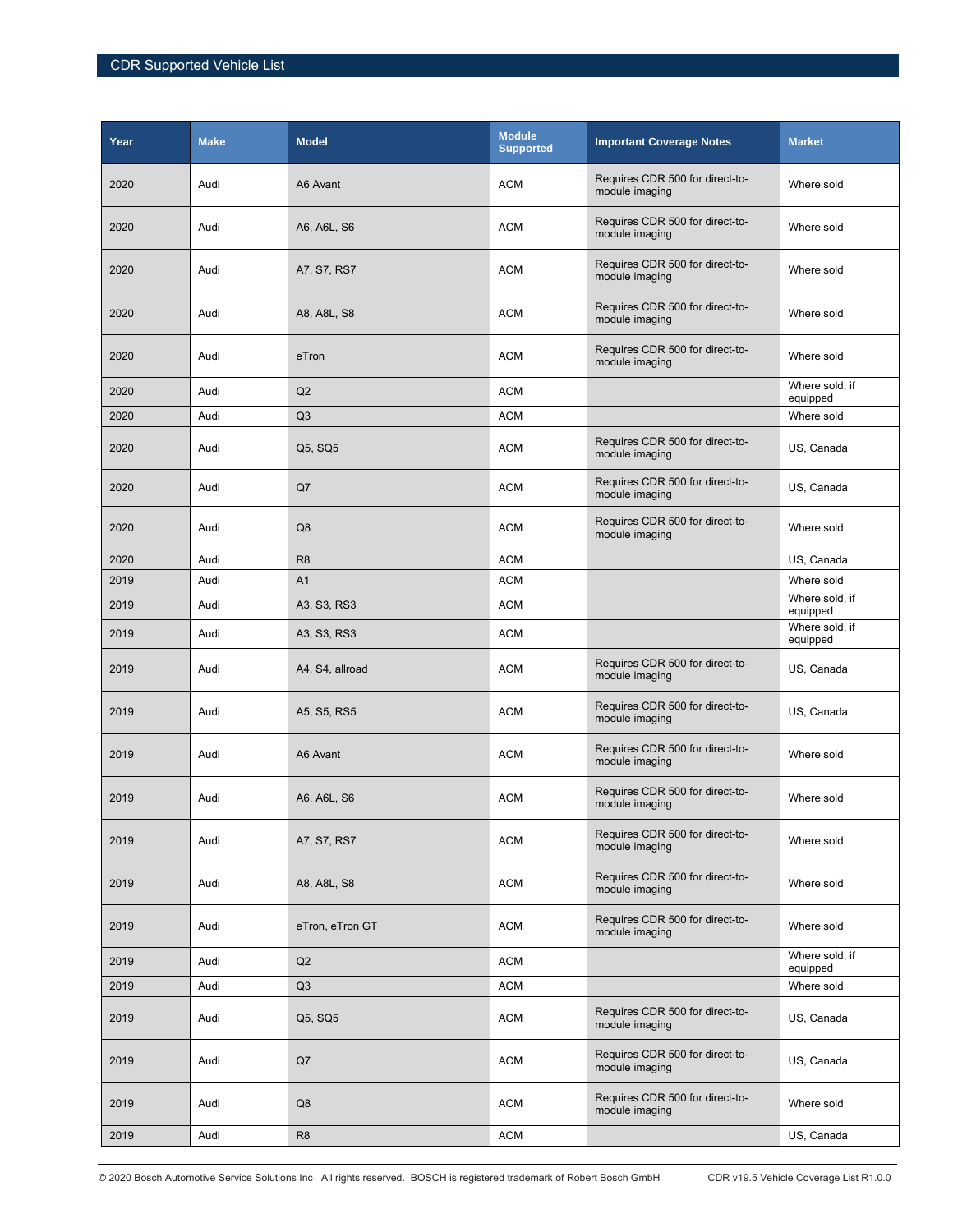| Year | <b>Make</b> | <b>Model</b>    | <b>Module</b><br><b>Supported</b> | <b>Important Coverage Notes</b>                   | <b>Market</b>              |
|------|-------------|-----------------|-----------------------------------|---------------------------------------------------|----------------------------|
| 2018 | Audi        | A3, S3, RS3     | <b>ACM</b>                        |                                                   | Where sold, if<br>equipped |
| 2018 | Audi        | A4, S4, allroad | <b>ACM</b>                        | Requires CDR 500 for direct-to-<br>module imaging | US, Canada                 |
| 2018 | Audi        | A5, S5, RS5     | <b>ACM</b>                        | Requires CDR 500 for direct-to-<br>module imaging | US, Canada                 |
| 2018 | Audi        | A6, A6L, S6     | <b>ACM</b>                        | Requires CDR 500 for direct-to-<br>module imaging | Where sold                 |
| 2018 | Audi        | A7, S7, RS7     | <b>ACM</b>                        | Requires CDR 500 for direct-to-<br>module imaging | Where sold                 |
| 2018 | Audi        | A8, A8L, S8     | <b>ACM</b>                        | Requires CDR 500 for direct-to-<br>module imaging | Where sold                 |
| 2018 | Audi        | Q2              | <b>ACM</b>                        |                                                   | Where sold, if<br>equipped |
| 2018 | Audi        | Q <sub>3</sub>  | <b>ACM</b>                        |                                                   | US, Canada                 |
| 2018 | Audi        | Q5, SQ5         | <b>ACM</b>                        | Requires CDR 500 for direct-to-<br>module imaging | US, Canada                 |
| 2018 | Audi        | Q7              | <b>ACM</b>                        | Requires CDR 500 for direct-to-<br>module imaging | US, Canada                 |
| 2018 | Audi        | Q8              | <b>ACM</b>                        | Requires CDR 500 for direct-to-<br>module imaging | Where sold                 |
| 2018 | Audi        | R <sub>8</sub>  | <b>ACM</b>                        |                                                   | US, Canada                 |
| 2017 | Audi        | A3, S3          | <b>ACM</b>                        |                                                   | US, Canada                 |
| 2017 | Audi        | A4, S4 allroad  | <b>ACM</b>                        | Requires CDR 500 for direct-to-<br>module imaging | US, Canada                 |
| 2017 | Audi        | A5, S5, RS5     | <b>ACM</b>                        | Requires CDR 500 for direct-to-<br>module imaging | US, Canada                 |
| 2017 | Audi        | A6, S6          | <b>ACM</b>                        |                                                   | US, Canada                 |
| 2017 | Audi        | A7, S7, RS7     | <b>ACM</b>                        |                                                   | US, Canada                 |
| 2017 | Audi        | A8, S8          | <b>ACM</b>                        |                                                   | US, Canada                 |
| 2017 | Audi        | Q3              | <b>ACM</b>                        |                                                   | US, Canada                 |
| 2017 | Audi        | Q5, SQ5         | ACM                               |                                                   | US, Canada                 |
| 2017 | Audi        | Q7              | <b>ACM</b>                        | Requires CDR 500 for direct-to-<br>module imaging | US, Canada                 |
| 2017 | Audi        | R <sub>8</sub>  | <b>ACM</b>                        |                                                   | US, Canada                 |
| 2016 | Audi        | A3, S3          | ACM                               |                                                   | US, Canada                 |
| 2016 | Audi        | A4, allroad     | <b>ACM</b>                        |                                                   | US, Canada                 |
| 2016 | Audi        | A5, S5, RS5     | <b>ACM</b>                        |                                                   | US, Canada                 |
| 2016 | Audi        | A6, S6          | <b>ACM</b>                        |                                                   | US, Canada                 |
| 2016 | Audi        | A7, S7, RS7     | <b>ACM</b>                        |                                                   | US, Canada                 |
| 2016 | Audi        | A8, S8          | <b>ACM</b>                        |                                                   | US, Canada                 |
| 2016 | Audi        | Q3              | <b>ACM</b>                        |                                                   | US, Canada                 |
| 2016 | Audi        | Q5, SQ5         | <b>ACM</b>                        |                                                   | US, Canada                 |
| 2015 | Audi        | A3, S3          | <b>ACM</b>                        |                                                   | US, Canada                 |
| 2015 | Audi        | A4, allroad     | <b>ACM</b>                        |                                                   | US, Canada                 |
| 2015 | Audi        | A5, S5, RS5     | <b>ACM</b>                        |                                                   | US, Canada                 |
| 2015 | Audi        | A6, S6          | <b>ACM</b>                        |                                                   | US, Canada                 |
| 2015 | Audi        | A7, S7, RS7     | <b>ACM</b>                        |                                                   | US, Canada                 |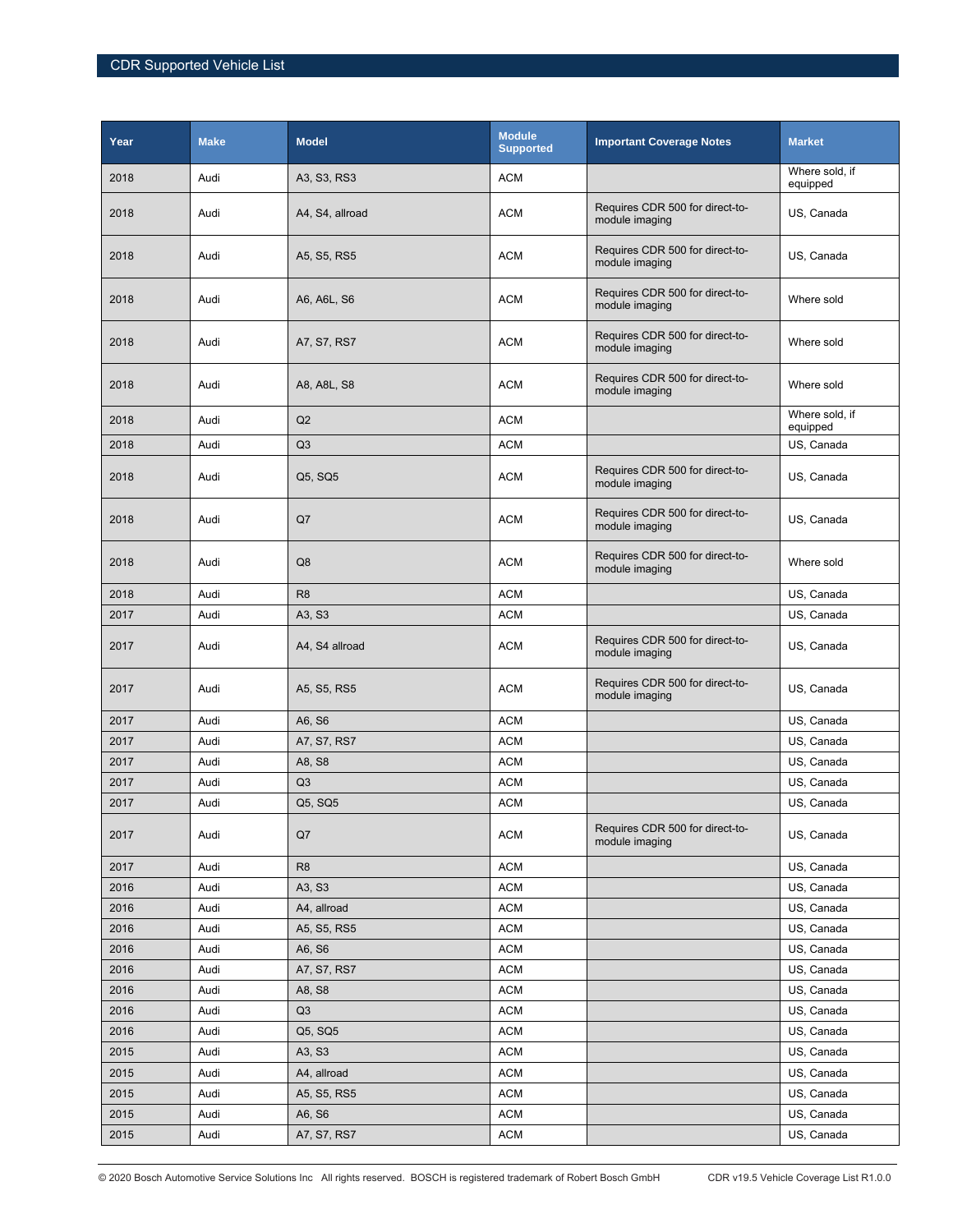| Year | <b>Make</b> | <b>Model</b>                                     | <b>Module</b><br><b>Supported</b> | <b>Important Coverage Notes</b>                                     | <b>Market</b>           |
|------|-------------|--------------------------------------------------|-----------------------------------|---------------------------------------------------------------------|-------------------------|
| 2015 | Audi        | A8, S8                                           | <b>ACM</b>                        |                                                                     | US. Canada              |
| 2015 | Audi        | Q <sub>3</sub>                                   | <b>ACM</b>                        |                                                                     | US, Canada              |
| 2015 | Audi        | Q5, SQ5                                          | <b>ACM</b>                        |                                                                     | US, Canada              |
| 2021 | <b>AVGM</b> | AV <sub>1</sub>                                  | ACM / ASCM                        | ASCM coverage depends on RPO,<br>refer to the help file for details | <b>NAFTA</b>            |
| 2020 | <b>AVGM</b> | AV <sub>1</sub>                                  | ACM / ASCM                        | ASCM coverage depends on RPO,<br>refer to the help file for details | <b>NAFTA</b>            |
| 2019 | <b>AVGM</b> | AV <sub>1</sub>                                  | <b>ACM</b>                        |                                                                     | <b>NAFTA</b>            |
| 2021 | Bentley     | Bentayga                                         | <b>ACM</b>                        | Requires CDR 500 for direct-to-<br>module imaging                   | Where soid              |
| 2021 | Bentley     | <b>Continental GT</b>                            | <b>ACM</b>                        |                                                                     | US, Canada              |
| 2021 | Bentley     | <b>Flying Spur</b>                               | <b>ACM</b>                        |                                                                     | US, Canada              |
| 2020 | Bentley     | Bentayga                                         | <b>ACM</b>                        | Requires CDR 500 for direct-to-<br>module imaging                   | Where sold              |
| 2020 | Bentley     | <b>Continental GT</b>                            | <b>ACM</b>                        |                                                                     | US, Canada              |
| 2020 | Bentley     | <b>Flying Spur</b>                               | <b>ACM</b>                        |                                                                     | US, Canada              |
| 2019 | Bentley     | Bentayga                                         | <b>ACM</b>                        | Requires CDR 500 for direct-to-<br>module imaging                   | US, Canada              |
| 2019 | Bentley     | <b>Continental GT</b>                            | <b>ACM</b>                        |                                                                     | Where sold              |
| 2019 | Bentley     | <b>Flying Spur</b>                               | <b>ACM</b>                        |                                                                     | Where sold              |
| 2018 | Bentley     | Bentayga                                         | <b>ACM</b>                        | Requires CDR 500 for direct-to-<br>module imaging                   | US, Canada              |
| 2018 | Bentley     | <b>Continental GTC</b>                           | <b>ACM</b>                        |                                                                     | US, Canada              |
| 2018 | Bentley     | <b>Flying Spur</b>                               | <b>ACM</b>                        |                                                                     | US, Canada              |
| 2018 | Bentley     | Mulsanne                                         | <b>ACM</b>                        |                                                                     | US, Canada              |
| 2017 | Bentley     | Bentayga                                         | <b>ACM</b>                        | Requires CDR 500 for direct-to-<br>module imaging                   | US, Canada              |
| 2017 | Bentley     | <b>Continental GT/GTC</b>                        | <b>ACM</b>                        |                                                                     | US, Canada              |
| 2017 | Bentley     | <b>Flying Spur</b>                               | <b>ACM</b>                        |                                                                     | US, Canada              |
| 2017 | Bentley     | Mulsanne                                         | <b>ACM</b>                        |                                                                     | US, Canada              |
| 2016 | Bentley     | <b>Continental GT/GTC</b>                        | <b>ACM</b>                        |                                                                     | US, Canada              |
| 2016 | Bentley     | Flying Spur                                      | <b>ACM</b>                        |                                                                     | US, Canada              |
| 2016 | Bentley     | Mulsanne                                         | <b>ACM</b>                        |                                                                     | US, Canada              |
| 2020 | <b>BMW</b>  | 2-Series (230i, M240i, M2)                       | <b>ACM</b>                        |                                                                     | US, Canada              |
| 2020 | <b>BMW</b>  | 3-Series (320i, 340i, M340i)                     | <b>ACM</b>                        |                                                                     | US, Canada              |
| 2020 | <b>BMW</b>  | 4-Series (430i, 440i, M4)                        | <b>ACM</b>                        |                                                                     | US, Canada              |
| 2020 | <b>BMW</b>  | 5-Series (530i, 530e, 540i, M550i, M5)           | <b>ACM</b>                        | Requires CDR 500 for direct-to-<br>module imaging                   | US, Canada              |
| 2020 | <b>BMW</b>  | 6-Series (640i, 650i. Alpina B6, M6)             | <b>ACM</b>                        |                                                                     | US, Canada, S.<br>Korea |
| 2020 | <b>BMW</b>  | 7-Series (740i, 745e, 750i, Alpina B7,<br>M760i) | <b>ACM</b>                        | Requires CDR 500 for direct-to-<br>module imaging                   | US, Canada, S.<br>Korea |
| 2020 | <b>BMW</b>  | 8-Series (M840i, M850i)                          | <b>ACM</b>                        | Requires CDR 500 for direct-to-<br>module imaging                   | US, Canada              |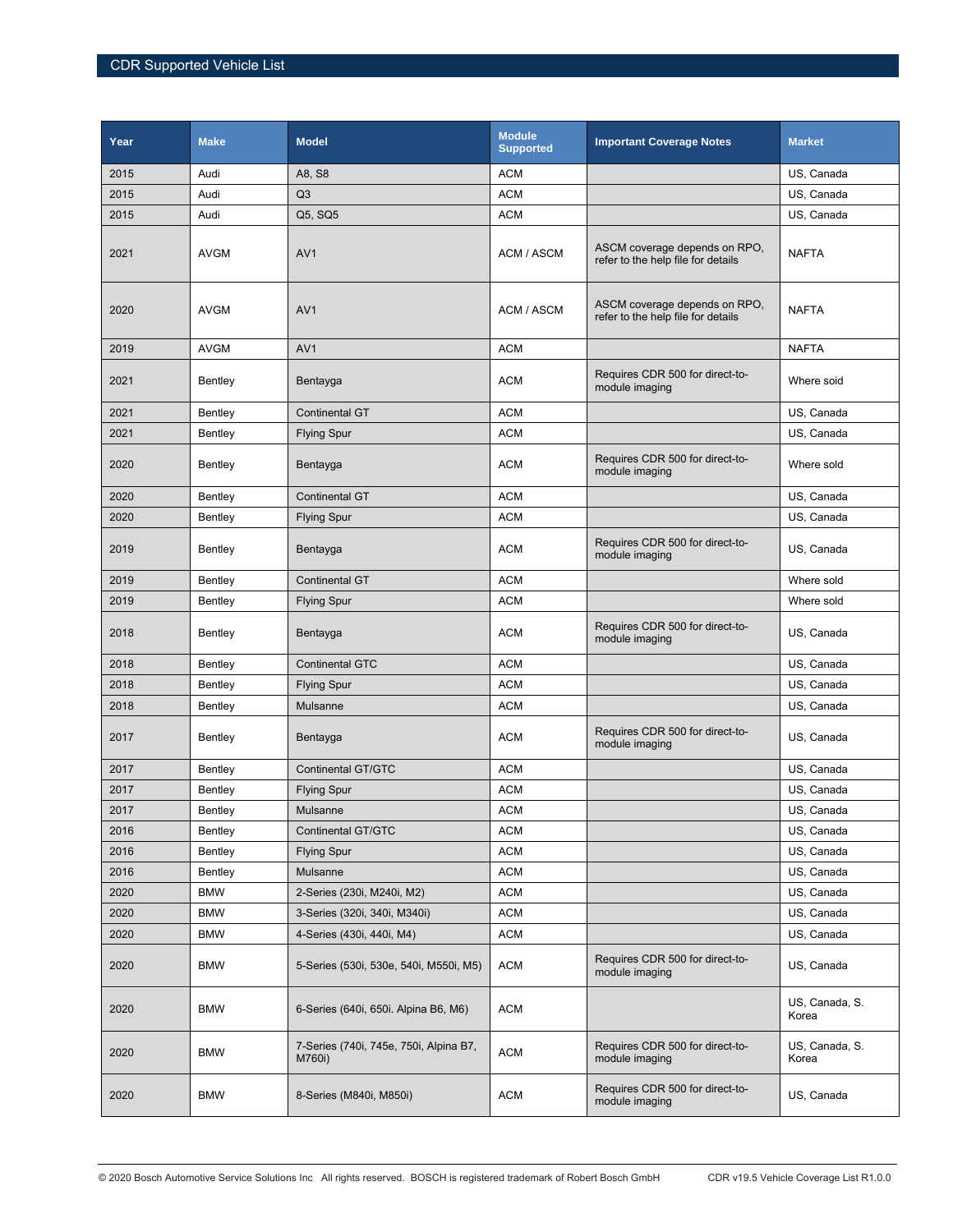| Year | <b>Make</b> | <b>Model</b>                                               | <b>Module</b><br><b>Supported</b> | <b>Important Coverage Notes</b>                   | <b>Market</b>           |
|------|-------------|------------------------------------------------------------|-----------------------------------|---------------------------------------------------|-------------------------|
| 2020 | <b>BMW</b>  | i3                                                         | <b>ACM</b>                        | Requires CDR 500 for direct-to-<br>module imaging | US, Canada              |
| 2020 | <b>BMW</b>  | i8                                                         | <b>ACM</b>                        | Requires CDR 500 for direct-to-<br>module imaging | US, Canada              |
| 2020 | <b>BMW</b>  | X1                                                         | <b>ACM</b>                        | Requires CDR 500 for direct-to-<br>module imaging | US, Canada              |
| 2020 | <b>BMW</b>  | X <sub>2</sub>                                             | <b>ACM</b>                        |                                                   | US, Canada              |
| 2020 | <b>BMW</b>  | X3                                                         | <b>ACM</b>                        | Requires CDR 500 for direct-to-<br>module imaging | US, Canada              |
| 2020 | <b>BMW</b>  | X4                                                         | <b>ACM</b>                        | Requires CDR 500 for direct-to-<br>module imaging | US, Canada              |
| 2020 | <b>BMW</b>  | X <sub>5</sub>                                             | <b>ACM</b>                        |                                                   | US, Canada              |
| 2020 | <b>BMW</b>  | X7                                                         | <b>ACM</b>                        | Requires CDR 500 for direct-to-<br>module imaging | US, Canada              |
| 2020 | <b>BMW</b>  | Z4                                                         | <b>ACM</b>                        | Requires CDR 500 for direct-to-<br>module imaging | US, Canada              |
| 2019 | <b>BMW</b>  | 2-Series (230i, M240i, M2, Active<br>Tourer Joy)           | <b>ACM</b>                        |                                                   | US, Canada, S.<br>Korea |
| 2019 | <b>BMW</b>  | 3-Series (320i, 328i, 328d, 330e, 330i,<br>335i, 340i, M3) | <b>ACM</b>                        |                                                   | US, Canada, S.<br>Korea |
| 2019 | <b>BMW</b>  | 4-Series (430i, 440i, M4)                                  | <b>ACM</b>                        |                                                   | US, Canada              |
| 2019 | <b>BMW</b>  | 5-Series (530i, 530e, 540i, 540d, M5)                      | <b>ACM</b>                        | Requires CDR 500 for direct-to-<br>module imaging | US, Canada, S.<br>Korea |
| 2019 | <b>BMW</b>  | 6-Series (640i, 640i GT, 650i. Alpina<br>B6, M6)           | <b>ACM</b>                        |                                                   | US, Canada, S.<br>Korea |
| 2019 | <b>BMW</b>  | 7-Series (740e/i, 750i, 760i, Alpina B7<br>LWB, M760i)     | <b>ACM</b>                        | Requires CDR 500 for direct-to-<br>module imaging | US, Canada, S.<br>Korea |
| 2019 | <b>BMW</b>  | 8-Series (M850i coupe & convertible)                       | <b>ACM</b>                        | Requires CDR 500 for direct-to-<br>module imaging | US, Canada              |
| 2019 | <b>BMW</b>  | i3                                                         | <b>ACM</b>                        | Requires CDR 500 for direct-to-<br>module imaging | US, Canada, S.<br>Korea |
| 2019 | <b>BMW</b>  | i8                                                         | <b>ACM</b>                        | Requires CDR 500 for direct-to-<br>module imaging | US, Canada, S.<br>Korea |
| 2019 | <b>BMW</b>  | X1                                                         | <b>ACM</b>                        | Requires CDR 500 for direct-to-<br>module imaging | US, Canada, S.<br>Korea |
| 2019 | <b>BMW</b>  | X2                                                         | ACM                               |                                                   | US, Canada, S.<br>Korea |
| 2019 | <b>BMW</b>  | X <sub>3</sub>                                             | <b>ACM</b>                        |                                                   | US, Canada, S.<br>Korea |
| 2019 | <b>BMW</b>  | X4                                                         | <b>ACM</b>                        |                                                   | US, Canada, S.<br>Korea |
| 2019 | <b>BMW</b>  | X <sub>5</sub>                                             | <b>ACM</b>                        |                                                   | US, Canada, S.<br>Korea |
| 2019 | BMW         | X6 (X6 & X6 M)                                             | ACM                               |                                                   | US, Canada              |
| 2019 | <b>BMW</b>  | X7 (40i & 50i)                                             | <b>ACM</b>                        | Requires CDR 500 for direct-to-<br>module imaging | US, Canada, S.<br>Korea |
| 2019 | <b>BMW</b>  | Z4                                                         | <b>ACM</b>                        |                                                   | US, Canada, S.<br>Korea |
| 2018 | <b>BMW</b>  | 1-Series (118d)                                            | ACM                               |                                                   | S. Korea                |
| 2018 | <b>BMW</b>  | 2-Series (230i, M240i, M2)                                 | ACM                               |                                                   | US, Canada              |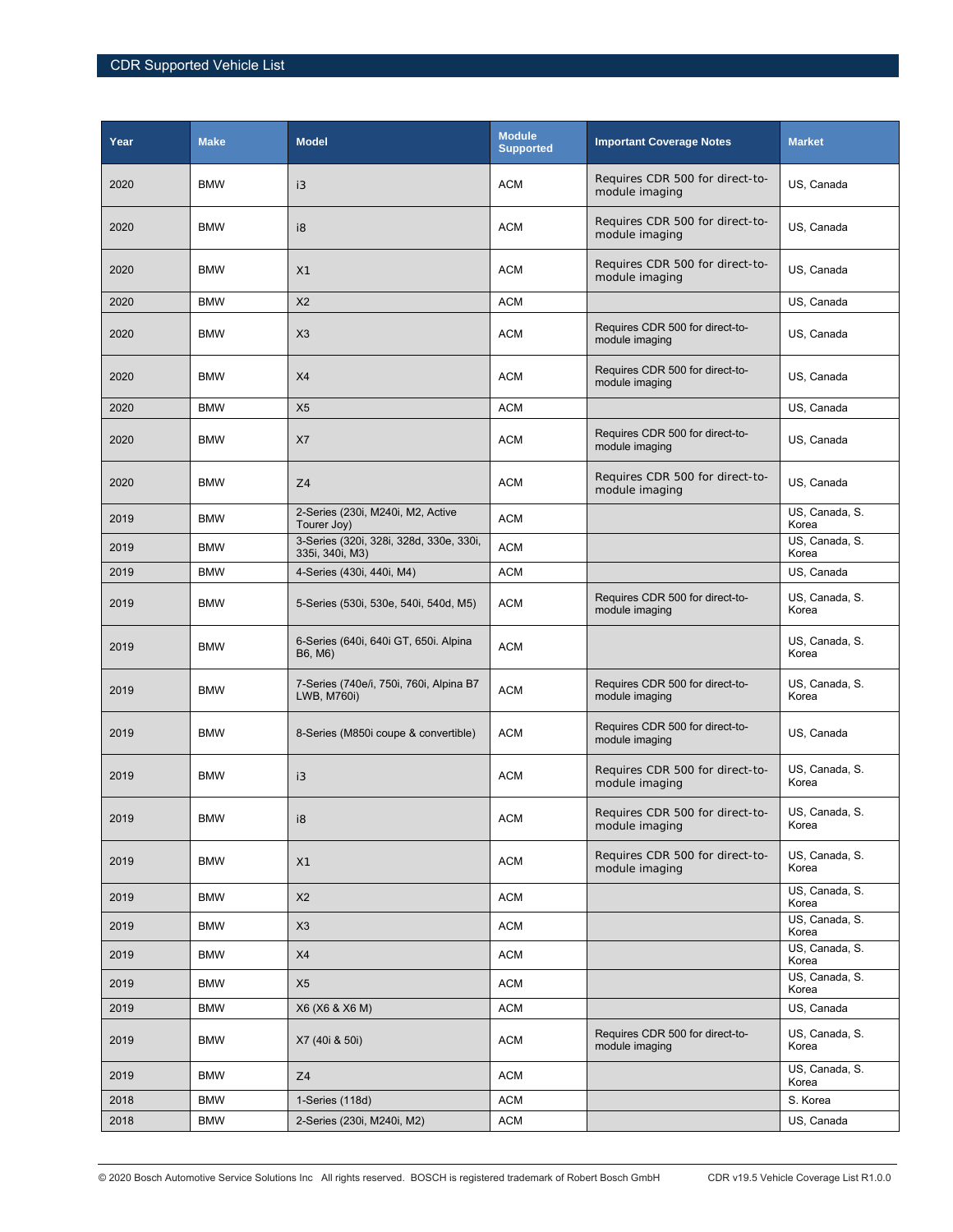| Year | <b>Make</b> | <b>Model</b>                                                           | <b>Module</b><br><b>Supported</b> | <b>Important Coverage Notes</b>                   | <b>Market</b>           |
|------|-------------|------------------------------------------------------------------------|-----------------------------------|---------------------------------------------------|-------------------------|
| 2018 | <b>BMW</b>  | 3-Series (320d, 320i, 330e, M Spt,<br>3GT, M3)                         | ACM                               |                                                   | S. Korea                |
| 2018 | <b>BMW</b>  | 3-Series (320i, 328i, 328d, 330e, 330i,<br>335i, 340i, M3)             | <b>ACM</b>                        |                                                   | US, Canada              |
| 2018 | <b>BMW</b>  | 4-Series (420d, 420i, 430d, 430i M<br>Spt, Gran Coupe, LCI, M4, M4 CS) | ACM                               |                                                   | S. Korea                |
| 2018 | <b>BMW</b>  | 4-Series (430i, 440i, M4)                                              | <b>ACM</b>                        |                                                   | US, Canada              |
| 2018 | <b>BMW</b>  | 5-Series (530i, 530e, 540i, 540d, M5)                                  | <b>ACM</b>                        | Requires CDR 500 for direct-to-<br>module imaging | US, Canada, S.<br>Korea |
| 2018 | <b>BMW</b>  | 6-Series (640d Gran Coupe xDrive M<br>Limited)                         | <b>ACM</b>                        |                                                   | S. Korea                |
| 2018 | <b>BMW</b>  | 6-Series (640d Gran Coupe, 640i GT,<br>630d GT)                        | <b>ACM</b>                        |                                                   | S. Korea                |
| 2018 | <b>BMW</b>  | 6-Series (640i, 640i GT, 650i. Alpina<br>B6, M6)                       | <b>ACM</b>                        |                                                   | US, Canada              |
| 2018 | <b>BMW</b>  | 7-Series (730d, 740e/i, 750i, 760i,<br>Alpina B7 LWB, M760i,, M, Spt)  | <b>ACM</b>                        | Requires CDR 500 for direct-to-<br>module imaging | US, Canada, S.<br>Korea |
| 2018 | <b>BMW</b>  | i3                                                                     | <b>ACM</b>                        | Requires CDR 500 for direct-to-<br>module imaging | US, Canada, S.<br>Korea |
| 2018 | <b>BMW</b>  | i8                                                                     | <b>ACM</b>                        | Requires CDR 500 for direct-to-<br>module imaging | US, Canada, S.<br>Korea |
| 2018 | <b>BMW</b>  | X1                                                                     | ACM                               | Requires CDR 500 for direct-to-<br>module imaging | US, Canada, S.<br>Korea |
| 2018 | <b>BMW</b>  | X <sub>2</sub>                                                         | <b>ACM</b>                        |                                                   | US, Canada              |
| 2018 | <b>BMW</b>  | X3                                                                     | <b>ACM</b>                        |                                                   | US, Canada, S.<br>Korea |
| 2018 | <b>BMW</b>  | X4                                                                     | <b>ACM</b>                        |                                                   | US, Canada, S.<br>Korea |
| 2018 | <b>BMW</b>  | X5 (X5 & X5 M)                                                         | <b>ACM</b>                        |                                                   | US, Canada, S.<br>Korea |
| 2018 | <b>BMW</b>  | X6 (X6 & X6 M)                                                         | <b>ACM</b>                        |                                                   | US, Canada, S.<br>Korea |
| 2017 | <b>BMW</b>  | 1-Series (118d)                                                        | ACM                               |                                                   | S. Korea                |
| 2017 | <b>BMW</b>  | 2-Series (230i, M240i, M2i)                                            | <b>ACM</b>                        |                                                   | US, Canada              |
| 2017 | <b>BMW</b>  | 2-Series (Active Tourer Joy, M2)                                       | <b>ACM</b>                        |                                                   | S. Korea                |
| 2017 | <b>BMW</b>  | 3-Series (320d, 330e, 330i, 3GT)                                       | <b>ACM</b>                        |                                                   | S. Korea                |
| 2017 | <b>BMW</b>  | 3-Series (320i, 328d, 330e, 330i, 340i,<br>M3)                         | <b>ACM</b>                        |                                                   | US, Canada              |
| 2017 | <b>BMW</b>  | 4-Series (430i, 440i, M4)                                              | <b>ACM</b>                        |                                                   | US, Canada              |
| 2017 | <b>BMW</b>  | 5-Series (520d, 530i)                                                  | <b>ACM</b>                        |                                                   | S. Korea                |
| 2017 | <b>BMW</b>  | 5-Series (535i, 530i, 540i)                                            | <b>ACM</b>                        |                                                   | US, Canada              |
| 2017 | <b>BMW</b>  | 6-Series (640i, 650i. Alpina B6, M6)                                   | <b>ACM</b>                        |                                                   | US, Canada              |
| 2017 | <b>BMW</b>  | 7-Series (730d/Ld, 740i, L, Ld, 750Li,<br>Alpina B7 LWB, M760i)        | <b>ACM</b>                        | Requires CDR 500 for direct-to-<br>module imaging | US, Canada              |
| 2017 | <b>BMW</b>  | 7-Series (740e/i, 750i, 760i/ M760 Li,<br>Alpina B7)                   | <b>ACM</b>                        | Requires CDR 500 for direct-to-<br>module imaging | S. Korea                |
| 2017 | <b>BMW</b>  | i3                                                                     | <b>ACM</b>                        | Requires CDR 500 for direct-to-<br>module imaging | US, Canada, S.<br>Korea |
| 2017 | <b>BMW</b>  | i8                                                                     | <b>ACM</b>                        | Requires CDR 500 for direct-to-<br>module imaging | US, Canada, S.<br>Korea |
| 2017 | <b>BMW</b>  | X1                                                                     | <b>ACM</b>                        | Requires CDR 500 for direct-to-<br>module imaging | US, Canada, S.<br>Korea |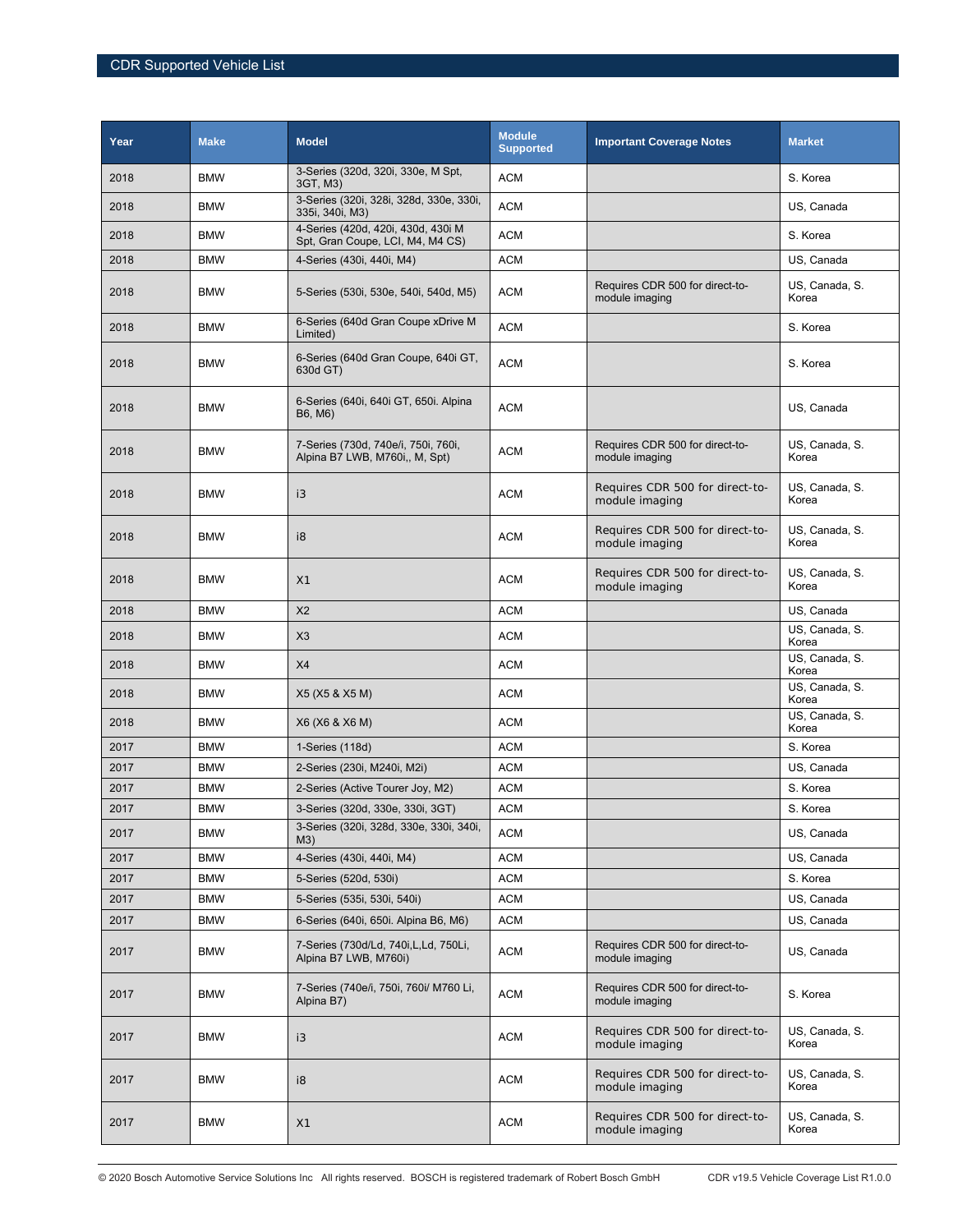| Year | <b>Make</b> | <b>Model</b>                                 | <b>Module</b><br><b>Supported</b> | <b>Important Coverage Notes</b>                     | <b>Market</b>           |
|------|-------------|----------------------------------------------|-----------------------------------|-----------------------------------------------------|-------------------------|
| 2017 | <b>BMW</b>  | X3                                           | <b>ACM</b>                        |                                                     | US, Canada              |
| 2017 | <b>BMW</b>  | X4                                           | <b>ACM</b>                        |                                                     | US, Canada, S.<br>Korea |
| 2017 | <b>BMW</b>  | X5 (X5 & X5 M)                               | <b>ACM</b>                        |                                                     | US, Canada, S.<br>Korea |
| 2017 | <b>BMW</b>  | X6 (X6 & X6 M)                               | <b>ACM</b>                        |                                                     | US, Canada, S.<br>Korea |
| 2016 | <b>BMW</b>  | 1-Series (118d)                              | <b>ACM</b>                        |                                                     | S. Korea                |
| 2016 | <b>BMW</b>  | 2-Series (Active Tourer Joy)                 | <b>ACM</b>                        |                                                     | S. Korea                |
| 2016 | <b>BMW</b>  | 2-Series (includes M235i)                    | <b>ACM</b>                        |                                                     | US, Canada              |
| 2016 | <b>BMW</b>  | 3-Series (GT 30d xDrive Lux LCI OE,<br>330e) | <b>ACM</b>                        |                                                     | S. Korea                |
| 2016 | <b>BMW</b>  | 3-Series (includes M3)                       | <b>ACM</b>                        |                                                     | US, Canada              |
| 2016 | <b>BMW</b>  | 4-Series (includes M4)                       | <b>ACM</b>                        |                                                     | US, Canada              |
| 2016 | <b>BMW</b>  | 5-Series (520d M Aerodynamic LCI)            | <b>ACM</b>                        |                                                     | S. Korea                |
| 2016 | <b>BMW</b>  | 5-Series (includes M5)                       | <b>ACM</b>                        |                                                     | US, Canada              |
| 2016 | <b>BMW</b>  | 6-Series (includes M6)                       | <b>ACM</b>                        |                                                     | US, Canada              |
| 2016 | <b>BMW</b>  | 7-Series                                     | <b>ACM</b>                        | Requires CDR 500 for direct-to-<br>module imaging   | US, Canada, S.<br>Korea |
| 2016 | <b>BMW</b>  | i3                                           | <b>ACM</b>                        | Requires CDR 500 for direct-to-<br>module imaging   | US, Canada, S.<br>Korea |
| 2016 | <b>BMW</b>  | i8                                           | <b>ACM</b>                        | Requires CDR 500 for direct-to-<br>module imaging   | US, Canada, S.<br>Korea |
| 2016 | <b>BMW</b>  | X <sub>1</sub>                               | <b>ACM</b>                        | Requires CDR 500 for direct-to-<br>module imaging   | US, Canada, S.<br>Korea |
| 2016 | <b>BMW</b>  | X3                                           | <b>ACM</b>                        |                                                     | US, Canada              |
| 2016 | <b>BMW</b>  | X4                                           | <b>ACM</b>                        |                                                     | US, Canada, S.<br>Korea |
| 2016 | <b>BMW</b>  | X <sub>5</sub>                               | <b>ACM</b>                        |                                                     | US, Canada, S.<br>Korea |
| 2016 | <b>BMW</b>  | X <sub>6</sub>                               | <b>ACM</b>                        |                                                     | US, Canada              |
| 2016 | <b>BMW</b>  | Z <sub>4</sub>                               | <b>ACM</b>                        |                                                     | US, Canada              |
| 2015 | <b>BMW</b>  | 2-Series (includes M235i)                    | <b>ACM</b>                        |                                                     | US. Canada              |
| 2015 | <b>BMW</b>  | 3-Series (includes M3)                       | <b>ACM</b>                        |                                                     | US, Canada              |
| 2015 | <b>BMW</b>  | 4-Series (includes M4)                       | <b>ACM</b>                        |                                                     | US, Canada              |
| 2015 | <b>BMW</b>  | 5-Series (includes M5)                       | <b>ACM</b>                        |                                                     | US, Canada              |
| 2015 | <b>BMW</b>  | 6-Series (includes M6)                       | <b>ACM</b>                        |                                                     | US, Canada              |
| 2015 | <b>BMW</b>  | 7-Series                                     | ACM                               |                                                     | US, Canada              |
| 2015 | <b>BMW</b>  | i3                                           | ACM                               | Requires CDR 500 for direct-to-<br>module imaging   | US, Canada, S.<br>Korea |
| 2015 | <b>BMW</b>  | i8                                           | <b>ACM</b>                        | Requires CDR 500 for direct-to-<br>module imaging   | US, Canada, S.<br>Korea |
| 2015 | <b>BMW</b>  | X1                                           | <b>ACM</b>                        | only production year 2015 an<br>newer are supported | US, Canada              |
| 2015 | <b>BMW</b>  | X3                                           | <b>ACM</b>                        |                                                     | US, Canada              |
| 2015 | <b>BMW</b>  | X4                                           | <b>ACM</b>                        |                                                     | US, Canada              |
| 2015 | <b>BMW</b>  | X <sub>5</sub>                               | <b>ACM</b>                        |                                                     | US, Canada              |
| 2015 | <b>BMW</b>  | X <sub>6</sub>                               | ACM                               |                                                     | US, Canada              |
| 2015 | <b>BMW</b>  | $\mathsf{Z}4$                                | <b>ACM</b>                        |                                                     | US, Canada              |
| 2014 | <b>BMW</b>  | 228i Coupe                                   | <b>ACM</b>                        |                                                     | US, Canada              |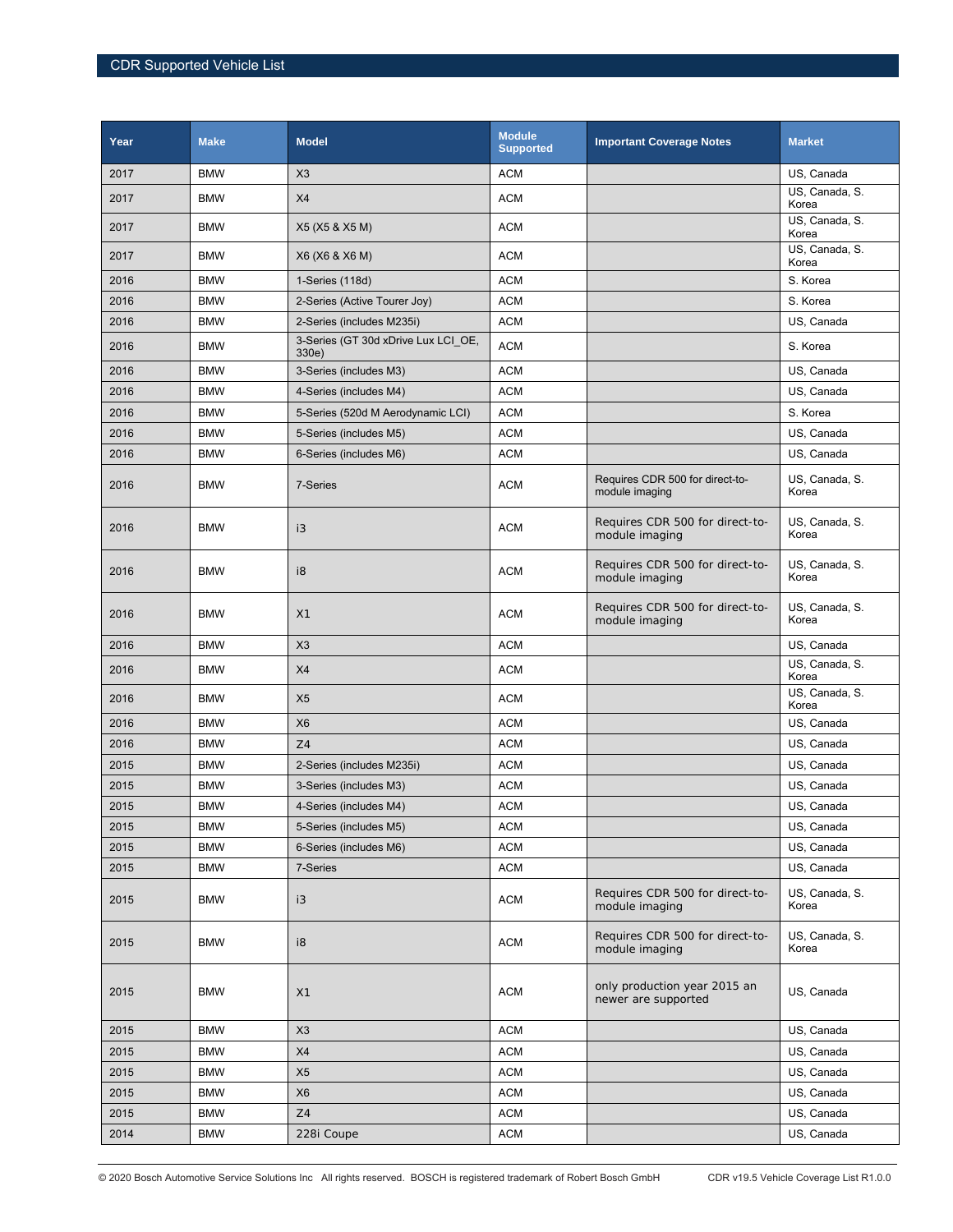| Year | <b>Make</b> | <b>Model</b>                                     | <b>Module</b><br><b>Supported</b> | <b>Important Coverage Notes</b>                   | <b>Market</b>           |
|------|-------------|--------------------------------------------------|-----------------------------------|---------------------------------------------------|-------------------------|
| 2014 | <b>BMW</b>  | 320i                                             | <b>ACM</b>                        |                                                   | US, Canada, S.<br>Korea |
| 2014 | <b>BMW</b>  | 320i, 320i xDrive (sedan)                        | <b>ACM</b>                        |                                                   | US, Canada              |
| 2014 | <b>BMW</b>  | 328i xDrive, 328d xDrive<br>(wagon)              | <b>ACM</b>                        |                                                   | US, Canada              |
| 2014 | <b>BMW</b>  | 328i, 328d, 328i xDrive, 328d<br>xDrive (sedan)  | <b>ACM</b>                        |                                                   | US, Canada              |
| 2014 | <b>BMW</b>  | 328xi GT, 335xi GT                               | <b>ACM</b>                        |                                                   | US, Canada              |
| 2014 | <b>BMW</b>  | 335i, 335i xDrive (sedan)                        | <b>ACM</b>                        |                                                   | US, Canada              |
| 2014 | <b>BMW</b>  | 428i, 428i xDrive (Coupe,<br>Convertible)        | <b>ACM</b>                        |                                                   | US, Canada              |
| 2014 | <b>BMW</b>  | 435i (Coupe, Convertible)                        | <b>ACM</b>                        |                                                   | US, Canada              |
| 2014 | <b>BMW</b>  | 435i xDrive (Coupe)                              | <b>ACM</b>                        |                                                   | US, Canada              |
| 2014 | <b>BMW</b>  | 528i, 528i xDrive                                | <b>ACM</b>                        |                                                   | US, Canada              |
| 2014 | <b>BMW</b>  | 535i, 535i xDrive (sedan, GT<br>wagon)           | <b>ACM</b>                        |                                                   | US, Canada              |
| 2014 | <b>BMW</b>  | 550i, 550i xDrive (sedan, GT<br>wagon)           | <b>ACM</b>                        |                                                   | US, Canada              |
| 2014 | <b>BMW</b>  | 640i, 640i xDrive (sedan, coupe,<br>convertible) | <b>ACM</b>                        |                                                   | US, Canada              |
| 2014 | <b>BMW</b>  | 650i, 650i xDrive (sedan, coupe,<br>convertible) | <b>ACM</b>                        |                                                   | US, Canada              |
| 2014 | <b>BMW</b>  | 740i, 740Li, 740Li xDrive                        | <b>ACM</b>                        |                                                   | US, Canada              |
| 2014 | <b>BMW</b>  | 750i, 750i xDrive, 750Li, 750Li<br>xDrive        | <b>ACM</b>                        |                                                   | US, Canada              |
| 2014 | <b>BMW</b>  | 760Li                                            | <b>ACM</b>                        |                                                   | US, Canada              |
| 2014 | <b>BMW</b>  | Active Hybrid 3, 5 & 7 (sedan)                   | <b>ACM</b>                        |                                                   | US, Canada              |
| 2014 | <b>BMW</b>  | ALPINA B7 (includes xDrive)                      | <b>ACM</b>                        |                                                   | US, Canada              |
| 2014 | <b>BMW</b>  | i3                                               | <b>ACM</b>                        | Requires CDR 500 for direct-to-<br>module imaging | US, Canada              |
| 2014 | <b>BMW</b>  | i8                                               | <b>ACM</b>                        | Requires CDR 500 for direct-to-<br>module imaging | US, Canada              |
| 2014 | <b>BMW</b>  | M235i Coupe                                      | <b>ACM</b>                        |                                                   | US, Canada              |
| 2014 | <b>BMW</b>  | M5 (sedan)                                       | <b>ACM</b>                        |                                                   | US, Canada              |
| 2014 | <b>BMW</b>  | M6 (coupe, convertible, sedan)                   | <b>ACM</b>                        |                                                   | US, Canada              |
| 2014 | <b>BMW</b>  | X3 xDrive                                        | <b>ACM</b>                        |                                                   | US, Canada              |
| 2013 | <b>BMW</b>  | 328i, 328i xDrive (sedan)                        | <b>ACM</b>                        |                                                   | US, Canada              |
| 2013 | <b>BMW</b>  | 335i, 335i xDrive (sedan)                        | <b>ACM</b>                        |                                                   | US, Canada              |
| 2013 | <b>BMW</b>  | 528i, 528i xDrive                                | <b>ACM</b>                        |                                                   | US, Canada              |
| 2013 | <b>BMW</b>  | 535i, 535i xDrive (sedan, GT<br>wagon)           | <b>ACM</b>                        |                                                   | US, Canada              |
| 2013 | <b>BMW</b>  | 550i, 550i xDrive (sedan, GT wagon)              | <b>ACM</b>                        |                                                   | US, Canada              |
| 2013 | <b>BMW</b>  | 640i (sedan, coupe, convertible)                 | <b>ACM</b>                        |                                                   | US, Canada              |
| 2013 | <b>BMW</b>  | 650i, 650i xDrive (sedan, coupe,<br>convertible) | <b>ACM</b>                        |                                                   | US, Canada              |
| 2013 | <b>BMW</b>  | 740i, 740Li, 740Li xDrive                        | <b>ACM</b>                        |                                                   | US, Canada              |
| 2013 | <b>BMW</b>  | 750i, 750i xDrive 750Li, 750Li xDrive            | <b>ACM</b>                        |                                                   | US, Canada              |
| 2013 | <b>BMW</b>  | 760Li                                            | ACM                               |                                                   | US, Canada              |
| 2013 | <b>BMW</b>  | Active Hybrid 3, 5 & 7 (sedan)                   | <b>ACM</b>                        |                                                   | US, Canada              |
| 2013 | <b>BMW</b>  | M5 (sedan)                                       | ACM                               |                                                   | US, Canada              |
| 2013 | <b>BMW</b>  | M6 (coupe, convertible)                          | <b>ACM</b>                        |                                                   | US, Canada              |
| 2013 | <b>BMW</b>  | X3 xDrive                                        | <b>ACM</b>                        |                                                   | US, Canada              |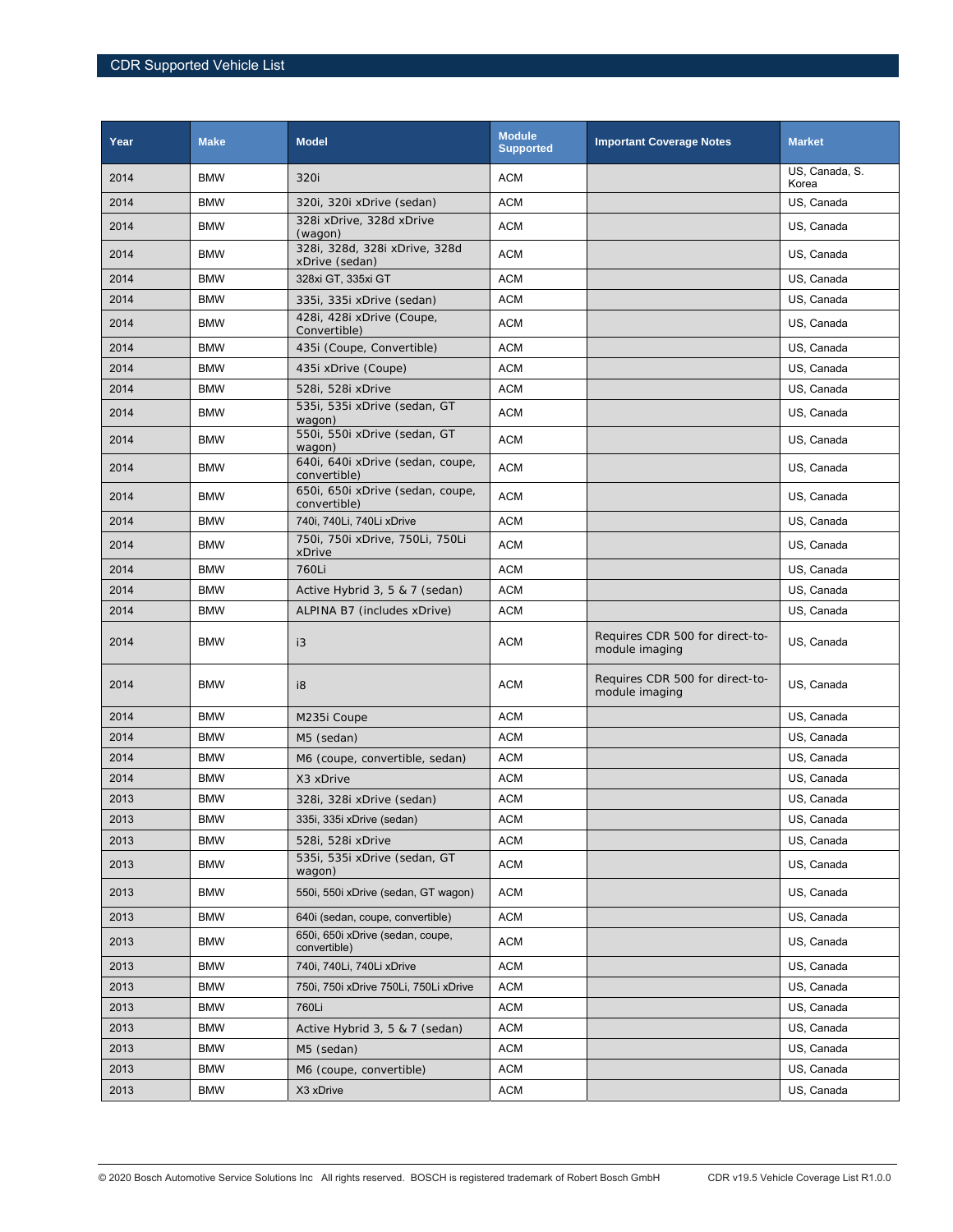| Year | <b>Make</b>  | <b>Model</b>          | <b>Module</b><br><b>Supported</b> | <b>Important Coverage Notes</b>                                     | <b>Market</b> |
|------|--------------|-----------------------|-----------------------------------|---------------------------------------------------------------------|---------------|
| 2021 | <b>Buick</b> | Enclave               | ACM / ASCM                        | ASCM coverage depends on RPO,<br>refer to the help file for details | <b>NAFTA</b>  |
| 2021 | <b>Buick</b> | Encore                | <b>ACM</b>                        |                                                                     | <b>NAFTA</b>  |
| 2021 | <b>Buick</b> | Encore GX             | <b>ACM</b>                        |                                                                     | <b>NAFTA</b>  |
| 2021 | <b>Buick</b> | Envision              | ACM / ASCM                        | ASCM coverage depends on RPO,<br>refer to the help file for details | <b>NAFTA</b>  |
| 2021 | <b>Buick</b> | Regal                 | ACM / ASCM                        | ASCM coverage depends on RPO,<br>refer to the help file for details | <b>NAFTA</b>  |
| 2020 | <b>Buick</b> | Enclave               | ACM / ASCM                        | ASCM coverage depends on RPO,<br>refer to the help file for details | <b>NAFTA</b>  |
| 2020 | <b>Buick</b> | Encore                | <b>ACM</b>                        |                                                                     | <b>NAFTA</b>  |
| 2020 | <b>Buick</b> | Encore GX             | <b>ACM</b>                        |                                                                     | <b>NAFTA</b>  |
| 2020 | <b>Buick</b> | Envision              | ACM / ASCM                        | ASCM coverage depends on RPO,<br>refer to the help file for details | <b>NAFTA</b>  |
| 2020 | <b>Buick</b> | Lacrosse              | <b>ACM</b>                        |                                                                     | <b>NAFTA</b>  |
| 2020 | <b>Buick</b> | Regal                 | ACM / ASCM                        | ASCM coverage depends on RPO,<br>refer to the help file for details | <b>NAFTA</b>  |
| 2019 | <b>Buick</b> | Cascada               | <b>ACM</b>                        |                                                                     | <b>NAFTA</b>  |
| 2019 | <b>Buick</b> | Enclave               | ACM / ASCM                        | ASCM coverage depends on RPO,<br>refer to the help file for details | <b>NAFTA</b>  |
| 2019 | <b>Buick</b> | Encore                | <b>ACM</b>                        |                                                                     | NAFTA, China  |
| 2019 | <b>Buick</b> | Envision              | ACM / ASCM                        | ASCM coverage depends on RPO,<br>refer to the help file for details | NAFTA, China  |
| 2019 | <b>Buick</b> | <b>Excelle</b>        | <b>ACM</b>                        |                                                                     | China         |
| 2019 | <b>Buick</b> | <b>GL8 Luxury MPV</b> | <b>ACM</b>                        |                                                                     | China         |
| 2019 | <b>Buick</b> | Lacrosse              | ACM / ASCM                        | ASCM coverage depends on RPO,<br>refer to the help file for details | NAFTA, China  |
| 2019 | <b>Buick</b> | Regal                 | ACM / ASCM                        | ASCM coverage depends on RPO,<br>refer to the help file for details | NAFTA, China  |
| 2019 | <b>Buick</b> | Velite <sub>5</sub>   | <b>ACM</b>                        |                                                                     | China         |
| 2019 | <b>Buick</b> | Verano                | <b>ACM</b>                        |                                                                     | China         |
| 2019 | <b>Buick</b> | Verano GS             | <b>ACM</b>                        |                                                                     | China         |
| 2018 | <b>Buick</b> | Cascada               | <b>ACM</b>                        |                                                                     | <b>NAFTA</b>  |
| 2018 | <b>Buick</b> | Enclave               | ACM / ASCM                        | ASCM coverage depends on RPO,<br>refer to the help file for details | <b>NAFTA</b>  |
| 2018 | <b>Buick</b> | Encore                | <b>ACM</b>                        |                                                                     | <b>NAFTA</b>  |
| 2018 | <b>Buick</b> | Encore                | <b>ACM</b>                        |                                                                     | NAFTA, China  |
| 2018 | <b>Buick</b> | Envision              | ACM / ASCM                        | ASCM coverage depends on RPO,<br>refer to the help file for details | NAFTA, China  |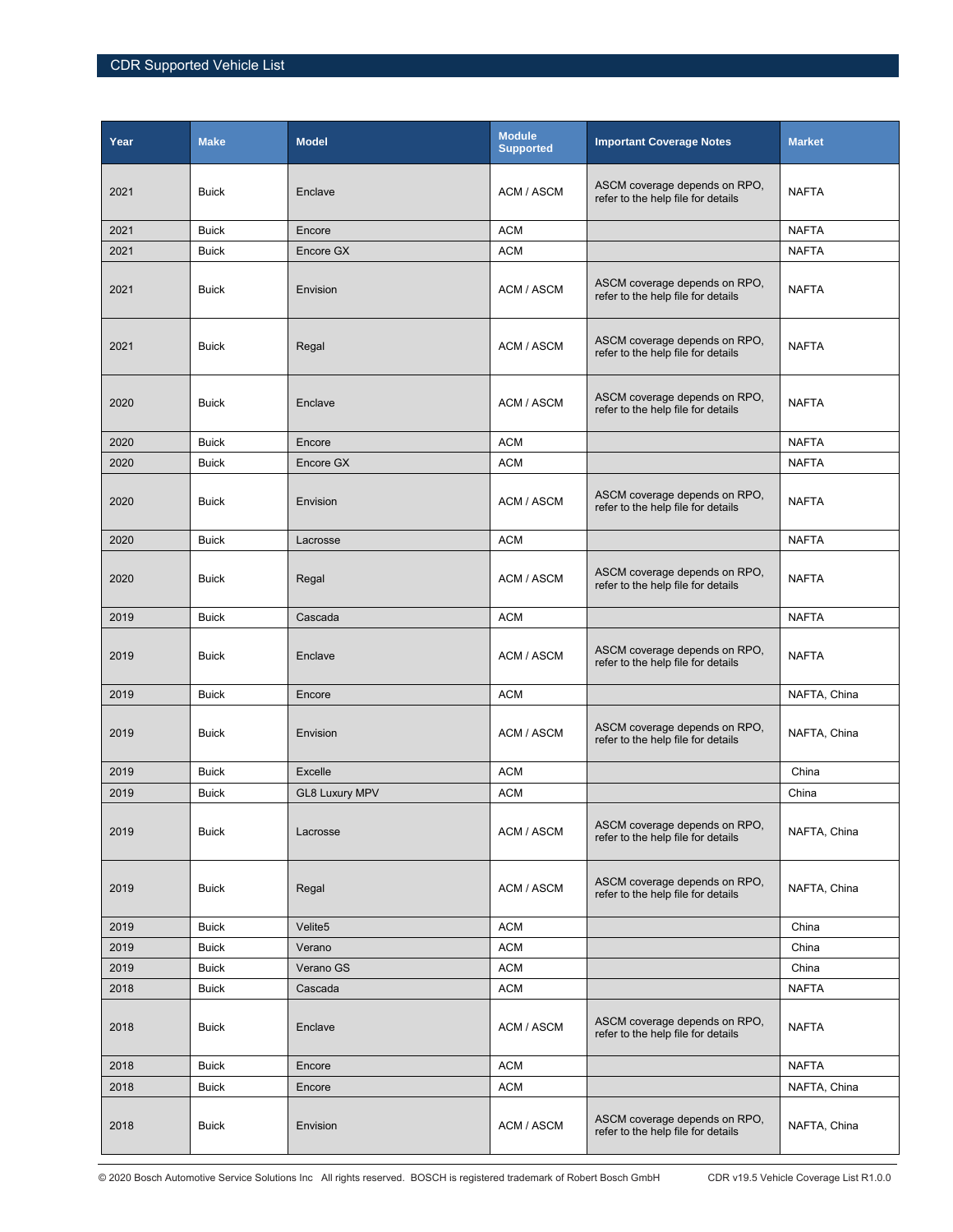| Year | <b>Make</b>  | <b>Model</b>          | <b>Module</b><br><b>Supported</b> | <b>Important Coverage Notes</b>                                     | <b>Market</b> |
|------|--------------|-----------------------|-----------------------------------|---------------------------------------------------------------------|---------------|
| 2018 | <b>Buick</b> | <b>GL8 Luxury MPV</b> | <b>ACM</b>                        |                                                                     | China         |
| 2018 | <b>Buick</b> | Lacrosse              | ACM / ASCM                        | ASCM coverage depends on RPO,<br>refer to the help file for details | NAFTA, China  |
| 2018 | <b>Buick</b> | Regal                 | ACM / ASCM                        | ASCM coverage depends on RPO,<br>refer to the help file for details | NAFTA, China  |
| 2018 | <b>Buick</b> | Velite <sub>5</sub>   | <b>ACM</b>                        |                                                                     | China         |
| 2018 | <b>Buick</b> | Verano                | <b>ACM</b>                        |                                                                     | China         |
| 2018 | <b>Buick</b> | Verano GS             | <b>ACM</b>                        |                                                                     | China         |
| 2017 | <b>Buick</b> | Cascada               | <b>ACM</b>                        |                                                                     | <b>NAFTA</b>  |
| 2017 | <b>Buick</b> | Enclave               | <b>ACM</b>                        |                                                                     | <b>NAFTA</b>  |
| 2017 | <b>Buick</b> | Encore                | <b>ACM</b>                        |                                                                     | NAFTA, China  |
| 2017 | <b>Buick</b> | Envision              | ACM / ASCM                        | ASCM coverage depends on RPO,<br>refer to the help file for details | NAFTA, China  |
| 2017 | <b>Buick</b> | <b>GL8 Firstland</b>  | <b>ACM</b>                        |                                                                     | China         |
| 2017 | <b>Buick</b> | <b>GL8 Luxury MPV</b> | <b>ACM</b>                        |                                                                     | China         |
| 2017 | <b>Buick</b> | Lacrosse              | ACM / ASCM                        | ASCM coverage depends on RPO,<br>refer to the help file for details | NAFTA, China  |
| 2017 | <b>Buick</b> | Regal                 | <b>ACM</b>                        |                                                                     | NAFTA, China  |
| 2017 | <b>Buick</b> | Velite <sub>5</sub>   | <b>ACM</b>                        |                                                                     | China         |
| 2017 | <b>Buick</b> | Verano                | <b>ACM</b>                        |                                                                     | NAFTA, China  |
| 2016 | <b>Buick</b> | Cascada               | <b>ACM</b>                        |                                                                     | <b>NAFTA</b>  |
| 2016 | <b>Buick</b> | Enclave               | <b>ACM</b>                        |                                                                     | <b>NAFTA</b>  |
| 2016 | <b>Buick</b> | Encore                | <b>ACM</b>                        |                                                                     | NAFTA, China  |
| 2016 | <b>Buick</b> | Envision              | ACM / ASCM                        | ASCM coverage depends on RPO,<br>refer to the help file for details | NAFTA, China  |
| 2016 | <b>Buick</b> | <b>GL8 Firstland</b>  | <b>ACM</b>                        |                                                                     | China         |
| 2016 | <b>Buick</b> | <b>GL8 Luxury MPV</b> | <b>ACM</b>                        |                                                                     | China         |
| 2016 | <b>Buick</b> | Lacrosse              | <b>ACM</b>                        |                                                                     | NAFTA, China  |
| 2016 | <b>Buick</b> | Regal                 | <b>ACM</b>                        |                                                                     | NAFTA, China  |
| 2016 | <b>Buick</b> | Verano                | <b>ACM</b>                        |                                                                     | NAFTA, China  |
| 2015 | <b>Buick</b> | Enclave               | <b>ACM</b>                        |                                                                     | <b>NAFTA</b>  |
| 2015 | <b>Buick</b> | Encore                | <b>ACM</b>                        |                                                                     | NAFTA, China  |
| 2015 | <b>Buick</b> | Envision              | <b>ACM</b>                        |                                                                     | China         |
| 2015 | <b>Buick</b> | Excelle GT/XT         | <b>ACM</b>                        |                                                                     | China         |
| 2015 | <b>Buick</b> | <b>GL8 Firstland</b>  | <b>ACM</b>                        |                                                                     | China         |
| 2015 | <b>Buick</b> | <b>GL8 Luxury MPV</b> | ACM                               |                                                                     | China         |
| 2015 | <b>Buick</b> | Lacrosse              | <b>ACM</b>                        |                                                                     | NAFTA, China  |
| 2015 | <b>Buick</b> | Regal                 | <b>ACM</b>                        |                                                                     | <b>NAFTA</b>  |
| 2015 | <b>Buick</b> | Regal                 | <b>ACM</b>                        |                                                                     | China         |
| 2015 | <b>Buick</b> | Verano                | <b>ACM</b>                        |                                                                     | <b>NAFTA</b>  |
| 2014 | <b>Buick</b> | Enclave               | ACM                               |                                                                     | <b>NAFTA</b>  |
| 2014 | <b>Buick</b> | Encore                | <b>ACM</b>                        |                                                                     | NAFTA, China  |
| 2014 | <b>Buick</b> | Excelle GT/XT         | <b>ACM</b>                        |                                                                     | China         |
| 2014 | <b>Buick</b> | <b>GL8 Firstland</b>  | $\mathsf{ACM}$                    |                                                                     | China         |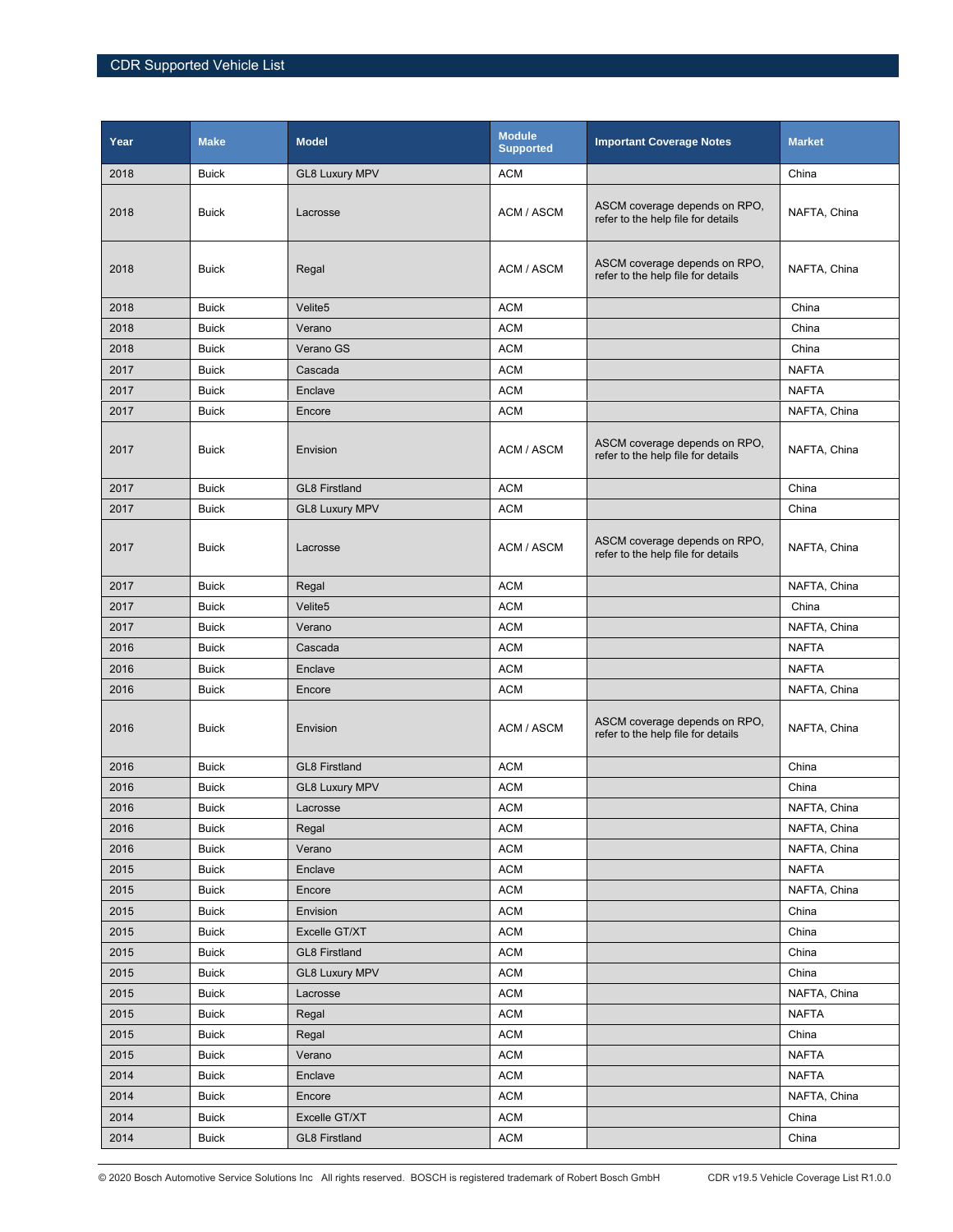| Year | <b>Make</b>  | <b>Model</b>          | <b>Module</b><br><b>Supported</b> | <b>Important Coverage Notes</b> | <b>Market</b> |
|------|--------------|-----------------------|-----------------------------------|---------------------------------|---------------|
| 2014 | <b>Buick</b> | <b>GL8 Luxury MPV</b> | <b>ACM</b>                        |                                 | China         |
| 2014 | <b>Buick</b> | Lacrosse              | <b>ACM</b>                        |                                 | NAFTA, China  |
| 2014 | <b>Buick</b> | Regal                 | <b>ACM</b>                        |                                 | <b>NAFTA</b>  |
| 2014 | <b>Buick</b> | Regal                 | <b>ACM</b>                        |                                 | China         |
| 2014 | <b>Buick</b> | Verano                | <b>ACM</b>                        |                                 | <b>NAFTA</b>  |
| 2013 | <b>Buick</b> | Enclave               | <b>ACM</b>                        |                                 | <b>NAFTA</b>  |
| 2013 | <b>Buick</b> | Encore                | <b>ACM</b>                        |                                 | NAFTA, China  |
| 2013 | <b>Buick</b> | Excelle GT/XT         | <b>ACM</b>                        |                                 | China         |
| 2013 | <b>Buick</b> | <b>GL8 Firstland</b>  | <b>ACM</b>                        |                                 | China         |
| 2013 | <b>Buick</b> | <b>GL8 Luxury MPV</b> | <b>ACM</b>                        |                                 | China         |
| 2013 | <b>Buick</b> | Lacrosse              | <b>ACM</b>                        |                                 | NAFTA, China  |
| 2013 | <b>Buick</b> | Park Avenue           | <b>ACM</b>                        |                                 | China         |
| 2013 | <b>Buick</b> | Regal                 | <b>ACM</b>                        |                                 | <b>NAFTA</b>  |
| 2013 | <b>Buick</b> | Regal                 | <b>ACM</b>                        |                                 | China         |
| 2013 | <b>Buick</b> | Verano                | <b>ACM</b>                        |                                 | <b>NAFTA</b>  |
| 2012 | <b>Buick</b> | Enclave               | <b>ACM</b>                        |                                 | <b>NAFTA</b>  |
| 2012 | <b>Buick</b> | Excelle GT/XT         | <b>ACM</b>                        |                                 | China         |
| 2012 | <b>Buick</b> | <b>GL8 Firstland</b>  | <b>ACM</b>                        |                                 | China         |
| 2012 | <b>Buick</b> | <b>GL8 Luxury MPV</b> | <b>ACM</b>                        |                                 | China         |
| 2012 | <b>Buick</b> | Lacrosse              | <b>ACM</b>                        |                                 | NAFTA, China  |
| 2012 | <b>Buick</b> | Park Avenue           | <b>ACM</b>                        |                                 | China         |
| 2012 | <b>Buick</b> | Regal                 | <b>ACM</b>                        |                                 | <b>NAFTA</b>  |
| 2012 | <b>Buick</b> | Regal                 | <b>ACM</b>                        |                                 | China         |
| 2012 | <b>Buick</b> | Verano                | <b>ACM</b>                        |                                 | <b>NAFTA</b>  |
| 2011 | <b>Buick</b> | Enclave               | <b>ACM</b>                        |                                 | <b>NAFTA</b>  |
| 2011 | <b>Buick</b> | Excelle GT/XT         | <b>ACM</b>                        |                                 | China         |
| 2011 | <b>Buick</b> | <b>GL8 Firstland</b>  | <b>ACM</b>                        |                                 | China         |
| 2011 | <b>Buick</b> | <b>GL8 Luxury MPV</b> | <b>ACM</b>                        |                                 | China         |
| 2011 | <b>Buick</b> | Lacrosse              | <b>ACM</b>                        |                                 | NAFTA, China  |
| 2011 | <b>Buick</b> | Lucerne               | <b>ACM</b>                        |                                 | <b>NAFTA</b>  |
| 2011 | <b>Buick</b> | Park Avenue           | <b>ACM</b>                        |                                 | China         |
| 2011 | <b>Buick</b> | Regal                 | <b>ACM</b>                        |                                 | <b>NAFTA</b>  |
| 2011 | <b>Buick</b> | Regal                 | <b>ACM</b>                        |                                 | China         |
| 2010 | <b>Buick</b> | Allure                | <b>ACM</b>                        |                                 | <b>NAFTA</b>  |
| 2010 | <b>Buick</b> | Enclave               | <b>ACM</b>                        |                                 | <b>NAFTA</b>  |
| 2010 | <b>Buick</b> | Excelle GT/XT         | <b>ACM</b>                        |                                 | China         |
| 2010 | <b>Buick</b> | GL <sub>8</sub>       | <b>ACM</b>                        |                                 | China         |
| 2010 | <b>Buick</b> | <b>GL8 Firstland</b>  | <b>ACM</b>                        |                                 | China         |
| 2010 | <b>Buick</b> | Lacrosse              | <b>ACM</b>                        |                                 | NAFTA, China  |
| 2010 | <b>Buick</b> | Lucerne               | <b>ACM</b>                        |                                 | <b>NAFTA</b>  |
| 2010 | <b>Buick</b> | Park Avenue           | <b>ACM</b>                        |                                 | China         |
| 2010 | <b>Buick</b> | Regal                 | <b>ACM</b>                        |                                 | China         |
| 2009 | <b>Buick</b> | Allure                | <b>ACM</b>                        |                                 | <b>NAFTA</b>  |
| 2009 | <b>Buick</b> | Enclave               | ACM / ROS                         |                                 | <b>NAFTA</b>  |
| 2009 | <b>Buick</b> | GL <sub>8</sub>       | <b>ACM</b>                        |                                 | China         |
| 2009 | <b>Buick</b> | <b>GL8 Firstland</b>  | <b>ACM</b>                        |                                 | China         |
| 2009 | <b>Buick</b> | Lacrosse              | <b>ACM</b>                        |                                 | NAFTA, China  |
| 2009 | <b>Buick</b> | Lucerne               | <b>ACM</b>                        |                                 | <b>NAFTA</b>  |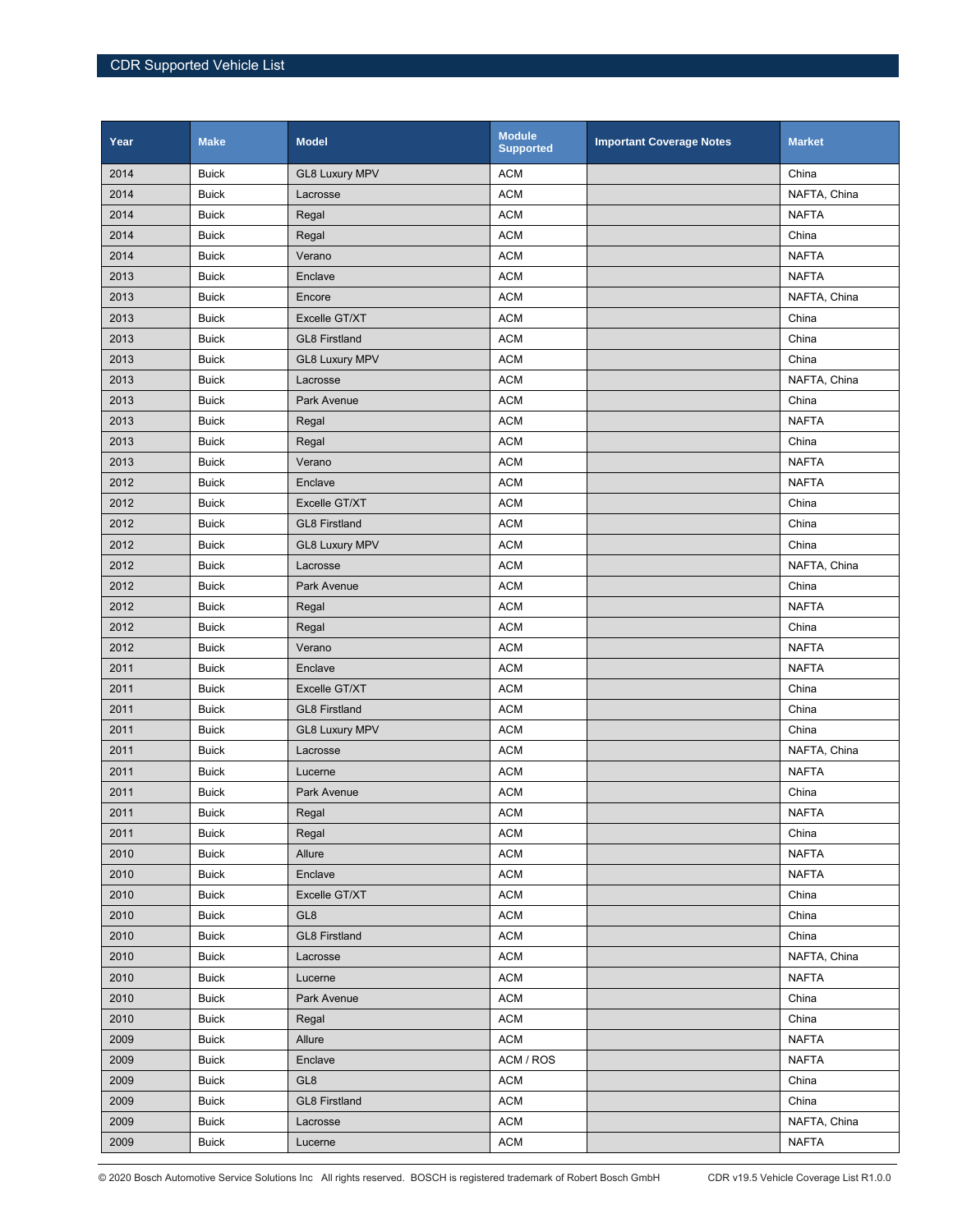| Year | <b>Make</b>  | <b>Model</b>            | <b>Module</b><br><b>Supported</b> | <b>Important Coverage Notes</b> | <b>Market</b> |
|------|--------------|-------------------------|-----------------------------------|---------------------------------|---------------|
| 2009 | <b>Buick</b> | Park Avenue             | <b>ACM</b>                        |                                 | China         |
| 2009 | <b>Buick</b> | Regal                   | <b>ACM</b>                        |                                 | China         |
| 2008 | <b>Buick</b> | Allure                  | <b>ACM</b>                        |                                 | <b>NAFTA</b>  |
| 2008 | <b>Buick</b> | Enclave                 | ACM / ROS                         |                                 | <b>NAFTA</b>  |
| 2008 | <b>Buick</b> | GL <sub>8</sub>         | <b>ACM</b>                        |                                 | China         |
| 2008 | <b>Buick</b> | <b>GL8 Firstland</b>    | <b>ACM</b>                        |                                 | China         |
| 2008 | <b>Buick</b> | Lacrosse                | <b>ACM</b>                        |                                 | NAFTA, China  |
| 2008 | <b>Buick</b> | Lucerne                 | <b>ACM</b>                        |                                 | <b>NAFTA</b>  |
| 2008 | <b>Buick</b> | Park Avenue             | <b>ACM</b>                        |                                 | China         |
| 2008 | <b>Buick</b> | Rainier                 | <b>ACM</b>                        |                                 | <b>NAFTA</b>  |
| 2008 | <b>Buick</b> | Regal                   | <b>ACM</b>                        |                                 | China         |
| 2008 | <b>Buick</b> | Terraza with RPO AW9    | <b>ACM</b>                        |                                 | <b>NAFTA</b>  |
| 2008 | <b>Buick</b> | Terraza without RPO AW9 | <b>ACM</b>                        |                                 | <b>NAFTA</b>  |
| 2007 | <b>Buick</b> | Allure                  | <b>ACM</b>                        |                                 | <b>NAFTA</b>  |
| 2007 | <b>Buick</b> | GL <sub>8</sub>         | <b>ACM</b>                        |                                 | China         |
| 2007 | <b>Buick</b> | <b>GL8 Firstland</b>    | <b>ACM</b>                        |                                 | China         |
| 2007 | <b>Buick</b> | Lacrosse                | <b>ACM</b>                        |                                 | NAFTA, China  |
| 2007 | <b>Buick</b> | Lucerne                 | <b>ACM</b>                        |                                 | <b>NAFTA</b>  |
| 2007 | <b>Buick</b> | Park Avenue             | <b>ACM</b>                        |                                 | China         |
| 2007 | <b>Buick</b> | Rainier                 | <b>ACM</b>                        |                                 | <b>NAFTA</b>  |
| 2007 | <b>Buick</b> | Regal                   | <b>ACM</b>                        |                                 | China         |
| 2007 | <b>Buick</b> | Rendezvous              | <b>ACM</b>                        |                                 | <b>NAFTA</b>  |
| 2007 | <b>Buick</b> | Terraza with RPO AW9    | <b>ACM</b>                        |                                 | <b>NAFTA</b>  |
| 2007 | <b>Buick</b> | Terraza without RPO AW9 | <b>ACM</b>                        |                                 | <b>NAFTA</b>  |
| 2006 | <b>Buick</b> | Allure                  | <b>ACM</b>                        |                                 | <b>NAFTA</b>  |
| 2006 | <b>Buick</b> | GL <sub>8</sub>         | <b>ACM</b>                        |                                 | China         |
| 2006 | <b>Buick</b> | <b>GL8 Firstland</b>    | <b>ACM</b>                        |                                 | China         |
| 2006 | <b>Buick</b> | Lacrosse                | <b>ACM</b>                        |                                 | NAFTA, China  |
| 2006 | <b>Buick</b> | Lucerne                 | <b>ACM</b>                        |                                 | <b>NAFTA</b>  |
| 2006 | <b>Buick</b> | Rainier                 | <b>ACM</b>                        |                                 | <b>NAFTA</b>  |
| 2006 | <b>Buick</b> | Regal                   | <b>ACM</b>                        |                                 | China         |
| 2006 | <b>Buick</b> | Rendezvous              | <b>ACM</b>                        |                                 | <b>NAFTA</b>  |
| 2006 | <b>Buick</b> | Terraza with RPO AW9    | <b>ACM</b>                        |                                 | <b>NAFTA</b>  |
| 2006 | <b>Buick</b> | Terraza without RPO AW9 | <b>ACM</b>                        |                                 | <b>NAFTA</b>  |
| 2005 | <b>Buick</b> | Allure                  | <b>ACM</b>                        |                                 | <b>NAFTA</b>  |
| 2005 | <b>Buick</b> | Century                 | <b>ACM</b>                        |                                 | <b>NAFTA</b>  |
| 2005 | <b>Buick</b> | GL <sub>8</sub>         | <b>ACM</b>                        |                                 | China         |
| 2005 | <b>Buick</b> | <b>GL8 Firstland</b>    | <b>ACM</b>                        |                                 | China         |
| 2005 | <b>Buick</b> | Lacrosse                | <b>ACM</b>                        |                                 | NAFTA, China  |
| 2005 | <b>Buick</b> | Le Sabre                | <b>ACM</b>                        |                                 | <b>NAFTA</b>  |
| 2005 | <b>Buick</b> | Park Avenue             | <b>ACM</b>                        |                                 | <b>NAFTA</b>  |
| 2005 | <b>Buick</b> | Rainier                 | <b>ACM</b>                        |                                 | <b>NAFTA</b>  |
| 2005 | <b>Buick</b> | Regal                   | <b>ACM</b>                        |                                 | China         |
| 2005 | <b>Buick</b> | Rendezvous              | <b>ACM</b>                        |                                 | <b>NAFTA</b>  |
| 2005 | <b>Buick</b> | Terraza                 | <b>ACM</b>                        |                                 | <b>NAFTA</b>  |
| 2004 | <b>Buick</b> | Century                 | <b>ACM</b>                        |                                 | <b>NAFTA</b>  |
| 2004 | <b>Buick</b> | GL <sub>8</sub>         | <b>ACM</b>                        |                                 | China         |
| 2004 | <b>Buick</b> | Le Sabre                | <b>ACM</b>                        |                                 | <b>NAFTA</b>  |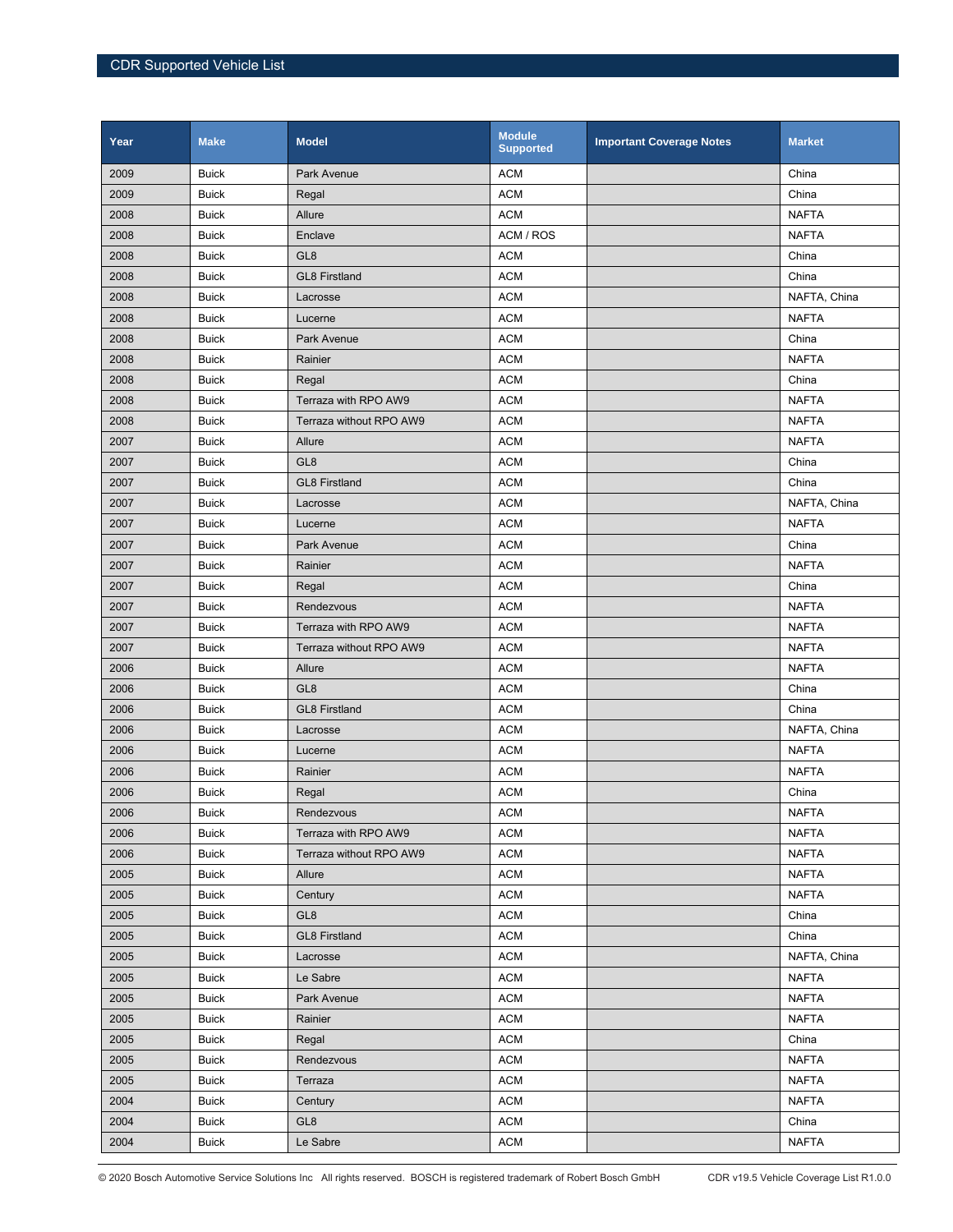| Year | <b>Make</b>  | <b>Model</b>    | <b>Module</b><br><b>Supported</b> | <b>Important Coverage Notes</b> | <b>Market</b> |
|------|--------------|-----------------|-----------------------------------|---------------------------------|---------------|
| 2004 | <b>Buick</b> | Park Avenue     | <b>ACM</b>                        |                                 | <b>NAFTA</b>  |
| 2004 | <b>Buick</b> | Rainier         | <b>ACM</b>                        |                                 | <b>NAFTA</b>  |
| 2004 | <b>Buick</b> | Regal           | <b>ACM</b>                        |                                 | NAFTA, China  |
| 2004 | <b>Buick</b> | Rendezvous      | <b>ACM</b>                        |                                 | <b>NAFTA</b>  |
| 2003 | <b>Buick</b> | Century         | <b>ACM</b>                        |                                 | <b>NAFTA</b>  |
| 2003 | <b>Buick</b> | GL <sub>8</sub> | <b>ACM</b>                        |                                 | China         |
| 2003 | <b>Buick</b> | Le Sabre        | <b>ACM</b>                        |                                 | <b>NAFTA</b>  |
| 2003 | <b>Buick</b> | Park Avenue     | <b>ACM</b>                        |                                 | <b>NAFTA</b>  |
| 2003 | <b>Buick</b> | Regal           | <b>ACM</b>                        |                                 | NAFTA, China  |
| 2003 | <b>Buick</b> | Rendezvous      | <b>ACM</b>                        |                                 | <b>NAFTA</b>  |
| 2002 | <b>Buick</b> | Century         | <b>ACM</b>                        |                                 | <b>NAFTA</b>  |
| 2002 | <b>Buick</b> | GL <sub>8</sub> | <b>ACM</b>                        |                                 | China         |
| 2002 | <b>Buick</b> | Le Sabre        | <b>ACM</b>                        |                                 | <b>NAFTA</b>  |
| 2002 | <b>Buick</b> | Park Avenue     | <b>ACM</b>                        |                                 | <b>NAFTA</b>  |
| 2002 | <b>Buick</b> | Regal           | <b>ACM</b>                        |                                 | <b>NAFTA</b>  |
| 2002 | <b>Buick</b> | Rendezvous      | <b>ACM</b>                        |                                 | <b>NAFTA</b>  |
| 2001 | <b>Buick</b> | Century         | <b>ACM</b>                        |                                 | NAFTA, China  |
| 2001 | <b>Buick</b> | GL <sub>8</sub> | <b>ACM</b>                        |                                 | China         |
| 2001 | <b>Buick</b> | Le Sabre        | <b>ACM</b>                        |                                 | <b>NAFTA</b>  |
| 2001 | <b>Buick</b> | Park Avenue     | <b>ACM</b>                        |                                 | <b>NAFTA</b>  |
| 2001 | <b>Buick</b> | Regal           | <b>ACM</b>                        |                                 | <b>NAFTA</b>  |
| 2000 | <b>Buick</b> | Century         | <b>ACM</b>                        |                                 | NAFTA, China  |
| 2000 | <b>Buick</b> | GL <sub>8</sub> | <b>ACM</b>                        |                                 | China         |
| 2000 | <b>Buick</b> | Le Sabre        | <b>ACM</b>                        |                                 | <b>NAFTA</b>  |
| 2000 | <b>Buick</b> | Park Avenue     | <b>ACM</b>                        |                                 | <b>NAFTA</b>  |
| 2000 | <b>Buick</b> | Regal           | <b>ACM</b>                        |                                 | <b>NAFTA</b>  |
| 1999 | <b>Buick</b> | Century         | <b>ACM</b>                        |                                 | NAFTA, China  |
| 1999 | <b>Buick</b> | Le Sabre        | <b>ACM</b>                        |                                 | <b>NAFTA</b>  |
| 1999 | <b>Buick</b> | Park Avenue     | <b>ACM</b>                        |                                 | <b>NAFTA</b>  |
| 1999 | <b>Buick</b> | Regal           | <b>ACM</b>                        |                                 | <b>NAFTA</b>  |
| 1999 | <b>Buick</b> | Riviera         | <b>ACM</b>                        |                                 | <b>NAFTA</b>  |
| 1998 | <b>Buick</b> | Century         | <b>ACM</b>                        |                                 | <b>NAFTA</b>  |
| 1998 | <b>Buick</b> | Le Sabre        | <b>ACM</b>                        |                                 | <b>NAFTA</b>  |
| 1998 | <b>Buick</b> | Park Avenue     | <b>ACM</b>                        |                                 | <b>NAFTA</b>  |
| 1998 | <b>Buick</b> | Regal           | <b>ACM</b>                        |                                 | <b>NAFTA</b>  |
| 1998 | <b>Buick</b> | Riviera         | <b>ACM</b>                        |                                 | <b>NAFTA</b>  |
| 1998 | <b>Buick</b> | <b>Skylark</b>  | <b>ACM</b>                        |                                 | <b>NAFTA</b>  |
| 1997 | <b>Buick</b> | Century         | <b>ACM</b>                        |                                 | <b>NAFTA</b>  |
| 1997 | <b>Buick</b> | Le Sabre        | <b>ACM</b>                        |                                 | <b>NAFTA</b>  |
| 1997 | <b>Buick</b> | Park Avenue     | <b>ACM</b>                        |                                 | <b>NAFTA</b>  |
| 1997 | <b>Buick</b> | Regal           | <b>ACM</b>                        |                                 | <b>NAFTA</b>  |
| 1997 | <b>Buick</b> | Riviera         | <b>ACM</b>                        |                                 | <b>NAFTA</b>  |
| 1997 | <b>Buick</b> | <b>Skylark</b>  | <b>ACM</b>                        |                                 | <b>NAFTA</b>  |
| 1996 | <b>Buick</b> | Commercial      | <b>ACM</b>                        |                                 | <b>NAFTA</b>  |
| 1996 | <b>Buick</b> | Le Sabre        | <b>ACM</b>                        |                                 | <b>NAFTA</b>  |
| 1996 | <b>Buick</b> | Park Avenue     | <b>ACM</b>                        |                                 | <b>NAFTA</b>  |
| 1996 | <b>Buick</b> | Regal           | <b>ACM</b>                        |                                 | <b>NAFTA</b>  |
| 1996 | <b>Buick</b> | Riviera         | <b>ACM</b>                        |                                 | <b>NAFTA</b>  |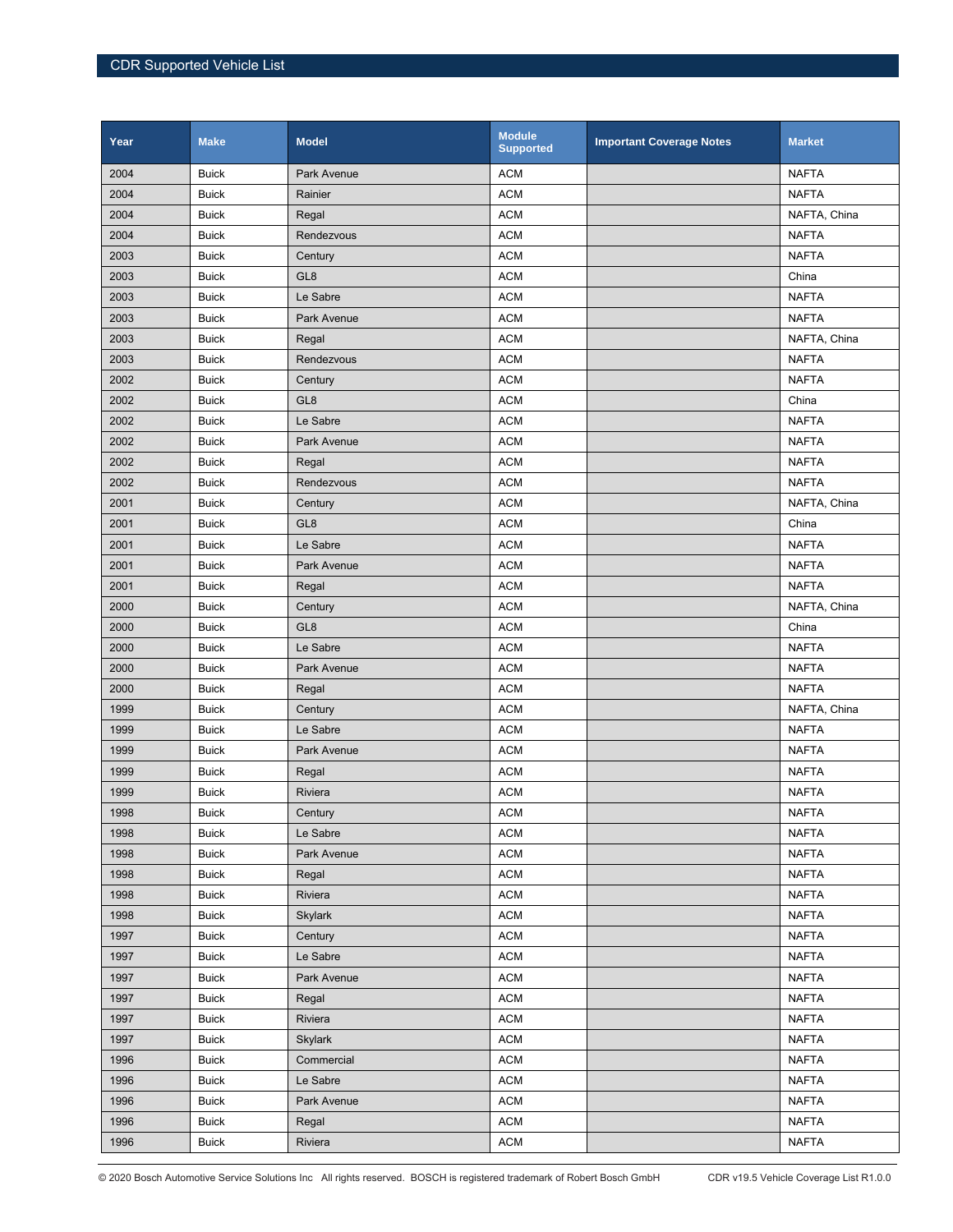| Year | <b>Make</b>  | <b>Model</b>    | <b>Module</b><br><b>Supported</b> | <b>Important Coverage Notes</b>                                     | <b>Market</b> |
|------|--------------|-----------------|-----------------------------------|---------------------------------------------------------------------|---------------|
| 1996 | <b>Buick</b> | Roadmaster      | <b>ACM</b>                        |                                                                     | <b>NAFTA</b>  |
| 1996 | <b>Buick</b> | <b>Skylark</b>  | <b>ACM</b>                        |                                                                     | <b>NAFTA</b>  |
| 1995 | <b>Buick</b> | Commercial      | <b>ACM</b>                        |                                                                     | <b>NAFTA</b>  |
| 1995 | <b>Buick</b> | Le Sabre        | <b>ACM</b>                        |                                                                     | <b>NAFTA</b>  |
| 1995 | <b>Buick</b> | Park Avenue     | <b>ACM</b>                        |                                                                     | <b>NAFTA</b>  |
| 1995 | <b>Buick</b> | Regal           | <b>ACM</b>                        |                                                                     | <b>NAFTA</b>  |
| 1995 | <b>Buick</b> | Roadmaster      | <b>ACM</b>                        |                                                                     | <b>NAFTA</b>  |
| 1994 | <b>Buick</b> | Commercial      | <b>ACM</b>                        |                                                                     | <b>NAFTA</b>  |
| 1994 | <b>Buick</b> | Roadmaster      | <b>ACM</b>                        |                                                                     | <b>NAFTA</b>  |
| 2021 | Cadillac     | CT4             | ACM / ASCM                        | ASCM coverage depends on RPO,<br>refer to the help file for details | <b>NAFTA</b>  |
| 2021 | Cadillac     | CT <sub>5</sub> | <b>ACM</b>                        |                                                                     | <b>NAFTA</b>  |
| 2021 | Cadillac     | Escalade        | ACM / ASCM                        | ASCM coverage depends on RPO,<br>refer to the help file for details | <b>NAFTA</b>  |
| 2021 | Cadillac     | XT4             | ACM / ASCM                        | ASCM coverage depends on RPO,<br>refer to the help file for details | <b>NAFTA</b>  |
| 2021 | Cadillac     | XT <sub>5</sub> | ACM / ASCM                        | ASCM coverage depends on RPO,<br>refer to the help file for details | <b>NAFTA</b>  |
| 2021 | Cadillac     | XT <sub>6</sub> | ACM / ASCM                        | ASCM coverage depends on RPO,<br>refer to the help file for details | <b>NAFTA</b>  |
| 2020 | Cadillac     | CT <sub>4</sub> | ACM / ASCM                        | ASCM coverage depends on RPO,<br>refer to the help file for details | <b>NAFTA</b>  |
| 2020 | Cadillac     | CT <sub>5</sub> | <b>ACM</b>                        |                                                                     | <b>NAFTA</b>  |
| 2020 | Cadillac     | CT <sub>6</sub> | ACM / ASCM                        | ASCM coverage depends on RPO,<br>refer to the help file for details | <b>NAFTA</b>  |
| 2020 | Cadillac     | Escalade        | ACM / ASCM                        | ASCM coverage depends on RPO,<br>refer to the help file for details | <b>NAFTA</b>  |
| 2020 | Cadillac     | XT4             | ACM / ASCM                        | ASCM coverage depends on RPO,<br>refer to the help file for details | <b>NAFTA</b>  |
| 2020 | Cadillac     | XT <sub>5</sub> | ACM / ASCM                        | ASCM coverage depends on RPO,<br>refer to the help file for details | <b>NAFTA</b>  |
| 2020 | Cadillac     | XT <sub>6</sub> | ACM / ASCM                        | ASCM coverage depends on RPO,<br>refer to the help file for details | <b>NAFTA</b>  |
| 2020 | Cadillac     | <b>XTS</b>      | <b>ACM</b>                        |                                                                     | <b>NAFTA</b>  |
| 2019 | Cadillac     | <b>ATS</b>      | ACM / ASCM                        | ASCM coverage depends on RPO,<br>refer to the help file for details | <b>NAFTA</b>  |
| 2019 | Cadillac     | ATS-L           | ACM / ASCM                        | ASCM coverage depends on RPO,<br>refer to the help file for details | China         |
| 2019 | Cadillac     | CT <sub>6</sub> | ACM / ASCM                        | ASCM coverage depends on RPO,<br>refer to the help file for details | NAFTA, China  |
| 2019 | Cadillac     | <b>CTS</b>      | ACM / ASCM                        | ASCM coverage depends on RPO,<br>refer to the help file for details | <b>NAFTA</b>  |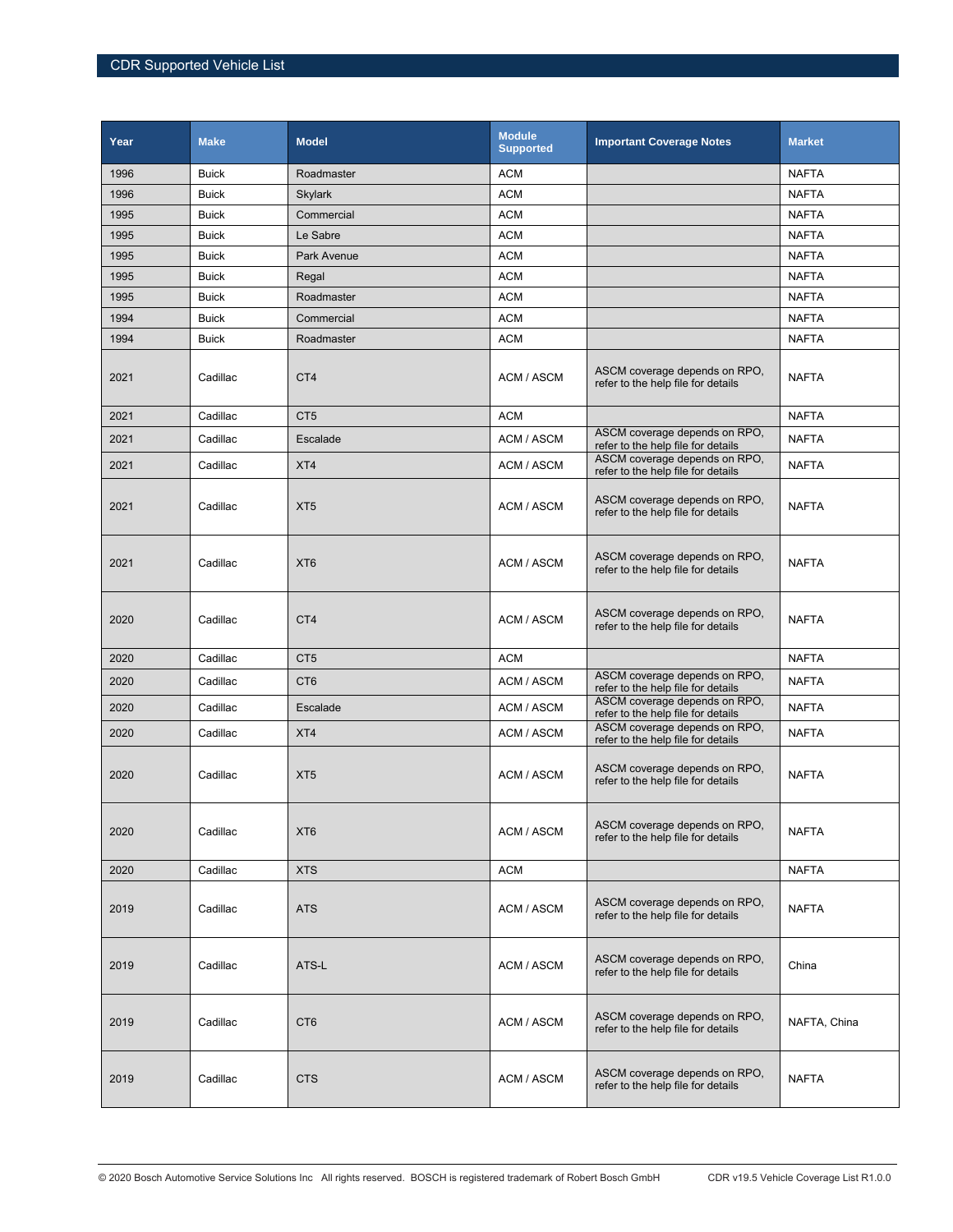| Year | <b>Make</b> | <b>Model</b>                  | <b>Module</b><br><b>Supported</b> | <b>Important Coverage Notes</b>                                     | <b>Market</b>             |
|------|-------------|-------------------------------|-----------------------------------|---------------------------------------------------------------------|---------------------------|
| 2019 | Cadillac    | Escalade                      | ACM / ASCM                        | ASCM coverage depends on RPO,<br>refer to the help file for details | <b>NAFTA</b>              |
| 2019 | Cadillac    | XT4                           | ACM / ASCM                        | ASCM coverage depends on RPO,<br>refer to the help file for details | NAFTA, China              |
| 2019 | Cadillac    | XT <sub>5</sub>               | ACM / ASCM                        | ASCM coverage depends on RPO,<br>refer to the help file for details | NAFTA, China              |
| 2019 | Cadillac    | <b>XTS</b>                    | ACM / ASCM                        | ASCM coverage depends on RPO,<br>refer to the help file for details | NAFTA, China              |
| 2019 | Cadillac    | <b>XTS Limo/Funeral Coach</b> | <b>ACM</b>                        |                                                                     | <b>NAFTA</b>              |
| 2018 | Cadillac    | <b>ATS</b>                    | ACM / ASCM                        | ASCM coverage depends on RPO.<br>refer to the help file for details | <b>NAFTA</b>              |
| 2018 | Cadillac    | ATS-L                         | ACM / ASCM                        | ASCM coverage depends on RPO,<br>refer to the help file for details | China                     |
| 2018 | Cadillac    | CT <sub>6</sub>               | ACM / ASCM                        | ASCM coverage depends on RPO.<br>refer to the help file for details | <b>NAFTA</b>              |
| 2018 | Cadillac    | <b>CTS</b>                    | ACM / ASCM                        | ASCM coverage depends on RPO,<br>refer to the help file for details | <b>NAFTA</b>              |
| 2018 | Cadillac    | Escalade                      | ACM / ASCM                        | ASCM coverage depends on RPO,<br>refer to the help file for details | <b>NAFTA</b>              |
| 2018 | Cadillac    | XT <sub>5</sub>               | ACM / ASCM                        | ASCM coverage depends on RPO,<br>refer to the help file for details | <b>NAFTA</b>              |
| 2018 | Cadillac    | <b>XTS</b>                    | ACM / ASCM                        | ASCM coverage depends on RPO,<br>refer to the help file for details | <b>NAFTA</b>              |
| 2018 | Cadillac    | XTS Limo/Funeral Coach        | <b>ACM</b>                        |                                                                     | <b>NAFTA</b>              |
| 2017 | Cadillac    | ATS, ATS-L                    | ACM / ASCM                        | ASCM coverage depends on RPO,<br>refer to the help file for details | NAFTA, China, S.<br>Korea |
| 2017 | Cadillac    | CT <sub>6</sub>               | ACM / ASCM                        | ASCM coverage depends on RPO,<br>refer to the help file for details | NAFTA, China, S.<br>Korea |
| 2017 | Cadillac    | <b>CTS</b>                    | ACM / ASCM                        | ASCM coverage depends on RPO.<br>refer to the help file for details | NAFTA, China, S.<br>Korea |
| 2017 | Cadillac    | <b>ELR</b>                    | <b>ACM</b>                        |                                                                     | NAFTA, China, S.<br>Korea |
| 2017 | Cadillac    | Escalade                      | ACM / ASCM                        | ASCM coverage depends on RPO,<br>refer to the help file for details | NAFTA, China, S.<br>Korea |
| 2017 | Cadillac    | XT <sub>5</sub>               | ACM / ASCM                        | ASCM coverage depends on RPO,<br>refer to the help file for details | NAFTA, China, S.<br>Korea |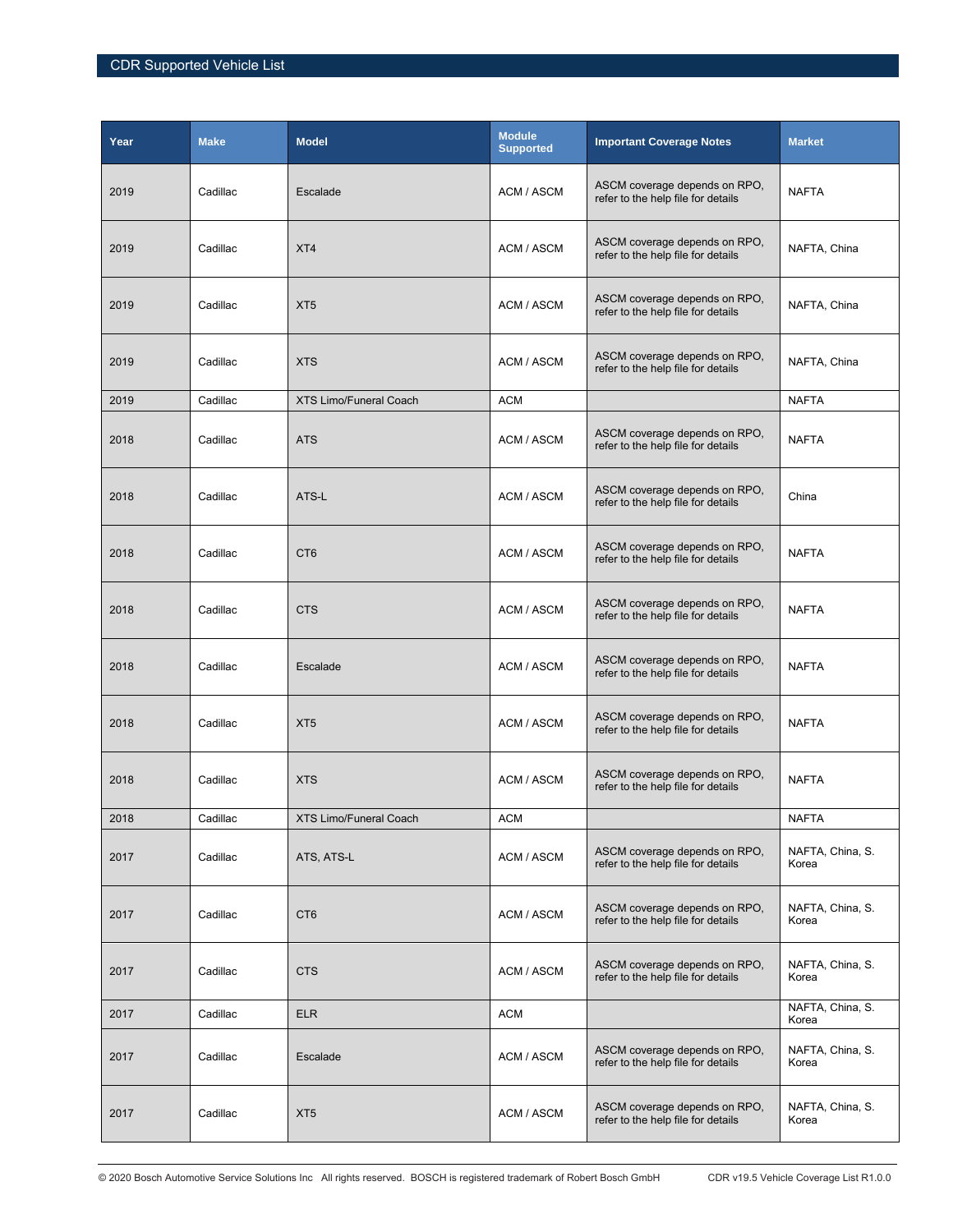| Year | <b>Make</b> | <b>Model</b>                  | <b>Module</b><br><b>Supported</b> | <b>Important Coverage Notes</b>                                     | <b>Market</b>             |
|------|-------------|-------------------------------|-----------------------------------|---------------------------------------------------------------------|---------------------------|
| 2017 | Cadillac    | <b>XTS</b>                    | ACM / ASCM                        | ASCM coverage depends on RPO,<br>refer to the help file for details | NAFTA, China, S.<br>Korea |
| 2017 | Cadillac    | XTS Limo/Funeral Coach        | <b>ACM</b>                        |                                                                     | NAFTA, China, S.<br>Korea |
| 2016 | Cadillac    | ATS, ATS-L                    | ACM / ASCM                        | ASCM coverage depends on RPO,<br>refer to the help file for details | NAFTA, China, S.<br>Korea |
| 2016 | Cadillac    | CT <sub>6</sub>               | ACM / ASCM                        | ASCM coverage depends on RPO,<br>refer to the help file for details | NAFTA, China, S.<br>Korea |
| 2016 | Cadillac    | <b>CTS</b>                    | ACM / ASCM                        | ASCM coverage depends on RPO,<br>refer to the help file for details | NAFTA, China, S.<br>Korea |
| 2016 | Cadillac    | <b>ELR</b>                    | <b>ACM</b>                        |                                                                     | NAFTA, China, S.<br>Korea |
| 2016 | Cadillac    | Escalade                      | ACM / ASCM                        | ASCM coverage depends on RPO,<br>refer to the help file for details | NAFTA, China, S.<br>Korea |
| 2016 | Cadillac    | <b>SRX</b>                    | ACM / ASCM                        | ASCM coverage depends on RPO.<br>refer to the help file for details | NAFTA, China, S.<br>Korea |
| 2016 | Cadillac    | <b>XTS</b>                    | ACM / ASCM                        | ASCM coverage depends on RPO,<br>refer to the help file for details | NAFTA, China, S.<br>Korea |
| 2016 | Cadillac    | <b>XTS Limo/Funeral Coach</b> | <b>ACM</b>                        |                                                                     | NAFTA, China, S.<br>Korea |
| 2015 | Cadillac    | <b>ATS</b>                    | ACM / ASCM                        | ASCM coverage depends on RPO,<br>refer to the help file for details | NAFTA, China, S.<br>Korea |
| 2015 | Cadillac    | CTS, CTS-V                    | ACM/<br>ASCM(sedan)               | ASCM coverage depends on RPO,<br>refer to the help file for details | NAFTA, China, S.<br>Korea |
| 2015 | Cadillac    | <b>ELR</b>                    | <b>ACM</b>                        |                                                                     | NAFTA, China, S.<br>Korea |
| 2015 | Cadillac    | Escalade                      | ACM / ASCM                        | ASCM coverage depends on RPO.<br>refer to the help file for details | NAFTA, China, S.<br>Korea |
| 2015 | Cadillac    | <b>SRX</b>                    | ACM / ASCM                        | ASCM coverage depends on RPO,<br>refer to the help file for details | NAFTA, China, S.<br>Korea |
| 2015 | Cadillac    | <b>XTS</b>                    | ACM / ASCM                        | ASCM coverage depends on RPO,<br>refer to the help file for details | NAFTA, China, S.<br>Korea |
| 2015 | Cadillac    | <b>XTS Limo/Funeral Coach</b> | <b>ACM</b>                        |                                                                     | NAFTA, China, S.<br>Korea |
| 2014 | Cadillac    | <b>ATS</b>                    | ACM / ASCM                        | ASCM coverage depends on RPO.<br>refer to the help file for details | NAFTA, China, S.<br>Korea |
| 2014 | Cadillac    | <b>CTS</b>                    | ACM/<br>ASCM(sedan)               | ASCM coverage depends on RPO,<br>refer to the help file for details | NAFTA, China, S.<br>Korea |
| 2014 | Cadillac    | <b>ELR</b>                    | <b>ACM</b>                        |                                                                     | NAFTA, China, S.<br>Korea |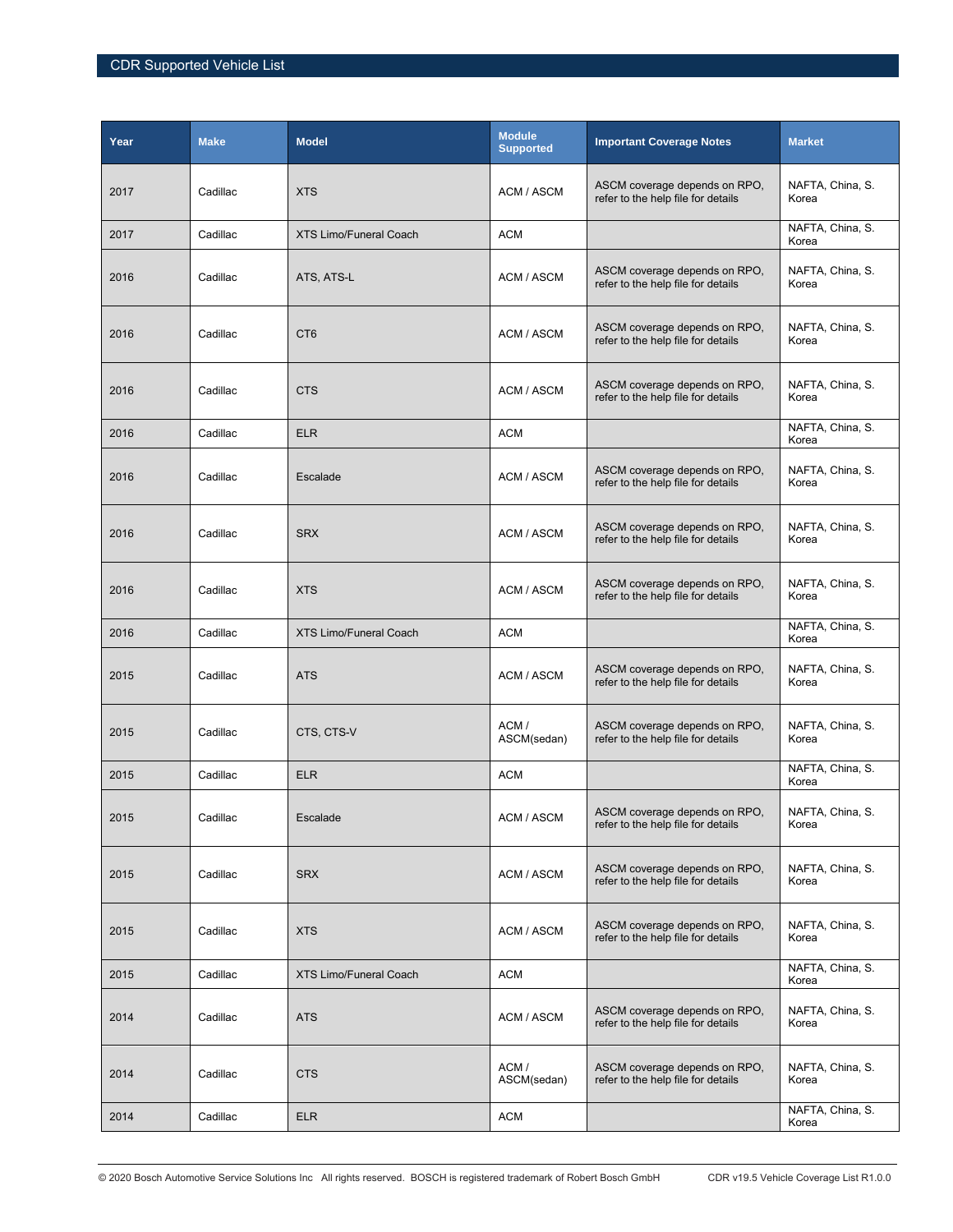| Year | <b>Make</b> | <b>Model</b>                  | <b>Module</b><br><b>Supported</b> | <b>Important Coverage Notes</b>                                     | <b>Market</b>             |
|------|-------------|-------------------------------|-----------------------------------|---------------------------------------------------------------------|---------------------------|
| 2014 | Cadillac    | Escalade                      | <b>ACM</b>                        |                                                                     | NAFTA, China, S.<br>Korea |
| 2014 | Cadillac    | <b>SRX</b>                    | ACM / ASCM                        | ASCM coverage depends on RPO,<br>refer to the help file for details | NAFTA, China, S.<br>Korea |
| 2014 | Cadillac    | <b>XTS</b>                    | ACM / ASCM                        | ASCM coverage depends on RPO,<br>refer to the help file for details | NAFTA, China, S.<br>Korea |
| 2014 | Cadillac    | <b>XTS Limo/Funeral Coach</b> | <b>ACM</b>                        |                                                                     | NAFTA, China, S.<br>Korea |
| 2013 | Cadillac    | <b>ATS</b>                    | ACM / ASCM                        | ASCM coverage depends on RPO,<br>refer to the help file for details | NAFTA, China, S.<br>Korea |
| 2013 | Cadillac    | <b>CTS</b>                    | <b>ACM</b>                        |                                                                     | NAFTA, China, S.<br>Korea |
| 2013 | Cadillac    | Escalade                      | <b>ACM</b>                        |                                                                     | NAFTA, China, S.<br>Korea |
| 2013 | Cadillac    | Limo/Funeral Coach            | <b>ACM</b>                        |                                                                     | NAFTA, China, S.<br>Korea |
| 2013 | Cadillac    | <b>SRX</b>                    | ACM / ASCM                        | ASCM coverage depends on RPO,<br>refer to the help file for details | NAFTA, China, S.<br>Korea |
| 2013 | Cadillac    | <b>XTS</b>                    | ACM / ASCM                        | ASCM coverage depends on RPO,<br>refer to the help file for details | NAFTA, China, S.<br>Korea |
| 2012 | Cadillac    | <b>CTS</b>                    | <b>ACM</b>                        |                                                                     | NAFTA, China, S.<br>Korea |
| 2012 | Cadillac    | Escalade                      | <b>ACM</b>                        |                                                                     | NAFTA, China, S.<br>Korea |
| 2012 | Cadillac    | <b>SRX</b>                    | <b>ACM</b>                        |                                                                     | NAFTA, China, S.<br>Korea |
| 2011 | Cadillac    | <b>CTS</b>                    | <b>ACM</b>                        |                                                                     | NAFTA, China, S.<br>Korea |
| 2011 | Cadillac    | <b>DTS</b>                    | <b>ACM</b>                        |                                                                     | NAFTA, China, S.<br>Korea |
| 2011 | Cadillac    | Escalade                      | <b>ACM</b>                        |                                                                     | NAFTA, China, S.<br>Korea |
| 2011 | Cadillac    | Hearse (DTS)                  | <b>ACM</b>                        |                                                                     | NAFTA, China, S.<br>Korea |
| 2011 | Cadillac    | Limousine (DTS)               | <b>ACM</b>                        |                                                                     | NAFTA, China, S.<br>Korea |
| 2011 | Cadillac    | <b>SRX</b>                    | <b>ACM</b>                        |                                                                     | NAFTA, China, S.<br>Korea |
| 2011 | Cadillac    | <b>STS</b>                    | <b>ACM</b>                        |                                                                     | NAFTA, China, S.<br>Korea |
| 2010 | Cadillac    | <b>CTS</b>                    | <b>ACM</b>                        |                                                                     | NAFTA, China, S.<br>Korea |
| 2010 | Cadillac    | <b>DTS</b>                    | <b>ACM</b>                        |                                                                     | NAFTA, China, S.<br>Korea |
| 2010 | Cadillac    | Escalade                      | <b>ACM</b>                        |                                                                     | NAFTA, China, S.<br>Korea |
| 2010 | Cadillac    | Hearse (DTS)                  | <b>ACM</b>                        |                                                                     | NAFTA, China, S.<br>Korea |
| 2010 | Cadillac    | Limousine (DTS)               | ACM                               |                                                                     | NAFTA, China, S.<br>Korea |
| 2010 | Cadillac    | <b>SRX</b>                    | ACM                               |                                                                     | NAFTA, China, S.<br>Korea |
| 2010 | Cadillac    | <b>STS</b>                    | ACM                               |                                                                     | NAFTA, China, S.<br>Korea |
| 2009 | Cadillac    | <b>CTS</b>                    | <b>ACM</b>                        |                                                                     | NAFTA, China, S.<br>Korea |
| 2009 | Cadillac    | <b>DTS</b>                    | ACM                               |                                                                     | NAFTA, China, S.<br>Korea |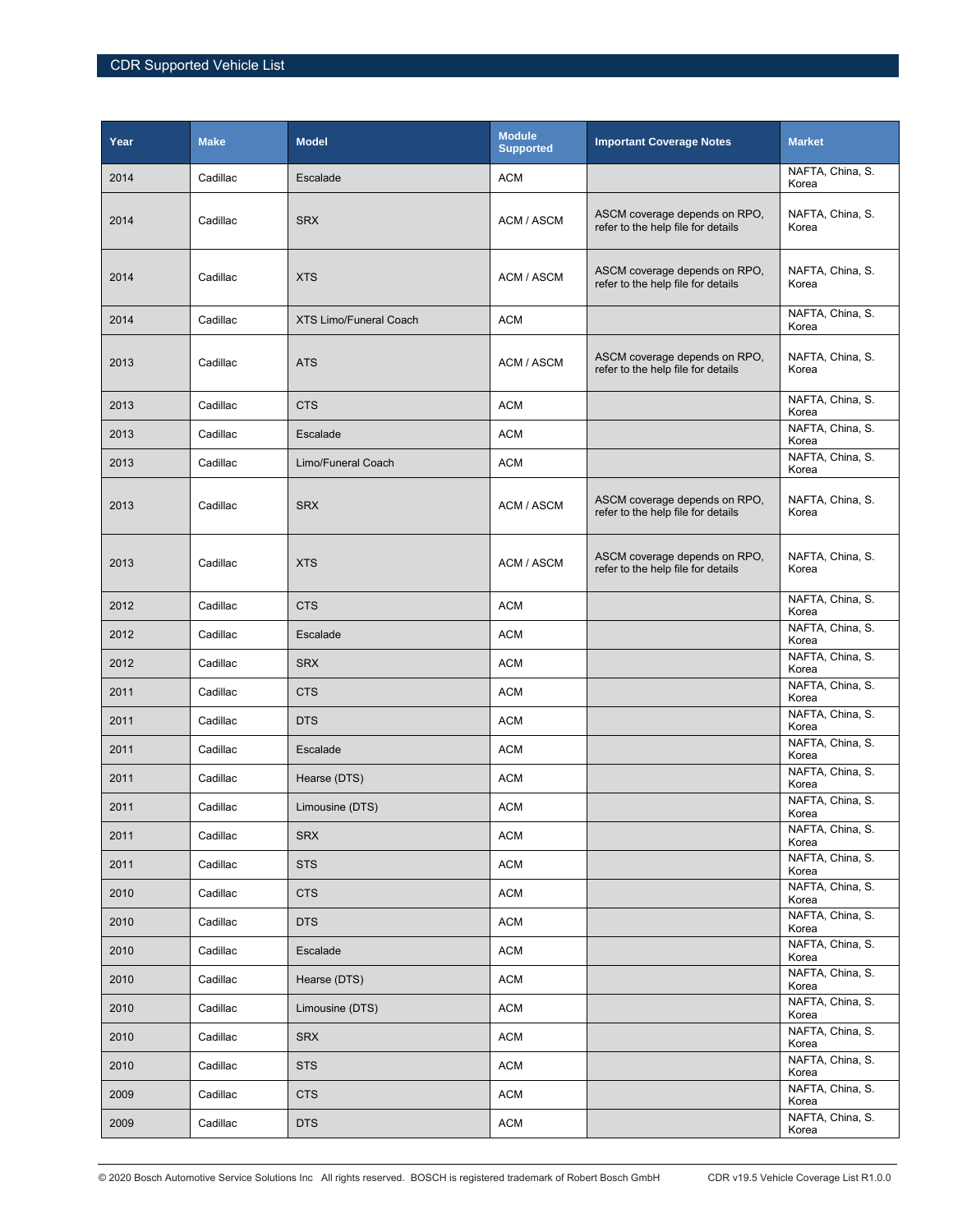| Year | <b>Make</b> | <b>Model</b>        | <b>Module</b><br><b>Supported</b> | <b>Important Coverage Notes</b> | <b>Market</b>             |
|------|-------------|---------------------|-----------------------------------|---------------------------------|---------------------------|
| 2009 | Cadillac    | Escalade            | ACM / ROS                         |                                 | NAFTA, China, S.<br>Korea |
| 2009 | Cadillac    | Hearse (DTS)        | <b>ACM</b>                        |                                 | NAFTA, China, S.<br>Korea |
| 2009 | Cadillac    | Limousine (DTS)     | <b>ACM</b>                        |                                 | NAFTA, China, S.<br>Korea |
| 2009 | Cadillac    | <b>SRX</b>          | <b>ACM</b>                        |                                 | NAFTA, China, S.<br>Korea |
| 2009 | Cadillac    | <b>STS</b>          | <b>ACM</b>                        |                                 | NAFTA, China, S.<br>Korea |
| 2009 | Cadillac    | <b>XLR Roadster</b> | <b>ACM</b>                        |                                 | NAFTA, China, S.<br>Korea |
| 2008 | Cadillac    | <b>CTS</b>          | <b>ACM</b>                        |                                 | NAFTA, China, S.<br>Korea |
| 2008 | Cadillac    | <b>DTS</b>          | <b>ACM</b>                        |                                 | NAFTA, China, S.<br>Korea |
| 2008 | Cadillac    | Escalade            | ACM / ROS                         |                                 | NAFTA, China, S.<br>Korea |
| 2008 | Cadillac    | Hearse (DTS)        | <b>ACM</b>                        |                                 | NAFTA, China, S.<br>Korea |
| 2008 | Cadillac    | Limousine (DTS)     | <b>ACM</b>                        |                                 | NAFTA, China, S.<br>Korea |
| 2008 | Cadillac    | <b>SRX</b>          | ACM / ROS                         |                                 | NAFTA, China, S.<br>Korea |
| 2008 | Cadillac    | <b>STS</b>          | <b>ACM</b>                        |                                 | NAFTA, China, S.<br>Korea |
| 2008 | Cadillac    | <b>XLR Roadster</b> | <b>ACM</b>                        |                                 | NAFTA, China, S.<br>Korea |
| 2007 | Cadillac    | Commercial          | <b>ACM</b>                        |                                 | NAFTA, China, S.<br>Korea |
| 2007 | Cadillac    | <b>CTS</b>          | <b>ACM</b>                        |                                 | NAFTA, China, S.<br>Korea |
| 2007 | Cadillac    | <b>DTS</b>          | <b>ACM</b>                        |                                 | NAFTA, China, S.<br>Korea |
| 2007 | Cadillac    | Escalade            | ACM / ROS                         |                                 | NAFTA, China, S.<br>Korea |
| 2007 | Cadillac    | <b>SRX</b>          | ACM / ROS                         |                                 | NAFTA, China, S.<br>Korea |
| 2007 | Cadillac    | <b>STS</b>          | <b>ACM</b>                        |                                 | NAFTA, China, S.<br>Korea |
| 2007 | Cadillac    | <b>XLR Roadster</b> | <b>ACM</b>                        |                                 | NAFTA, China, S.<br>Korea |
| 2006 | Cadillac    | Commercial          | <b>ACM</b>                        |                                 | NAFTA, China, S.<br>Korea |
| 2006 | Cadillac    | <b>CTS</b>          | <b>ACM</b>                        |                                 | NAFTA, China, S.<br>Korea |
| 2006 | Cadillac    | DTS                 | <b>ACM</b>                        |                                 | NAFTA, China, S.<br>Korea |
| 2006 | Cadillac    | Escalade            | <b>ACM</b>                        |                                 | NAFTA, China, S.<br>Korea |
| 2006 | Cadillac    | <b>SRX</b>          | <b>ACM</b>                        |                                 | NAFTA, China, S.<br>Korea |
| 2006 | Cadillac    | <b>STS</b>          | <b>ACM</b>                        |                                 | NAFTA, China, S.<br>Korea |
| 2006 | Cadillac    | <b>XLR Roadster</b> | <b>ACM</b>                        |                                 | NAFTA, China, S.<br>Korea |
| 2005 | Cadillac    | Commercial          | <b>ACM</b>                        |                                 | NAFTA, China, S.<br>Korea |
| 2005 | Cadillac    | <b>CTS</b>          | <b>ACM</b>                        |                                 | NAFTA, China, S.<br>Korea |
| 2005 | Cadillac    | Deville             | <b>ACM</b>                        |                                 | NAFTA, China, S.<br>Korea |
| 2005 | Cadillac    | Escalade            | <b>ACM</b>                        |                                 | NAFTA, China, S.<br>Korea |
| 2005 | Cadillac    | <b>EXT</b>          | <b>ACM</b>                        |                                 | NAFTA, China, S.<br>Korea |
| 2005 | Cadillac    | <b>SRX</b>          | <b>ACM</b>                        |                                 | NAFTA, China, S.<br>Korea |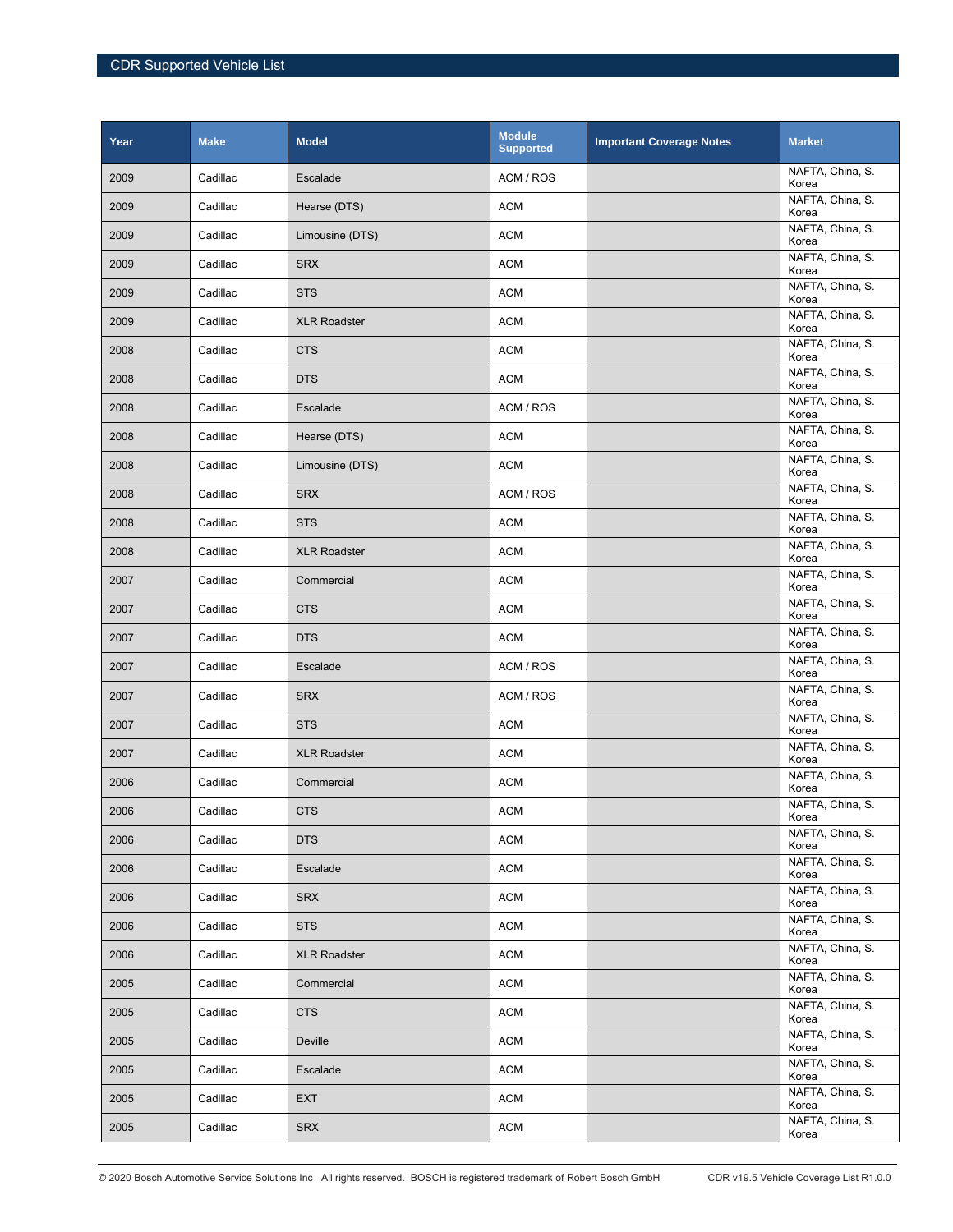| Year | <b>Make</b> | <b>Model</b>        | <b>Module</b><br><b>Supported</b> | <b>Important Coverage Notes</b> | <b>Market</b>             |
|------|-------------|---------------------|-----------------------------------|---------------------------------|---------------------------|
| 2005 | Cadillac    | STS / SLS           | <b>ACM</b>                        |                                 | NAFTA, China, S.<br>Korea |
| 2005 | Cadillac    | <b>XLR Roadster</b> | <b>ACM</b>                        |                                 | NAFTA, China, S.<br>Korea |
| 2004 | Cadillac    | Commercial          | <b>ACM</b>                        |                                 | NAFTA, S. Korea           |
| 2004 | Cadillac    | <b>CTS</b>          | <b>ACM</b>                        |                                 | NAFTA, S. Korea           |
| 2004 | Cadillac    | <b>Deville</b>      | <b>ACM</b>                        |                                 | NAFTA, S. Korea           |
| 2004 | Cadillac    | Escalade            | ACM                               |                                 | NAFTA, S. Korea           |
| 2004 | Cadillac    | <b>EXT</b>          | <b>ACM</b>                        |                                 | NAFTA, S. Korea           |
| 2004 | Cadillac    | Seville             | <b>ACM</b>                        |                                 | NAFTA, S. Korea           |
| 2004 | Cadillac    | <b>SRX</b>          | <b>ACM</b>                        |                                 | NAFTA, S. Korea           |
| 2004 | Cadillac    | <b>XLR Roadster</b> | <b>ACM</b>                        |                                 | NAFTA, S. Korea           |
| 2003 | Cadillac    | Commercial          | <b>ACM</b>                        |                                 | NAFTA, S. Korea           |
| 2003 | Cadillac    | <b>CTS</b>          | <b>ACM</b>                        |                                 | NAFTA, S. Korea           |
| 2003 | Cadillac    | Deville             | <b>ACM</b>                        |                                 | NAFTA, S. Korea           |
| 2003 | Cadillac    | Escalade            | <b>ACM</b>                        |                                 | NAFTA, S. Korea           |
| 2003 | Cadillac    | Seville             | <b>ACM</b>                        |                                 | NAFTA, S. Korea           |
| 2003 | Cadillac    | <b>XLR Roadster</b> | <b>ACM</b>                        |                                 | NAFTA, S. Korea           |
| 2002 | Cadillac    | Commercial          | <b>ACM</b>                        |                                 | NAFTA, S. Korea           |
| 2002 | Cadillac    | Deville             | ACM                               |                                 | NAFTA, S. Korea           |
| 2002 | Cadillac    | Eldorado            | <b>ACM</b>                        |                                 | NAFTA, S. Korea           |
| 2002 | Cadillac    | Escalade            | <b>ACM</b>                        |                                 | NAFTA, S. Korea           |
| 2002 | Cadillac    | Seville             | <b>ACM</b>                        |                                 | NAFTA, S. Korea           |
| 2001 | Cadillac    | Commercial          | <b>ACM</b>                        |                                 | NAFTA, S. Korea           |
| 2001 | Cadillac    | Deville             | <b>ACM</b>                        |                                 | NAFTA, S. Korea           |
| 2001 | Cadillac    | Eldorado            | <b>ACM</b>                        |                                 | NAFTA, S. Korea           |
| 2001 | Cadillac    | Seville             | <b>ACM</b>                        |                                 | NAFTA, S. Korea           |
| 2000 | Cadillac    | Commercial          | <b>ACM</b>                        |                                 | NAFTA, S. Korea           |
| 2000 | Cadillac    | Deville             | <b>ACM</b>                        |                                 | NAFTA, S. Korea           |
| 2000 | Cadillac    | Eldorado            | <b>ACM</b>                        |                                 | NAFTA, S. Korea           |
| 2000 | Cadillac    | Escalade            | <b>ACM</b>                        |                                 | NAFTA, S. Korea           |
| 2000 | Cadillac    | Seville             | <b>ACM</b>                        |                                 | NAFTA, S. Korea           |
| 1999 | Cadillac    | Commercial          | <b>ACM</b>                        |                                 | <b>NAFTA</b>              |
| 1999 | Cadillac    | Deville             | <b>ACM</b>                        |                                 | <b>NAFTA</b>              |
| 1999 | Cadillac    | Eldorado            | <b>ACM</b>                        |                                 | <b>NAFTA</b>              |
| 1999 | Cadillac    | Escalade            | <b>ACM</b>                        |                                 | <b>NAFTA</b>              |
| 1999 | Cadillac    | Seville             | <b>ACM</b>                        |                                 | NAFTA, S. Korea           |
| 1998 | Cadillac    | Commercial          | <b>ACM</b>                        |                                 | <b>NAFTA</b>              |
| 1998 | Cadillac    | Deville             | <b>ACM</b>                        |                                 | NAFTA, S. Korea           |
| 1998 | Cadillac    | Eldorado            | <b>ACM</b>                        |                                 | <b>NAFTA</b>              |
| 1998 | Cadillac    | Seville             | <b>ACM</b>                        |                                 | <b>NAFTA</b>              |
| 1997 | Cadillac    | Commercial          | <b>ACM</b>                        |                                 | NAFTA, S. Korea           |
| 1997 | Cadillac    | Concourse           | <b>ACM</b>                        |                                 | <b>NAFTA</b>              |
| 1997 | Cadillac    | Deville             | <b>ACM</b>                        |                                 | NAFTA, S. Korea           |
| 1997 | Cadillac    | Eldorado            | <b>ACM</b>                        |                                 | <b>NAFTA</b>              |
| 1997 | Cadillac    | Seville             | <b>ACM</b>                        |                                 | NAFTA, S. Korea           |
| 1996 | Cadillac    | Commercial          | <b>ACM</b>                        |                                 | <b>NAFTA</b>              |
| 1996 | Cadillac    | Concourse           | <b>ACM</b>                        |                                 | <b>NAFTA</b>              |
| 1996 | Cadillac    | Deville             | <b>ACM</b>                        |                                 | NAFTA, S. Korea           |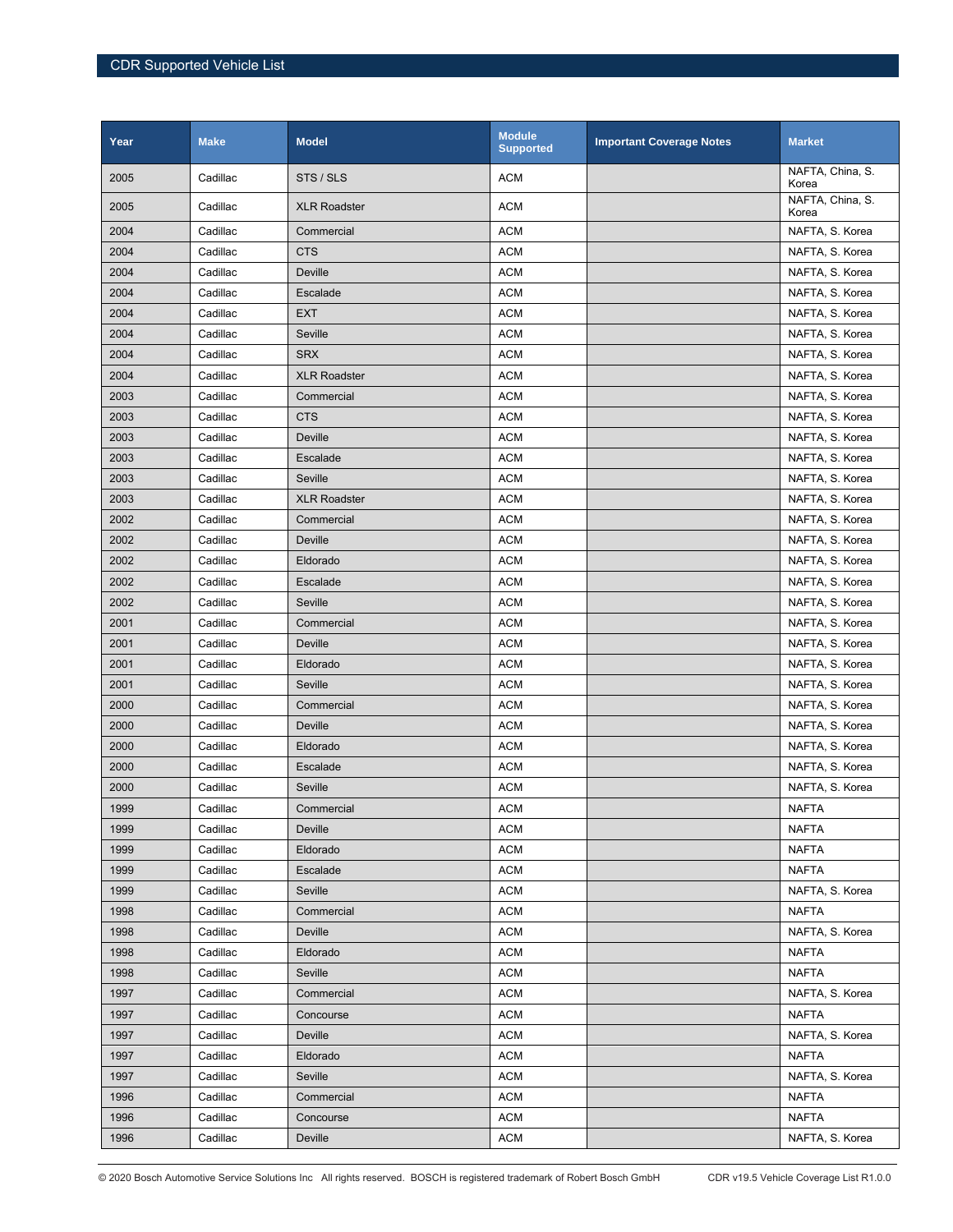| Year | <b>Make</b> | <b>Model</b>              | <b>Module</b><br><b>Supported</b> | <b>Important Coverage Notes</b>                                     | <b>Market</b>       |
|------|-------------|---------------------------|-----------------------------------|---------------------------------------------------------------------|---------------------|
| 1996 | Cadillac    | Eldorado                  | <b>ACM</b>                        |                                                                     | <b>NAFTA</b>        |
| 1996 | Cadillac    | Fleetwood                 | <b>ACM</b>                        |                                                                     | NAFTA, S. Korea     |
| 1996 | Cadillac    | Seville                   | <b>ACM</b>                        |                                                                     | <b>NAFTA</b>        |
| 1995 | Cadillac    | Commercial                | <b>ACM</b>                        |                                                                     | NAFTA, S. Korea     |
| 1995 | Cadillac    | Concourse                 | <b>ACM</b>                        |                                                                     | <b>NAFTA</b>        |
| 1995 | Cadillac    | Deville                   | <b>ACM</b>                        |                                                                     | NAFTA, S. Korea     |
| 1995 | Cadillac    | Eldorado                  | <b>ACM</b>                        |                                                                     | <b>NAFTA</b>        |
| 1995 | Cadillac    | Fleetwood                 | <b>ACM</b>                        |                                                                     | <b>NAFTA</b>        |
| 1995 | Cadillac    | Seville                   | <b>ACM</b>                        |                                                                     | NAFTA, S. Korea     |
| 1994 | Cadillac    | Commercial                | <b>ACM</b>                        |                                                                     | NAFTA, S. Korea     |
| 1994 | Cadillac    | Deville                   | <b>ACM</b>                        |                                                                     | NAFTA, S. Korea     |
| 1994 | Cadillac    | Fleetwood                 | <b>ACM</b>                        |                                                                     | <b>NAFTA</b>        |
| 1994 | Cadillac    | Seville                   | <b>ACM</b>                        |                                                                     | NAFTA, S. Korea     |
| 2021 | Chevrolet   | Aveo                      | <b>ACM</b>                        |                                                                     | <b>NAFTA</b>        |
| 2021 | Chevrolet   | Blazer                    | ACM / ASCM                        | ASCM coverage depends on RPO,<br>refer to the help file for details | <b>NAFTA</b>        |
| 2021 | Chevrolet   | <b>Bolt EV</b>            | <b>ACM</b>                        |                                                                     | <b>NAFTA</b>        |
| 2021 | Chevrolet   | <b>Bolt EV incomplete</b> | <b>ACM</b>                        |                                                                     | <b>NAFTA</b>        |
| 2021 | Chevrolet   | Camaro                    | <b>ACM</b>                        |                                                                     | NAFTA, Australia/NZ |
| 2021 | Chevrolet   | Colorado                  | <b>ACM</b>                        |                                                                     | <b>NAFTA</b>        |
| 2021 | Chevrolet   | Corvette                  | <b>ACM</b>                        |                                                                     | <b>NAFTA</b>        |
| 2021 | Chevrolet   | Equinox                   | <b>ACM</b>                        |                                                                     | <b>NAFTA</b>        |
| 2021 | Chevrolet   | <b>Express</b>            | <b>ACM</b>                        |                                                                     | <b>NAFTA</b>        |
| 2021 | Chevrolet   | Malibu                    | ACM / ASCM                        | ASCM coverage depends on RPO,<br>refer to the help file for details | NAFTA, S. Korea     |
| 2021 | Chevrolet   | Silverado                 | <b>ACM</b>                        |                                                                     | NAFTA, Australia/NZ |
| 2021 | Chevrolet   | Silverado (includes MD)   | <b>ACM</b>                        |                                                                     | <b>NAFTA</b>        |
| 2021 | Chevrolet   | Spark                     | <b>ACM</b>                        |                                                                     | NAFTA, S. Korea     |
| 2021 | Chevrolet   | Suburban                  | <b>ACM</b>                        |                                                                     | <b>NAFTA</b>        |
| 2021 | Chevrolet   | Tahoe                     | ACM                               |                                                                     | <b>NAFTA</b>        |
| 2021 | Chevrolet   | Tracker                   | <b>ACM</b>                        |                                                                     | <b>NAFTA</b>        |
| 2021 | Chevrolet   | Trailblazer               | <b>ACM</b>                        |                                                                     | <b>NAFTA</b>        |
| 2021 | Chevrolet   | Traverse                  | ACM / ASCM                        | ASCM coverage depends on RPO.<br>refer to the help file for details | <b>NAFTA</b>        |
| 2021 | Chevrolet   | Trax                      | <b>ACM</b>                        |                                                                     | NAFTA, S. Korea     |
| 2020 | Chevrolet   | Aveo                      | <b>ACM</b>                        |                                                                     | <b>NAFTA</b>        |
| 2020 | Chevrolet   | Blazer                    | ACM / ASCM                        | ASCM coverage depends on RPO.<br>refer to the help file for details | <b>NAFTA</b>        |
| 2020 | Chevrolet   | <b>Bolt EV</b>            | <b>ACM</b>                        |                                                                     | <b>NAFTA</b>        |
| 2020 | Chevrolet   | <b>Bolt EV incomplete</b> | <b>ACM</b>                        |                                                                     | <b>NAFTA</b>        |
| 2020 | Chevrolet   | Camaro                    | <b>ACM</b>                        |                                                                     | NAFTA, Australia/NZ |
| 2020 | Chevrolet   | Colorado                  | <b>ACM</b>                        |                                                                     | <b>NAFTA</b>        |
| 2020 | Chevrolet   | Corvette                  | <b>ACM</b>                        |                                                                     | <b>NAFTA</b>        |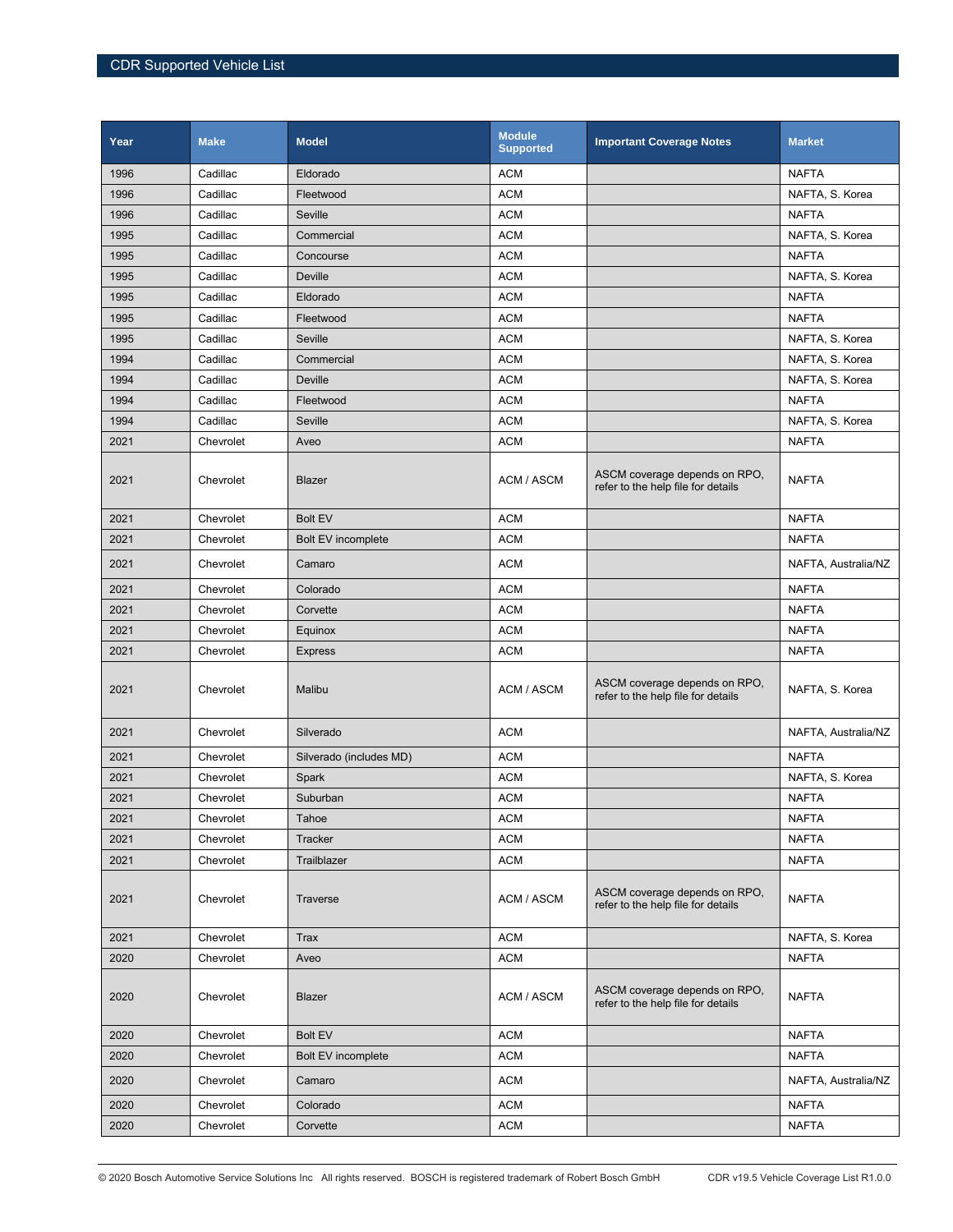| Year | <b>Make</b> | <b>Model</b>                 | <b>Module</b><br><b>Supported</b> | <b>Important Coverage Notes</b>                                     | <b>Market</b>       |
|------|-------------|------------------------------|-----------------------------------|---------------------------------------------------------------------|---------------------|
| 2020 | Chevrolet   | Cruze                        | <b>ACM</b>                        |                                                                     | <b>NAFTA</b>        |
| 2020 | Chevrolet   | Equinox                      | <b>ACM</b>                        |                                                                     | <b>NAFTA</b>        |
| 2020 | Chevrolet   | <b>Express</b>               | <b>ACM</b>                        |                                                                     | <b>NAFTA</b>        |
| 2020 | Chevrolet   | Impala                       | <b>ACM</b>                        |                                                                     | <b>NAFTA</b>        |
| 2020 | Chevrolet   | Malibu                       | ACM / ASCM                        | ASCM coverage depends on RPO,<br>refer to the help file for details | NAFTA, S. Korea     |
| 2020 | Chevrolet   | Silverado                    | <b>ACM</b>                        |                                                                     | NAFTA, Australia/NZ |
| 2020 | Chevrolet   | Silverado (includes MD)      | <b>ACM</b>                        |                                                                     | <b>NAFTA</b>        |
| 2020 | Chevrolet   | Sonic                        | <b>ACM</b>                        |                                                                     | <b>NAFTA</b>        |
| 2020 | Chevrolet   | Spark                        | <b>ACM</b>                        |                                                                     | NAFTA, S. Korea     |
| 2020 | Chevrolet   | Suburban                     | <b>ACM</b>                        |                                                                     | <b>NAFTA</b>        |
| 2020 | Chevrolet   | Tahoe                        | <b>ACM</b>                        |                                                                     | <b>NAFTA</b>        |
| 2020 | Chevrolet   | Tracker                      | <b>ACM</b>                        |                                                                     | <b>NAFTA</b>        |
| 2020 | Chevrolet   | Traverse                     | ACM / ASCM                        | ASCM coverage depends on RPO.<br>refer to the help file for details | <b>NAFTA</b>        |
| 2020 | Chevrolet   | <b>Trax</b>                  | <b>ACM</b>                        |                                                                     | NAFTA, S. Korea     |
| 2019 | Chevrolet   | Aveo                         | <b>ACM</b>                        |                                                                     | S. Korea            |
| 2019 | Chevrolet   | <b>Blazer</b>                | ACM / ASCM                        | ASCM coverage depends on RPO,<br>refer to the help file for details | <b>NAFTA</b>        |
| 2019 | Chevrolet   | <b>Bolt EV</b>               | <b>ACM</b>                        |                                                                     | NAFTA, S. Korea     |
| 2019 | Chevrolet   | Camaro                       | <b>ACM</b>                        |                                                                     | <b>NAFTA</b>        |
| 2019 | Chevrolet   | <b>City Express</b>          | <b>ACM</b>                        |                                                                     | <b>NAFTA</b>        |
| 2019 | Chevrolet   | Colorado                     | <b>ACM</b>                        |                                                                     | <b>NAFTA</b>        |
| 2019 | Chevrolet   | Corvette                     | <b>ACM</b>                        |                                                                     | <b>NAFTA</b>        |
| 2019 | Chevrolet   | Cruise AV                    | <b>ACM</b>                        |                                                                     | <b>NAFTA</b>        |
| 2019 | Chevrolet   | Cruze                        | <b>ACM</b>                        |                                                                     | NAFTA, S. Korea     |
| 2019 | Chevrolet   | Cruze HB & NB                | <b>ACM</b>                        |                                                                     | China               |
| 2019 | Chevrolet   | Equinox                      | <b>ACM</b>                        |                                                                     | NAFTA, China        |
| 2019 | Chevrolet   | <b>Equinox Limited</b>       | <b>ACM</b>                        |                                                                     | <b>NAFTA</b>        |
| 2019 | Chevrolet   | <b>Express</b>               | <b>ACM</b>                        |                                                                     | <b>NAFTA</b>        |
| 2019 | Chevrolet   | Impala                       | <b>ACM</b>                        |                                                                     | <b>NAFTA</b>        |
| 2019 | Chevrolet   | Low Cab Forward              | <b>ACM</b>                        |                                                                     | <b>NAFTA</b>        |
| 2019 | Chevrolet   | Malibu                       | ACM / ASCM                        | ASCM coverage depends on RPO,<br>refer to the help file for details | NAFTA, S. Korea     |
| 2019 | Chevrolet   | Malibu XL                    | ACM                               |                                                                     | China               |
| 2019 | Chevrolet   | Silverado (includes HD & MD) | <b>ACM</b>                        |                                                                     | <b>NAFTA</b>        |
| 2019 | Chevrolet   | Silverado Legacy             | ACM                               |                                                                     | <b>NAFTA</b>        |
| 2019 | Chevrolet   | Sonic                        | <b>ACM</b>                        |                                                                     | <b>NAFTA</b>        |
| 2019 | Chevrolet   | Spark                        | ACM                               |                                                                     | NAFTA, S. Korea     |
| 2019 | Chevrolet   | Suburban                     | ACM                               |                                                                     | <b>NAFTA</b>        |
| 2019 | Chevrolet   | Tahoe                        | <b>ACM</b>                        |                                                                     | <b>NAFTA</b>        |
| 2019 | Chevrolet   | Tracker                      | ACM                               |                                                                     | <b>NAFTA</b>        |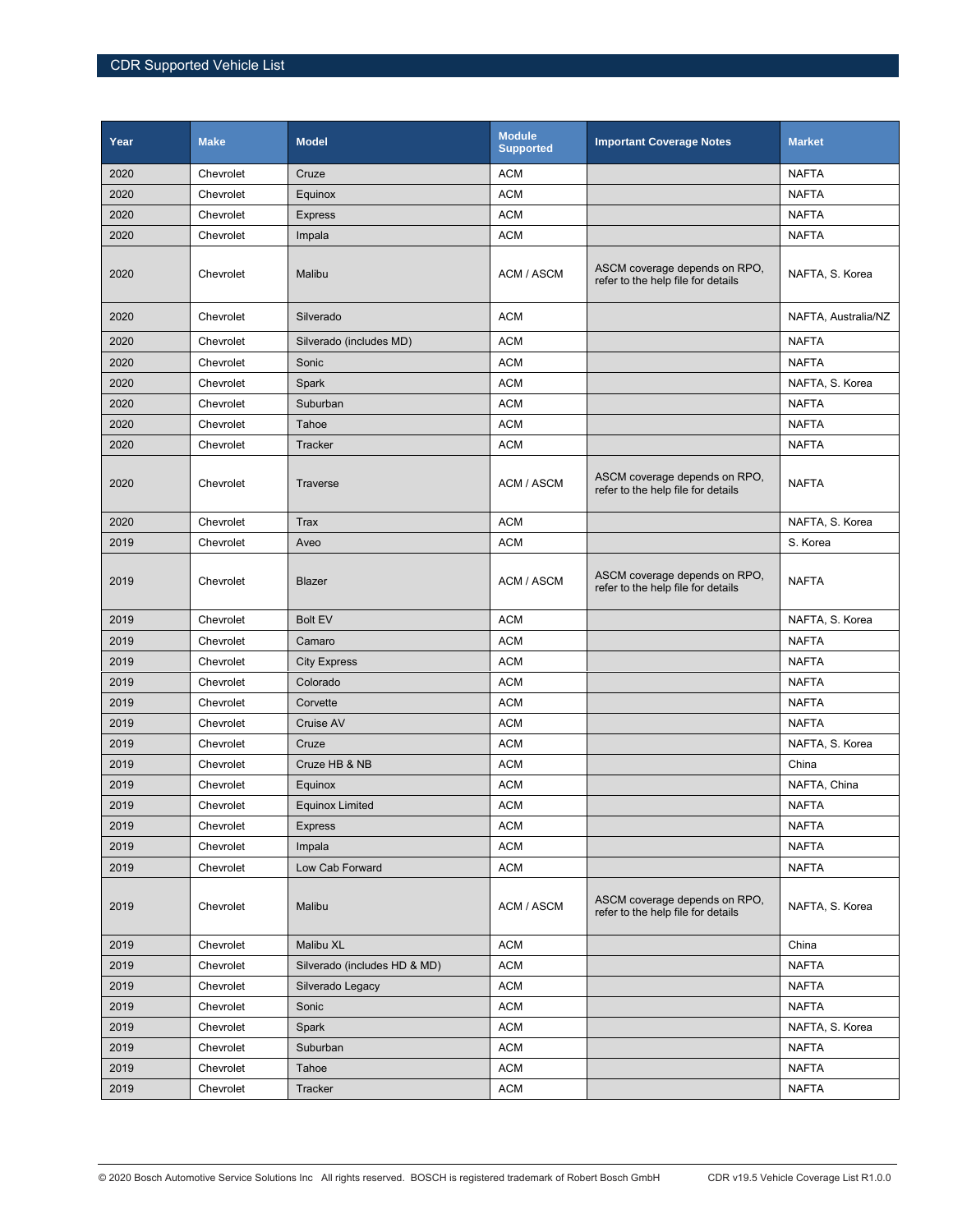| Year | <b>Make</b> | <b>Model</b>           | <b>Module</b><br><b>Supported</b> | <b>Important Coverage Notes</b>                                     | <b>Market</b>             |
|------|-------------|------------------------|-----------------------------------|---------------------------------------------------------------------|---------------------------|
| 2019 | Chevrolet   | Traverse               | ACM / ASCM                        | ASCM coverage depends on RPO,<br>refer to the help file for details | <b>NAFTA</b>              |
| 2019 | Chevrolet   | Trax                   | <b>ACM</b>                        |                                                                     | NAFTA, China, S.<br>Korea |
| 2019 | Chevrolet   | Volt                   | ACM / ASCM                        | ASCM coverage depends on RPO,<br>refer to the help file for details | <b>NAFTA</b>              |
| 2018 | Chevrolet   | Aveo                   | <b>ACM</b>                        |                                                                     | NAFTA, S. Korea           |
| 2018 | Chevrolet   | Bolt EV                | <b>ACM</b>                        |                                                                     | NAFTA, S. Korea           |
| 2018 | Chevrolet   | Camaro                 | <b>ACM</b>                        |                                                                     | <b>NAFTA</b>              |
| 2018 | Chevrolet   | Captiva                | <b>ACM</b>                        |                                                                     | S. Korea                  |
| 2018 | Chevrolet   | <b>City Express</b>    | <b>ACM</b>                        |                                                                     | <b>NAFTA</b>              |
| 2018 | Chevrolet   | Colorado               | <b>ACM</b>                        |                                                                     | <b>NAFTA</b>              |
| 2018 | Chevrolet   | Corvette               | <b>ACM</b>                        |                                                                     | <b>NAFTA</b>              |
| 2018 | Chevrolet   | Cruze                  | <b>ACM</b>                        |                                                                     | NAFTA, S. Korea           |
| 2018 | Chevrolet   | Cruze HB & NB          | <b>ACM</b>                        |                                                                     | China                     |
| 2018 | Chevrolet   | Equinox                | <b>ACM</b>                        |                                                                     | NAFTA, China              |
| 2018 | Chevrolet   | <b>Equinox Limited</b> | <b>ACM</b>                        |                                                                     | <b>NAFTA</b>              |
| 2018 | Chevrolet   | <b>Express</b>         | <b>ACM</b>                        |                                                                     | <b>NAFTA</b>              |
| 2018 | Chevrolet   | Impala                 | <b>ACM</b>                        |                                                                     | <b>NAFTA</b>              |
| 2018 | Chevrolet   | Malibu                 | ACM / ASCM                        | ASCM coverage depends on RPO,<br>refer to the help file for details | NAFTA, China, S.<br>Korea |
| 2018 | Chevrolet   | Malibu XL              | <b>ACM</b>                        |                                                                     | China                     |
| 2018 | Chevrolet   | Orlando                | <b>ACM</b>                        |                                                                     | S. Korea                  |
| 2018 | Chevrolet   | Silverado              | <b>ACM</b>                        |                                                                     | <b>NAFTA</b>              |
| 2018 | Chevrolet   | Sonic                  | <b>ACM</b>                        |                                                                     | <b>NAFTA</b>              |
| 2018 | Chevrolet   | Spark                  | <b>ACM</b>                        |                                                                     | <b>NAFTA</b>              |
| 2018 | Chevrolet   | Suburban               | <b>ACM</b>                        |                                                                     | <b>NAFTA</b>              |
| 2018 | Chevrolet   | Tahoe                  | <b>ACM</b>                        |                                                                     | <b>NAFTA</b>              |
| 2018 | Chevrolet   | Tracker                | <b>ACM</b>                        |                                                                     | <b>NAFTA</b>              |
| 2018 | Chevrolet   | Traverse               | ACM / ASCM                        | ASCM coverage depends on RPO,<br>refer to the help file for details | <b>NAFTA</b>              |
| 2018 | Chevrolet   | Trax                   | <b>ACM</b>                        |                                                                     | NAFTA, China, S.<br>Korea |
| 2018 | Chevrolet   | Trax                   | <b>ACM</b>                        |                                                                     | China                     |
| 2018 | Chevrolet   | Volt                   | ACM / ASCM                        | ASCM coverage depends on RPO,<br>refer to the help file for details | <b>NAFTA</b>              |
| 2017 | Chevrolet   | Aveo                   | <b>ACM</b>                        |                                                                     | China, S. Korea           |
| 2017 | Chevrolet   | Camaro                 | <b>ACM</b>                        |                                                                     | NAFTA, China, S.<br>Korea |
| 2017 | Chevrolet   | Caprice Police Veihcle | <b>ACM</b>                        |                                                                     | NAFTA, China, S.<br>Korea |
| 2017 | Chevrolet   | Captiva                | <b>ACM</b>                        |                                                                     | China, S. Korea           |
| 2017 | Chevrolet   | <b>City Express</b>    | <b>ACM</b>                        |                                                                     | <b>NAFTA</b>              |
| 2017 | Chevrolet   | Colorado               | <b>ACM</b>                        |                                                                     | NAFTA, China, S.<br>Korea |
| 2017 | Chevrolet   | Corvette               | ACM                               |                                                                     | NAFTA, China, S.<br>Korea |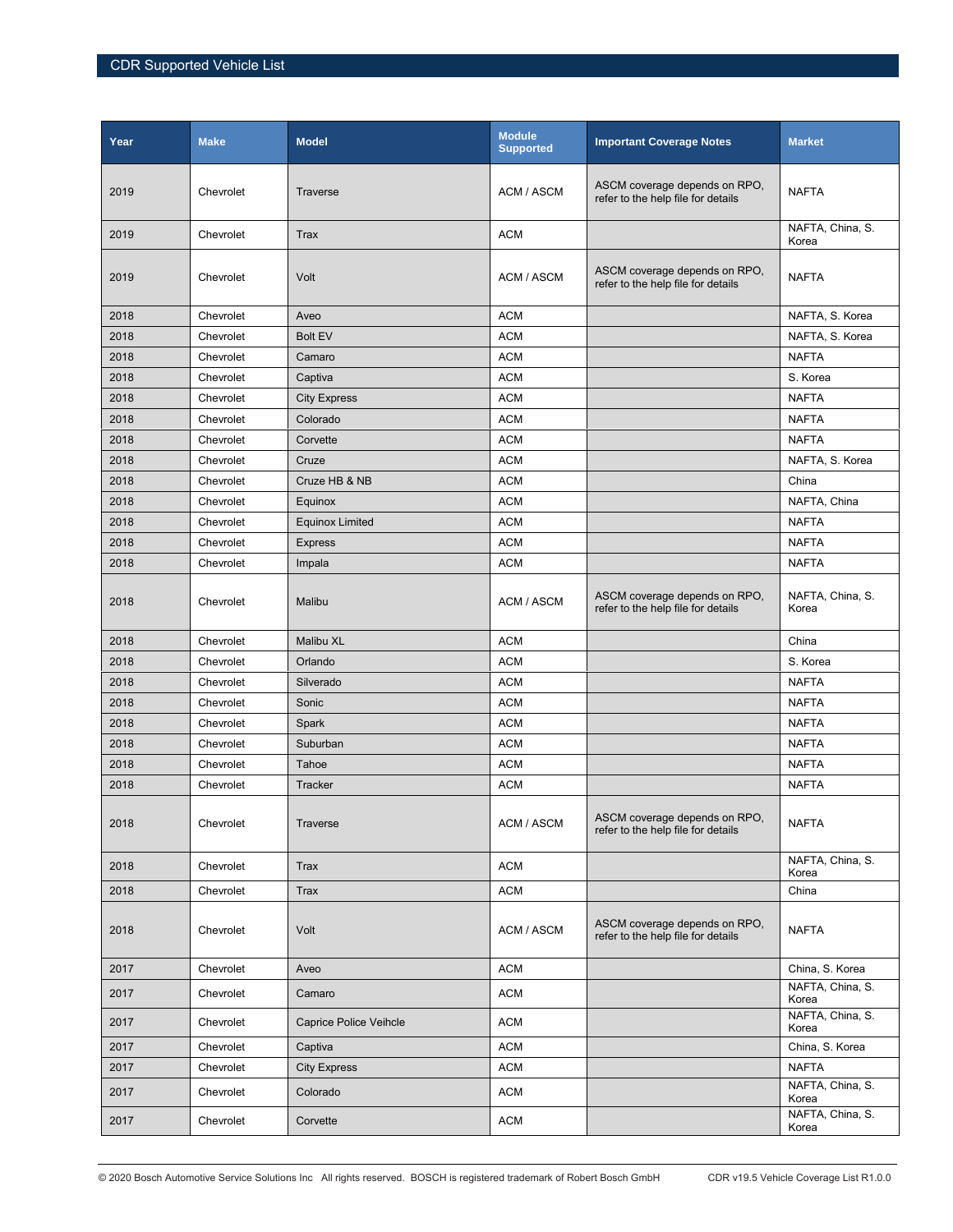| Year | <b>Make</b> | <b>Model</b>                                            | <b>Module</b><br><b>Supported</b> | <b>Important Coverage Notes</b>                                     | <b>Market</b>             |
|------|-------------|---------------------------------------------------------|-----------------------------------|---------------------------------------------------------------------|---------------------------|
| 2017 | Chevrolet   | Cruze                                                   | <b>ACM</b>                        |                                                                     | NAFTA, China, S.<br>Korea |
| 2017 | Chevrolet   | Equinox                                                 | <b>ACM</b>                        |                                                                     | NAFTA, China, S.<br>Korea |
| 2017 | Chevrolet   | <b>Express</b>                                          | <b>ACM</b>                        |                                                                     | NAFTA, China, S.<br>Korea |
| 2017 | Chevrolet   | Impala                                                  | <b>ACM</b>                        |                                                                     | NAFTA, China, S.<br>Korea |
| 2017 | Chevrolet   | Malibu, Malibu XL                                       | ACM / ASCM                        | ASCM coverage depends on RPO,<br>refer to the help file for details | NAFTA, China, S.<br>Korea |
| 2017 | Chevrolet   | Orlando                                                 | <b>ACM</b>                        |                                                                     | China, S. Korea           |
| 2017 | Chevrolet   | Silverado                                               | <b>ACM</b>                        |                                                                     | NAFTA, China, S.<br>Korea |
| 2017 | Chevrolet   | Sonic                                                   | <b>ACM</b>                        |                                                                     | NAFTA, China, S.<br>Korea |
| 2017 | Chevrolet   | Spark                                                   | <b>ACM</b>                        |                                                                     | NAFTA, China              |
| 2017 | Chevrolet   | Spark (Next)                                            | <b>ACM</b>                        |                                                                     | S. Korea                  |
| 2017 | Chevrolet   | Spark (Next)                                            | <b>ACM</b>                        |                                                                     | China, S. Korea           |
| 2017 | Chevrolet   | SS                                                      | <b>ACM</b>                        |                                                                     | NAFTA, China, S.<br>Korea |
| 2017 | Chevrolet   | Suburban                                                | <b>ACM</b>                        |                                                                     | NAFTA, China, S.<br>Korea |
| 2017 | Chevrolet   | Tahoe                                                   | <b>ACM</b>                        |                                                                     | NAFTA, China, S.<br>Korea |
| 2017 | Chevrolet   | Traverse                                                | <b>ACM</b>                        |                                                                     | NAFTA, China, S.<br>Korea |
| 2017 | Chevrolet   | Trax                                                    | <b>ACM</b>                        |                                                                     | NAFTA, China, S.<br>Korea |
| 2017 | Chevrolet   | Volt                                                    | ACM / ASCM                        | ASCM coverage depends on RPO,<br>refer to the help file for details | NAFTA, China, S.<br>Korea |
| 2016 | Chevrolet   | Aveo                                                    | <b>ACM</b>                        |                                                                     | China, S. Korea           |
| 2016 | Chevrolet   | C/K Truck - Silverado (includes HD),<br>Suburban, Tahoe | <b>ACM</b>                        |                                                                     | NAFTA, China, S.<br>Korea |
| 2016 | Chevrolet   | Camaro                                                  | <b>ACM</b>                        |                                                                     | NAFTA, China, S.<br>Korea |
| 2016 | Chevrolet   | Caprice - Police Vehicle                                | <b>ACM</b>                        |                                                                     | NAFTA, China, S.<br>Korea |
| 2016 | Chevrolet   | Captiva                                                 | <b>ACM</b>                        |                                                                     | China, S. Korea           |
| 2016 | Chevrolet   | Captiva Sport                                           | $\mathsf{ACM}$                    |                                                                     | NAFTA, China, S.<br>Korea |
| 2016 | Chevrolet   | <b>City Express</b>                                     | <b>ACM</b>                        |                                                                     | <b>NAFTA</b>              |
| 2016 | Chevrolet   | Colorado                                                | <b>ACM</b>                        |                                                                     | NAFTA, China, S.<br>Korea |
| 2016 | Chevrolet   | Corvette                                                | <b>ACM</b>                        |                                                                     | NAFTA, China, S.<br>Korea |
| 2016 | Chevrolet   | Cruze                                                   | <b>ACM</b>                        |                                                                     | NAFTA, China, S.<br>Korea |
| 2016 | Chevrolet   | <b>Cruze Limited</b>                                    | <b>ACM</b>                        |                                                                     | NAFTA, China, S.<br>Korea |
| 2016 | Chevrolet   | Equinox                                                 | <b>ACM</b>                        |                                                                     | NAFTA, China, S.<br>Korea |
| 2016 | Chevrolet   | <b>Express</b>                                          | <b>ACM</b>                        |                                                                     | NAFTA, China, S.<br>Korea |
| 2016 | Chevrolet   | Impala                                                  | <b>ACM</b>                        |                                                                     | NAFTA, China, S.<br>Korea |
| 2016 | Chevrolet   | Impala Limited                                          | <b>ACM</b>                        |                                                                     | NAFTA, China, S.<br>Korea |
| 2016 | Chevrolet   | Malibu Limited                                          | <b>ACM</b>                        |                                                                     | NAFTA, China, S.<br>Korea |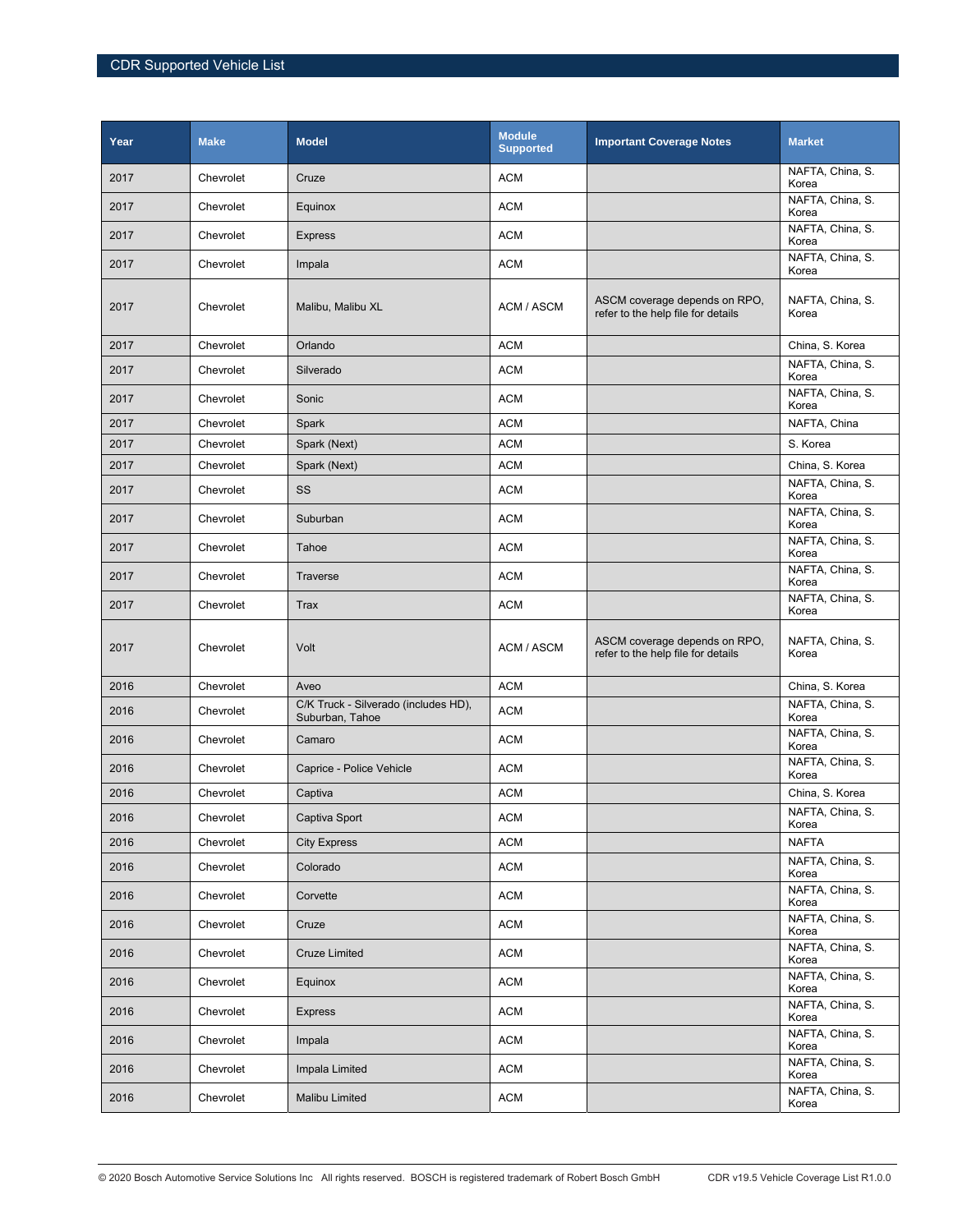| Year | <b>Make</b> | <b>Model</b>                              | <b>Module</b><br><b>Supported</b> | <b>Important Coverage Notes</b>                                     | <b>Market</b>             |
|------|-------------|-------------------------------------------|-----------------------------------|---------------------------------------------------------------------|---------------------------|
| 2016 | Chevrolet   | Malibu, Malibu XL                         | ACM / ASCM                        | ASCM coverage depends on RPO,<br>refer to the help file for details | NAFTA, China, S.<br>Korea |
| 2016 | Chevrolet   | Orlando                                   | <b>ACM</b>                        |                                                                     | China, S. Korea           |
| 2016 | Chevrolet   | Sonic                                     | <b>ACM</b>                        |                                                                     | NAFTA, China, S.<br>Korea |
| 2016 | Chevrolet   | Spark EV                                  | <b>ACM</b>                        |                                                                     | NAFTA, China              |
| 2016 | Chevrolet   | SS                                        | <b>ACM</b>                        |                                                                     | NAFTA, China, S.<br>Korea |
| 2016 | Chevrolet   | Tracker                                   | <b>ACM</b>                        |                                                                     | NAFTA, China, S.<br>Korea |
| 2016 | Chevrolet   | Traverse                                  | <b>ACM</b>                        |                                                                     | NAFTA, China, S.<br>Korea |
| 2016 | Chevrolet   | <b>Trax</b>                               | <b>ACM</b>                        |                                                                     | NAFTA, China, S.<br>Korea |
| 2016 | Chevrolet   | Volt                                      | <b>ACM</b>                        |                                                                     | NAFTA, China, S.<br>Korea |
| 2015 | Chevrolet   | Aveo                                      | <b>ACM</b>                        |                                                                     | China, S. Korea           |
| 2015 | Chevrolet   | <b>Beat</b>                               | <b>ACM</b>                        |                                                                     | NAFTA, China, S.<br>Korea |
| 2015 | Chevrolet   | C/K Truck - Silverado, Suburban,<br>Tahoe | <b>ACM</b>                        |                                                                     | NAFTA, China, S.<br>Korea |
| 2015 | Chevrolet   | Camaro                                    | <b>ACM</b>                        |                                                                     | NAFTA, China, S.<br>Korea |
| 2015 | Chevrolet   | Caprice - Police Vehicle                  | <b>ACM</b>                        |                                                                     | NAFTA, China, S.<br>Korea |
| 2015 | Chevrolet   | Captiva                                   | <b>ACM</b>                        |                                                                     | China, S. Korea           |
| 2015 | Chevrolet   | Captiva Sport                             | <b>ACM</b>                        |                                                                     | NAFTA, China, S.<br>Korea |
| 2015 | Chevrolet   | <b>City Express</b>                       | <b>ACM</b>                        |                                                                     | <b>NAFTA</b>              |
| 2015 | Chevrolet   | Colorado                                  | <b>ACM</b>                        |                                                                     | NAFTA, China, S.<br>Korea |
| 2015 | Chevrolet   | Corvette                                  | <b>ACM</b>                        |                                                                     | NAFTA, China, S.<br>Korea |
| 2015 | Chevrolet   | Cruze                                     | <b>ACM</b>                        |                                                                     | NAFTA, China, S.<br>Korea |
| 2015 | Chevrolet   | Equinox                                   | <b>ACM</b>                        |                                                                     | NAFTA, China, S.<br>Korea |
| 2015 | Chevrolet   | <b>Express</b>                            | <b>ACM</b>                        |                                                                     | NAFTA, China, S.<br>Korea |
| 2015 | Chevrolet   | Impala Limited                            | <b>ACM</b>                        |                                                                     | NAFTA, China, S.<br>Korea |
| 2015 | Chevrolet   | Malibu                                    | <b>ACM</b>                        |                                                                     | NAFTA, China, S.<br>Korea |
| 2015 | Chevrolet   | Orlando                                   | <b>ACM</b>                        |                                                                     | China, S. Korea           |
| 2015 | Chevrolet   | Sonic                                     | <b>ACM</b>                        |                                                                     | NAFTA, China, S.<br>Korea |
| 2015 | Chevrolet   | Spark (includes EV)                       | <b>ACM</b>                        |                                                                     | NAFTA, China, S.<br>Korea |
| 2015 | Chevrolet   | SS                                        | <b>ACM</b>                        |                                                                     | NAFTA, China, S.<br>Korea |
| 2015 | Chevrolet   | <b>Tracker</b>                            | <b>ACM</b>                        |                                                                     | NAFTA, China, S.<br>Korea |
| 2015 | Chevrolet   | Traverse                                  | <b>ACM</b>                        |                                                                     | NAFTA, China, S.<br>Korea |
| 2015 | Chevrolet   | <b>Trax</b>                               | <b>ACM</b>                        |                                                                     | NAFTA, China, S.<br>Korea |
| 2015 | Chevrolet   | Volt                                      | <b>ACM</b>                        |                                                                     | NAFTA, China, S.<br>Korea |
| 2014 | Chevrolet   | Aveo                                      | <b>ACM</b>                        |                                                                     | China, S. Korea           |
| 2014 | Chevrolet   | Beat                                      | <b>ACM</b>                        |                                                                     | NAFTA, China, S.<br>Korea |
| 2014 | Chevrolet   | C/K Truck - Silverado, Suburban,<br>Tahoe | <b>ACM</b>                        |                                                                     | NAFTA, China, S.<br>Korea |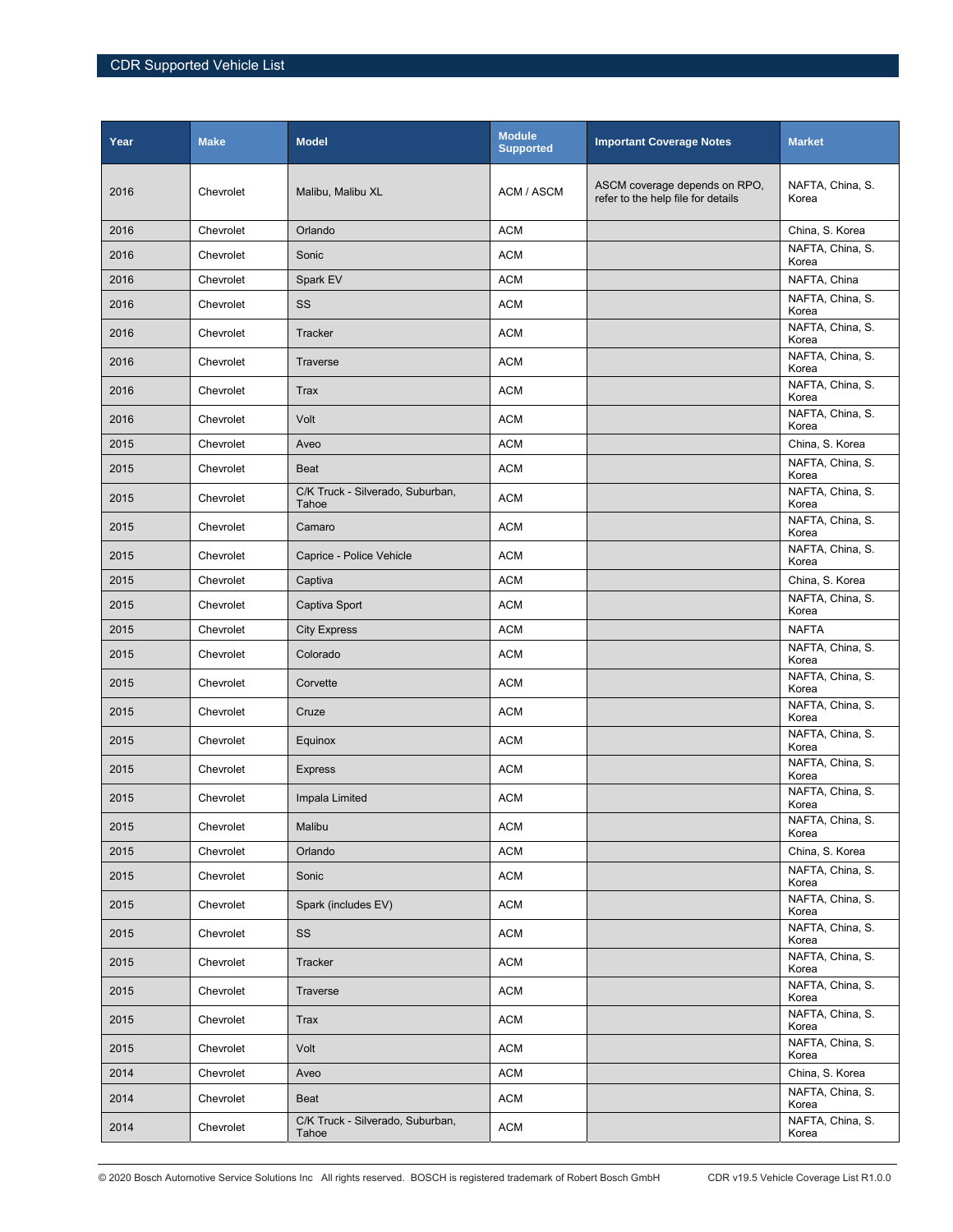| Year | <b>Make</b> | <b>Model</b>              | <b>Module</b><br><b>Supported</b> | <b>Important Coverage Notes</b> | <b>Market</b>             |
|------|-------------|---------------------------|-----------------------------------|---------------------------------|---------------------------|
| 2014 | Chevrolet   | Camaro                    | <b>ACM</b>                        |                                 | NAFTA, China, S.<br>Korea |
| 2014 | Chevrolet   | Caprice - Police Vehicle  | <b>ACM</b>                        |                                 | NAFTA, China, S.<br>Korea |
| 2014 | Chevrolet   | Captiva Sport             | <b>ACM</b>                        |                                 | NAFTA, China, S.<br>Korea |
| 2014 | Chevrolet   | Corvette                  | <b>ACM</b>                        |                                 | NAFTA, China, S.<br>Korea |
| 2014 | Chevrolet   | Cruze                     | <b>ACM</b>                        |                                 | NAFTA, China, S.<br>Korea |
| 2014 | Chevrolet   | Equinox                   | <b>ACM</b>                        |                                 | NAFTA, China, S.<br>Korea |
| 2014 | Chevrolet   | <b>Express</b>            | ACM / ROS                         |                                 | NAFTA, China, S.<br>Korea |
| 2014 | Chevrolet   | Impala (includes Limited) | <b>ACM</b>                        |                                 | NAFTA, China, S.<br>Korea |
| 2014 | Chevrolet   | Malibu                    | <b>ACM</b>                        |                                 | NAFTA, China, S.<br>Korea |
| 2014 | Chevrolet   | Orlando                   | <b>ACM</b>                        |                                 | NAFTA, China, S.<br>Korea |
| 2014 | Chevrolet   | Sonic                     | <b>ACM</b>                        |                                 | NAFTA, China, S.<br>Korea |
| 2014 | Chevrolet   | Spark (includes EV)       | <b>ACM</b>                        |                                 | NAFTA, China, S.<br>Korea |
| 2014 | Chevrolet   | SS                        | <b>ACM</b>                        |                                 | NAFTA, China, S.<br>Korea |
| 2014 | Chevrolet   | Tracker                   | <b>ACM</b>                        |                                 | NAFTA, China, S.<br>Korea |
| 2014 | Chevrolet   | <b>Traverse</b>           | <b>ACM</b>                        |                                 | NAFTA, China, S.<br>Korea |
| 2014 | Chevrolet   | <b>Trax</b>               | <b>ACM</b>                        |                                 | NAFTA, China, S.<br>Korea |
| 2014 | Chevrolet   | Volt                      | <b>ACM</b>                        |                                 | NAFTA, China, S.<br>Korea |
| 2013 | Chevrolet   | Avalanche                 | <b>ACM</b>                        |                                 | NAFTA, China, S.<br>Korea |
| 2013 | Chevrolet   | Aveo                      | <b>ACM</b>                        |                                 | NAFTA, China, S.<br>Korea |
| 2013 | Chevrolet   | Camaro                    | <b>ACM</b>                        |                                 | NAFTA, China, S.<br>Korea |
| 2013 | Chevrolet   | Caprice - Police Vehicle  | <b>ACM</b>                        |                                 | NAFTA, China, S.<br>Korea |
| 2013 | Chevrolet   | Captiva                   | <b>ACM</b>                        |                                 | China, S. Korea           |
| 2013 | Chevrolet   | Captiva Sport             | <b>ACM</b>                        |                                 | NAFTA, China, S.<br>Korea |
| 2013 | Chevrolet   | Corvette                  | <b>ACM</b>                        |                                 | NAFTA, China, S.<br>Korea |
| 2013 | Chevrolet   | Cruze                     | <b>ACM</b>                        |                                 | NAFTA, China, S.<br>Korea |
| 2013 | Chevrolet   | Equinox                   | <b>ACM</b>                        |                                 | NAFTA, China, S.<br>Korea |
| 2013 | Chevrolet   | <b>Express</b>            | ACM / ROS                         |                                 | NAFTA, China, S.<br>Korea |
| 2013 | Chevrolet   | Impala                    | <b>ACM</b>                        |                                 | NAFTA, China, S.<br>Korea |
| 2013 | Chevrolet   | Malibu                    | <b>ACM</b>                        |                                 | NAFTA, China, S.<br>Korea |
| 2013 | Chevrolet   | Orlando                   | <b>ACM</b>                        |                                 | NAFTA, China, S.<br>Korea |
| 2013 | Chevrolet   | Silverado                 | <b>ACM</b>                        |                                 | NAFTA, China, S.<br>Korea |
| 2013 | Chevrolet   | Sonic                     | <b>ACM</b>                        |                                 | NAFTA, China, S.<br>Korea |
| 2013 | Chevrolet   | Spark                     | <b>ACM</b>                        |                                 | NAFTA, China, S.<br>Korea |
| 2013 | Chevrolet   | Suburban                  | <b>ACM</b>                        |                                 | NAFTA, China, S.<br>Korea |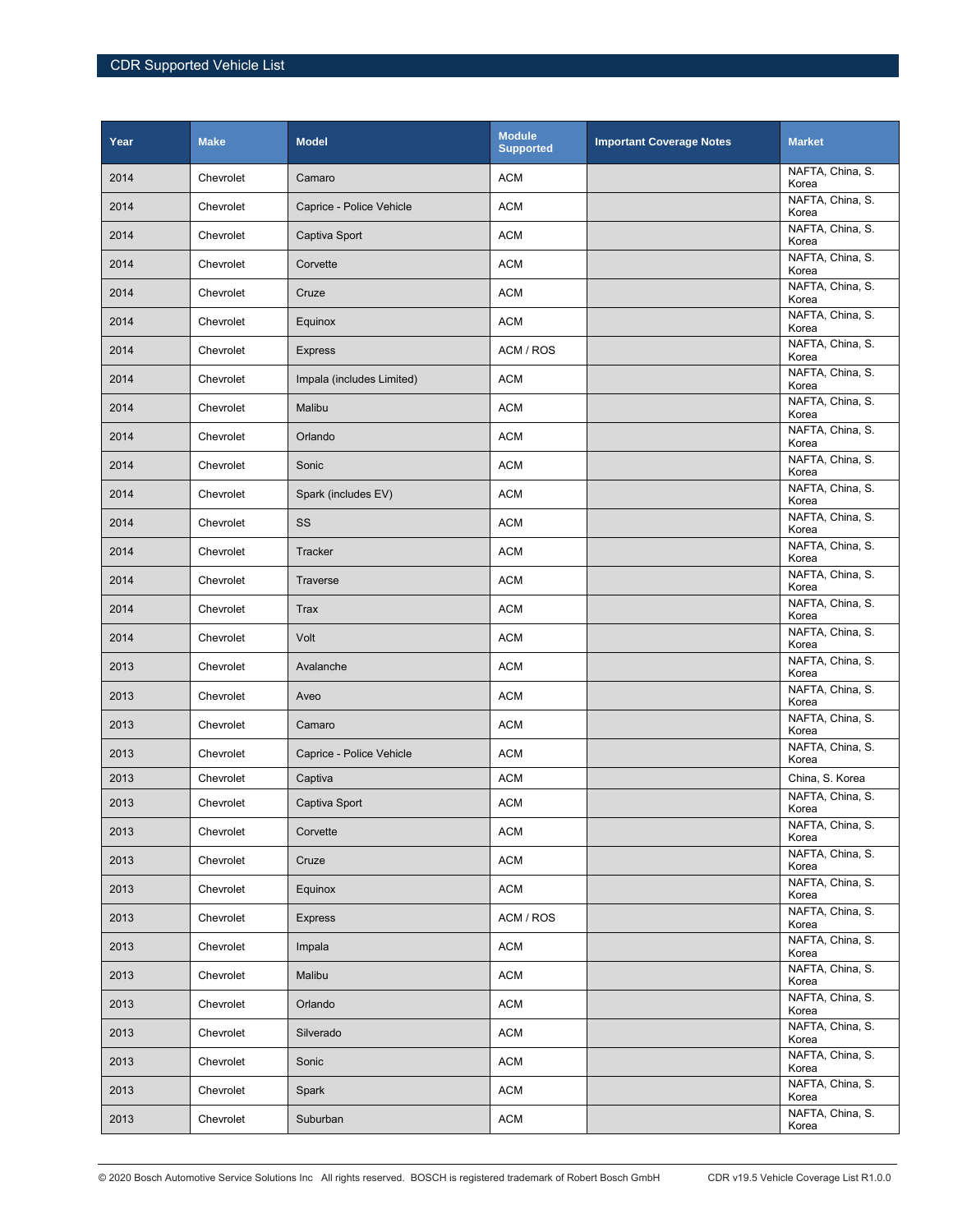| Year | <b>Make</b> | <b>Model</b>     | <b>Module</b><br><b>Supported</b> | <b>Important Coverage Notes</b> | <b>Market</b>             |
|------|-------------|------------------|-----------------------------------|---------------------------------|---------------------------|
| 2013 | Chevrolet   | Tahoe            | <b>ACM</b>                        |                                 | NAFTA, China, S.<br>Korea |
| 2013 | Chevrolet   | Traverse         | <b>ACM</b>                        |                                 | NAFTA, China, S.<br>Korea |
| 2013 | Chevrolet   | <b>Trax</b>      | <b>ACM</b>                        |                                 | NAFTA, China, S.<br>Korea |
| 2013 | Chevrolet   | Volt             | <b>ACM</b>                        |                                 | NAFTA, China, S.<br>Korea |
| 2012 | Chevrolet   | Avalanche        | <b>ACM</b>                        |                                 | NAFTA, China, S.<br>Korea |
| 2012 | Chevrolet   | Aveo             | <b>ACM</b>                        |                                 | China, S. Korea           |
| 2012 | Chevrolet   | Camaro           | <b>ACM</b>                        |                                 | NAFTA, China, S.<br>Korea |
| 2012 | Chevrolet   | Caprice (Police) | <b>ACM</b>                        |                                 | NAFTA, China, S.<br>Korea |
| 2012 | Chevrolet   | Captiva          | <b>ACM</b>                        |                                 | China, S. Korea           |
| 2012 | Chevrolet   | Captiva Sport    | <b>ACM</b>                        |                                 | NAFTA, China, S.<br>Korea |
| 2012 | Chevrolet   | Colorado         | <b>ACM</b>                        |                                 | NAFTA, China, S.<br>Korea |
| 2012 | Chevrolet   | Corvette         | <b>ACM</b>                        |                                 | NAFTA, China, S.<br>Korea |
| 2012 | Chevrolet   | Cruze            | <b>ACM</b>                        |                                 | NAFTA, China, S.<br>Korea |
| 2012 | Chevrolet   | Equinox          | <b>ACM</b>                        |                                 | NAFTA, China, S.<br>Korea |
| 2012 | Chevrolet   | <b>Express</b>   | ACM / ROS                         |                                 | NAFTA, China, S.<br>Korea |
| 2012 | Chevrolet   | Impala           | <b>ACM</b>                        |                                 | NAFTA, China, S.<br>Korea |
| 2012 | Chevrolet   | Malibu           | <b>ACM</b>                        |                                 | NAFTA, China, S.<br>Korea |
| 2012 | Chevrolet   | Matiz            | <b>ACM</b>                        |                                 | NAFTA, China, S.<br>Korea |
| 2012 | Chevrolet   | Orlando          | <b>ACM</b>                        |                                 | NAFTA, China, S.<br>Korea |
| 2012 | Chevrolet   | Silverado        | <b>ACM</b>                        |                                 | NAFTA, China, S.<br>Korea |
| 2012 | Chevrolet   | Sonic            | <b>ACM</b>                        |                                 | NAFTA, China, S.<br>Korea |
| 2012 | Chevrolet   | Spark            | <b>ACM</b>                        |                                 | China, S. Korea           |
| 2012 | Chevrolet   | Suburban         | <b>ACM</b>                        |                                 | NAFTA, China, S.<br>Korea |
| 2012 | Chevrolet   | Tahoe            | <b>ACM</b>                        |                                 | NAFTA, China, S.<br>Korea |
| 2012 | Chevrolet   | <b>Traverse</b>  | <b>ACM</b>                        |                                 | NAFTA, China, S.<br>Korea |
| 2012 | Chevrolet   | Volt             | <b>ACM</b>                        |                                 | NAFTA, China, S.<br>Korea |
| 2011 | Chevrolet   | Avalanche        | <b>ACM</b>                        |                                 | NAFTA, China, S.<br>Korea |
| 2011 | Chevrolet   | Aveo             | <b>ACM</b>                        |                                 | NAFTA, China, S.<br>Korea |
| 2011 | Chevrolet   | Camaro           | <b>ACM</b>                        |                                 | NAFTA, China, S.<br>Korea |
| 2011 | Chevrolet   | Caprice (Police) | <b>ACM</b>                        |                                 | NAFTA, China, S.<br>Korea |
| 2011 | Chevrolet   | Captiva          | <b>ACM</b>                        |                                 | China, S. Korea           |
| 2011 | Chevrolet   | Captiva Sport    | <b>ACM</b>                        |                                 | NAFTA, China, S.<br>Korea |
| 2011 | Chevrolet   | Colorado         | <b>ACM</b>                        |                                 | NAFTA, China, S.<br>Korea |
| 2011 | Chevrolet   | Corvette         | <b>ACM</b>                        |                                 | NAFTA, China, S.<br>Korea |
| 2011 | Chevrolet   | Cruze            | $\mathsf{ACM}$                    |                                 | NAFTA, China, S.<br>Korea |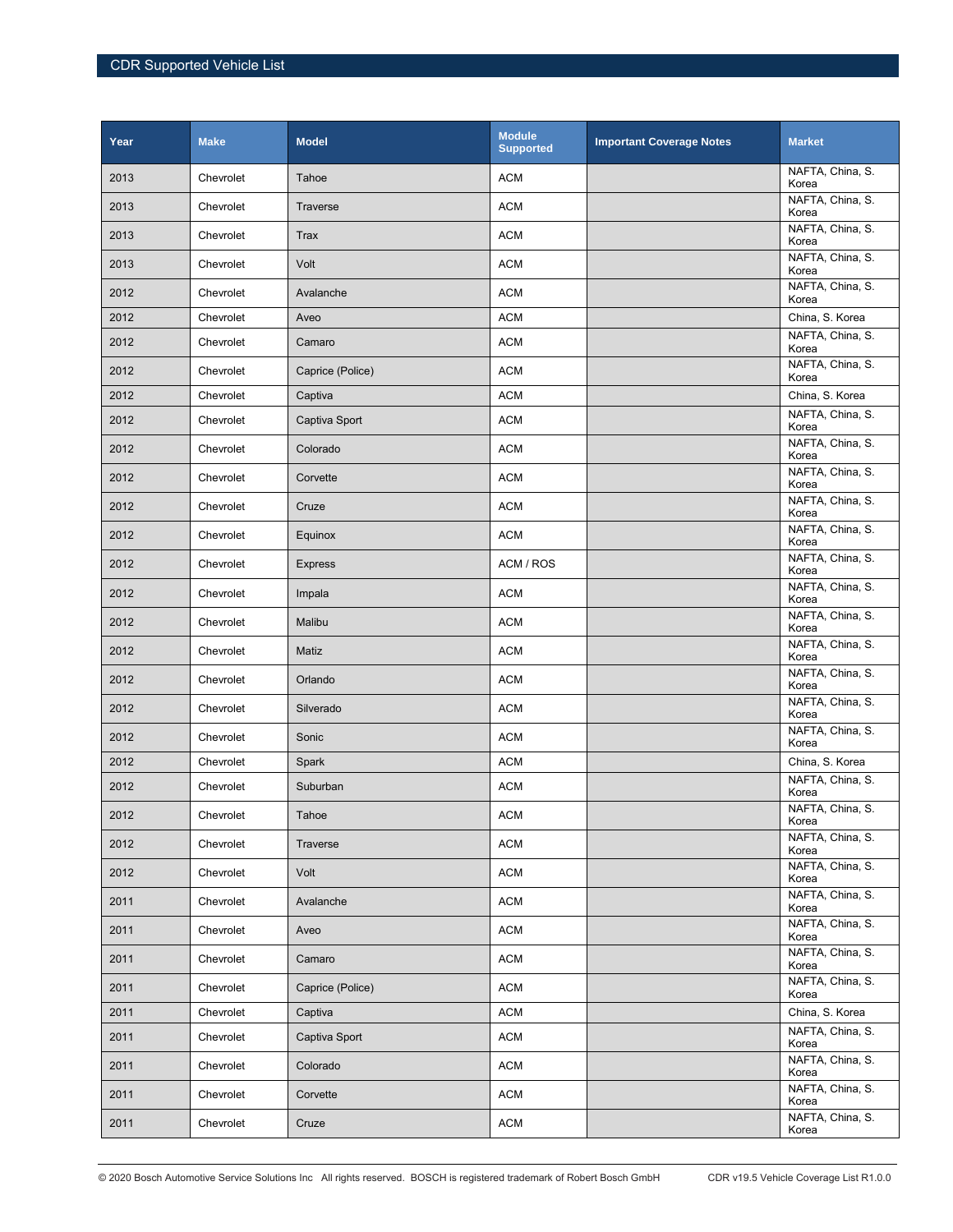| Year | <b>Make</b> | <b>Model</b>          | <b>Module</b><br><b>Supported</b> | <b>Important Coverage Notes</b> | <b>Market</b>             |
|------|-------------|-----------------------|-----------------------------------|---------------------------------|---------------------------|
| 2011 | Chevrolet   | Equinox               | <b>ACM</b>                        |                                 | NAFTA, China, S.<br>Korea |
| 2011 | Chevrolet   | <b>Express</b>        | ACM / ROS                         |                                 | NAFTA, China, S.<br>Korea |
| 2011 | Chevrolet   | <b>HHR</b>            | <b>ACM</b>                        |                                 | NAFTA, China, S.<br>Korea |
| 2011 | Chevrolet   | Impala                | <b>ACM</b>                        |                                 | NAFTA, China, S.<br>Korea |
| 2011 | Chevrolet   | Malibu                | <b>ACM</b>                        |                                 | NAFTA, China, S.<br>Korea |
| 2011 | Chevrolet   | Orlando               | <b>ACM</b>                        |                                 | China, S. Korea           |
| 2011 | Chevrolet   | Silverado             | <b>ACM</b>                        |                                 | NAFTA, China, S.<br>Korea |
| 2011 | Chevrolet   | Suburban              | <b>ACM</b>                        |                                 | NAFTA, China, S.<br>Korea |
| 2011 | Chevrolet   | Tahoe                 | <b>ACM</b>                        |                                 | NAFTA, China, S.<br>Korea |
| 2011 | Chevrolet   | <b>Traverse</b>       | <b>ACM</b>                        |                                 | NAFTA, China, S.<br>Korea |
| 2011 | Chevrolet   | Volt                  | <b>ACM</b>                        |                                 | NAFTA, China, S.<br>Korea |
| 2010 | Chevrolet   | Avalanche             | <b>ACM</b>                        |                                 | NAFTA, China, S.<br>Korea |
| 2010 | Chevrolet   | Aveo                  | <b>ACM</b>                        |                                 | NAFTA, China, S.<br>Korea |
| 2010 | Chevrolet   | Camaro                | <b>ACM</b>                        |                                 | NAFTA, China, S.<br>Korea |
| 2010 | Chevrolet   | Captiva               | <b>ACM</b>                        |                                 | China, S. Korea           |
| 2010 | Chevrolet   | Captiva Sport         | <b>ACM</b>                        |                                 | NAFTA, China, S.<br>Korea |
| 2010 | Chevrolet   | Cobalt                | <b>ACM</b>                        |                                 | NAFTA, China, S.<br>Korea |
| 2010 | Chevrolet   | Colorado              | <b>ACM</b>                        |                                 | NAFTA, China, S.<br>Korea |
| 2010 | Chevrolet   | Corvette              | <b>ACM</b>                        |                                 | NAFTA, China, S.<br>Korea |
| 2010 | Chevrolet   | Cruze                 | <b>ACM</b>                        |                                 | NAFTA, China, S.<br>Korea |
| 2010 | Chevrolet   | Equinox               | <b>ACM</b>                        |                                 | NAFTA, China, S.<br>Korea |
| 2010 | Chevrolet   | <b>Express</b>        | ACM / ROS                         |                                 | NAFTA, China, S.<br>Korea |
| 2010 | Chevrolet   | <b>HHR</b>            | <b>ACM</b>                        |                                 | NAFTA, China, S.<br>Korea |
| 2010 | Chevrolet   | Impala                | <b>ACM</b>                        |                                 | NAFTA, China, S.<br>Korea |
| 2010 | Chevrolet   | Malibu                | <b>ACM</b>                        |                                 | NAFTA, China, S.<br>Korea |
| 2010 | Chevrolet   | Silverado             | <b>ACM</b>                        |                                 | NAFTA, China, S.<br>Korea |
| 2010 | Chevrolet   | Spark                 | <b>ACM</b>                        |                                 | China, S. Korea           |
| 2010 | Chevrolet   | Suburban              | <b>ACM</b>                        |                                 | NAFTA, China, S.<br>Korea |
| 2010 | Chevrolet   | Tahoe                 | <b>ACM</b>                        |                                 | NAFTA, China, S.<br>Korea |
| 2010 | Chevrolet   | Traverse              | <b>ACM</b>                        |                                 | NAFTA, China, S.<br>Korea |
| 2009 | Chevrolet   | Avalanche (1500/2500) | ACM / ROS                         |                                 | NAFTA, China              |
| 2009 | Chevrolet   | Aveo                  | <b>ACM</b>                        |                                 | NAFTA, China              |
| 2009 | Chevrolet   | Captiva               | <b>ACM</b>                        |                                 | China                     |
| 2009 | Chevrolet   | Cobalt                | <b>ACM</b>                        |                                 | NAFTA, China              |
| 2009 | Chevrolet   | Colorado              | <b>ACM</b>                        |                                 | NAFTA, China              |
| 2009 | Chevrolet   | Corvette              | <b>ACM</b>                        |                                 | NAFTA, China              |
| 2009 | Chevrolet   | Cruze                 | <b>ACM</b>                        |                                 | China                     |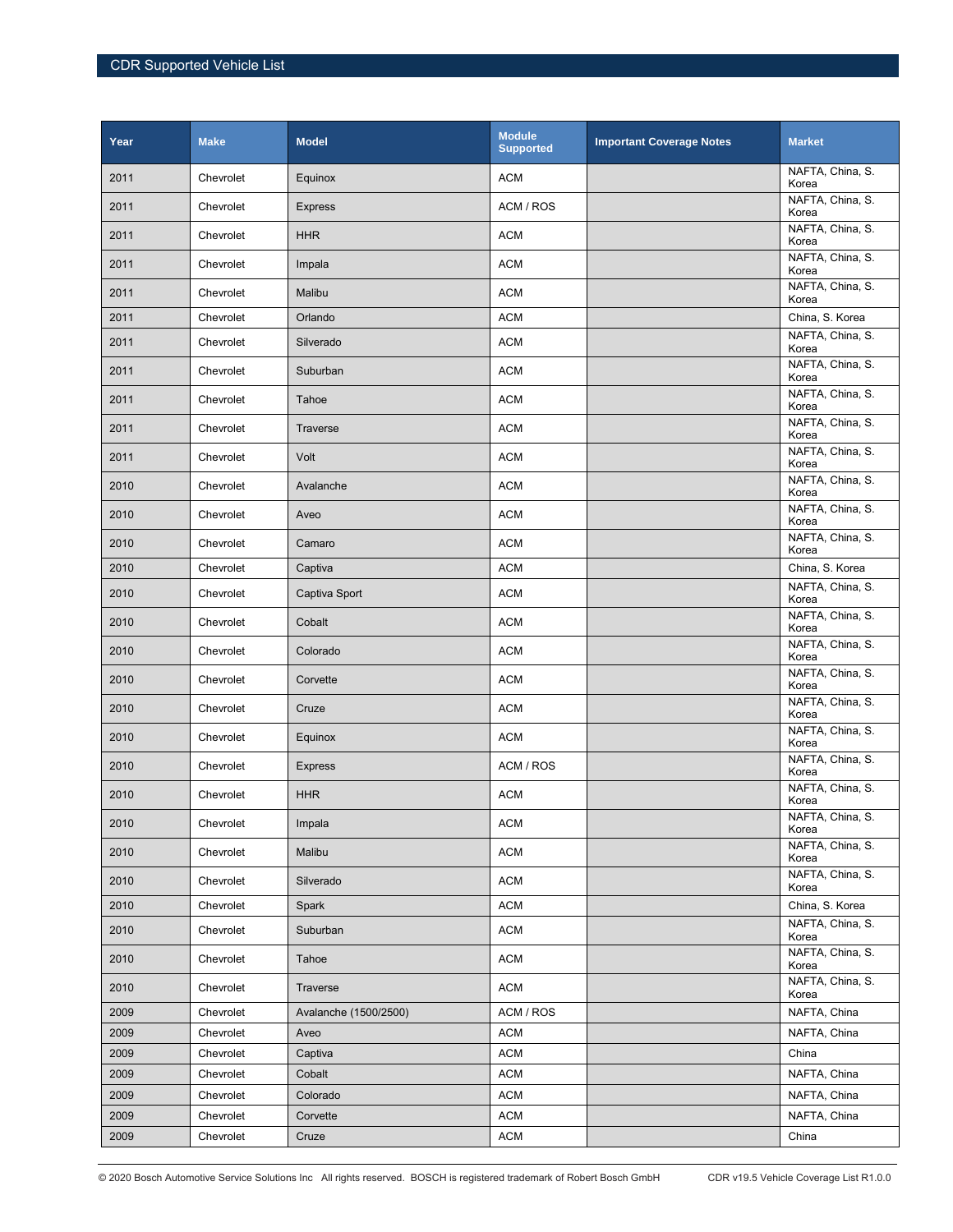| Year | <b>Make</b> | <b>Model</b>               | <b>Module</b><br><b>Supported</b> | <b>Important Coverage Notes</b> | <b>Market</b> |
|------|-------------|----------------------------|-----------------------------------|---------------------------------|---------------|
| 2009 | Chevrolet   | Equinox                    | ACM / ROS                         |                                 | NAFTA, China  |
| 2009 | Chevrolet   | Express (1500, 2500, 3500) | ACM / ROS                         |                                 | NAFTA, China  |
| 2009 | Chevrolet   | <b>HHR</b>                 | <b>ACM</b>                        |                                 | NAFTA, China  |
| 2009 | Chevrolet   | Impala                     | <b>ACM</b>                        |                                 | NAFTA, China  |
| 2009 | Chevrolet   | Kodiak                     | <b>ACM</b>                        |                                 | NAFTA, China  |
| 2009 | Chevrolet   | Malibu                     | <b>ACM</b>                        |                                 | NAFTA, China  |
| 2009 | Chevrolet   | Silverado (1500/2500/3500) | ACM / ROS                         |                                 | NAFTA, China  |
| 2009 | Chevrolet   | Suburban (1500/2500)       | ACM / ROS                         |                                 | NAFTA, China  |
| 2009 | Chevrolet   | Tahoe                      | ACM / ROS                         |                                 | NAFTA, China  |
| 2009 | Chevrolet   | Trailblazer                | <b>ACM</b>                        |                                 | NAFTA, China  |
| 2009 | Chevrolet   | <b>Traverse</b>            | ACM / ROS                         |                                 | NAFTA, China  |
| 2009 | Chevrolet   | Uplander                   | <b>ACM</b>                        |                                 | NAFTA, China  |
| 2008 | Chevrolet   | Avalanche (1500/2500)      | ACM / ROS                         |                                 | NAFTA, China  |
| 2008 | Chevrolet   | Captiva                    | <b>ACM</b>                        |                                 | China         |
| 2008 | Chevrolet   | Cheyenne                   | <b>ACM</b>                        |                                 | NAFTA, China  |
| 2008 | Chevrolet   | Cobalt                     | <b>ACM</b>                        |                                 | NAFTA, China  |
| 2008 | Chevrolet   | Colorado                   | <b>ACM</b>                        |                                 | NAFTA, China  |
| 2008 | Chevrolet   | Corvette                   | <b>ACM</b>                        |                                 | NAFTA, China  |
| 2008 | Chevrolet   | Equinox                    | ACM / ROS                         |                                 | NAFTA, China  |
| 2008 | Chevrolet   | Express (1500, 2500, 3500) | ACM / ROS                         |                                 | NAFTA, China  |
| 2008 | Chevrolet   | <b>HHR</b>                 | <b>ACM</b>                        |                                 | NAFTA, China  |
| 2008 | Chevrolet   | Impala                     | <b>ACM</b>                        |                                 | NAFTA, China  |
| 2008 | Chevrolet   | Kodiak                     | <b>ACM</b>                        |                                 | NAFTA, China  |
| 2008 | Chevrolet   | Malibu                     | <b>ACM</b>                        |                                 | NAFTA, China  |
| 2008 | Chevrolet   | Silverado (1500/2500/3500) | ACM / ROS                         |                                 | NAFTA, China  |
| 2008 | Chevrolet   | Suburban (1500/2500)       | ACM / ROS                         |                                 | NAFTA, China  |
| 2008 | Chevrolet   | Tahoe                      | ACM / ROS                         |                                 | NAFTA, China  |
| 2008 | Chevrolet   | Trailblazer                | <b>ACM</b>                        |                                 | NAFTA, China  |
| 2008 | Chevrolet   | Uplander with RPO AW9      | <b>ACM</b>                        |                                 | NAFTA, China  |
| 2008 | Chevrolet   | Uplander without RPO AW9   | <b>ACM</b>                        |                                 | NAFTA, China  |
| 2007 | Chevrolet   | Avalanche                  | ACM / ROS                         |                                 | <b>NAFTA</b>  |
| 2007 | Chevrolet   | Cobalt                     | <b>ACM</b>                        |                                 | <b>NAFTA</b>  |
| 2007 | Chevrolet   | Colorado                   | <b>ACM</b>                        |                                 | <b>NAFTA</b>  |
| 2007 | Chevrolet   | Corvette                   | <b>ACM</b>                        |                                 | <b>NAFTA</b>  |
| 2007 | Chevrolet   | Equinox                    | ACM / ROS                         |                                 | <b>NAFTA</b>  |
| 2007 | Chevrolet   | <b>Express</b>             | <b>ACM</b>                        |                                 | <b>NAFTA</b>  |
| 2007 | Chevrolet   | <b>HHR</b>                 | <b>ACM</b>                        |                                 | <b>NAFTA</b>  |
| 2007 | Chevrolet   | Impala                     | <b>ACM</b>                        |                                 | <b>NAFTA</b>  |
| 2007 | Chevrolet   | Kodiak                     | <b>ACM</b>                        |                                 | <b>NAFTA</b>  |
| 2007 | Chevrolet   | Malibu                     | <b>ACM</b>                        |                                 | <b>NAFTA</b>  |
| 2007 | Chevrolet   | Monte Carlo                | ACM                               |                                 | <b>NAFTA</b>  |
| 2007 | Chevrolet   | Silverado                  | ACM / ROS                         |                                 | <b>NAFTA</b>  |
| 2007 | Chevrolet   | Suburban                   | ACM / ROS                         |                                 | <b>NAFTA</b>  |
| 2007 | Chevrolet   | Tahoe                      | ACM / ROS                         |                                 | <b>NAFTA</b>  |
| 2007 | Chevrolet   | Trailblazer                | <b>ACM</b>                        |                                 | <b>NAFTA</b>  |
| 2007 | Chevrolet   | Uplander with RPO AW9      | <b>ACM</b>                        |                                 | <b>NAFTA</b>  |
| 2007 | Chevrolet   | Uplander without RPO AW9   | <b>ACM</b>                        |                                 | <b>NAFTA</b>  |
| 2006 | Chevrolet   | Avalanche                  | ACM                               |                                 | <b>NAFTA</b>  |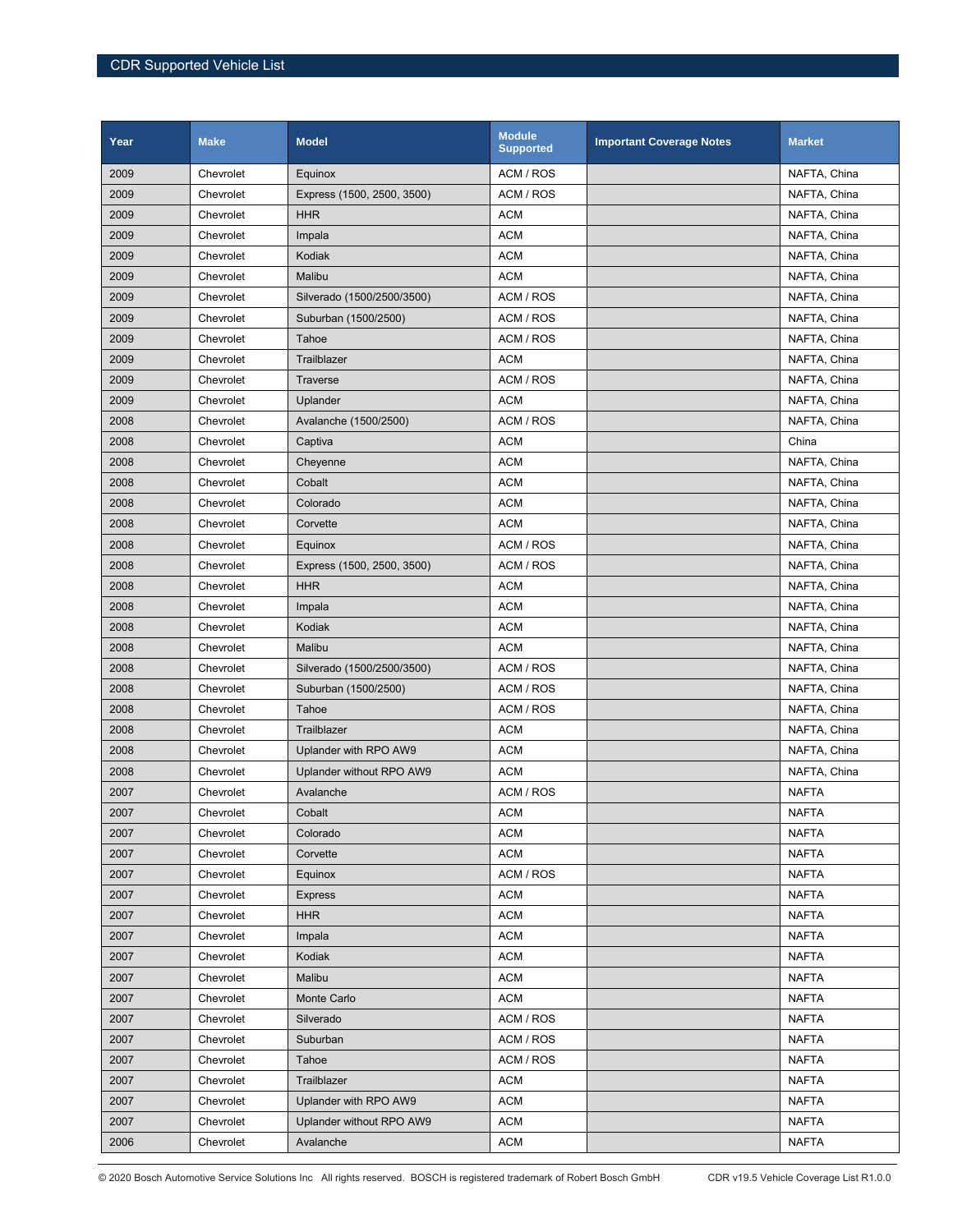| Year | <b>Make</b> | <b>Model</b>             | <b>Module</b><br><b>Supported</b> | <b>Important Coverage Notes</b> | <b>Market</b> |
|------|-------------|--------------------------|-----------------------------------|---------------------------------|---------------|
| 2006 | Chevrolet   | Cobalt                   | <b>ACM</b>                        |                                 | <b>NAFTA</b>  |
| 2006 | Chevrolet   | Colorado                 | <b>ACM</b>                        |                                 | <b>NAFTA</b>  |
| 2006 | Chevrolet   | Corvette                 | <b>ACM</b>                        |                                 | <b>NAFTA</b>  |
| 2006 | Chevrolet   | Equinox                  | <b>ACM</b>                        |                                 | <b>NAFTA</b>  |
| 2006 | Chevrolet   | <b>Express</b>           | <b>ACM</b>                        |                                 | <b>NAFTA</b>  |
| 2006 | Chevrolet   | <b>HHR</b>               | <b>ACM</b>                        |                                 | <b>NAFTA</b>  |
| 2006 | Chevrolet   | Impala                   | <b>ACM</b>                        |                                 | <b>NAFTA</b>  |
| 2006 | Chevrolet   | Kodiak                   | <b>ACM</b>                        |                                 | <b>NAFTA</b>  |
| 2006 | Chevrolet   | Malibu                   | <b>ACM</b>                        |                                 | <b>NAFTA</b>  |
| 2006 | Chevrolet   | Monte Carlo              | <b>ACM</b>                        |                                 | <b>NAFTA</b>  |
| 2006 | Chevrolet   | Silverado                | <b>ACM</b>                        |                                 | <b>NAFTA</b>  |
| 2006 | Chevrolet   | <b>SSR</b>               | <b>ACM</b>                        |                                 | <b>NAFTA</b>  |
| 2006 | Chevrolet   | Suburban                 | <b>ACM</b>                        |                                 | <b>NAFTA</b>  |
| 2006 | Chevrolet   | Tahoe                    | <b>ACM</b>                        |                                 | <b>NAFTA</b>  |
| 2006 | Chevrolet   | TrailBlazer              | <b>ACM</b>                        |                                 | <b>NAFTA</b>  |
| 2006 | Chevrolet   | Uplander with RPO AW9    | <b>ACM</b>                        |                                 | <b>NAFTA</b>  |
| 2006 | Chevrolet   | Uplander without RPO AW9 | <b>ACM</b>                        |                                 | <b>NAFTA</b>  |
| 2005 | Chevrolet   | Astro                    | <b>ACM</b>                        |                                 | <b>NAFTA</b>  |
| 2005 | Chevrolet   | Avalanche                | <b>ACM</b>                        |                                 | <b>NAFTA</b>  |
| 2005 | Chevrolet   | Blazer                   | <b>ACM</b>                        |                                 | <b>NAFTA</b>  |
| 2005 | Chevrolet   | Cavalier                 | <b>ACM</b>                        |                                 | <b>NAFTA</b>  |
| 2005 | Chevrolet   | Classic                  | <b>ACM</b>                        |                                 | <b>NAFTA</b>  |
| 2005 | Chevrolet   | Cobalt                   | <b>ACM</b>                        |                                 | <b>NAFTA</b>  |
| 2005 | Chevrolet   | Colorado                 | <b>ACM</b>                        |                                 | <b>NAFTA</b>  |
| 2005 | Chevrolet   | Corvette                 | <b>ACM</b>                        |                                 | <b>NAFTA</b>  |
| 2005 | Chevrolet   | Equinox                  | <b>ACM</b>                        |                                 | <b>NAFTA</b>  |
| 2005 | Chevrolet   | <b>Express</b>           | <b>ACM</b>                        |                                 | <b>NAFTA</b>  |
| 2005 | Chevrolet   | Impala                   | <b>ACM</b>                        |                                 | <b>NAFTA</b>  |
| 2005 | Chevrolet   | Kodiak                   | <b>ACM</b>                        |                                 | <b>NAFTA</b>  |
| 2005 | Chevrolet   | Malibu                   | <b>ACM</b>                        |                                 | <b>NAFTA</b>  |
| 2005 | Chevrolet   | <b>Malibu Classic</b>    | <b>ACM</b>                        |                                 | <b>NAFTA</b>  |
| 2005 | Chevrolet   | Monte Carlo              | <b>ACM</b>                        |                                 | <b>NAFTA</b>  |
| 2005 | Chevrolet   | Silverado                | <b>ACM</b>                        |                                 | <b>NAFTA</b>  |
| 2005 | Chevrolet   | <b>SSR</b>               | <b>ACM</b>                        |                                 | <b>NAFTA</b>  |
| 2005 | Chevrolet   | Suburban                 | <b>ACM</b>                        |                                 | <b>NAFTA</b>  |
| 2005 | Chevrolet   | Tahoe                    | <b>ACM</b>                        |                                 | <b>NAFTA</b>  |
| 2005 | Chevrolet   | Trailblazer              | <b>ACM</b>                        |                                 | <b>NAFTA</b>  |
| 2005 | Chevrolet   | Uplander                 | <b>ACM</b>                        |                                 | <b>NAFTA</b>  |
| 2005 | Chevrolet   | Venture                  | <b>ACM</b>                        |                                 | <b>NAFTA</b>  |
| 2004 | Chevrolet   | Astro                    | <b>ACM</b>                        |                                 | <b>NAFTA</b>  |
| 2004 | Chevrolet   | Avalanche                | <b>ACM</b>                        |                                 | <b>NAFTA</b>  |
| 2004 | Chevrolet   | Blazer                   | <b>ACM</b>                        |                                 | <b>NAFTA</b>  |
| 2004 | Chevrolet   | Cavalier                 | <b>ACM</b>                        |                                 | <b>NAFTA</b>  |
| 2004 | Chevrolet   | Classic                  | <b>ACM</b>                        |                                 | <b>NAFTA</b>  |
| 2004 | Chevrolet   | Colorado                 | <b>ACM</b>                        |                                 | <b>NAFTA</b>  |
| 2004 | Chevrolet   | Corvette                 | <b>ACM</b>                        |                                 | <b>NAFTA</b>  |
| 2004 | Chevrolet   | <b>Express</b>           | <b>ACM</b>                        |                                 | <b>NAFTA</b>  |
| 2004 | Chevrolet   | Impala                   | <b>ACM</b>                        |                                 | <b>NAFTA</b>  |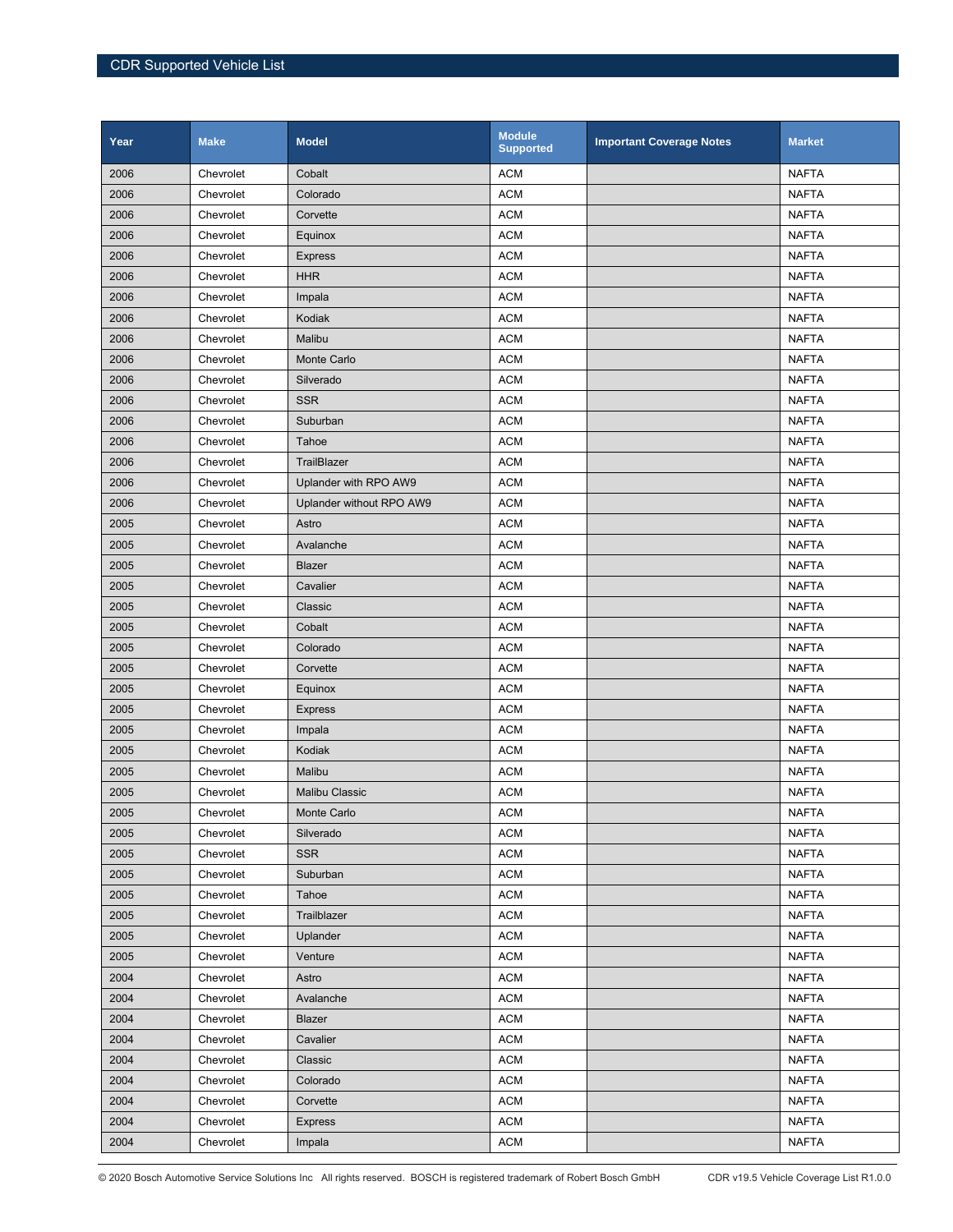| Year | <b>Make</b> | <b>Model</b>        | <b>Module</b><br><b>Supported</b> | <b>Important Coverage Notes</b> | <b>Market</b> |
|------|-------------|---------------------|-----------------------------------|---------------------------------|---------------|
| 2004 | Chevrolet   | Kodiak              | <b>ACM</b>                        |                                 | <b>NAFTA</b>  |
| 2004 | Chevrolet   | Malibu              | <b>ACM</b>                        |                                 | <b>NAFTA</b>  |
| 2004 | Chevrolet   | <b>Monte Carlo</b>  | <b>ACM</b>                        |                                 | <b>NAFTA</b>  |
| 2004 | Chevrolet   | S <sub>10</sub>     | <b>ACM</b>                        |                                 | <b>NAFTA</b>  |
| 2004 | Chevrolet   | Silverado           | <b>ACM</b>                        |                                 | <b>NAFTA</b>  |
| 2004 | Chevrolet   | <b>SSR</b>          | <b>ACM</b>                        |                                 | <b>NAFTA</b>  |
| 2004 | Chevrolet   | Suburban            | <b>ACM</b>                        |                                 | <b>NAFTA</b>  |
| 2004 | Chevrolet   | Tahoe               | <b>ACM</b>                        |                                 | <b>NAFTA</b>  |
| 2004 | Chevrolet   | Tracker             | <b>ACM</b>                        |                                 | <b>NAFTA</b>  |
| 2004 | Chevrolet   | TrailBlazer         | <b>ACM</b>                        |                                 | <b>NAFTA</b>  |
| 2004 | Chevrolet   | Venture             | <b>ACM</b>                        |                                 | <b>NAFTA</b>  |
| 2003 | Chevrolet   | Astro               | <b>ACM</b>                        |                                 | <b>NAFTA</b>  |
| 2003 | Chevrolet   | Avalanche           | <b>ACM</b>                        |                                 | <b>NAFTA</b>  |
| 2003 | Chevrolet   | Blazer              | <b>ACM</b>                        |                                 | <b>NAFTA</b>  |
| 2003 | Chevrolet   | Cavalier            | <b>ACM</b>                        |                                 | <b>NAFTA</b>  |
| 2003 | Chevrolet   | Corvette            | <b>ACM</b>                        |                                 | <b>NAFTA</b>  |
| 2003 | Chevrolet   | <b>Express</b>      | <b>ACM</b>                        |                                 | <b>NAFTA</b>  |
| 2003 | Chevrolet   | Impala              | <b>ACM</b>                        |                                 | <b>NAFTA</b>  |
| 2003 | Chevrolet   | Kodiak              | <b>ACM</b>                        |                                 | <b>NAFTA</b>  |
| 2003 | Chevrolet   | Malibu              | <b>ACM</b>                        |                                 | <b>NAFTA</b>  |
| 2003 | Chevrolet   | Monte Carlo         | <b>ACM</b>                        |                                 | <b>NAFTA</b>  |
| 2003 | Chevrolet   | S <sub>10</sub>     | <b>ACM</b>                        |                                 | <b>NAFTA</b>  |
| 2003 | Chevrolet   | Silverado           | <b>ACM</b>                        |                                 | <b>NAFTA</b>  |
| 2003 | Chevrolet   | <b>SSR</b>          | <b>ACM</b>                        |                                 | <b>NAFTA</b>  |
| 2003 | Chevrolet   | Suburban            | <b>ACM</b>                        |                                 | <b>NAFTA</b>  |
| 2003 | Chevrolet   | Tahoe               | <b>ACM</b>                        |                                 | <b>NAFTA</b>  |
| 2003 | Chevrolet   | Tracker             | <b>ACM</b>                        |                                 | <b>NAFTA</b>  |
| 2003 | Chevrolet   | Trailblazer         | <b>ACM</b>                        |                                 | <b>NAFTA</b>  |
| 2003 | Chevrolet   | Venture             | <b>ACM</b>                        |                                 | <b>NAFTA</b>  |
| 2002 | Chevrolet   | Astro               | <b>ACM</b>                        |                                 | <b>NAFTA</b>  |
| 2002 | Chevrolet   | Avalanche           | <b>ACM</b>                        |                                 | <b>NAFTA</b>  |
| 2002 | Chevrolet   | <b>Blazer</b>       | <b>ACM</b>                        |                                 | <b>NAFTA</b>  |
| 2002 | Chevrolet   | Camaro              | <b>ACM</b>                        |                                 | <b>NAFTA</b>  |
| 2002 | Chevrolet   | Cavalier            | <b>ACM</b>                        |                                 | <b>NAFTA</b>  |
| 2002 | Chevrolet   | Corvette            | <b>ACM</b>                        |                                 | <b>NAFTA</b>  |
| 2002 | Chevrolet   | <b>Express</b>      | <b>ACM</b>                        |                                 | NAFTA         |
| 2002 | Chevrolet   | Impala              | <b>ACM</b>                        |                                 | <b>NAFTA</b>  |
| 2002 | Chevrolet   | Malibu              | <b>ACM</b>                        |                                 | <b>NAFTA</b>  |
| 2002 | Chevrolet   | Monte Carlo         | <b>ACM</b>                        |                                 | <b>NAFTA</b>  |
| 2002 | Chevrolet   | S <sub>10</sub>     | <b>ACM</b>                        |                                 | <b>NAFTA</b>  |
| 2002 | Chevrolet   | Silverado           | <b>ACM</b>                        |                                 | <b>NAFTA</b>  |
| 2002 | Chevrolet   | Suburban            | <b>ACM</b>                        |                                 | <b>NAFTA</b>  |
| 2002 | Chevrolet   | Tahoe               | <b>ACM</b>                        |                                 | <b>NAFTA</b>  |
| 2002 | Chevrolet   | Tracker             | <b>ACM</b>                        |                                 | <b>NAFTA</b>  |
| 2002 | Chevrolet   | <b>Trail Blazer</b> | <b>ACM</b>                        |                                 | <b>NAFTA</b>  |
| 2002 | Chevrolet   | Venture             | <b>ACM</b>                        |                                 | <b>NAFTA</b>  |
| 2001 | Chevrolet   | Astro               | <b>ACM</b>                        |                                 | <b>NAFTA</b>  |
| 2001 | Chevrolet   | <b>Blazer</b>       | <b>ACM</b>                        |                                 | <b>NAFTA</b>  |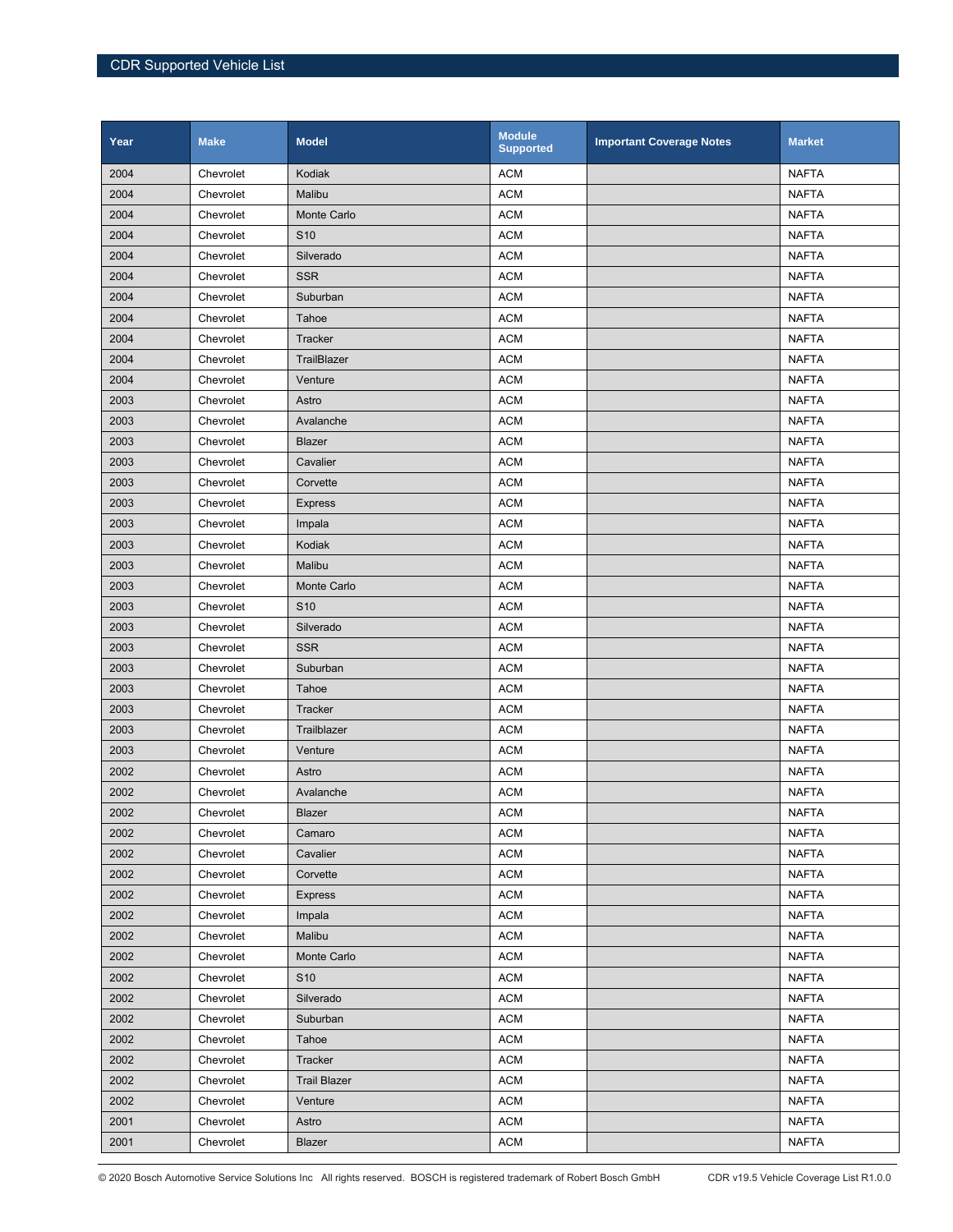| Year | <b>Make</b> | <b>Model</b>    | <b>Module</b><br><b>Supported</b> | <b>Important Coverage Notes</b> | <b>Market</b> |
|------|-------------|-----------------|-----------------------------------|---------------------------------|---------------|
| 2001 | Chevrolet   | C/K pickup      | <b>ACM</b>                        |                                 | <b>NAFTA</b>  |
| 2001 | Chevrolet   | Camaro          | <b>ACM</b>                        |                                 | <b>NAFTA</b>  |
| 2001 | Chevrolet   | Cavalier        | <b>ACM</b>                        |                                 | <b>NAFTA</b>  |
| 2001 | Chevrolet   | Corvette        | <b>ACM</b>                        |                                 | <b>NAFTA</b>  |
| 2001 | Chevrolet   | <b>Express</b>  | <b>ACM</b>                        |                                 | <b>NAFTA</b>  |
| 2001 | Chevrolet   | Impala          | <b>ACM</b>                        |                                 | <b>NAFTA</b>  |
| 2001 | Chevrolet   | Lumina          | <b>ACM</b>                        |                                 | <b>NAFTA</b>  |
| 2001 | Chevrolet   | Malibu          | <b>ACM</b>                        |                                 | <b>NAFTA</b>  |
| 2001 | Chevrolet   | Metro           | <b>ACM</b>                        |                                 | <b>NAFTA</b>  |
| 2001 | Chevrolet   | Monte Carlo     | <b>ACM</b>                        |                                 | <b>NAFTA</b>  |
| 2001 | Chevrolet   | S <sub>10</sub> | <b>ACM</b>                        |                                 | <b>NAFTA</b>  |
| 2001 | Chevrolet   | Silverado       | <b>ACM</b>                        |                                 | <b>NAFTA</b>  |
| 2001 | Chevrolet   | Suburban        | <b>ACM</b>                        |                                 | <b>NAFTA</b>  |
| 2001 | Chevrolet   | Tahoe           | <b>ACM</b>                        |                                 | <b>NAFTA</b>  |
| 2001 | Chevrolet   | <b>Tracker</b>  | <b>ACM</b>                        |                                 | <b>NAFTA</b>  |
| 2001 | Chevrolet   | Venture         | <b>ACM</b>                        |                                 | <b>NAFTA</b>  |
| 2000 | Chevrolet   | Astro           | <b>ACM</b>                        |                                 | <b>NAFTA</b>  |
| 2000 | Chevrolet   | Blazer          | <b>ACM</b>                        |                                 | <b>NAFTA</b>  |
| 2000 | Chevrolet   | C/K pickup      | <b>ACM</b>                        |                                 | <b>NAFTA</b>  |
| 2000 | Chevrolet   | Camaro          | <b>ACM</b>                        |                                 | <b>NAFTA</b>  |
| 2000 | Chevrolet   | Cavalier        | <b>ACM</b>                        |                                 | <b>NAFTA</b>  |
| 2000 | Chevrolet   | Corvette        | <b>ACM</b>                        |                                 | <b>NAFTA</b>  |
| 2000 | Chevrolet   | <b>Express</b>  | <b>ACM</b>                        |                                 | <b>NAFTA</b>  |
| 2000 | Chevrolet   | Impala          | <b>ACM</b>                        |                                 | <b>NAFTA</b>  |
| 2000 | Chevrolet   | Lumina          | <b>ACM</b>                        |                                 | <b>NAFTA</b>  |
| 2000 | Chevrolet   | Malibu          | <b>ACM</b>                        |                                 | <b>NAFTA</b>  |
| 2000 | Chevrolet   | Metro           | <b>ACM</b>                        |                                 | <b>NAFTA</b>  |
| 2000 | Chevrolet   | Monte Carlo     | <b>ACM</b>                        |                                 | <b>NAFTA</b>  |
| 2000 | Chevrolet   | S <sub>10</sub> | <b>ACM</b>                        |                                 | <b>NAFTA</b>  |
| 2000 | Chevrolet   | Silverado       | <b>ACM</b>                        |                                 | <b>NAFTA</b>  |
| 2000 | Chevrolet   | Suburban        | <b>ACM</b>                        |                                 | <b>NAFTA</b>  |
| 2000 | Chevrolet   | Tahoe           | <b>ACM</b>                        |                                 | <b>NAFTA</b>  |
| 2000 | Chevrolet   | Tracker         | <b>ACM</b>                        |                                 | <b>NAFTA</b>  |
| 2000 | Chevrolet   | Venture         | <b>ACM</b>                        |                                 | <b>NAFTA</b>  |
| 1999 | Chevrolet   | Astro           | <b>ACM</b>                        |                                 | <b>NAFTA</b>  |
| 1999 | Chevrolet   | <b>Blazer</b>   | <b>ACM</b>                        |                                 | <b>NAFTA</b>  |
| 1999 | Chevrolet   | C/K pickup      | <b>ACM</b>                        |                                 | <b>NAFTA</b>  |
| 1999 | Chevrolet   | Camaro          | <b>ACM</b>                        |                                 | <b>NAFTA</b>  |
| 1999 | Chevrolet   | Cavalier        | <b>ACM</b>                        |                                 | <b>NAFTA</b>  |
| 1999 | Chevrolet   | Corvette        | <b>ACM</b>                        |                                 | <b>NAFTA</b>  |
| 1999 | Chevrolet   | <b>Express</b>  | <b>ACM</b>                        |                                 | <b>NAFTA</b>  |
| 1999 | Chevrolet   | Lumina          | <b>ACM</b>                        |                                 | <b>NAFTA</b>  |
| 1999 | Chevrolet   | Malibu          | <b>ACM</b>                        |                                 | <b>NAFTA</b>  |
| 1999 | Chevrolet   | Metro           | <b>ACM</b>                        |                                 | <b>NAFTA</b>  |
| 1999 | Chevrolet   | Monte Carlo     | <b>ACM</b>                        |                                 | <b>NAFTA</b>  |
| 1999 | Chevrolet   | S <sub>10</sub> | <b>ACM</b>                        |                                 | <b>NAFTA</b>  |
| 1999 | Chevrolet   | S10 Electric    | <b>ACM</b>                        |                                 | <b>NAFTA</b>  |
| 1999 | Chevrolet   | Silverado       | <b>ACM</b>                        |                                 | <b>NAFTA</b>  |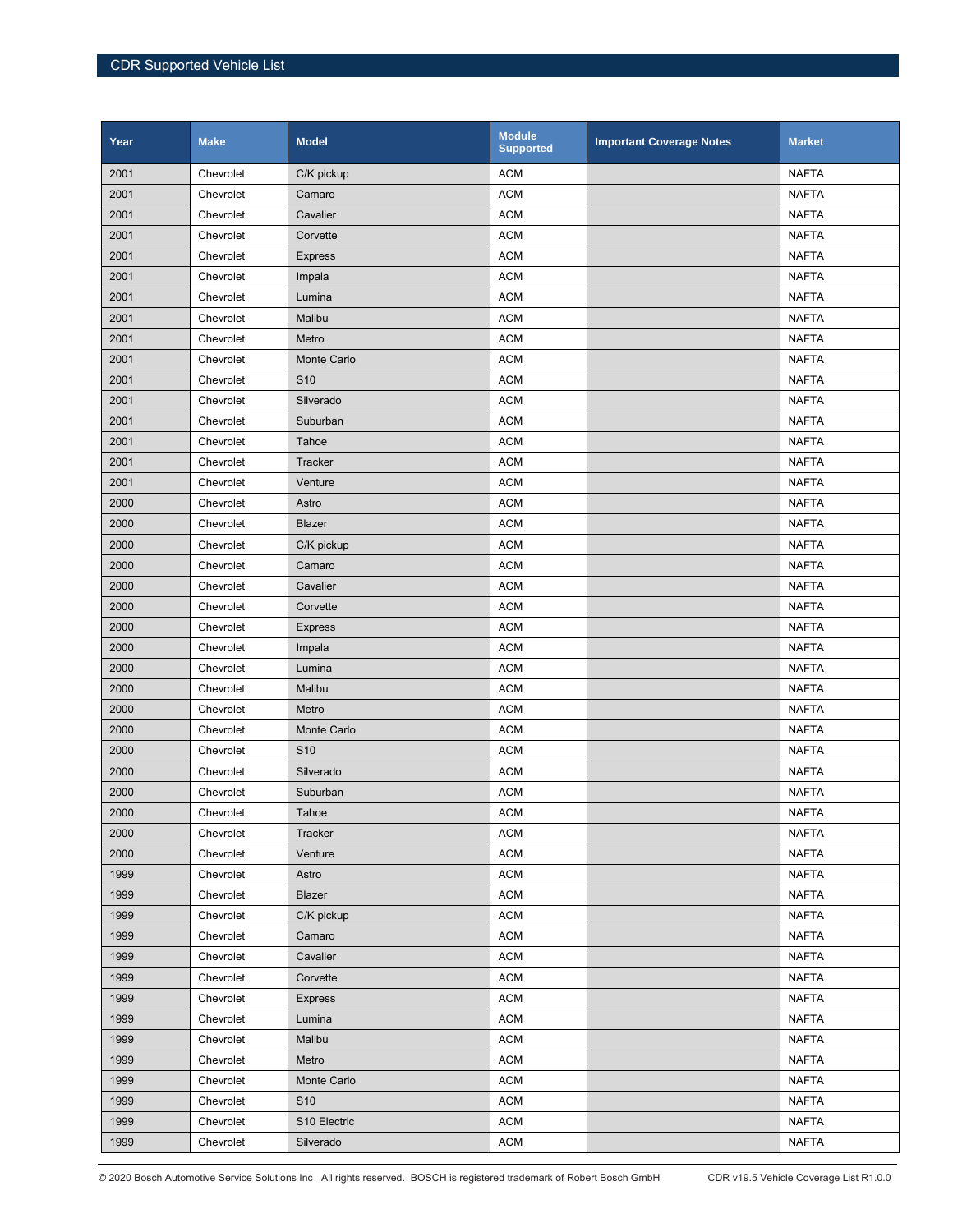| Year | <b>Make</b> | <b>Model</b>    | <b>Module</b><br><b>Supported</b> | <b>Important Coverage Notes</b> | <b>Market</b> |
|------|-------------|-----------------|-----------------------------------|---------------------------------|---------------|
| 1999 | Chevrolet   | Suburban        | <b>ACM</b>                        |                                 | <b>NAFTA</b>  |
| 1999 | Chevrolet   | Tahoe           | <b>ACM</b>                        |                                 | <b>NAFTA</b>  |
| 1999 | Chevrolet   | Tracker         | <b>ACM</b>                        |                                 | <b>NAFTA</b>  |
| 1999 | Chevrolet   | Venture         | <b>ACM</b>                        |                                 | <b>NAFTA</b>  |
| 1998 | Chevrolet   | Astro           | <b>ACM</b>                        |                                 | <b>NAFTA</b>  |
| 1998 | Chevrolet   | Blazer          | <b>ACM</b>                        |                                 | <b>NAFTA</b>  |
| 1998 | Chevrolet   | Camaro          | <b>ACM</b>                        |                                 | <b>NAFTA</b>  |
| 1998 | Chevrolet   | Cavalier        | <b>ACM</b>                        |                                 | <b>NAFTA</b>  |
| 1998 | Chevrolet   | Corvette        | <b>ACM</b>                        |                                 | <b>NAFTA</b>  |
| 1998 | Chevrolet   | <b>Express</b>  | <b>ACM</b>                        |                                 | <b>NAFTA</b>  |
| 1998 | Chevrolet   | Lumina          | <b>ACM</b>                        |                                 | <b>NAFTA</b>  |
| 1998 | Chevrolet   | Malibu          | <b>ACM</b>                        |                                 | NAFTA         |
| 1998 | Chevrolet   | Metro           | <b>ACM</b>                        |                                 | <b>NAFTA</b>  |
| 1998 | Chevrolet   | Monte Carlo     | <b>ACM</b>                        |                                 | <b>NAFTA</b>  |
| 1998 | Chevrolet   | S <sub>10</sub> | <b>ACM</b>                        |                                 | <b>NAFTA</b>  |
| 1998 | Chevrolet   | S10 Electric    | <b>ACM</b>                        |                                 | <b>NAFTA</b>  |
| 1998 | Chevrolet   | Silverado       | <b>ACM</b>                        |                                 | <b>NAFTA</b>  |
| 1998 | Chevrolet   | Suburban        | <b>ACM</b>                        |                                 | <b>NAFTA</b>  |
| 1998 | Chevrolet   | Tahoe           | <b>ACM</b>                        |                                 | <b>NAFTA</b>  |
| 1998 | Chevrolet   | Tracker         | <b>ACM</b>                        |                                 | <b>NAFTA</b>  |
| 1998 | Chevrolet   | Venture         | <b>ACM</b>                        |                                 | <b>NAFTA</b>  |
| 1997 | Chevrolet   | Astro           | <b>ACM</b>                        |                                 | <b>NAFTA</b>  |
| 1997 | Chevrolet   | Camaro          | <b>ACM</b>                        |                                 | <b>NAFTA</b>  |
| 1997 | Chevrolet   | Cavalier        | <b>ACM</b>                        |                                 | <b>NAFTA</b>  |
| 1997 | Chevrolet   | Corvette        | <b>ACM</b>                        |                                 | <b>NAFTA</b>  |
| 1997 | Chevrolet   | <b>Express</b>  | <b>ACM</b>                        |                                 | <b>NAFTA</b>  |
| 1997 | Chevrolet   | Lumina          | <b>ACM</b>                        |                                 | <b>NAFTA</b>  |
| 1997 | Chevrolet   | Malibu          | <b>ACM</b>                        |                                 | <b>NAFTA</b>  |
| 1997 | Chevrolet   | Monte Carlo     | <b>ACM</b>                        |                                 | <b>NAFTA</b>  |
| 1997 | Chevrolet   | Silverado       | <b>ACM</b>                        |                                 | <b>NAFTA</b>  |
| 1997 | Chevrolet   | Suburban        | <b>ACM</b>                        |                                 | <b>NAFTA</b>  |
| 1997 | Chevrolet   | Tahoe           | <b>ACM</b>                        |                                 | <b>NAFTA</b>  |
| 1997 | Chevrolet   | Venture         | <b>ACM</b>                        |                                 | <b>NAFTA</b>  |
| 1996 | Chevrolet   | Astro           | <b>ACM</b>                        |                                 | <b>NAFTA</b>  |
| 1996 | Chevrolet   | Camaro          | <b>ACM</b>                        |                                 | <b>NAFTA</b>  |
| 1996 | Chevrolet   | Caprice         | <b>ACM</b>                        |                                 | <b>NAFTA</b>  |
| 1996 | Chevrolet   | Cavalier        | <b>ACM</b>                        |                                 | <b>NAFTA</b>  |
| 1996 | Chevrolet   | Commercial      | <b>ACM</b>                        |                                 | <b>NAFTA</b>  |
| 1996 | Chevrolet   | <b>Express</b>  | <b>ACM</b>                        |                                 | <b>NAFTA</b>  |
| 1996 | Chevrolet   | Impala          | <b>ACM</b>                        |                                 | <b>NAFTA</b>  |
| 1996 | Chevrolet   | Lumina          | <b>ACM</b>                        |                                 | <b>NAFTA</b>  |
| 1996 | Chevrolet   | Monte Carlo     | <b>ACM</b>                        |                                 | <b>NAFTA</b>  |
| 1995 | Chevrolet   | Caprice         | <b>ACM</b>                        |                                 | <b>NAFTA</b>  |
| 1995 | Chevrolet   | Commercial      | <b>ACM</b>                        |                                 | <b>NAFTA</b>  |
| 1995 | Chevrolet   | Impala          | <b>ACM</b>                        |                                 | <b>NAFTA</b>  |
| 1995 | Chevrolet   | Lumina          | <b>ACM</b>                        |                                 | <b>NAFTA</b>  |
| 1995 | Chevrolet   | Monte Carlo     | <b>ACM</b>                        |                                 | <b>NAFTA</b>  |
| 1994 | Chevrolet   | Caprice         | <b>ACM</b>                        |                                 | <b>NAFTA</b>  |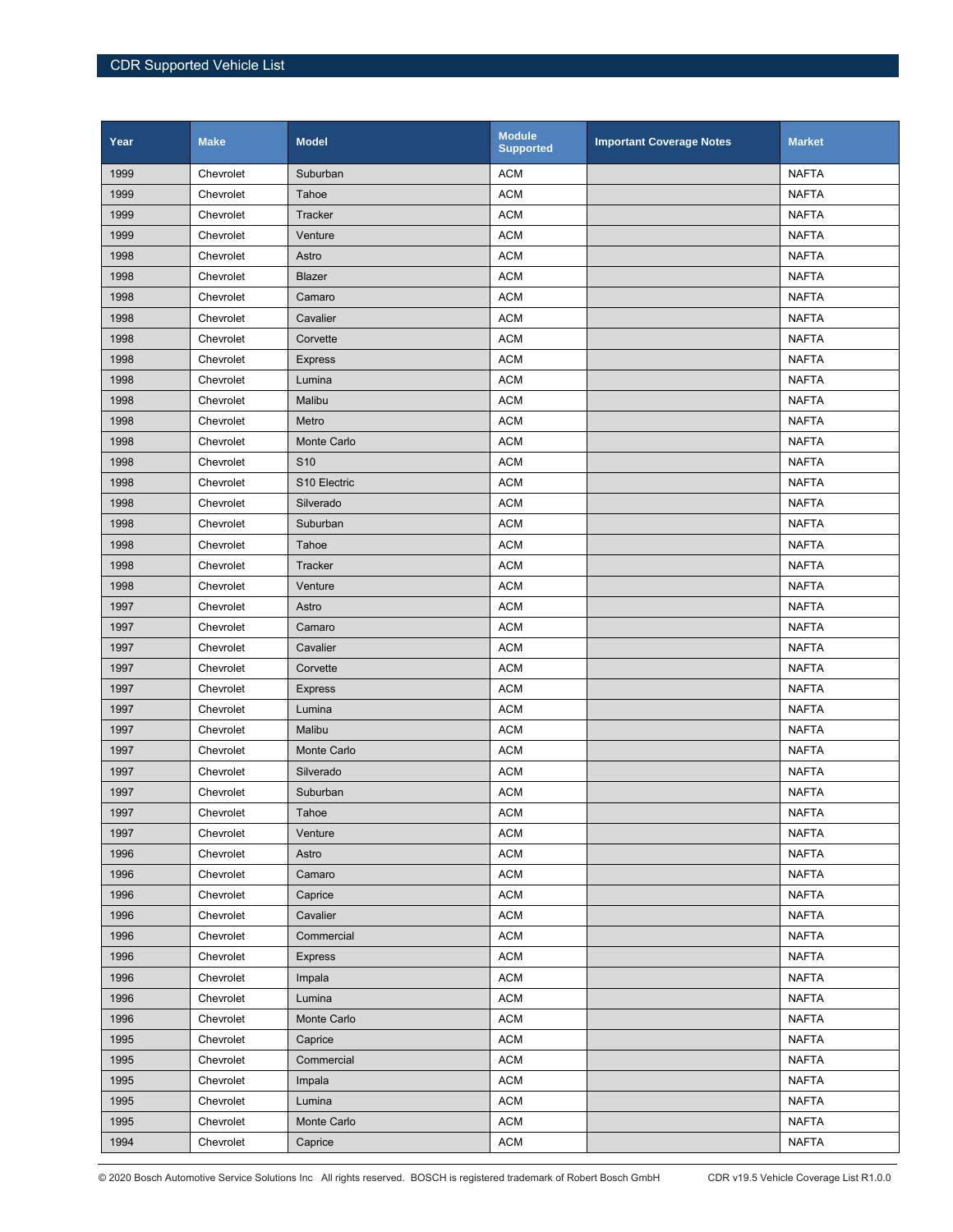| Year | <b>Make</b> | <b>Model</b>         | <b>Module</b><br><b>Supported</b> | <b>Important Coverage Notes</b> | <b>Market</b> |
|------|-------------|----------------------|-----------------------------------|---------------------------------|---------------|
| 1994 | Chevrolet   | Commercial           | <b>ACM</b>                        |                                 | <b>NAFTA</b>  |
| 2020 | Chrysler    | 300                  | <b>ACM</b>                        |                                 | Where sold    |
| 2020 | Chrysler    | Pacifica             | <b>ACM</b>                        |                                 | Where sold    |
| 2020 | Chrysler    | Voyager              | <b>ACM</b>                        |                                 | Where sold    |
| 2019 | Chrysler    | 300                  | <b>ACM</b>                        |                                 | Where sold    |
| 2019 | Chrysler    | Pacifica             | <b>ACM</b>                        |                                 | Where sold    |
| 2018 | Chrysler    | 300                  | <b>ACM</b>                        |                                 | Where sold    |
| 2018 | Chrysler    | Pacifica             | <b>ACM</b>                        |                                 | Where sold    |
| 2017 | Chrysler    | 200                  | <b>ACM</b>                        |                                 | Where sold    |
| 2017 | Chrysler    | 300                  | <b>ACM</b>                        |                                 | Where sold    |
| 2017 | Chrysler    | Pacifica             | <b>ACM</b>                        |                                 | Where sold    |
| 2016 | Chrysler    | 200                  | <b>ACM</b>                        |                                 | Where sold    |
| 2016 | Chrysler    | 300                  | <b>ACM</b>                        |                                 | Where sold    |
| 2016 | Chrysler    | Town & Country       | <b>ACM</b>                        |                                 | Where sold    |
| 2015 | Chrysler    | 200                  | <b>ACM</b>                        |                                 | Where sold    |
| 2015 | Chrysler    | 300                  | <b>ACM</b>                        |                                 | Where sold    |
| 2015 | Chrysler    | Town & Country       | <b>ACM</b>                        |                                 | Where sold    |
| 2014 | Chrysler    | 200                  | <b>ACM</b>                        |                                 | Where sold    |
| 2014 | Chrysler    | 300                  | <b>ACM</b>                        |                                 | Where sold    |
| 2014 | Chrysler    | Town & Country       | <b>ACM</b>                        |                                 | Where sold    |
| 2013 | Chrysler    | 200                  | <b>ACM</b>                        |                                 | Where sold    |
| 2013 | Chrysler    | 300                  | <b>ACM</b>                        |                                 | Where sold    |
| 2013 | Chrysler    | Town & Country       | <b>ACM</b>                        |                                 | Where sold    |
| 2012 | Chrysler    | 200                  | <b>ACM</b>                        |                                 | Where sold    |
| 2012 | Chrysler    | 300                  | <b>ACM</b>                        |                                 | Where sold    |
| 2012 | Chrysler    | Town & Country       | <b>ACM</b>                        |                                 | Where sold    |
| 2011 | Chrysler    | 200                  | <b>ACM</b>                        |                                 | Where sold    |
| 2011 | Chrysler    | 300                  | <b>ACM</b>                        |                                 | Where sold    |
| 2011 | Chrysler    | <b>Grand Voyager</b> | <b>ACM</b>                        |                                 | Where sold    |
| 2011 | Chrysler    | Town & Country       | <b>ACM</b>                        |                                 | Where sold    |
| 2010 | Chrysler    | 300                  | <b>ACM</b>                        |                                 | Where sold    |
| 2010 | Chrysler    | Cirrus               | <b>ACM</b>                        |                                 | Where sold    |
| 2010 | Chrysler    | <b>Grand Voyager</b> | <b>ACM</b>                        |                                 | Where sold    |
| 2010 | Chrysler    | Town & Country       | <b>ACM</b>                        |                                 | Where sold    |
| 2009 | Chrysler    | 300                  | <b>ACM</b>                        |                                 | Where sold    |
| 2009 | Chrysler    | Aspen                | <b>ACM</b>                        |                                 | Where sold    |
| 2009 | Chrysler    | <b>Grand Voyager</b> | <b>ACM</b>                        |                                 | Where sold    |
| 2009 | Chrysler    | PT Cruiser           | <b>ACM</b>                        |                                 | Where sold    |
| 2009 | Chrysler    | Sebring              | <b>ACM</b>                        |                                 | Where sold    |
| 2009 | Chrysler    | Town & Country       | <b>ACM</b>                        |                                 | Where sold    |
| 2008 | Chrysler    | 300                  | <b>ACM</b>                        |                                 | Where sold    |
| 2008 | Chrysler    | Aspen                | <b>ACM</b>                        |                                 | Where sold    |
| 2008 | Chrysler    | <b>Grand Voyager</b> | <b>ACM</b>                        |                                 | Where sold    |
| 2008 | Chrysler    | Pacifica             | <b>ACM</b>                        |                                 | Where sold    |
| 2008 | Chrysler    | PT Cruiser           | <b>ACM</b>                        |                                 | Where sold    |
| 2008 | Chrysler    | Sebring              | <b>ACM</b>                        |                                 | Where sold    |
| 2008 | Chrysler    | Town & Country       | <b>ACM</b>                        |                                 | Where sold    |
| 2007 | Chrysler    | 300                  | <b>ACM</b>                        |                                 | Where sold    |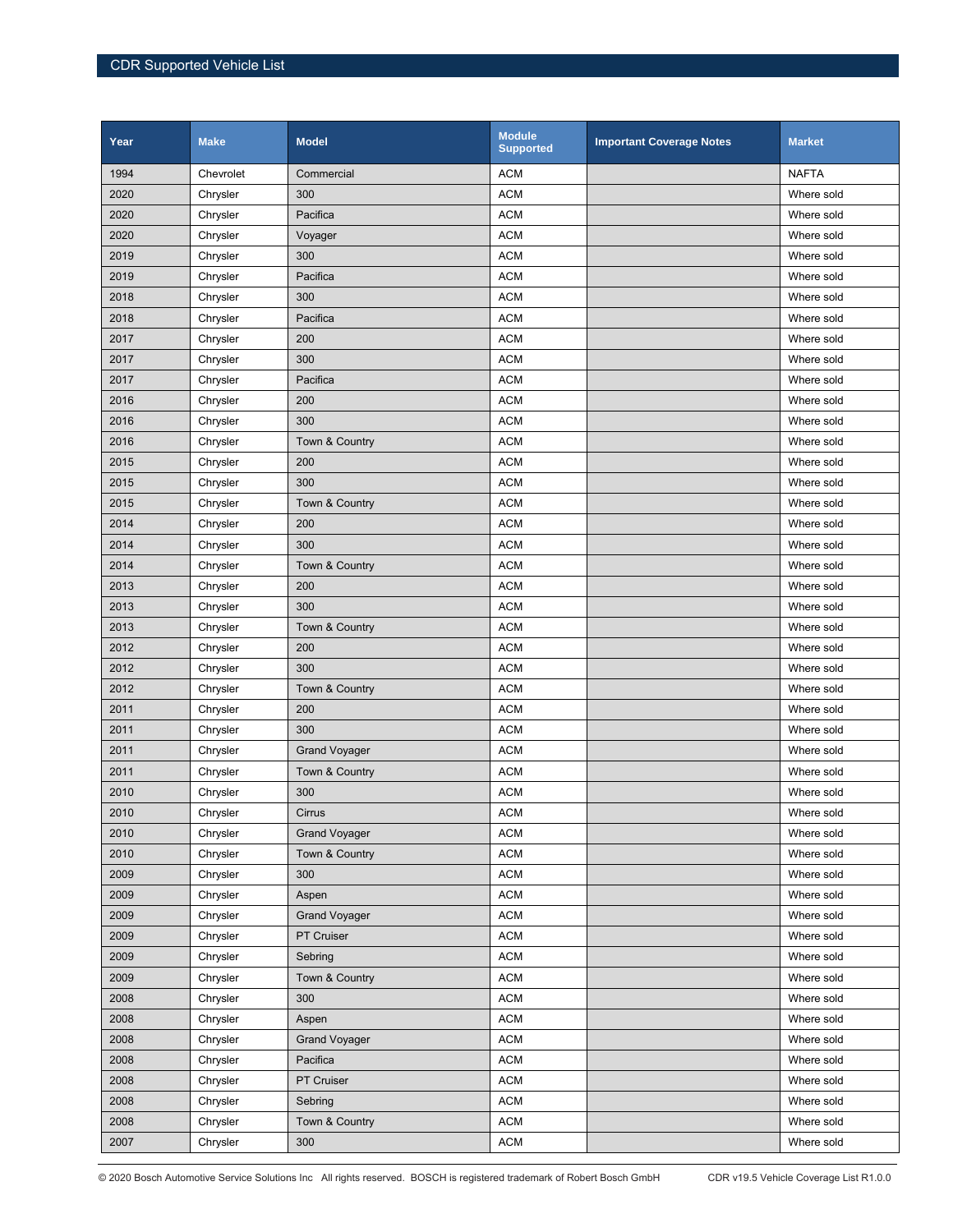| 2007<br><b>ACM</b><br>Where sold<br>Chrysler<br>Aspen<br>2007<br><b>ACM</b><br>Chrysler<br>Pacifica<br>Where sold<br>2007<br><b>ACM</b><br><b>PT Cruiser</b><br>Where sold<br>Chrysler<br>2007<br><b>ACM</b><br>Chrysler<br>Where sold<br>Sebring<br>Some of these vehicles may not be<br>2006<br>300<br><b>ACM</b><br>Chrysler<br>Where sold<br>supported<br>2015 - 2016<br><b>ACM</b><br>Matiz<br>S. Korea<br>Daewoo<br><b>ACM</b><br>S. Korea<br>2015 - 2016<br>Rezzo<br>Daewoo<br><b>ACM</b><br>Veritas<br>S. Korea<br>2008 & newer<br>Daewoo<br><b>ACM</b><br>S. Korea<br>2008 & newer<br>Winstorm<br>Daewoo<br>2008 - 2009<br>G <sub>2</sub> X<br><b>ACM</b><br>S. Korea<br>Daewoo<br>2008 - 2009<br><b>ACM</b><br>S. Korea<br>Daewoo<br>Lacetti<br>2020<br><b>ACM</b><br>Caravan (includes Grand Caravan)<br>Where sold<br>Dodge<br>2020<br><b>ACM</b><br>Dodge<br>Challenger<br>Where sold<br><b>ACM</b><br>2020<br>Where sold<br>Dodge<br>Charger<br>2020<br><b>ACM</b><br>Dodge<br>Durango<br>Where sold<br>2020<br><b>ACM</b><br>Where sold<br>Dodge<br>Journey<br>2019<br><b>ACM</b><br>Dodge<br>Challenger<br>Where sold<br><b>ACM</b><br>2019<br>Where sold<br>Dodge<br>Charger<br>2019<br><b>ACM</b><br>Dodge<br>Where sold<br>Durango<br>2019<br><b>ACM</b><br>Where sold<br>Dodge<br>Journey<br><b>ACM</b><br>2018<br>Where sold<br>Dodge<br>Challenger |
|--------------------------------------------------------------------------------------------------------------------------------------------------------------------------------------------------------------------------------------------------------------------------------------------------------------------------------------------------------------------------------------------------------------------------------------------------------------------------------------------------------------------------------------------------------------------------------------------------------------------------------------------------------------------------------------------------------------------------------------------------------------------------------------------------------------------------------------------------------------------------------------------------------------------------------------------------------------------------------------------------------------------------------------------------------------------------------------------------------------------------------------------------------------------------------------------------------------------------------------------------------------------------------------------------------------------------------------------------------------------------|
|                                                                                                                                                                                                                                                                                                                                                                                                                                                                                                                                                                                                                                                                                                                                                                                                                                                                                                                                                                                                                                                                                                                                                                                                                                                                                                                                                                          |
|                                                                                                                                                                                                                                                                                                                                                                                                                                                                                                                                                                                                                                                                                                                                                                                                                                                                                                                                                                                                                                                                                                                                                                                                                                                                                                                                                                          |
|                                                                                                                                                                                                                                                                                                                                                                                                                                                                                                                                                                                                                                                                                                                                                                                                                                                                                                                                                                                                                                                                                                                                                                                                                                                                                                                                                                          |
|                                                                                                                                                                                                                                                                                                                                                                                                                                                                                                                                                                                                                                                                                                                                                                                                                                                                                                                                                                                                                                                                                                                                                                                                                                                                                                                                                                          |
|                                                                                                                                                                                                                                                                                                                                                                                                                                                                                                                                                                                                                                                                                                                                                                                                                                                                                                                                                                                                                                                                                                                                                                                                                                                                                                                                                                          |
|                                                                                                                                                                                                                                                                                                                                                                                                                                                                                                                                                                                                                                                                                                                                                                                                                                                                                                                                                                                                                                                                                                                                                                                                                                                                                                                                                                          |
|                                                                                                                                                                                                                                                                                                                                                                                                                                                                                                                                                                                                                                                                                                                                                                                                                                                                                                                                                                                                                                                                                                                                                                                                                                                                                                                                                                          |
|                                                                                                                                                                                                                                                                                                                                                                                                                                                                                                                                                                                                                                                                                                                                                                                                                                                                                                                                                                                                                                                                                                                                                                                                                                                                                                                                                                          |
|                                                                                                                                                                                                                                                                                                                                                                                                                                                                                                                                                                                                                                                                                                                                                                                                                                                                                                                                                                                                                                                                                                                                                                                                                                                                                                                                                                          |
|                                                                                                                                                                                                                                                                                                                                                                                                                                                                                                                                                                                                                                                                                                                                                                                                                                                                                                                                                                                                                                                                                                                                                                                                                                                                                                                                                                          |
|                                                                                                                                                                                                                                                                                                                                                                                                                                                                                                                                                                                                                                                                                                                                                                                                                                                                                                                                                                                                                                                                                                                                                                                                                                                                                                                                                                          |
|                                                                                                                                                                                                                                                                                                                                                                                                                                                                                                                                                                                                                                                                                                                                                                                                                                                                                                                                                                                                                                                                                                                                                                                                                                                                                                                                                                          |
|                                                                                                                                                                                                                                                                                                                                                                                                                                                                                                                                                                                                                                                                                                                                                                                                                                                                                                                                                                                                                                                                                                                                                                                                                                                                                                                                                                          |
|                                                                                                                                                                                                                                                                                                                                                                                                                                                                                                                                                                                                                                                                                                                                                                                                                                                                                                                                                                                                                                                                                                                                                                                                                                                                                                                                                                          |
|                                                                                                                                                                                                                                                                                                                                                                                                                                                                                                                                                                                                                                                                                                                                                                                                                                                                                                                                                                                                                                                                                                                                                                                                                                                                                                                                                                          |
|                                                                                                                                                                                                                                                                                                                                                                                                                                                                                                                                                                                                                                                                                                                                                                                                                                                                                                                                                                                                                                                                                                                                                                                                                                                                                                                                                                          |
|                                                                                                                                                                                                                                                                                                                                                                                                                                                                                                                                                                                                                                                                                                                                                                                                                                                                                                                                                                                                                                                                                                                                                                                                                                                                                                                                                                          |
|                                                                                                                                                                                                                                                                                                                                                                                                                                                                                                                                                                                                                                                                                                                                                                                                                                                                                                                                                                                                                                                                                                                                                                                                                                                                                                                                                                          |
|                                                                                                                                                                                                                                                                                                                                                                                                                                                                                                                                                                                                                                                                                                                                                                                                                                                                                                                                                                                                                                                                                                                                                                                                                                                                                                                                                                          |
|                                                                                                                                                                                                                                                                                                                                                                                                                                                                                                                                                                                                                                                                                                                                                                                                                                                                                                                                                                                                                                                                                                                                                                                                                                                                                                                                                                          |
|                                                                                                                                                                                                                                                                                                                                                                                                                                                                                                                                                                                                                                                                                                                                                                                                                                                                                                                                                                                                                                                                                                                                                                                                                                                                                                                                                                          |
| 2018<br><b>ACM</b><br>Dodge<br>Charger<br>Where sold                                                                                                                                                                                                                                                                                                                                                                                                                                                                                                                                                                                                                                                                                                                                                                                                                                                                                                                                                                                                                                                                                                                                                                                                                                                                                                                     |
| <b>ACM</b><br>2018<br>Dodge<br>Where sold<br>Durango                                                                                                                                                                                                                                                                                                                                                                                                                                                                                                                                                                                                                                                                                                                                                                                                                                                                                                                                                                                                                                                                                                                                                                                                                                                                                                                     |
| <b>ACM</b><br>2018<br>Dodge<br>Where sold<br>Journey                                                                                                                                                                                                                                                                                                                                                                                                                                                                                                                                                                                                                                                                                                                                                                                                                                                                                                                                                                                                                                                                                                                                                                                                                                                                                                                     |
| <b>ACM</b><br>2017<br>Where sold<br>Dodge<br>Caravan (includes Grand Caravan)                                                                                                                                                                                                                                                                                                                                                                                                                                                                                                                                                                                                                                                                                                                                                                                                                                                                                                                                                                                                                                                                                                                                                                                                                                                                                            |
| <b>ACM</b><br>2017<br>Where sold<br>Dodge<br>Challenger                                                                                                                                                                                                                                                                                                                                                                                                                                                                                                                                                                                                                                                                                                                                                                                                                                                                                                                                                                                                                                                                                                                                                                                                                                                                                                                  |
| 2017<br><b>ACM</b><br>Dodge<br>Charger<br>Where sold                                                                                                                                                                                                                                                                                                                                                                                                                                                                                                                                                                                                                                                                                                                                                                                                                                                                                                                                                                                                                                                                                                                                                                                                                                                                                                                     |
| 2017<br><b>ACM</b><br>Dodge<br>Dart<br>Where sold                                                                                                                                                                                                                                                                                                                                                                                                                                                                                                                                                                                                                                                                                                                                                                                                                                                                                                                                                                                                                                                                                                                                                                                                                                                                                                                        |
| 2017<br><b>ACM</b><br>Dodge<br>Where sold<br>Durango                                                                                                                                                                                                                                                                                                                                                                                                                                                                                                                                                                                                                                                                                                                                                                                                                                                                                                                                                                                                                                                                                                                                                                                                                                                                                                                     |
| 2017<br>ACM/PPM<br>Dodge<br>Where sold<br>Journey                                                                                                                                                                                                                                                                                                                                                                                                                                                                                                                                                                                                                                                                                                                                                                                                                                                                                                                                                                                                                                                                                                                                                                                                                                                                                                                        |
| <b>ACM</b><br>2017<br>Dodge<br>Viper<br>Where sold                                                                                                                                                                                                                                                                                                                                                                                                                                                                                                                                                                                                                                                                                                                                                                                                                                                                                                                                                                                                                                                                                                                                                                                                                                                                                                                       |
| 2016<br><b>ACM</b><br>Dodge<br>Caravan (includes Grand Caravan)<br>Where sold                                                                                                                                                                                                                                                                                                                                                                                                                                                                                                                                                                                                                                                                                                                                                                                                                                                                                                                                                                                                                                                                                                                                                                                                                                                                                            |
| <b>ACM</b><br>2016<br>Dodge<br>Where sold<br>Challenger                                                                                                                                                                                                                                                                                                                                                                                                                                                                                                                                                                                                                                                                                                                                                                                                                                                                                                                                                                                                                                                                                                                                                                                                                                                                                                                  |
| 2016<br>Dodge<br>Charger<br><b>ACM</b><br>Where sold                                                                                                                                                                                                                                                                                                                                                                                                                                                                                                                                                                                                                                                                                                                                                                                                                                                                                                                                                                                                                                                                                                                                                                                                                                                                                                                     |
| 2016<br>Dodge<br><b>ACM</b><br>Where sold<br>Dart                                                                                                                                                                                                                                                                                                                                                                                                                                                                                                                                                                                                                                                                                                                                                                                                                                                                                                                                                                                                                                                                                                                                                                                                                                                                                                                        |
| 2016<br><b>ACM</b><br>Dodge<br>Durango<br>Where sold                                                                                                                                                                                                                                                                                                                                                                                                                                                                                                                                                                                                                                                                                                                                                                                                                                                                                                                                                                                                                                                                                                                                                                                                                                                                                                                     |
| 2016<br>ACM/PPM<br>Dodge<br>Where sold<br>Journey                                                                                                                                                                                                                                                                                                                                                                                                                                                                                                                                                                                                                                                                                                                                                                                                                                                                                                                                                                                                                                                                                                                                                                                                                                                                                                                        |
| 2016<br><b>ACM</b><br>Where sold<br>Dodge<br>Viper                                                                                                                                                                                                                                                                                                                                                                                                                                                                                                                                                                                                                                                                                                                                                                                                                                                                                                                                                                                                                                                                                                                                                                                                                                                                                                                       |
| 2015<br>Caravan (includes Grand Caravan)<br><b>ACM</b><br>Where sold<br>Dodge                                                                                                                                                                                                                                                                                                                                                                                                                                                                                                                                                                                                                                                                                                                                                                                                                                                                                                                                                                                                                                                                                                                                                                                                                                                                                            |
| 2015<br><b>ACM</b><br>Where sold<br>Dodge<br>Challenger                                                                                                                                                                                                                                                                                                                                                                                                                                                                                                                                                                                                                                                                                                                                                                                                                                                                                                                                                                                                                                                                                                                                                                                                                                                                                                                  |
| 2015<br><b>ACM</b><br>Where sold                                                                                                                                                                                                                                                                                                                                                                                                                                                                                                                                                                                                                                                                                                                                                                                                                                                                                                                                                                                                                                                                                                                                                                                                                                                                                                                                         |
| Dodge<br>Charger<br><b>ACM</b><br>2015<br>Dart<br>Where sold<br>Dodge                                                                                                                                                                                                                                                                                                                                                                                                                                                                                                                                                                                                                                                                                                                                                                                                                                                                                                                                                                                                                                                                                                                                                                                                                                                                                                    |
|                                                                                                                                                                                                                                                                                                                                                                                                                                                                                                                                                                                                                                                                                                                                                                                                                                                                                                                                                                                                                                                                                                                                                                                                                                                                                                                                                                          |
| 2015<br><b>ACM</b><br>Where sold<br>Dodge<br>Durango<br>2015<br>Dodge<br>ACM/PPM<br>Where sold                                                                                                                                                                                                                                                                                                                                                                                                                                                                                                                                                                                                                                                                                                                                                                                                                                                                                                                                                                                                                                                                                                                                                                                                                                                                           |
| Journey<br>2015<br>Dodge<br><b>ACM</b><br>Where sold<br>Viper                                                                                                                                                                                                                                                                                                                                                                                                                                                                                                                                                                                                                                                                                                                                                                                                                                                                                                                                                                                                                                                                                                                                                                                                                                                                                                            |
| 2014<br><b>ACM</b><br>Dodge<br>Where sold<br>Avenger                                                                                                                                                                                                                                                                                                                                                                                                                                                                                                                                                                                                                                                                                                                                                                                                                                                                                                                                                                                                                                                                                                                                                                                                                                                                                                                     |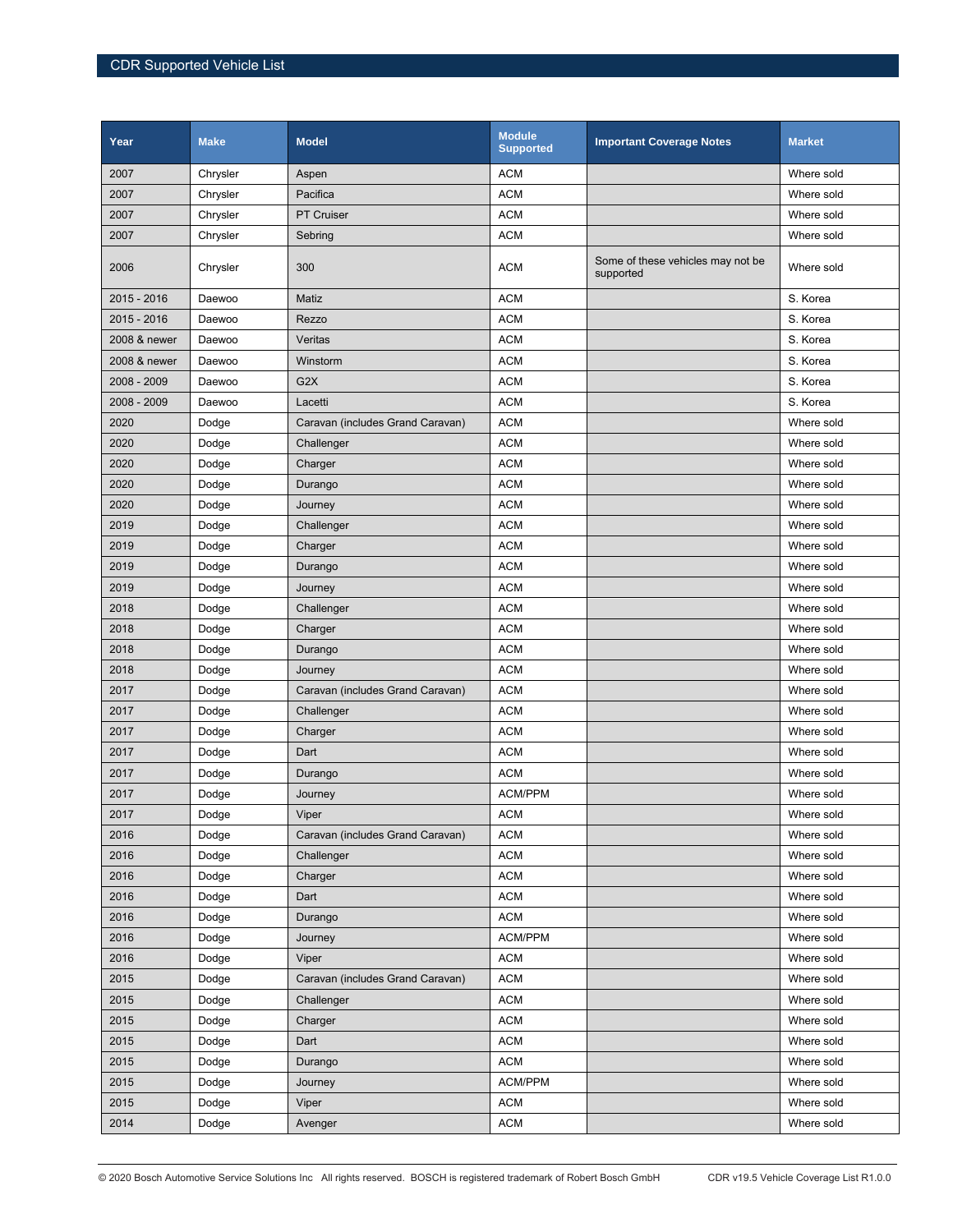| Year | <b>Make</b> | <b>Model</b>                     | <b>Module</b><br><b>Supported</b> | <b>Important Coverage Notes</b>                | <b>Market</b> |
|------|-------------|----------------------------------|-----------------------------------|------------------------------------------------|---------------|
| 2014 | Dodge       | Caravan (includes Grand Caravan) | <b>ACM</b>                        |                                                | Where sold    |
| 2014 | Dodge       | Challenger                       | <b>ACM</b>                        |                                                | Where sold    |
| 2014 | Dodge       | Charger                          | <b>ACM</b>                        |                                                | Where sold    |
| 2014 | Dodge       | Dart                             | <b>ACM</b>                        |                                                | Where sold    |
| 2014 | Dodge       | Durango                          | <b>ACM</b>                        |                                                | Where sold    |
| 2014 | Dodge       | Journey                          | <b>ACM/PPM</b>                    |                                                | Where sold    |
| 2013 | Dodge       | Caravan (includes Grand Caravan) | <b>ACM</b>                        |                                                | Where sold    |
| 2013 | Dodge       | Challenger                       | <b>ACM</b>                        |                                                | Where sold    |
| 2013 | Dodge       | Charger                          | <b>ACM</b>                        |                                                | Where sold    |
| 2013 | Dodge       | Dart                             | <b>ACM</b>                        |                                                | Where sold    |
| 2013 | Dodge       | Durango                          | <b>ACM</b>                        |                                                | Where sold    |
| 2013 | Dodge       | Journey                          | <b>ACM/PPM</b>                    |                                                | Where sold    |
| 2012 | Dodge       | Avenger                          | <b>ACM</b>                        |                                                | Where sold    |
| 2012 | Dodge       | Avenger                          | <b>ACM</b>                        |                                                | Where sold    |
| 2012 | Dodge       | Caliber                          | <b>ACM</b>                        |                                                | Where sold    |
| 2012 | Dodge       | Caravan (includes Grand Caravan) | <b>ACM</b>                        |                                                | Where sold    |
| 2012 | Dodge       | Challenger                       | <b>ACM</b>                        |                                                | Where sold    |
| 2012 | Dodge       | Charger                          | <b>ACM</b>                        |                                                | Where sold    |
| 2012 | Dodge       | Dakota (Mexico)                  | <b>ACM</b>                        |                                                | Mexico        |
| 2012 | Dodge       | Durango                          | <b>ACM</b>                        |                                                | Where sold    |
| 2012 | Dodge       | Journey                          | ACM/PPM                           |                                                | Where sold    |
| 2012 | Dodge       | Nitro                            | <b>ACM</b>                        |                                                | Where sold    |
| 2011 | Dodge       | Avenger                          | <b>ACM</b>                        |                                                | Where sold    |
| 2011 | Dodge       | Caliber                          | <b>ACM</b>                        |                                                | Where sold    |
| 2011 | Dodge       | Caravan (includes Grand Caravan) | <b>ACM</b>                        |                                                | Where sold    |
| 2011 | Dodge       | Challenger                       | <b>ACM</b>                        |                                                | Where sold    |
| 2011 | Dodge       | Charger                          | <b>ACM</b>                        |                                                | Where sold    |
| 2011 | Dodge       | Dakota                           | <b>ACM</b>                        |                                                | Where sold    |
| 2011 | Dodge       | Durango                          | <b>ACM</b>                        |                                                | Where sold    |
| 2011 | Dodge       | Journey                          | <b>ACM</b>                        |                                                | Where sold    |
| 2011 | Dodge       | Nitro                            | <b>ACM</b>                        |                                                | Where sold    |
| 2010 | Dodge       | Avenger                          | <b>ACM</b>                        |                                                | Where sold    |
| 2010 | Dodge       | Caliber                          | <b>ACM</b>                        |                                                | Where sold    |
| 2010 | Dodge       | Caravan (includes Grand Caravan) | <b>ACM</b>                        |                                                | Where sold    |
| 2010 | Dodge       | Challenger                       | <b>ACM</b>                        |                                                | Where sold    |
| 2010 | Dodge       | Charger                          | <b>ACM</b>                        |                                                | Where sold    |
| 2010 | Dodge       | Dakota                           | <b>ACM</b>                        |                                                | Where sold    |
| 2010 | Dodge       | Journey                          | <b>ACM</b>                        |                                                | Where sold    |
| 2010 | Dodge       | Nitro                            | <b>ACM</b>                        |                                                | Where sold    |
| 2009 | Dodge       | Avenger                          | <b>ACM</b>                        |                                                | Where sold    |
| 2009 | Dodge       | Caliber                          | <b>ACM</b>                        |                                                | Where sold    |
| 2009 | Dodge       | Caravan, Grand Caravan           | <b>ACM</b>                        |                                                | Where sold    |
| 2009 | Dodge       | Challenger                       | <b>ACM</b>                        |                                                | Where sold    |
| 2009 | Dodge       | Charger                          | <b>ACM</b>                        |                                                | Where sold    |
| 2009 | Dodge       | Dakota                           | <b>ACM</b>                        |                                                | Where sold    |
| 2009 | Dodge       | Durango                          | <b>ACM</b>                        | Some of these vehicles may not be<br>supported | Where sold    |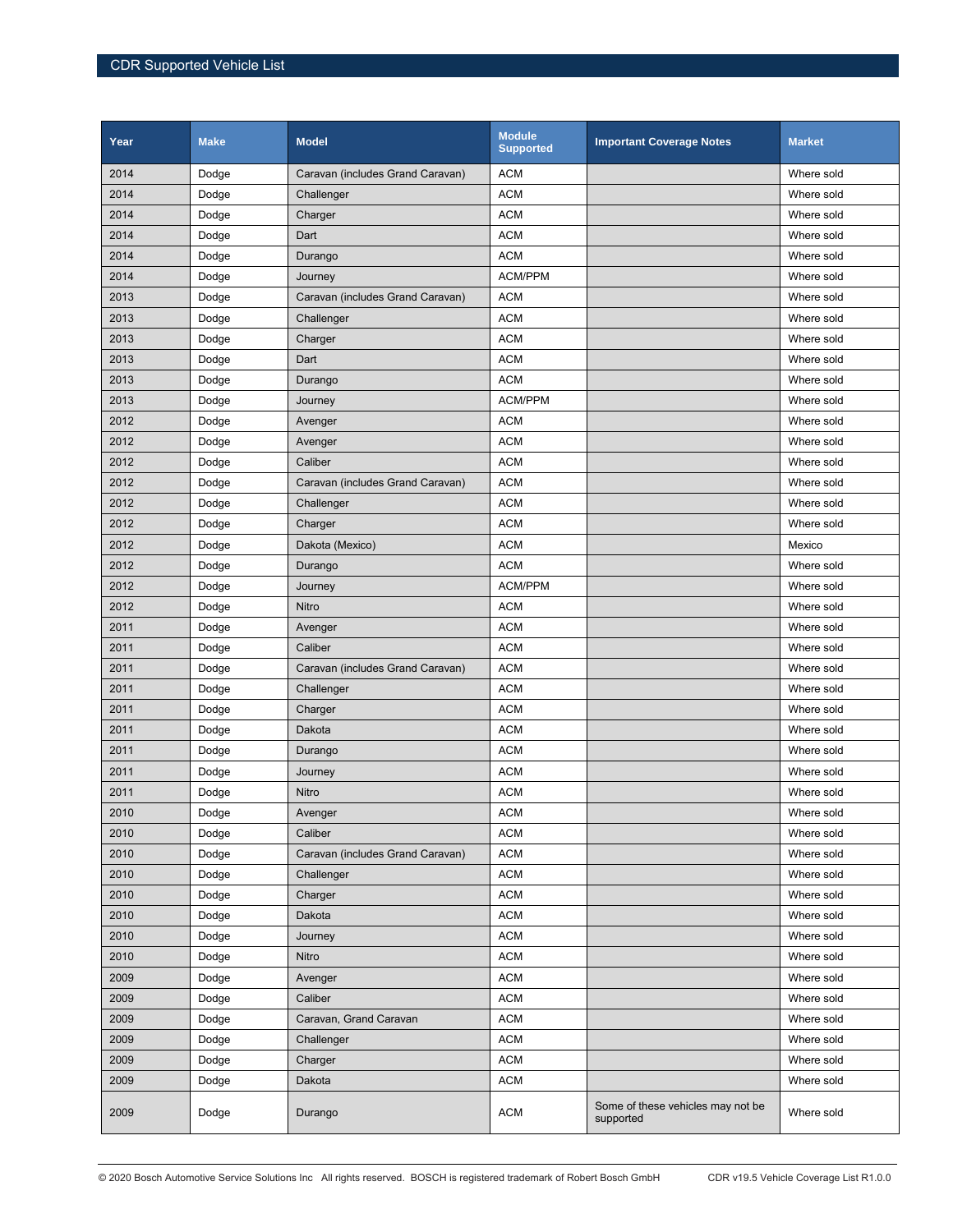| Year | <b>Make</b> | <b>Model</b>                         | <b>Module</b><br><b>Supported</b> | <b>Important Coverage Notes</b>                | <b>Market</b> |
|------|-------------|--------------------------------------|-----------------------------------|------------------------------------------------|---------------|
| 2009 | Dodge       | Journey                              | <b>ACM</b>                        |                                                | Where sold    |
| 2009 | Dodge       | Nitro                                | <b>ACM</b>                        |                                                | Where sold    |
| 2009 | Dodge       | <b>Ram 1500</b>                      | <b>ACM</b>                        |                                                | Where sold    |
| 2009 | Dodge       | Ram Cab Chassis Medium/Heavy<br>Duty | <b>ACM</b>                        |                                                | Where sold    |
| 2009 | Dodge       | Ram Pickup (2500, 3500, 4500, 5500)  | <b>ACM</b>                        |                                                | Where sold    |
| 2009 | Dodge       | Voyager                              | <b>ACM</b>                        |                                                | Where sold    |
| 2008 | Dodge       | Avenger                              | <b>ACM</b>                        |                                                | Where sold    |
| 2008 | Dodge       | Caliber                              | <b>ACM</b>                        |                                                | Where sold    |
| 2008 | Dodge       | Caravan, Grand Caravan               | <b>ACM</b>                        |                                                | Where sold    |
| 2008 | Dodge       | Challenger                           | <b>ACM</b>                        |                                                | Where sold    |
| 2008 | Dodge       | Charger                              | <b>ACM</b>                        |                                                | Where sold    |
| 2008 | Dodge       | Dakota                               | <b>ACM</b>                        |                                                | Where sold    |
| 2008 | Dodge       | Durango                              | <b>ACM</b>                        | Some of these vehicles may not be<br>supported | Where sold    |
| 2008 | Dodge       | Magnum                               | <b>ACM</b>                        |                                                | Where sold    |
| 2008 | Dodge       | Nitro                                | <b>ACM</b>                        |                                                | Where sold    |
| 2008 | Dodge       | Ram Cab Chassis Medium/Heavy<br>Duty | <b>ACM</b>                        |                                                | Where sold    |
| 2008 | Dodge       | Ram Pickup (1500)                    | <b>ACM</b>                        |                                                | Where sold    |
| 2008 | Dodge       | Ram Pickup (2500, 3500, 4500, 5500)  | <b>ACM</b>                        |                                                | Where sold    |
| 2008 | Dodge       | Voyager                              | <b>ACM</b>                        |                                                | Where sold    |
| 2007 | Dodge       | Caliber                              | <b>ACM</b>                        |                                                | Where sold    |
| 2007 | Dodge       | Charger                              | <b>ACM</b>                        |                                                | Where sold    |
| 2007 | Dodge       | Dakota                               | <b>ACM</b>                        |                                                | Where sold    |
| 2007 | Dodge       | Durango                              | <b>ACM</b>                        | Some of these vehicles may not be<br>supported | Where sold    |
| 2007 | Dodge       | Magnum                               | <b>ACM</b>                        |                                                | Where sold    |
| 2007 | Dodge       | Nitro                                | <b>ACM</b>                        |                                                | Where sold    |
| 2007 | Dodge       | Ram Cab Chassis Medium/Heavy<br>Duty | <b>ACM</b>                        |                                                | Where sold    |
| 2007 | Dodge       | Ram Pickup (1500)                    | <b>ACM</b>                        |                                                | Where sold    |
| 2007 | Dodge       | Ram Pickup (2500, 3500, 4500, 5500)  | <b>ACM</b>                        |                                                | Where sold    |
| 2006 | Dodge       | Charger                              | ACM                               | Some of these vehicles may not be<br>supported | Where sold    |
| 2006 | Dodge       | Durango                              | ACM                               | Some of these vehicles may not be<br>supported | Where sold    |
| 2006 | Dodge       | Magnum                               | <b>ACM</b>                        | Some of these vehicles may not be<br>supported | Where sold    |
| 2006 | Dodge       | Ram Cab Chassis                      | <b>ACM</b>                        |                                                | Where sold    |
| 2006 | Dodge       | Ram Pickup (1500)                    | <b>ACM</b>                        |                                                | Where sold    |
| 2006 | Dodge       | Ram Pickup (2500, 3500, 4500, 5500)  | <b>ACM</b>                        |                                                | Where sold    |
| 2005 | Dodge       | Durango                              | <b>ACM</b>                        | Some of these vehicles may not be<br>supported | Where sold    |
| 2019 | Fiat        | 500                                  | <b>ACM</b>                        |                                                | US, Brazil    |
| 2019 | Fiat        | 124 Spider                           | ACM                               |                                                | US, Canada    |
| 2019 | Fiat        | 500L                                 | <b>ACM</b>                        |                                                | <b>NAFTA</b>  |
| 2019 | Fiat        | 500X                                 | <b>ACM</b>                        |                                                | Where sold    |
| 2018 | Fiat        | 500                                  | ACM                               |                                                | US, Brazil    |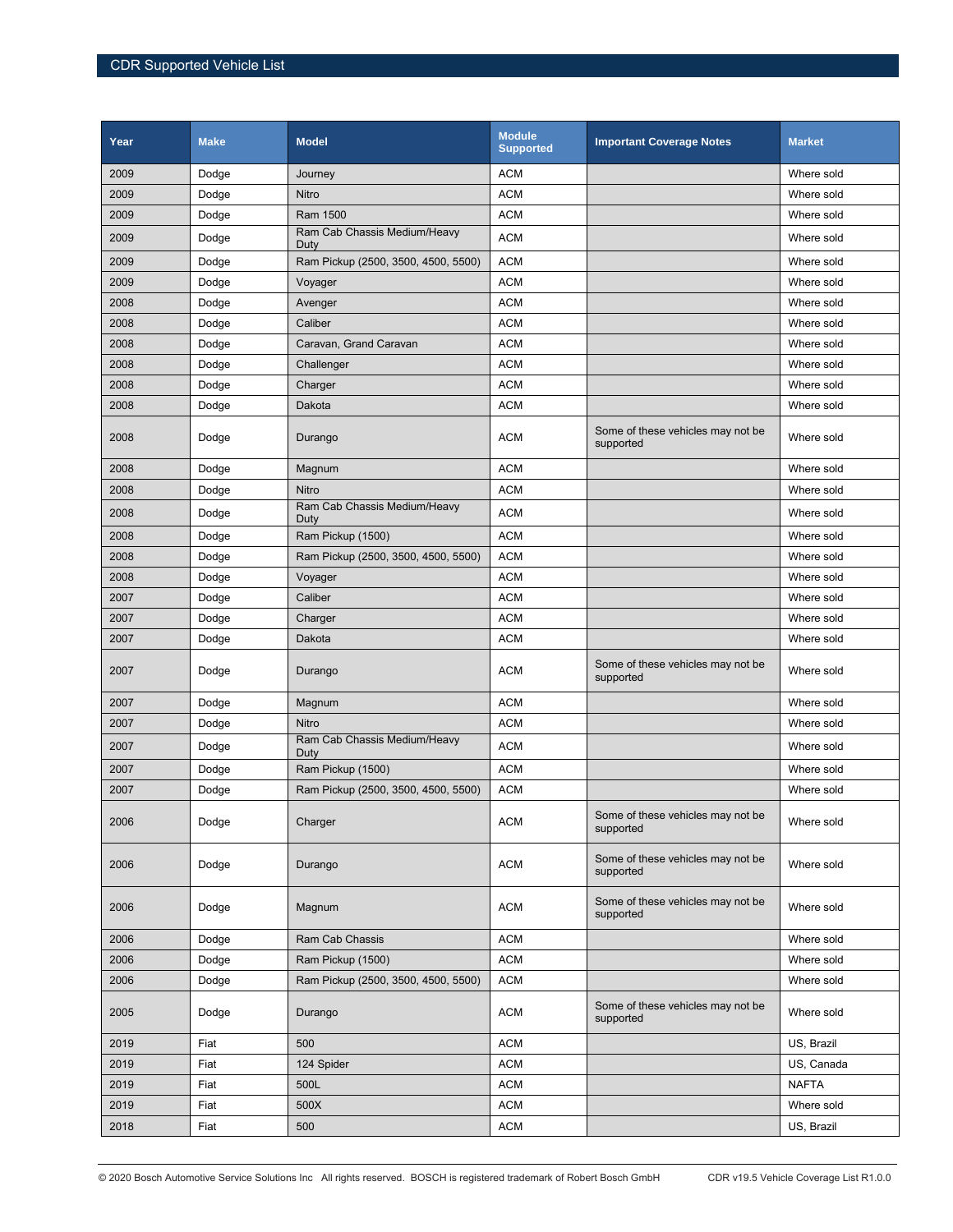| Year | <b>Make</b> | <b>Model</b>                           | <b>Module</b><br><b>Supported</b> | <b>Important Coverage Notes</b> | <b>Market</b> |
|------|-------------|----------------------------------------|-----------------------------------|---------------------------------|---------------|
| 2018 | Fiat        | 124 Spider                             | <b>ACM</b>                        |                                 | US, Canada    |
| 2018 | Fiat        | 500L                                   | <b>ACM</b>                        |                                 | <b>NAFTA</b>  |
| 2018 | Fiat        | 500X                                   | <b>ACM</b>                        |                                 | Where sold    |
| 2017 | Fiat        | 500                                    | <b>ACM</b>                        |                                 | US, Brazil    |
| 2017 | Fiat        | 124 Spider                             | <b>ACM</b>                        |                                 | US, Canada    |
| 2017 | Fiat        | 500L                                   | <b>ACM</b>                        |                                 | <b>NAFTA</b>  |
| 2017 | Fiat        | 500X                                   | <b>ACM</b>                        |                                 | Where sold    |
| 2017 | Fiat        | Freemont                               | ACM/PPM                           |                                 | Where sold    |
| 2016 | Fiat        | 500                                    | <b>ACM</b>                        |                                 | US, Brazil    |
| 2016 | Fiat        | 500L                                   | <b>ACM</b>                        |                                 | <b>NAFTA</b>  |
| 2016 | Fiat        | 500X                                   | <b>ACM</b>                        |                                 | Where sold    |
| 2016 | Fiat        | Freemont                               | ACM/PPM                           |                                 | Where sold    |
| 2015 | Fiat        | 500                                    | <b>ACM</b>                        |                                 | US, Brazil    |
| 2015 | Fiat        | 500L                                   | <b>ACM</b>                        |                                 | US, Canada    |
| 2015 | Fiat        | Freemont                               | ACM/PPM                           |                                 | Where sold    |
| 2014 | Fiat        | 500                                    | <b>ACM</b>                        |                                 | US, Brazil    |
| 2014 | Fiat        | 500L                                   | <b>ACM</b>                        |                                 | US, Canada    |
| 2014 | Fiat        | Freemont                               | ACM/PPM                           |                                 | Where sold    |
| 2013 | Fiat        | 500 (includes electric)                | <b>ACM</b>                        |                                 | US, Brazil    |
| 2013 | Fiat        | Freemont                               | ACM/PPM                           |                                 | Where sold    |
| 2012 | Fiat        | 500                                    | <b>ACM</b>                        |                                 | US, Brazil    |
| 2012 | Fiat        | Freemont                               | <b>ACM/PPM</b>                    |                                 | Where sold    |
| 2020 | Ford        | EcoSport                               | <b>ACM</b>                        |                                 | US, Canada    |
| 2020 | Ford        | Edge                                   | <b>ACM</b>                        |                                 | US, Canada    |
| 2020 | Ford        | Escape                                 | <b>ACM</b>                        |                                 | US, Canada    |
| 2020 | Ford        | Expedition                             | <b>ACM</b>                        |                                 | US, Canada    |
| 2020 | Ford        | Explorer (includes Police Interceptor) | <b>ACM</b>                        |                                 | US, Canada    |
| 2020 | Ford        | $F-150$                                | <b>ACM</b>                        |                                 | US, Canada    |
| 2020 | Ford        | F-250~550 Super Duty                   | <b>ACM</b>                        |                                 | US, Canada    |
| 2020 | Ford        | Fusion                                 | <b>ACM</b>                        |                                 | US, Canada    |
| 2020 | Ford        | GT                                     | <b>ACM</b>                        |                                 | US, Canada    |
| 2020 | Ford        | Mustang                                | <b>ACM</b>                        |                                 | US, Canada    |
| 2020 | Ford        | Ranger                                 | <b>ACM</b>                        |                                 | US, Canada    |
| 2020 | Ford        | Transit                                | <b>ACM</b>                        |                                 | US, Canada    |
| 2020 | Ford        | <b>Transit Connect</b>                 | <b>ACM</b>                        |                                 | US, Canada    |
| 2019 | Ford        | Econoline                              | <b>ACM</b>                        |                                 | US, Canada    |
| 2019 | Ford        | EcoSport                               | <b>ACM</b>                        |                                 | US, Canada    |
| 2019 | Ford        | Edge                                   | <b>ACM</b>                        |                                 | US, Canada    |
| 2019 | Ford        | Escape                                 | <b>ACM</b>                        |                                 | US, Canada    |
| 2019 | Ford        | Expedition                             | <b>ACM</b>                        |                                 | US, Canada    |
| 2019 | Ford        | Explorer (includes Police Interceptor) | <b>ACM</b>                        |                                 | US, Canada    |
| 2019 | Ford        | $F-150$                                | <b>ACM</b>                        |                                 | US, Canada    |
| 2019 | Ford        | F-250~550 Super Duty                   | <b>ACM</b>                        |                                 | US, Canada    |
| 2019 | Ford        | Fiesta                                 | <b>ACM</b>                        |                                 | US, Canada    |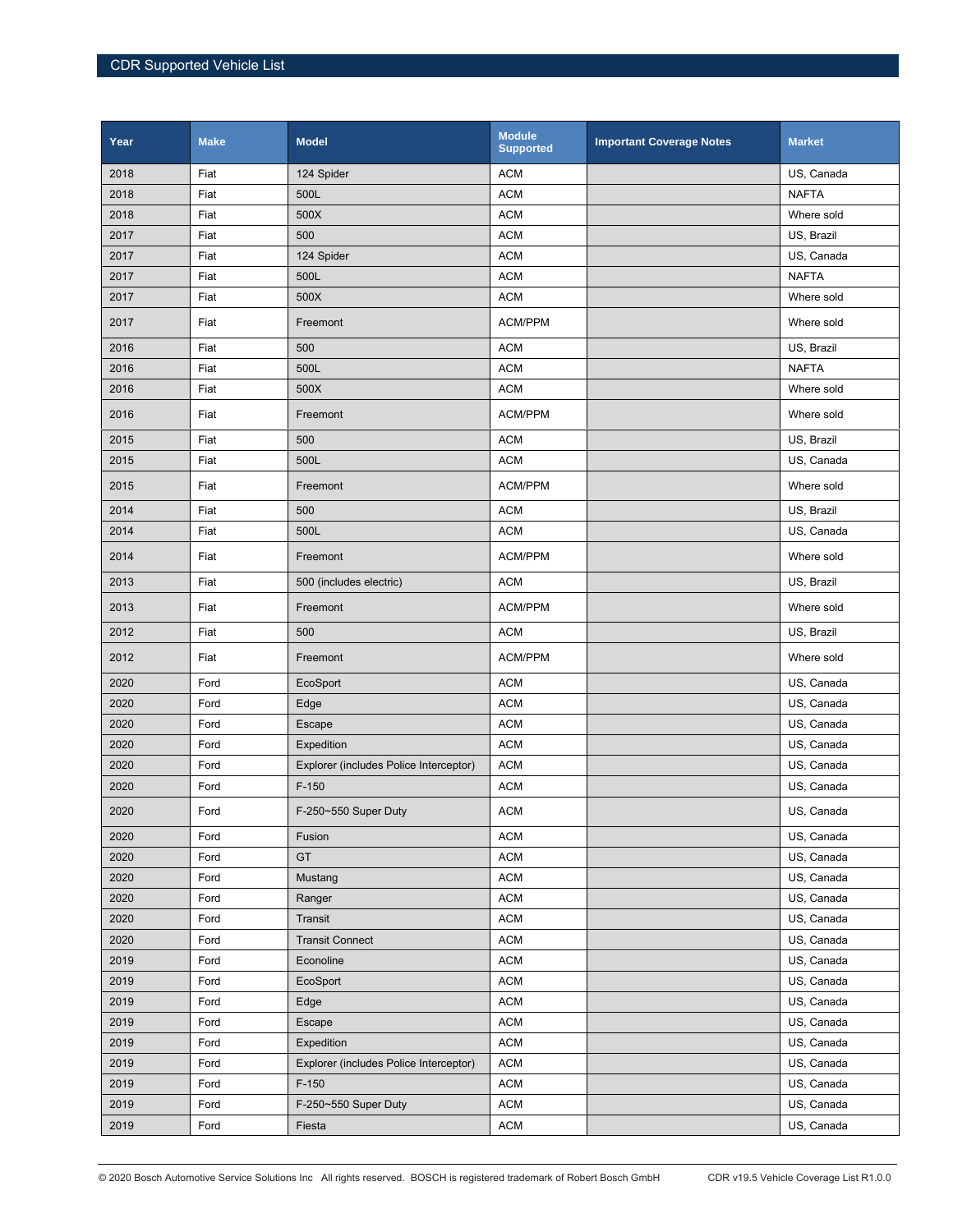| Year | <b>Make</b> | <b>Model</b>                           | <b>Module</b><br><b>Supported</b> | <b>Important Coverage Notes</b> | <b>Market</b>           |
|------|-------------|----------------------------------------|-----------------------------------|---------------------------------|-------------------------|
| 2019 | Ford        | Flex                                   | <b>ACM</b>                        |                                 | US, Canada              |
| 2019 | Ford        | Fusion                                 | <b>ACM</b>                        |                                 | US, Canada              |
| 2019 | Ford        | GT                                     | <b>ACM</b>                        |                                 | US, Canada              |
| 2019 | Ford        | Mustang                                | <b>ACM</b>                        |                                 | US, Canada              |
| 2019 | Ford        | Ranger                                 | <b>ACM</b>                        |                                 | US, Canada              |
| 2019 | Ford        | Taurus                                 | <b>ACM</b>                        |                                 | US, Canada              |
| 2019 | Ford        | Transit                                | <b>ACM</b>                        |                                 | US, Canada              |
| 2019 | Ford        | <b>Transit Connect</b>                 | <b>ACM</b>                        |                                 | US, Canada              |
| 2018 | Ford        | C-Max                                  | <b>ACM</b>                        |                                 | US, Canada, S.<br>Korea |
| 2018 | Ford        | Craiova/EcoSport                       | <b>ACM</b>                        |                                 | S. Korea                |
| 2018 | Ford        | Econoline                              | <b>ACM</b>                        |                                 | US, Canada              |
| 2018 | Ford        | EcoSport                               | <b>ACM</b>                        |                                 | US, Canada              |
| 2018 | Ford        | Edge                                   | <b>ACM</b>                        |                                 | US, Canada              |
| 2018 | Ford        | Escape                                 | <b>ACM</b>                        |                                 | US, Canada              |
| 2018 | Ford        | Expedition                             | <b>ACM</b>                        |                                 | US, Canada              |
| 2018 | Ford        | Explorer (includes Police Interceptor) | <b>ACM</b>                        |                                 | US, Canada              |
| 2018 | Ford        | $F-150$                                | <b>ACM</b>                        |                                 | US, Canada              |
| 2018 | Ford        | F-250~550 Super Duty                   | <b>ACM</b>                        |                                 | US, Canada              |
| 2018 | Ford        | Fiesta                                 | <b>ACM</b>                        |                                 | US, Canada              |
| 2018 | Ford        | Fiesta (Korea)                         | <b>ACM</b>                        |                                 | S. Korea                |
| 2018 | Ford        | Flex                                   | <b>ACM</b>                        |                                 | US, Canada              |
| 2018 | Ford        | Focus (Korea)                          | <b>ACM</b>                        |                                 | S. Korea                |
| 2018 | Ford        | Focus, Focus RS                        | <b>ACM</b>                        |                                 | US, Canada              |
| 2018 | Ford        | Fusion                                 | <b>ACM</b>                        |                                 | US, Canada              |
| 2018 | Ford        | Galaxy                                 | <b>ACM</b>                        |                                 | S. Korea                |
| 2018 | Ford        | GT                                     | <b>ACM</b>                        |                                 | US, Canada              |
| 2018 | Ford        | Kombi                                  | <b>ACM</b>                        |                                 | S. Korea                |
| 2018 | Ford        | Kuga/Escape                            | <b>ACM</b>                        |                                 | S. Korea                |
| 2018 | Ford        | Mondeo                                 | <b>ACM</b>                        |                                 | S. Korea                |
| 2018 | Ford        | Mustang                                | <b>ACM</b>                        |                                 | US, Canada              |
| 2018 | Ford        | S-MAX                                  | <b>ACM</b>                        |                                 | S. Korea                |
| 2018 | Ford        | Taurus                                 | ACM                               |                                 | US, Canada              |
| 2018 | Ford        | Transit                                | <b>ACM</b>                        |                                 | US, Canada              |
| 2018 | Ford        | <b>Transit Connect</b>                 | <b>ACM</b>                        |                                 | US, Canada              |
| 2017 | Ford        | C-Max                                  | <b>ACM</b>                        |                                 | US, Canada, S.<br>Korea |
| 2017 | Ford        | Craiova/EcoSport                       | <b>ACM</b>                        |                                 | S. Korea                |
| 2017 | Ford        | Econoline                              | <b>ACM</b>                        |                                 | US, Canada              |
| 2017 | Ford        | Edge                                   | <b>ACM</b>                        |                                 | US, Canada              |
| 2017 | Ford        | Escape                                 | <b>ACM</b>                        |                                 | US, Canada              |
| 2017 | Ford        | Expedition                             | <b>ACM</b>                        |                                 | US, Canada              |
| 2017 | Ford        | Explorer (includes Police Interceptor) | <b>ACM</b>                        |                                 | US, Canada              |
| 2017 | Ford        | $F-150$                                | $\mathsf{ACM}$                    |                                 | US, Canada              |
| 2017 | Ford        | F-250~550 Super Duty                   | <b>ACM</b>                        |                                 | US, Canada              |
| 2017 | Ford        | Fiesta                                 | <b>ACM</b>                        |                                 | US, Canada              |
| 2017 | Ford        | Fiesta (Korea)                         | <b>ACM</b>                        |                                 | S. Korea                |
| 2017 | Ford        | Flex                                   | <b>ACM</b>                        |                                 | US, Canada              |
| 2017 | Ford        | Focus (Korea)                          | <b>ACM</b>                        |                                 | S. Korea                |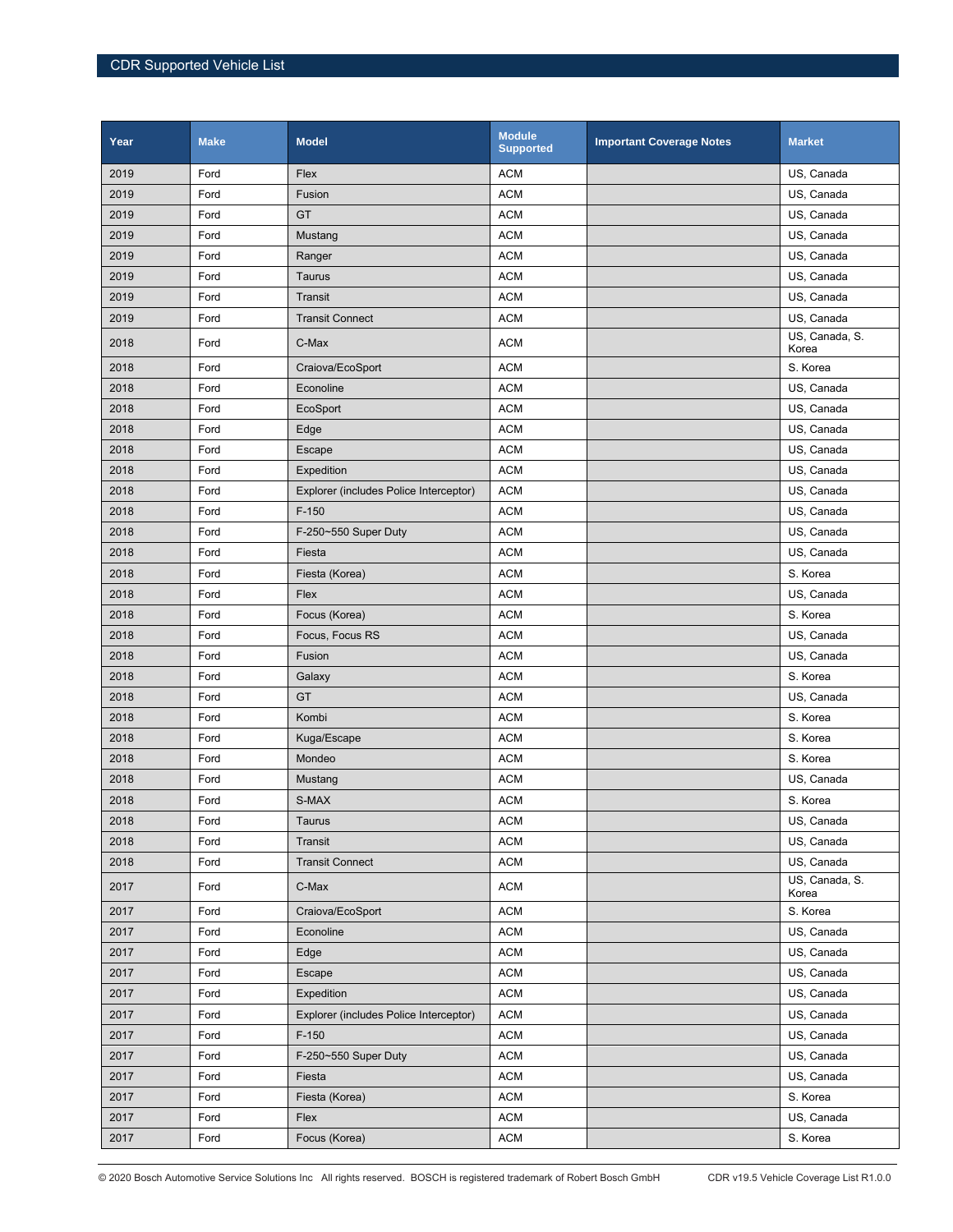| Year | <b>Make</b> | <b>Model</b>                           | <b>Module</b><br><b>Supported</b> | <b>Important Coverage Notes</b> | <b>Market</b>                     |
|------|-------------|----------------------------------------|-----------------------------------|---------------------------------|-----------------------------------|
| 2017 | Ford        | Focus, Focus RS                        | <b>ACM</b>                        |                                 | US, Canada,<br>S.Korea            |
| 2017 | Ford        | Fusion                                 | <b>ACM</b>                        |                                 | US, Canada                        |
| 2017 | Ford        | Galaxy                                 | <b>ACM</b>                        |                                 | S. Korea                          |
| 2017 | Ford        | GT                                     | <b>ACM</b>                        |                                 | US, Canada                        |
| 2017 | Ford        | Kombi                                  | <b>ACM</b>                        |                                 | S. Korea                          |
| 2017 | Ford        | Kuga/Escape                            | <b>ACM</b>                        |                                 | S. Korea                          |
| 2017 | Ford        | Mondeo                                 | <b>ACM</b>                        |                                 | S. Korea                          |
| 2017 | Ford        | Mustang                                | <b>ACM</b>                        |                                 | US, Canada                        |
| 2017 | Ford        | S-MAX                                  | <b>ACM</b>                        |                                 | S. Korea                          |
| 2017 | Ford        | Taurus                                 | <b>ACM</b>                        |                                 | US, Canada                        |
| 2017 | Ford        | Transit                                | <b>ACM</b>                        |                                 | US, Canada                        |
| 2017 | Ford        | <b>Transit Connect</b>                 | <b>ACM</b>                        |                                 | US, Canada                        |
| 2016 | Ford        | C-Max                                  | <b>ACM</b>                        |                                 | US, Canada, S.<br>Korea           |
| 2016 | Ford        | Craiova/EcoSport                       | <b>ACM</b>                        |                                 | S. Korea                          |
| 2016 | Ford        | Econoline                              | <b>ACM</b>                        |                                 | US, Canada,<br>S.Korea            |
| 2016 | Ford        | Edge                                   | <b>ACM</b>                        |                                 | US, Canada                        |
| 2016 | Ford        | Escape                                 | <b>ACM</b>                        |                                 | US, Canada,<br>S.Korea            |
| 2016 | Ford        | Expedition                             | <b>ACM</b>                        |                                 | US, Canada                        |
| 2016 | Ford        | Explorer (includes Police Interceptor) | <b>ACM</b>                        |                                 | US, Canada,<br>S.Korea            |
| 2016 | Ford        | $F-150$                                | <b>ACM</b>                        |                                 | US, Canada                        |
| 2016 | Ford        | F-250, 350, 450 & 550 Super Duty       | <b>ACM</b>                        |                                 | US, Canada                        |
| 2016 | Ford        | Fiesta                                 | <b>ACM</b>                        |                                 | US, Canada                        |
| 2016 | Ford        | Fiesta (Korea)                         | <b>ACM</b>                        |                                 | S. Korea                          |
| 2016 | Ford        | Flex                                   | <b>ACM</b>                        |                                 | US, Canada                        |
| 2016 | Ford        | Focus (Korea)                          | <b>ACM</b>                        |                                 | S. Korea                          |
| 2016 | Ford        | Focus, Focus RS                        | <b>ACM</b>                        |                                 | US, Canada,<br>S.Korea, Australia |
| 2016 | Ford        | Fusion                                 | <b>ACM</b>                        |                                 | US, Canada                        |
| 2016 | Ford        | Galaxy                                 | <b>ACM</b>                        |                                 | S. Korea                          |
| 2016 | Ford        | Kombi                                  | <b>ACM</b>                        |                                 | S. Korea                          |
| 2016 | Ford        | Kuga                                   | <b>ACM</b>                        |                                 | US, Canada,<br>S.Korea, Australia |
| 2016 | Ford        | Kuga/Escape                            | <b>ACM</b>                        |                                 | S. Korea                          |
| 2016 | Ford        | Mondeo                                 | <b>ACM</b>                        |                                 | Australia/NZ,<br>S.Korea          |
| 2016 | Ford        | Mustang                                | <b>ACM</b>                        |                                 | US, Canada,<br>S.Korea            |
| 2016 | Ford        | S-MAX                                  | <b>ACM</b>                        |                                 | S. Korea                          |
| 2016 | Ford        | Taurus                                 | <b>ACM</b>                        |                                 | US, Canada,<br>S.Korea            |
| 2016 | Ford        | Transit                                | <b>ACM</b>                        |                                 | US, Canada                        |
| 2016 | Ford        | <b>Transit Connect</b>                 | <b>ACM</b>                        |                                 | US, Canada                        |
| 2015 | Ford        | C-Max                                  | <b>ACM</b>                        |                                 | US, Canada                        |
| 2015 | Ford        | Edge                                   | <b>ACM</b>                        |                                 | US, Canada                        |
| 2015 | Ford        | Escape                                 | <b>ACM</b>                        |                                 | US, Canada                        |
| 2015 | Ford        | Expedition                             | <b>ACM</b>                        |                                 | US, Canada                        |
| 2015 | Ford        | Explorer (includes Police Interceptor) | <b>ACM</b>                        |                                 | US, Canada                        |
| 2015 | Ford        | $F-150$                                | <b>ACM</b>                        |                                 | US, Canada                        |
| 2015 | Ford        | F-250, 350, 450 & 550 Super Duty       | <b>ACM</b>                        |                                 | US, Canada                        |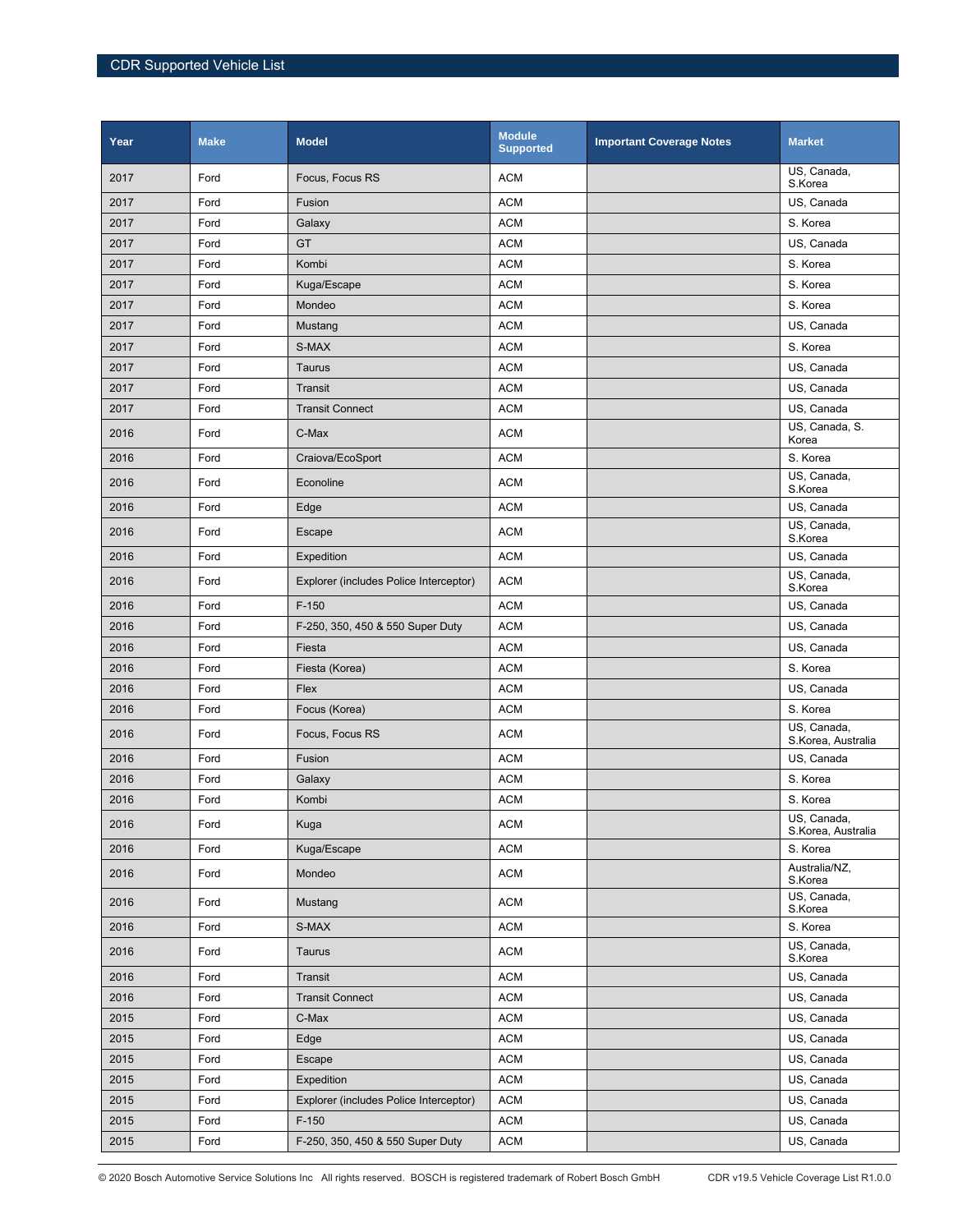| Year | <b>Make</b> | <b>Model</b>                                                 | <b>Module</b><br><b>Supported</b> | <b>Important Coverage Notes</b> | <b>Market</b> |
|------|-------------|--------------------------------------------------------------|-----------------------------------|---------------------------------|---------------|
| 2015 | Ford        | Fiesta                                                       | <b>ACM</b>                        |                                 | US, Canada    |
| 2015 | Ford        | Flex                                                         | <b>ACM</b>                        |                                 | US, Canada    |
| 2015 | Ford        | Focus                                                        | <b>ACM</b>                        |                                 | US, Canada    |
| 2015 | Ford        | Fusion                                                       | <b>ACM</b>                        |                                 | US, Canada    |
| 2015 | Ford        | Mondeo                                                       | <b>ACM</b>                        |                                 | Australia/NZ  |
| 2015 | Ford        | Mustang                                                      | <b>ACM</b>                        |                                 | US, Canada    |
| 2015 | Ford        | Taurus (includes Police Interceptor)                         | <b>ACM</b>                        |                                 | US, Canada    |
| 2015 | Ford        | Transit                                                      | <b>ACM</b>                        |                                 | US, Canada    |
| 2015 | Ford        | <b>Transit Connect</b>                                       | <b>ACM</b>                        |                                 | US, Canada    |
| 2014 | Ford        | C-MAX                                                        | <b>ACM</b>                        |                                 | US, Canada    |
| 2014 | Ford        | Econoline                                                    | <b>ACM</b>                        |                                 | US, Canada    |
| 2014 | Ford        | Edge                                                         | <b>ACM</b>                        |                                 | US, Canada    |
| 2014 | Ford        | Escape                                                       | <b>ACM</b>                        |                                 | US, Canada    |
| 2014 | Ford        | Expedition                                                   | <b>ACM</b>                        |                                 | US, Canada    |
| 2014 | Ford        | Explorer (includes Police Interceptor)                       | <b>ACM</b>                        |                                 | US, Canada    |
| 2014 | Ford        | $F-150$                                                      | <b>ACM</b>                        |                                 | US, Canada    |
| 2014 | Ford        | F-250, 350, 450 & 550 Super Duty                             | <b>ACM</b>                        |                                 | US, Canada    |
| 2014 | Ford        | Fiesta                                                       | <b>ACM</b>                        |                                 | US, Canada    |
| 2014 | Ford        | Flex                                                         | <b>ACM</b>                        |                                 | US, Canada    |
| 2014 | Ford        | Focus (includes BEV)                                         | <b>ACM</b>                        |                                 | US, Canada    |
| 2014 | Ford        | Fusion                                                       | <b>ACM</b>                        |                                 | US, Canada    |
| 2014 | Ford        | Mustang                                                      | <b>ACM</b>                        |                                 | US, Canada    |
| 2014 | Ford        | Taurus (includes Police Interceptor)                         | <b>ACM</b>                        |                                 | US, Canada    |
| 2014 | Ford        | <b>Transit Connect</b>                                       | <b>ACM</b>                        |                                 | US, Canada    |
| 2013 | Ford        | C-MAX                                                        | <b>ACM</b>                        |                                 | US, Canada    |
| 2013 | Ford        | Econoline                                                    | <b>ACM</b>                        |                                 | US, Canada    |
| 2013 | Ford        | Edge                                                         | <b>ACM</b>                        |                                 | US, Canada    |
| 2013 | Ford        | Escape                                                       | <b>ACM</b>                        |                                 | US, Canada    |
| 2013 | Ford        | Expedition                                                   | <b>ACM</b>                        |                                 | US, Canada    |
| 2013 | Ford        | Explorer (includes Police Interceptor)                       | <b>ACM</b>                        |                                 | US, Canada    |
| 2013 | Ford        | $F-150$                                                      | <b>ACM</b>                        |                                 | US, Canada    |
| 2013 | Ford        | F-250, 350, 450 & 550 Super Duty                             | <b>ACM</b>                        |                                 | US, Canada    |
| 2013 | Ford        | Fiesta                                                       | <b>ACM</b>                        |                                 | US, Canada    |
| 2013 | Ford        | Flex                                                         | <b>ACM</b>                        |                                 | US, Canada    |
| 2013 | Ford        | Focus (includes BEV)                                         | <b>ACM</b>                        |                                 | US, Canada    |
| 2013 | Ford        | Fusion                                                       | <b>ACM</b>                        |                                 | US, Canada    |
| 2013 | Ford        | Mustang                                                      | <b>ACM</b>                        |                                 | US, Canada    |
| 2013 | Ford        | Taurus (includes Police Interceptor)                         | <b>ACM</b>                        |                                 | US, Canada    |
| 2013 | Ford        | <b>Transit Connect</b>                                       | <b>ACM</b>                        |                                 | US, Canada    |
| 2013 | Ford        | Transit Connect (includes postal and<br><b>BEV</b> vehicles) | <b>ACM</b>                        |                                 | US, Canada    |
| 2012 | Ford        | Econoline                                                    | <b>ACM</b>                        |                                 | US, Canada    |
| 2012 | Ford        | Edge                                                         | <b>ACM</b>                        |                                 | US, Canada    |
| 2012 | Ford        | Escape (gas & hybrid)                                        | <b>ACM</b>                        |                                 | US, Canada    |
| 2012 | Ford        | Expedition                                                   | <b>ACM</b>                        |                                 | US, Canada    |
| 2012 | Ford        | Explorer                                                     | <b>ACM</b>                        |                                 | US, Canada    |
| 2012 | Ford        | $F-150$                                                      | <b>ACM</b>                        |                                 | US, Canada    |
| 2012 | Ford        | F-250, 350, 450 & 550 Super Duty                             | <b>ACM</b>                        |                                 | US, Canada    |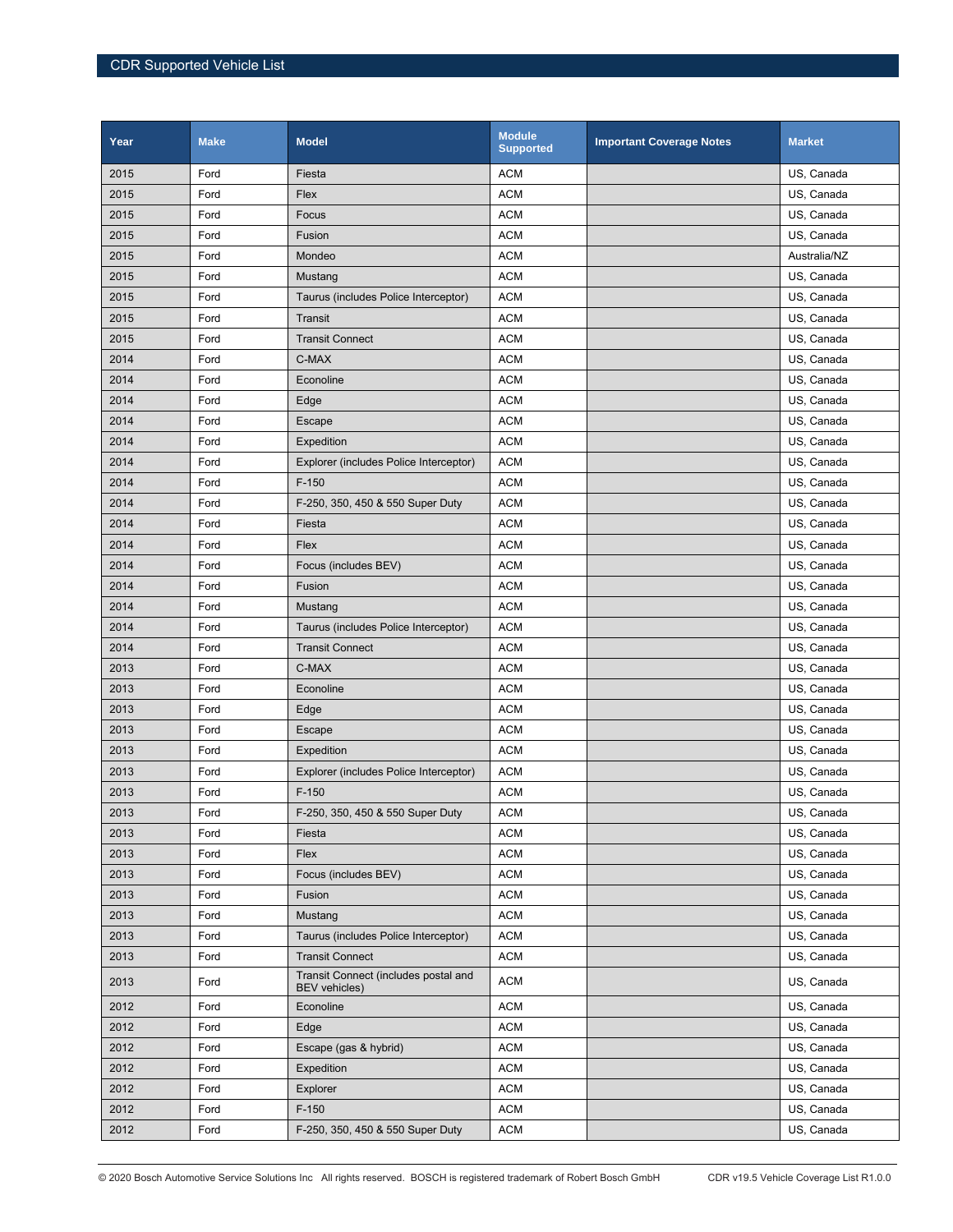| Year | <b>Make</b> | <b>Model</b>                     | <b>Module</b><br><b>Supported</b> | <b>Important Coverage Notes</b>                | <b>Market</b> |
|------|-------------|----------------------------------|-----------------------------------|------------------------------------------------|---------------|
| 2012 | Ford        | Fiesta                           | <b>ACM</b>                        |                                                | US, Canada    |
| 2012 | Ford        | Flex                             | <b>ACM</b>                        |                                                | US, Canada    |
| 2012 | Ford        | Focus                            | <b>ACM</b>                        |                                                | US, Canada    |
| 2012 | Ford        | Fusion (gas & hybrid)            | <b>ACM</b>                        |                                                | US, Canada    |
| 2012 | Ford        | Mustang                          | <b>ACM</b>                        |                                                | US, Canada    |
| 2012 | Ford        | Taurus                           | <b>ACM</b>                        |                                                | US, Canada    |
| 2011 | Ford        | Crown Victoria                   | ACM / PCM                         |                                                | US, Canada    |
| 2011 | Ford        | Econoline                        | <b>ACM</b>                        |                                                | US, Canada    |
| 2011 | Ford        | Edge                             | <b>ACM</b>                        |                                                | US, Canada    |
| 2011 | Ford        | Escape (gas & hybrid)            | <b>ACM</b>                        |                                                | US, Canada    |
| 2011 | Ford        | Expedition                       | <b>ACM</b>                        |                                                | US, Canada    |
| 2011 | Ford        | Explorer                         | <b>ACM</b>                        |                                                | US, Canada    |
| 2011 | Ford        | $F-150$                          | <b>ACM</b>                        |                                                | US, Canada    |
| 2011 | Ford        | F-250, 350, 450 & 550 Super Duty | <b>ACM</b>                        |                                                | US, Canada    |
| 2011 | Ford        | Fiesta                           | <b>ACM</b>                        |                                                | US, Canada    |
| 2011 | Ford        | Flex                             | <b>ACM</b>                        |                                                | US, Canada    |
| 2011 | Ford        | Fusion (gas & hybrid)            | <b>ACM</b>                        |                                                | US, Canada    |
| 2011 | Ford        | Mustang                          | <b>ACM</b>                        |                                                | US, Canada    |
| 2011 | Ford        | Ranger                           | <b>ACM</b>                        |                                                | US, Canada    |
| 2011 | Ford        | Taurus                           | <b>ACM</b>                        |                                                | US, Canada    |
| 2010 | Ford        | Crown Victoria                   | ACM / PCM                         |                                                | US, Canada    |
| 2010 | Ford        | Econoline                        | <b>ACM</b>                        |                                                | US, Canada    |
| 2010 | Ford        | Edge                             | ACM / PCM                         |                                                | US, Canada    |
| 2010 | Ford        | Escape (gas & hybrid)            | <b>ACM</b>                        |                                                | US, Canada    |
| 2010 | Ford        | Explorer - including Sport Trac  | <b>PCM</b>                        |                                                | US, Canada    |
| 2010 | Ford        | $F-150$                          | <b>ACM</b>                        |                                                | US, Canada    |
| 2010 | Ford        | Flex                             | <b>ACM</b>                        |                                                | US, Canada    |
| 2010 | Ford        | Focus                            | <b>ACM</b>                        |                                                | US, Canada    |
| 2010 | Ford        | Fusion (gas & hybrid)            | <b>ACM</b>                        |                                                | US, Canada    |
| 2010 | Ford        | Mustang                          | <b>ACM</b>                        |                                                | US, Canada    |
| 2010 | Ford        | Ranger                           | <b>ACM</b>                        |                                                | US, Canada    |
| 2010 | Ford        | Taurus                           | <b>ACM</b>                        |                                                | US, Canada    |
| 2009 | Ford        | Crown Victoria                   | ACM / PCM                         |                                                | US, Canada    |
| 2009 | Ford        | Econoline                        | <b>ACM</b>                        |                                                | US, Canada    |
| 2009 | Ford        | Edge                             | ACM / PCM                         |                                                | US, Canada    |
| 2009 | Ford        | Escape (gas & hybrid)            | <b>ACM</b>                        |                                                | US, Canada    |
| 2009 | Ford        | Explorer - including Sport Trac  | <b>PCM</b>                        | Some of these vehicles may not be<br>supported | US, Canada    |
| 2009 | Ford        | $F-150$                          | <b>ACM</b>                        |                                                | US, Canada    |
| 2009 | Ford        | Focus                            | <b>ACM</b>                        |                                                | US, Canada    |
| 2008 | Ford        | Crown Victoria                   | ACM / PCM                         |                                                | US, Canada    |
| 2008 | Ford        | Econoline                        | <b>PCM</b>                        | Only gasoline engine vehicles are<br>supported | US, Canada    |
| 2008 | Ford        | Edge                             | ACM / PCM                         |                                                | US, Canada    |
| 2008 | Ford        | Explorer - including Sport Trac  | ACM / PCM                         | Some of these vehicles may not be<br>supported | US, Canada    |
| 2008 | Ford        | $F-150$                          | <b>PCM</b>                        |                                                | US, Canada    |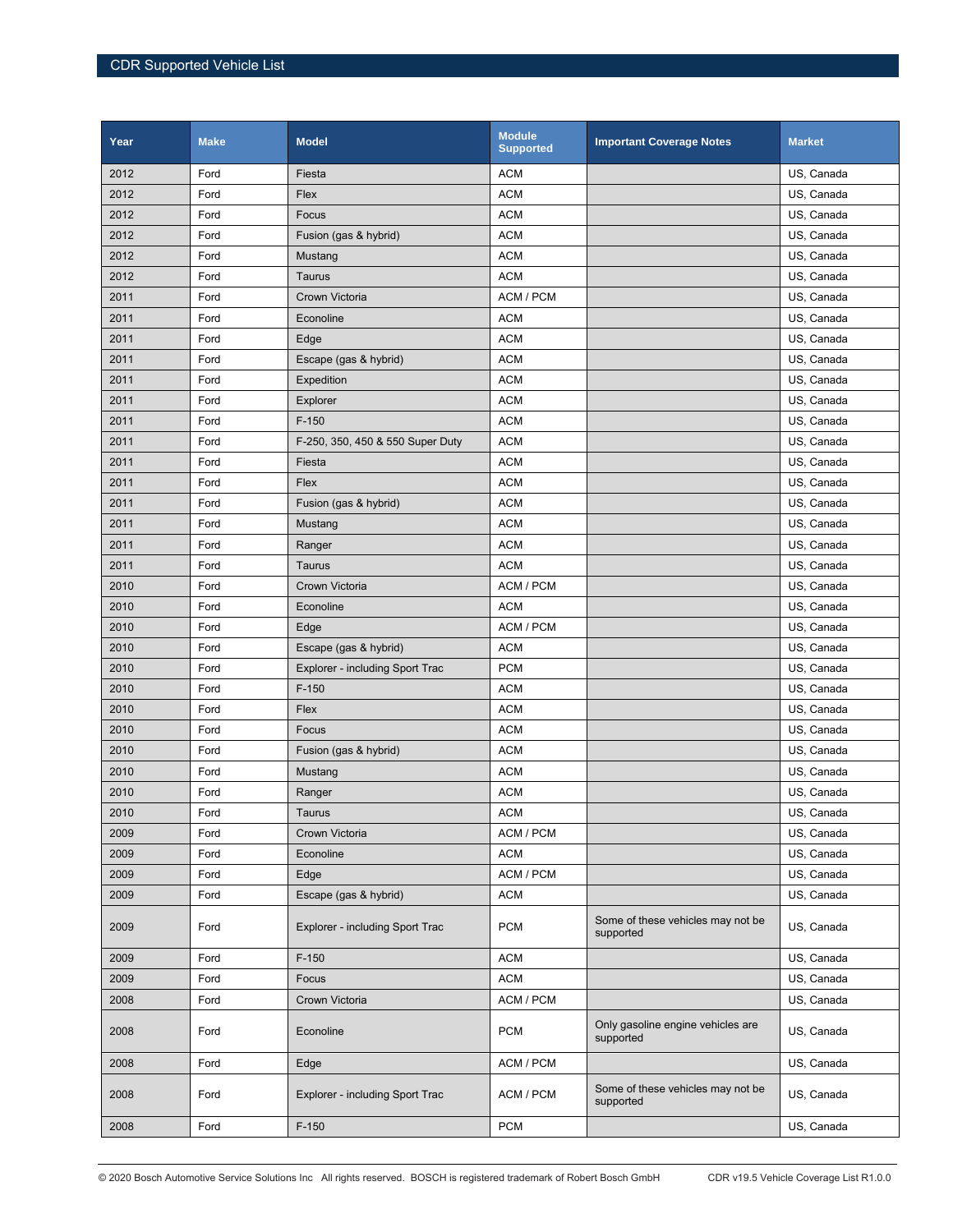| Year | <b>Make</b> | <b>Model</b>                             | <b>Module</b><br><b>Supported</b> | <b>Important Coverage Notes</b>                | <b>Market</b> |
|------|-------------|------------------------------------------|-----------------------------------|------------------------------------------------|---------------|
| 2008 | Ford        | Focus                                    | <b>ACM</b>                        |                                                | US, Canada    |
| 2007 | Ford        | 500                                      | <b>PCM</b>                        |                                                | US, Canada    |
| 2007 | Ford        | Crown Victoria                           | ACM / PCM                         |                                                | US, Canada    |
| 2007 | Ford        | Econoline                                | <b>PCM</b>                        | Only gasoline engine vehicles are<br>supported | US, Canada    |
| 2007 | Ford        | Edge                                     | ACM / PCM                         |                                                | US, Canada    |
| 2007 | Ford        | Expedition                               | <b>PCM</b>                        | Some of these vehicles may not be<br>supported | US, Canada    |
| 2007 | Ford        | Explorer - including Sport Trac          | ACM / PCM                         | Some of these vehicles may not be<br>supported | US, Canada    |
| 2007 | Ford        | $F-150$                                  | <b>PCM</b>                        |                                                | US, Canada    |
| 2007 | Ford        | F-250, F-350, F-450, F-550 Super<br>Duty | <b>PCM</b>                        | Only gasoline engine vehicles are<br>supported | US, Canada    |
| 2007 | Ford        | Freestyle                                | <b>PCM</b>                        |                                                | US, Canada    |
| 2007 | Ford        | Fusion                                   | ACM / PCM                         |                                                | US, Canada    |
| 2007 | Ford        | Mustang                                  | <b>PCM</b>                        |                                                | US, Canada    |
| 2006 | Ford        | Crown Victoria                           | ACM / PCM                         |                                                | US, Canada    |
| 2006 | Ford        | Econoline                                | <b>PCM</b>                        | Only gasoline engine vehicles are<br>supported | US, Canada    |
| 2006 | Ford        | Expedition                               | <b>PCM</b>                        |                                                | US, Canada    |
| 2006 | Ford        | Explorer                                 | ACM / PCM                         | Some of these vehicles may not be<br>supported | US, Canada    |
| 2006 | Ford        | <b>Explorer Sport Trac</b>               | <b>ACM</b>                        | Some of these vehicles may not be<br>supported | US, Canada    |
| 2006 | Ford        | $F-150$                                  | <b>PCM</b>                        |                                                | US, Canada    |
| 2006 | Ford        | F-250, F-350, F-450, F-550 Super<br>Duty | ACM / PCM                         |                                                | US, Canada    |
| 2006 | Ford        | Freestyle                                | <b>PCM</b>                        |                                                | US, Canada    |
| 2006 | Ford        | Fusion                                   | ACM / PCM                         |                                                | US, Canada    |
| 2006 | Ford        | Mustang                                  | <b>PCM</b>                        |                                                | US, Canada    |
| 2006 | Ford        | Ranger                                   | <b>ACM</b>                        |                                                | US, Canada    |
| 2005 | Ford        | 500                                      | <b>PCM</b>                        |                                                | US, Canada    |
| 2005 | Ford        | 500                                      | <b>PCM</b>                        |                                                | US, Canada    |
| 2005 | Ford        | Crown Victoria                           | ACM / PCM                         |                                                | US, Canada    |
| 2005 | Ford        | Econoline                                | <b>PCM</b>                        | Only gasoline engine vehicles are<br>supported | US, Canada    |
| 2005 | Ford        | Excursion                                | <b>ACM</b>                        |                                                | US, Canada    |
| 2005 | Ford        | Expedition                               | <b>PCM</b>                        |                                                | US, Canada    |
| 2005 | Ford        | Explorer                                 | <b>PCM</b>                        |                                                | US, Canada    |
| 2005 | Ford        | $F-150$                                  | <b>PCM</b>                        |                                                | US, Canada    |
| 2005 | Ford        | F-250, F-350, F-450, F-550 Super<br>Duty | ACM / PCM                         |                                                | US, Canada    |
| 2005 | Ford        | Freestyle                                | <b>PCM</b>                        |                                                | US, Canada    |
| 2005 | Ford        | Mustang                                  | <b>PCM</b>                        |                                                | US, Canada    |
| 2005 | Ford        | Ranger                                   | <b>ACM</b>                        |                                                | US, Canada    |
| 2005 | Ford        | Thunderbird                              | ACM / PCM                         |                                                | US, Canada    |
| 2004 | Ford        | Crown Victoria                           | <b>ACM</b>                        |                                                | US, Canada    |
| 2004 | Ford        | Escape                                   | <b>ACM</b>                        |                                                | US, Canada    |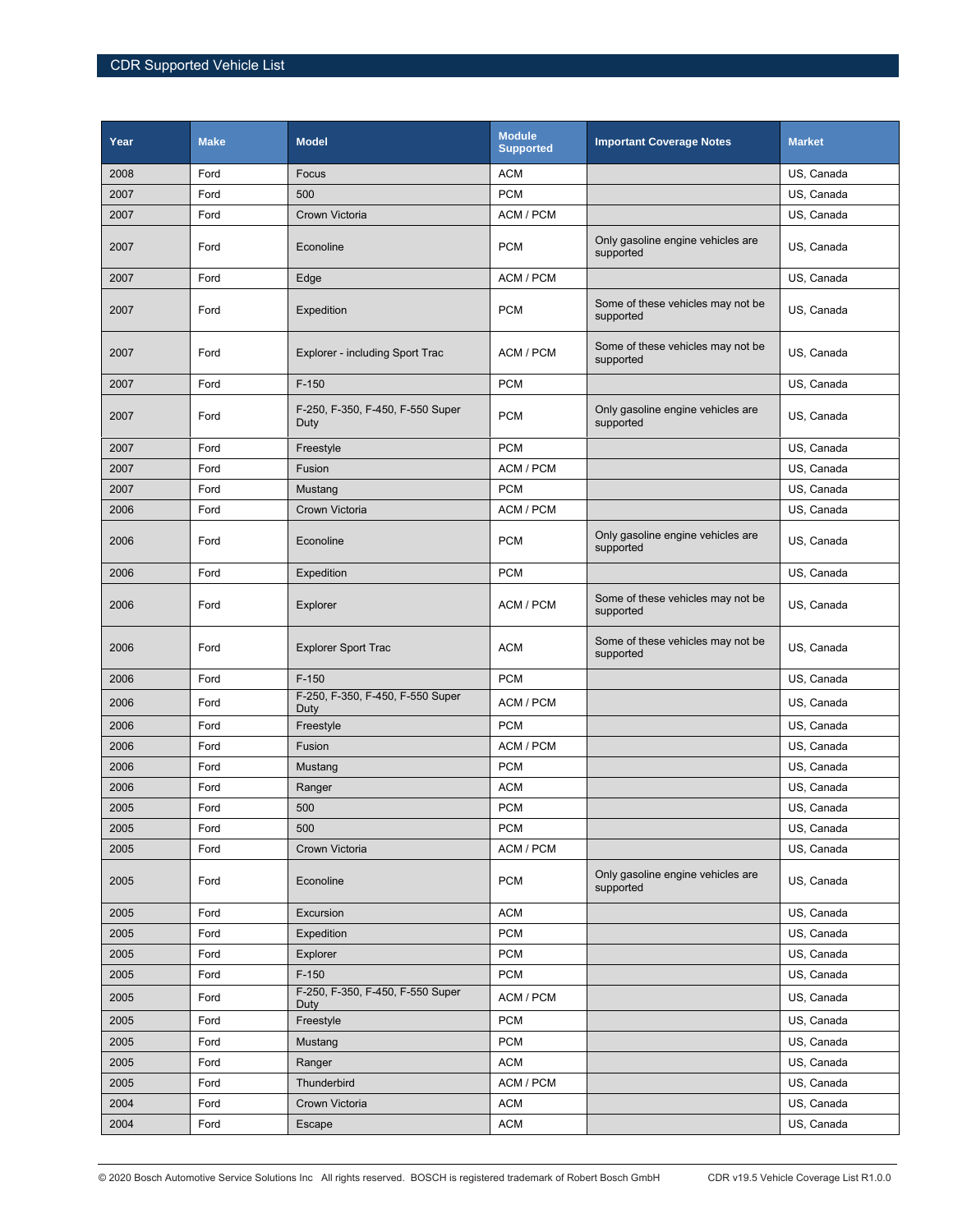| Year | <b>Make</b>  | <b>Model</b>                             | <b>Module</b><br><b>Supported</b> | <b>Important Coverage Notes</b> | <b>Market</b> |
|------|--------------|------------------------------------------|-----------------------------------|---------------------------------|---------------|
| 2004 | Ford         | Excursion                                | <b>ACM</b>                        |                                 | US, Canada    |
| 2004 | Ford         | Explorer                                 | <b>PCM</b>                        |                                 | US, Canada    |
| 2004 | Ford         | F-150 (except Heritage)                  | <b>PCM</b>                        |                                 | US. Canada    |
| 2004 | Ford         | F-150 (Heritage)                         | <b>ACM</b>                        |                                 | US, Canada    |
| 2004 | Ford         | F-250, F-350, F-450, F-550 Super<br>Duty | <b>ACM</b>                        |                                 | US, Canada    |
| 2004 | Ford         | Mustang                                  | <b>ACM</b>                        |                                 | US, Canada    |
| 2004 | Ford         | Ranger                                   | <b>ACM</b>                        |                                 | US, Canada    |
| 2004 | Ford         | Thunderbird                              | ACM / PCM                         |                                 | US, Canada    |
| 2003 | Ford         | Crown Victoria                           | <b>ACM</b>                        |                                 | US, Canada    |
| 2003 | Ford         | Escape                                   | <b>ACM</b>                        |                                 | US, Canada    |
| 2003 | Ford         | Excursion                                | <b>ACM</b>                        |                                 | US, Canada    |
| 2003 | Ford         | $F-150$                                  | <b>ACM</b>                        |                                 | US, Canada    |
| 2003 | Ford         | F-250, F-350, F-450, F-550 Super<br>Duty | <b>ACM</b>                        |                                 | US, Canada    |
| 2003 | Ford         | Mustang                                  | <b>ACM</b>                        |                                 | US, Canada    |
| 2003 | Ford         | Ranger                                   | <b>ACM</b>                        |                                 | US, Canada    |
| 2003 | Ford         | <b>Thunderbird</b>                       | ACM / PCM                         |                                 | US, Canada    |
| 2003 | Ford         | Windstar                                 | <b>ACM</b>                        |                                 | US, Canada    |
| 2002 | Ford         | Crown Victoria                           | <b>ACM</b>                        |                                 | US, Canada    |
| 2002 | Ford         | Escape                                   | <b>ACM</b>                        |                                 | US, Canada    |
| 2002 | Ford         | Escort                                   | <b>ACM</b>                        |                                 | US, Canada    |
| 2002 | Ford         | Excursion                                | <b>ACM</b>                        |                                 | US, Canada    |
| 2002 | Ford         | Expedition                               | <b>ACM</b>                        |                                 | US, Canada    |
| 2002 | Ford         | Explorer Sport (2 door)                  | <b>ACM</b>                        |                                 | US, Canada    |
| 2002 | Ford         | Explorer Sport Trac (pickup)             | <b>ACM</b>                        |                                 | US, Canada    |
| 2002 | Ford         | $F-150$                                  | <b>ACM</b>                        |                                 | US, Canada    |
| 2002 | Ford         | F-250, F-350, F-450, F-550 Super<br>Duty | <b>ACM</b>                        |                                 | US, Canada    |
| 2002 | Ford         | Mustang                                  | <b>ACM</b>                        |                                 | US, Canada    |
| 2002 | Ford         | Ranger                                   | <b>ACM</b>                        |                                 | US, Canada    |
| 2002 | Ford         | Thunderbird                              | <b>ACM</b>                        |                                 | US, Canada    |
| 2002 | Ford         | Windstar                                 | <b>ACM</b>                        |                                 | US, Canada    |
| 2001 | Ford         | Crown Victoria                           | <b>ACM</b>                        |                                 | US. Canada    |
| 2001 | Ford         | Escape                                   | <b>ACM</b>                        |                                 | US, Canada    |
| 2001 | Ford         | Escort                                   | <b>ACM</b>                        |                                 | US, Canada    |
| 2001 | Ford         | Excursion                                | <b>ACM</b>                        |                                 | US, Canada    |
| 2001 | Ford         | Expedition                               | <b>ACM</b>                        |                                 | US, Canada    |
| 2001 | Ford         | Explorer Sport (2 door)                  | <b>ACM</b>                        |                                 | US, Canada    |
| 2001 | Ford         | Explorer Sport Trac (pickup)             | <b>ACM</b>                        |                                 | US, Canada    |
| 2001 | Ford         | $F-150$                                  | <b>ACM</b>                        |                                 | US, Canada    |
| 2001 | Ford         | F-250, F-350, F-450, F-550 Super<br>Duty | <b>ACM</b>                        |                                 | US, Canada    |
| 2001 | Ford         | Mustang                                  | <b>ACM</b>                        |                                 | US, Canada    |
| 2001 | Ford         | Ranger                                   | <b>ACM</b>                        |                                 | US, Canada    |
| 2001 | Ford         | Taurus                                   | <b>ACM</b>                        |                                 | US, Canada    |
| 2001 | Ford         | Windstar                                 | $\mathsf{ACM}$                    |                                 | US, Canada    |
| 2020 | Freightliner | Sprinter Van                             | <b>ACM</b>                        |                                 | US, China     |
| 2019 | Freightliner | Sprinter Van                             | <b>ACM</b>                        |                                 | US            |
| 1997 | Geo          | Metro                                    | <b>ACM</b>                        |                                 | <b>NAFTA</b>  |
| 1997 | Geo          | Tracker                                  | <b>ACM</b>                        |                                 | <b>NAFTA</b>  |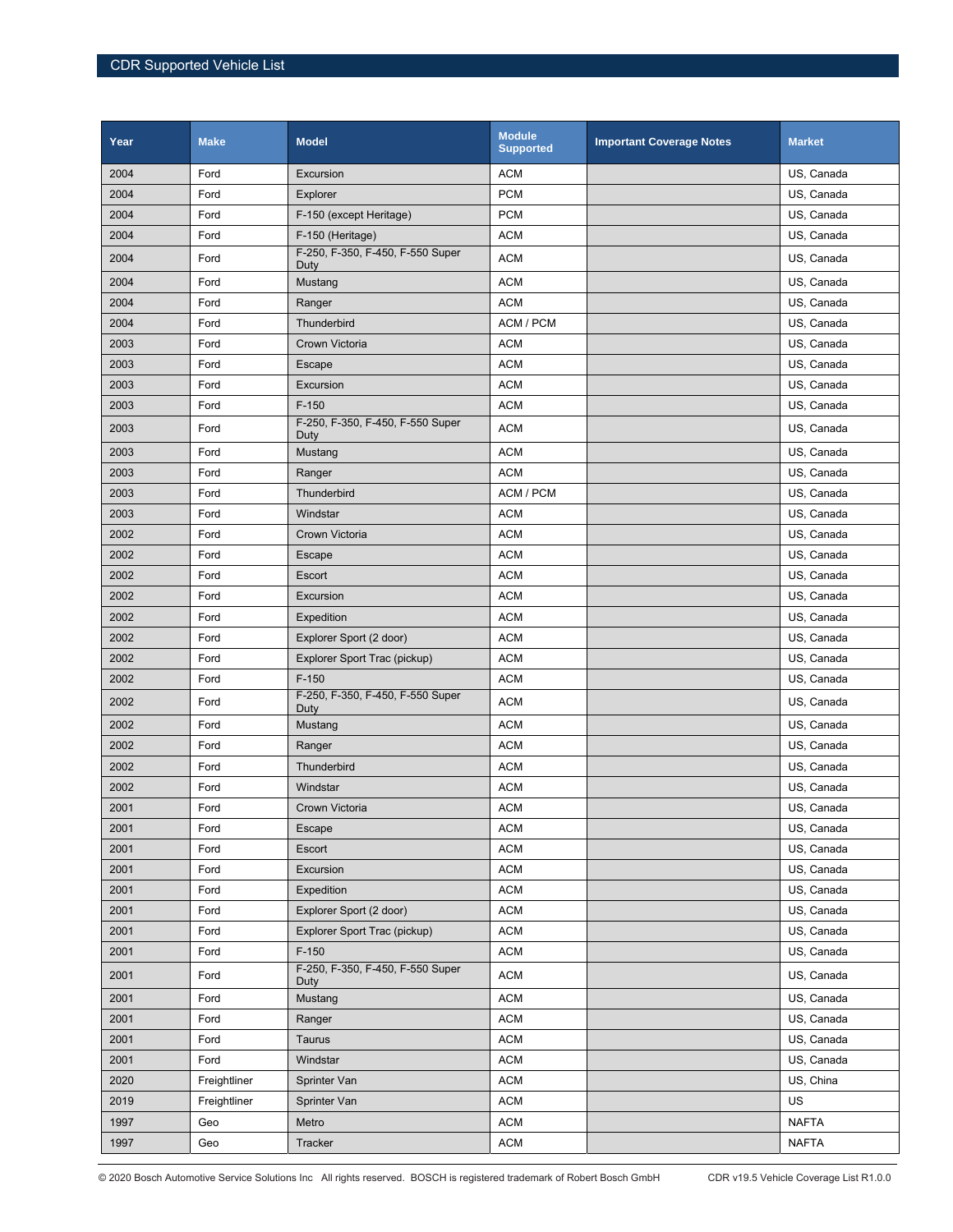| Year | <b>Make</b> | <b>Model</b>    | <b>Module</b><br><b>Supported</b> | <b>Important Coverage Notes</b>                                     | <b>Market</b> |
|------|-------------|-----------------|-----------------------------------|---------------------------------------------------------------------|---------------|
| 1996 | Geo         | Metro           | <b>ACM</b>                        |                                                                     | <b>NAFTA</b>  |
| 1996 | Geo         | Tracker         | <b>ACM</b>                        |                                                                     | <b>NAFTA</b>  |
| 1995 | Geo         | Metro           | <b>ACM</b>                        |                                                                     | <b>NAFTA</b>  |
| 1999 | <b>GM</b>   | EV <sub>1</sub> | <b>ACM</b>                        |                                                                     | <b>NAFTA</b>  |
| 1998 | <b>GM</b>   | EV <sub>1</sub> | <b>ACM</b>                        |                                                                     | <b>NAFTA</b>  |
| 1997 | <b>GM</b>   | EV <sub>1</sub> | <b>ACM</b>                        |                                                                     | <b>NAFTA</b>  |
| 2021 | <b>GMC</b>  | Acadia          | ACM / ASCM                        | ASCM coverage depends on RPO,<br>refer to the help file for details | <b>NAFTA</b>  |
| 2021 | <b>GMC</b>  | Canyon          | <b>ACM</b>                        |                                                                     | <b>NAFTA</b>  |
| 2021 | <b>GMC</b>  | Savana          | <b>ACM</b>                        |                                                                     | <b>NAFTA</b>  |
| 2021 | <b>GMC</b>  | Sierra          | <b>ACM</b>                        |                                                                     | <b>NAFTA</b>  |
| 2021 | <b>GMC</b>  | Terrain         | <b>ACM</b>                        |                                                                     | <b>NAFTA</b>  |
| 2021 | <b>GMC</b>  | Yukon           | <b>ACM</b>                        |                                                                     | <b>NAFTA</b>  |
| 2020 | <b>GMC</b>  | Acadia          | ACM / ASCM                        | ASCM coverage depends on RPO,<br>refer to the help file for details | <b>NAFTA</b>  |
| 2020 | <b>GMC</b>  | Canyon          | <b>ACM</b>                        |                                                                     | <b>NAFTA</b>  |
| 2020 | <b>GMC</b>  | Savana          | <b>ACM</b>                        |                                                                     | <b>NAFTA</b>  |
| 2020 | <b>GMC</b>  | Sierra          | <b>ACM</b>                        |                                                                     | <b>NAFTA</b>  |
| 2020 | <b>GMC</b>  | Terrain         | <b>ACM</b>                        |                                                                     | <b>NAFTA</b>  |
| 2020 | <b>GMC</b>  | Yukon           | <b>ACM</b>                        |                                                                     | <b>NAFTA</b>  |
| 2019 | <b>GMC</b>  | Acadia          | ACM / ASCM                        | ASCM coverage depends on RPO,<br>refer to the help file for details | <b>NAFTA</b>  |
| 2019 | <b>GMC</b>  | Canyon          | <b>ACM</b>                        |                                                                     | <b>NAFTA</b>  |
| 2019 | <b>GMC</b>  | Savana          | <b>ACM</b>                        |                                                                     | <b>NAFTA</b>  |
| 2019 | <b>GMC</b>  | Sierra          | <b>ACM</b>                        |                                                                     | <b>NAFTA</b>  |
| 2019 | <b>GMC</b>  | Sierra Limited  | <b>ACM</b>                        |                                                                     | <b>NAFTA</b>  |
| 2019 | <b>GMC</b>  | Terrain         | <b>ACM</b>                        |                                                                     | <b>NAFTA</b>  |
| 2019 | <b>GMC</b>  | Yukon           | <b>ACM</b>                        |                                                                     | <b>NAFTA</b>  |
| 2018 | <b>GMC</b>  | Acadia          | ACM / ASCM                        | ASCM coverage depends on RPO.<br>refer to the help file for details | <b>NAFTA</b>  |
| 2018 | <b>GMC</b>  | Canyon          | <b>ACM</b>                        |                                                                     | <b>NAFTA</b>  |
| 2018 | <b>GMC</b>  | Savana          | <b>ACM</b>                        |                                                                     | <b>NAFTA</b>  |
| 2018 | <b>GMC</b>  | Sierra          | <b>ACM</b>                        |                                                                     | <b>NAFTA</b>  |
| 2018 | <b>GMC</b>  | Terrain         | <b>ACM</b>                        |                                                                     | <b>NAFTA</b>  |
| 2018 | <b>GMC</b>  | Yukon           | <b>ACM</b>                        |                                                                     | <b>NAFTA</b>  |
| 2017 | <b>GMC</b>  | Acadia          | ACM / ASCM                        | ASCM coverage depends on RPO,<br>refer to the help file for details | <b>NAFTA</b>  |
| 2017 | <b>GMC</b>  | Acadia Limited  | <b>ACM</b>                        |                                                                     | <b>NAFTA</b>  |
| 2017 | <b>GMC</b>  | Canyon          | <b>ACM</b>                        |                                                                     | <b>NAFTA</b>  |
| 2017 | <b>GMC</b>  | Savana          | <b>ACM</b>                        |                                                                     | <b>NAFTA</b>  |
| 2017 | <b>GMC</b>  | Sierra          | <b>ACM</b>                        |                                                                     | <b>NAFTA</b>  |
| 2017 | <b>GMC</b>  | Terrain         | $\mathsf{ACM}$                    |                                                                     | <b>NAFTA</b>  |
| 2017 | <b>GMC</b>  | Yukon           | <b>ACM</b>                        |                                                                     | <b>NAFTA</b>  |
| 2016 | <b>GMC</b>  | Canyon          | <b>ACM</b>                        |                                                                     | <b>NAFTA</b>  |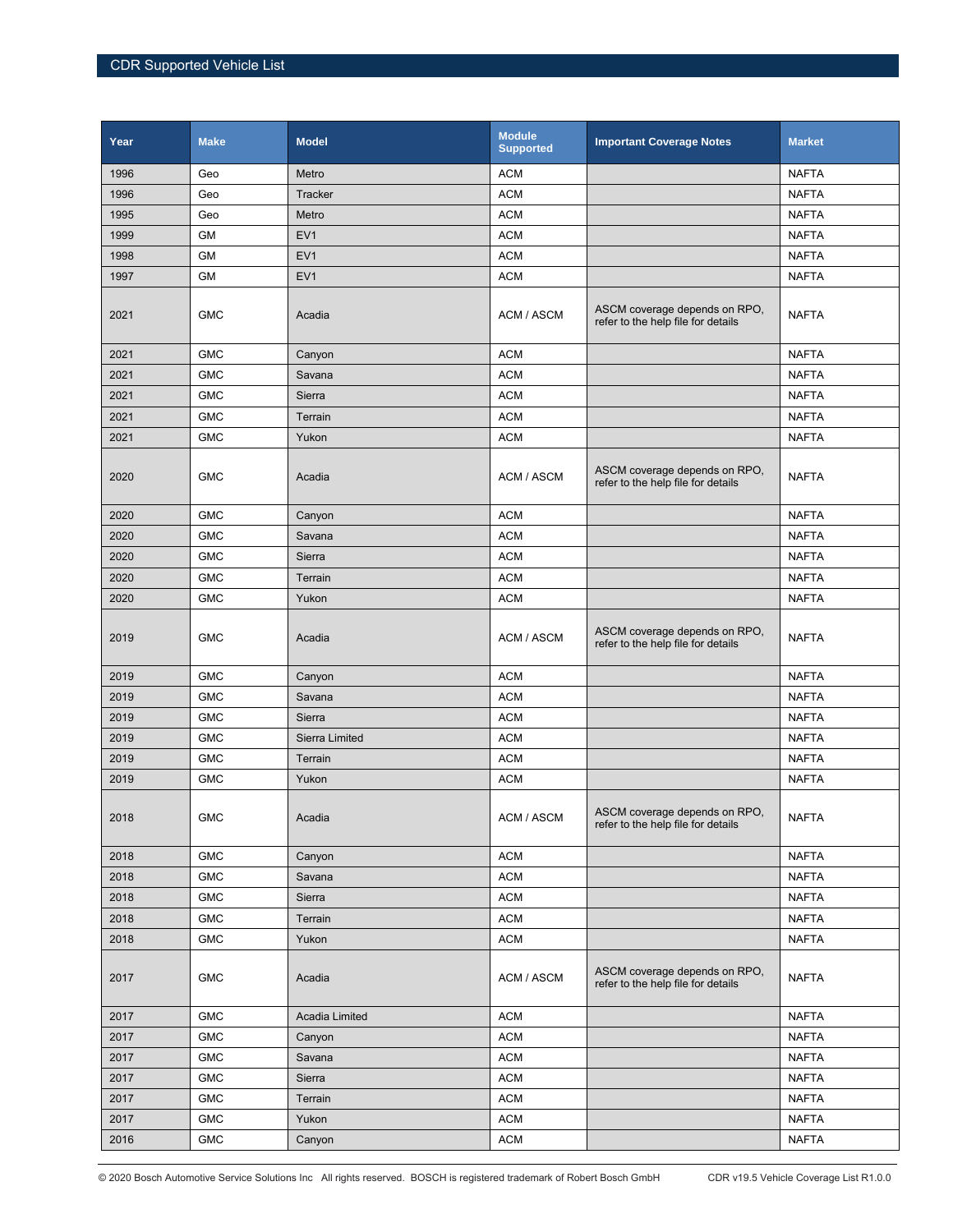| Year | <b>Make</b> | <b>Model</b>            | <b>Module</b><br><b>Supported</b> | <b>Important Coverage Notes</b> | <b>Market</b> |
|------|-------------|-------------------------|-----------------------------------|---------------------------------|---------------|
| 2016 | <b>GMC</b>  | Savana                  | <b>ACM</b>                        |                                 | <b>NAFTA</b>  |
| 2016 | <b>GMC</b>  | Sierra                  | <b>ACM</b>                        |                                 | <b>NAFTA</b>  |
| 2016 | <b>GMC</b>  | Terrain                 | <b>ACM</b>                        |                                 | <b>NAFTA</b>  |
| 2016 | <b>GMC</b>  | Yukon                   | <b>ACM</b>                        |                                 | <b>NAFTA</b>  |
| 2015 | <b>GMC</b>  | Acadia                  | <b>ACM</b>                        |                                 | <b>NAFTA</b>  |
| 2015 | <b>GMC</b>  | Canyon                  | <b>ACM</b>                        |                                 | <b>NAFTA</b>  |
| 2015 | <b>GMC</b>  | Savana                  | <b>ACM</b>                        |                                 | <b>NAFTA</b>  |
| 2015 | <b>GMC</b>  | Sierra                  | <b>ACM</b>                        |                                 | <b>NAFTA</b>  |
| 2015 | <b>GMC</b>  | Terrain                 | <b>ACM</b>                        |                                 | <b>NAFTA</b>  |
| 2015 | <b>GMC</b>  | Yukon                   | <b>ACM</b>                        |                                 | <b>NAFTA</b>  |
| 2014 | <b>GMC</b>  | Acadia                  | <b>ACM</b>                        |                                 | <b>NAFTA</b>  |
| 2014 | <b>GMC</b>  | Savana                  | ACM / ROS                         |                                 | <b>NAFTA</b>  |
| 2014 | <b>GMC</b>  | Sierra                  | <b>ACM</b>                        |                                 | <b>NAFTA</b>  |
| 2014 | <b>GMC</b>  | Terrain                 | <b>ACM</b>                        |                                 | <b>NAFTA</b>  |
| 2014 | <b>GMC</b>  | Yukon                   | <b>ACM</b>                        |                                 | <b>NAFTA</b>  |
| 2013 | <b>GMC</b>  | Acadia                  | <b>ACM</b>                        |                                 | <b>NAFTA</b>  |
| 2013 | <b>GMC</b>  | Savana                  | ACM / ROS                         |                                 | <b>NAFTA</b>  |
| 2013 | <b>GMC</b>  | Sierra                  | <b>ACM</b>                        |                                 | <b>NAFTA</b>  |
| 2013 | <b>GMC</b>  | Terrain                 | <b>ACM</b>                        |                                 | <b>NAFTA</b>  |
| 2013 | <b>GMC</b>  | Yukon                   | <b>ACM</b>                        |                                 | <b>NAFTA</b>  |
| 2012 | <b>GMC</b>  | Acadia                  | <b>ACM</b>                        |                                 | <b>NAFTA</b>  |
| 2012 | <b>GMC</b>  | Canyon                  | <b>ACM</b>                        |                                 | <b>NAFTA</b>  |
| 2012 | <b>GMC</b>  | Savana                  | ACM / ROS                         |                                 | <b>NAFTA</b>  |
| 2012 | <b>GMC</b>  | Sierra                  | <b>ACM</b>                        |                                 | <b>NAFTA</b>  |
| 2012 | <b>GMC</b>  | Terrain                 | <b>ACM</b>                        |                                 | <b>NAFTA</b>  |
| 2012 | <b>GMC</b>  | Yukon                   | <b>ACM</b>                        |                                 | <b>NAFTA</b>  |
| 2011 | <b>GMC</b>  | Acadia                  | <b>ACM</b>                        |                                 | <b>NAFTA</b>  |
| 2011 | <b>GMC</b>  | Canyon                  | <b>ACM</b>                        |                                 | <b>NAFTA</b>  |
| 2011 | <b>GMC</b>  | Savana                  | ACM / ROS                         |                                 | <b>NAFTA</b>  |
| 2011 | <b>GMC</b>  | Sierra                  | <b>ACM</b>                        |                                 | <b>NAFTA</b>  |
| 2011 | <b>GMC</b>  | Terrain                 | <b>ACM</b>                        |                                 | NAFTA         |
| 2011 | ${\sf GMC}$ | Yukon                   | <b>ACM</b>                        |                                 | <b>NAFTA</b>  |
| 2010 | <b>GMC</b>  | Acadia                  | <b>ACM</b>                        |                                 | <b>NAFTA</b>  |
| 2010 | <b>GMC</b>  | Canyon                  | ACM                               |                                 | <b>NAFTA</b>  |
| 2010 | <b>GMC</b>  | Savana                  | ACM / ROS                         |                                 | <b>NAFTA</b>  |
| 2010 | ${\sf GMC}$ | Sierra                  | <b>ACM</b>                        |                                 | <b>NAFTA</b>  |
| 2010 | <b>GMC</b>  | Terrain                 | <b>ACM</b>                        |                                 | <b>NAFTA</b>  |
| 2010 | <b>GMC</b>  | Yukon                   | <b>ACM</b>                        |                                 | <b>NAFTA</b>  |
| 2009 | <b>GMC</b>  | Acadia                  | ACM / ROS                         |                                 | <b>NAFTA</b>  |
| 2009 | <b>GMC</b>  | Canyon                  | <b>ACM</b>                        |                                 | <b>NAFTA</b>  |
| 2009 | <b>GMC</b>  | Envoy                   | <b>ACM</b>                        |                                 | <b>NAFTA</b>  |
| 2009 | <b>GMC</b>  | Savana                  | ACM / ROS                         |                                 | <b>NAFTA</b>  |
| 2009 | <b>GMC</b>  | Sierra (1500/2500/3500) | ACM / ROS                         |                                 | <b>NAFTA</b>  |
| 2009 | <b>GMC</b>  | <b>Top Kick</b>         | <b>ACM</b>                        |                                 | <b>NAFTA</b>  |
| 2009 | <b>GMC</b>  | Yukon                   | ACM / ROS                         |                                 | <b>NAFTA</b>  |
| 2008 | <b>GMC</b>  | Acadia                  | ACM / ROS                         |                                 | <b>NAFTA</b>  |
| 2008 | <b>GMC</b>  | Canyon                  | <b>ACM</b>                        |                                 | <b>NAFTA</b>  |
| 2008 | <b>GMC</b>  | Envoy                   | <b>ACM</b>                        |                                 | <b>NAFTA</b>  |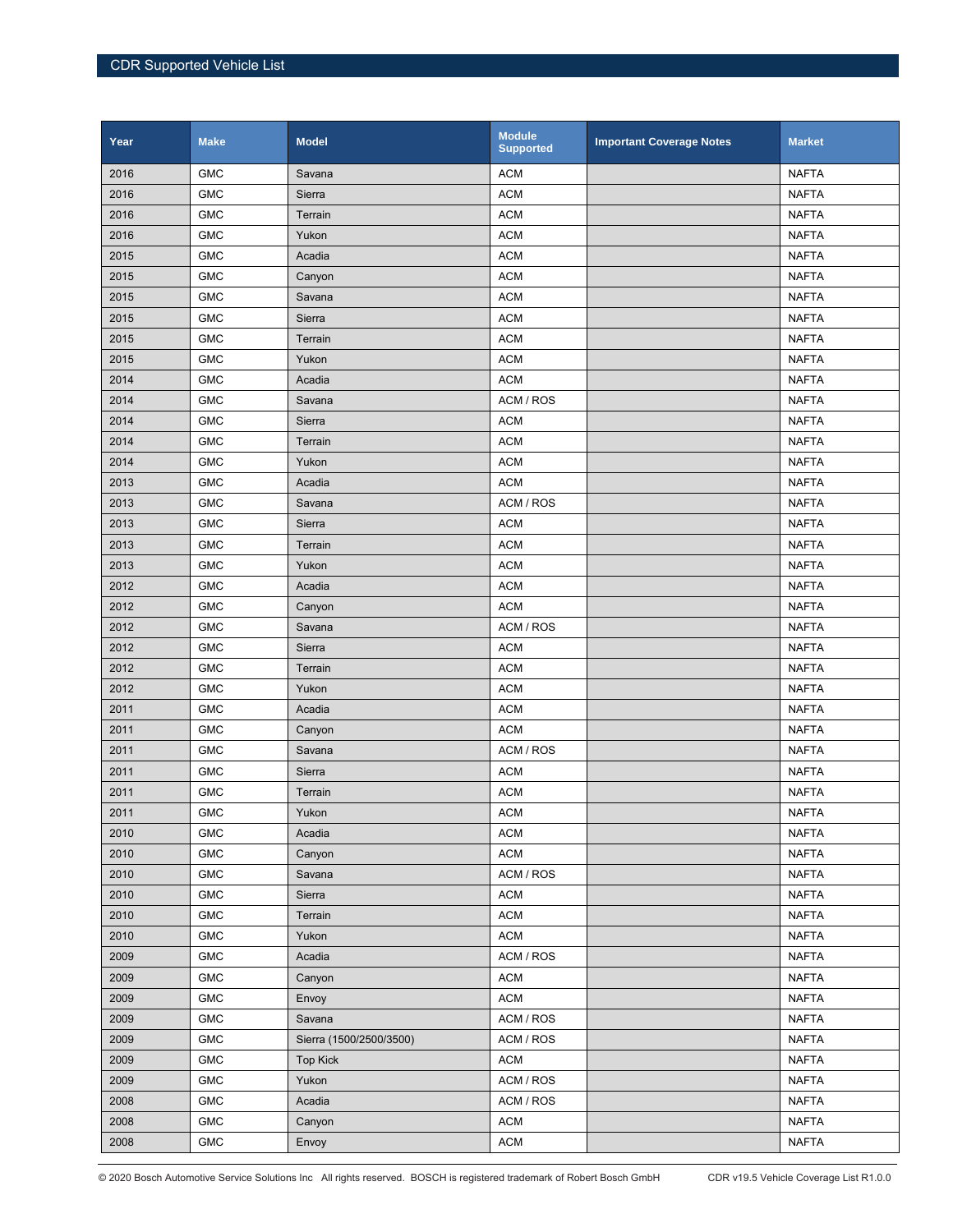| Year | <b>Make</b> | <b>Model</b>            | <b>Module</b><br><b>Supported</b> | <b>Important Coverage Notes</b> | <b>Market</b> |
|------|-------------|-------------------------|-----------------------------------|---------------------------------|---------------|
| 2008 | <b>GMC</b>  | Savana                  | ACM / ROS                         |                                 | <b>NAFTA</b>  |
| 2008 | <b>GMC</b>  | Sierra (1500/2500/3500) | ACM / ROS                         |                                 | <b>NAFTA</b>  |
| 2008 | <b>GMC</b>  | <b>Top Kick</b>         | <b>ACM</b>                        |                                 | <b>NAFTA</b>  |
| 2008 | <b>GMC</b>  | Yukon                   | ACM / ROS                         |                                 | <b>NAFTA</b>  |
| 2007 | <b>GMC</b>  | Acadia                  | ACM / ROS                         |                                 | <b>NAFTA</b>  |
| 2007 | <b>GMC</b>  | Canyon                  | <b>ACM</b>                        |                                 | <b>NAFTA</b>  |
| 2007 | <b>GMC</b>  | Envoy                   | <b>ACM</b>                        |                                 | <b>NAFTA</b>  |
| 2007 | <b>GMC</b>  | Savana                  | <b>ACM</b>                        |                                 | <b>NAFTA</b>  |
| 2007 | <b>GMC</b>  | Sierra                  | ACM / ROS                         |                                 | <b>NAFTA</b>  |
| 2007 | <b>GMC</b>  | <b>Top Kick</b>         | <b>ACM</b>                        |                                 | <b>NAFTA</b>  |
| 2007 | <b>GMC</b>  | Yukon                   | ACM / ROS                         |                                 | <b>NAFTA</b>  |
| 2006 | <b>GMC</b>  | Acadia                  | <b>ACM</b>                        |                                 | <b>NAFTA</b>  |
| 2006 | <b>GMC</b>  | Canyon                  | <b>ACM</b>                        |                                 | <b>NAFTA</b>  |
| 2006 | <b>GMC</b>  | Canyon                  | <b>ACM</b>                        |                                 | <b>NAFTA</b>  |
| 2006 | <b>GMC</b>  | Envoy                   | <b>ACM</b>                        |                                 | <b>NAFTA</b>  |
| 2006 | <b>GMC</b>  | Envoy                   | <b>ACM</b>                        |                                 | <b>NAFTA</b>  |
| 2006 | <b>GMC</b>  | Savana                  | <b>ACM</b>                        |                                 | <b>NAFTA</b>  |
| 2006 | <b>GMC</b>  | Sierra                  | <b>ACM</b>                        |                                 | <b>NAFTA</b>  |
| 2006 | <b>GMC</b>  | Sierra                  | <b>ACM</b>                        |                                 | <b>NAFTA</b>  |
| 2006 | <b>GMC</b>  | <b>Top Kick</b>         | <b>ACM</b>                        |                                 | <b>NAFTA</b>  |
| 2006 | <b>GMC</b>  | Yukon                   | <b>ACM</b>                        |                                 | <b>NAFTA</b>  |
| 2005 | <b>GMC</b>  | Canyon                  | <b>ACM</b>                        |                                 | <b>NAFTA</b>  |
| 2005 | <b>GMC</b>  | Envoy                   | <b>ACM</b>                        |                                 | <b>NAFTA</b>  |
| 2005 | <b>GMC</b>  | Jimmy                   | <b>ACM</b>                        |                                 | <b>NAFTA</b>  |
| 2005 | <b>GMC</b>  | Safari                  | <b>ACM</b>                        |                                 | <b>NAFTA</b>  |
| 2005 | <b>GMC</b>  | Savana                  | <b>ACM</b>                        |                                 | <b>NAFTA</b>  |
| 2005 | <b>GMC</b>  | Sierra                  | <b>ACM</b>                        |                                 | <b>NAFTA</b>  |
| 2005 | <b>GMC</b>  | <b>Top Kick</b>         | <b>ACM</b>                        |                                 | <b>NAFTA</b>  |
| 2005 | <b>GMC</b>  | Yukon                   | <b>ACM</b>                        |                                 | <b>NAFTA</b>  |
| 2004 | <b>GMC</b>  | Canyon                  | <b>ACM</b>                        |                                 | <b>NAFTA</b>  |
| 2004 | <b>GMC</b>  | Envoy                   | <b>ACM</b>                        |                                 | NAFTA         |
| 2004 | ${\sf GMC}$ | Jimmy                   | <b>ACM</b>                        |                                 | <b>NAFTA</b>  |
| 2004 | <b>GMC</b>  | Safari                  | <b>ACM</b>                        |                                 | <b>NAFTA</b>  |
| 2004 | <b>GMC</b>  | Savana                  | <b>ACM</b>                        |                                 | <b>NAFTA</b>  |
| 2004 | ${\sf GMC}$ | Sierra                  | <b>ACM</b>                        |                                 | <b>NAFTA</b>  |
| 2004 | ${\sf GMC}$ | Sonoma                  | <b>ACM</b>                        |                                 | <b>NAFTA</b>  |
| 2004 | ${\sf GMC}$ | <b>Top Kick</b>         | <b>ACM</b>                        |                                 | <b>NAFTA</b>  |
| 2004 | <b>GMC</b>  | Yukon                   | <b>ACM</b>                        |                                 | <b>NAFTA</b>  |
| 2003 | <b>GMC</b>  | Envoy                   | <b>ACM</b>                        |                                 | <b>NAFTA</b>  |
| 2003 | <b>GMC</b>  | Jimmy                   | <b>ACM</b>                        |                                 | <b>NAFTA</b>  |
| 2003 | ${\sf GMC}$ | Safari                  | <b>ACM</b>                        |                                 | <b>NAFTA</b>  |
| 2003 | ${\sf GMC}$ | Savana                  | <b>ACM</b>                        |                                 | <b>NAFTA</b>  |
| 2003 | GMC         | Sierra                  | <b>ACM</b>                        |                                 | <b>NAFTA</b>  |
| 2003 | <b>GMC</b>  | Sonoma                  | <b>ACM</b>                        |                                 | <b>NAFTA</b>  |
| 2003 | ${\sf GMC}$ | <b>Top Kick</b>         | <b>ACM</b>                        |                                 | <b>NAFTA</b>  |
| 2003 | <b>GMC</b>  | Yukon                   | <b>ACM</b>                        |                                 | <b>NAFTA</b>  |
| 2002 | ${\sf GMC}$ | Envoy                   | <b>ACM</b>                        |                                 | <b>NAFTA</b>  |
| 2002 | <b>GMC</b>  | Jimmy                   | <b>ACM</b>                        |                                 | <b>NAFTA</b>  |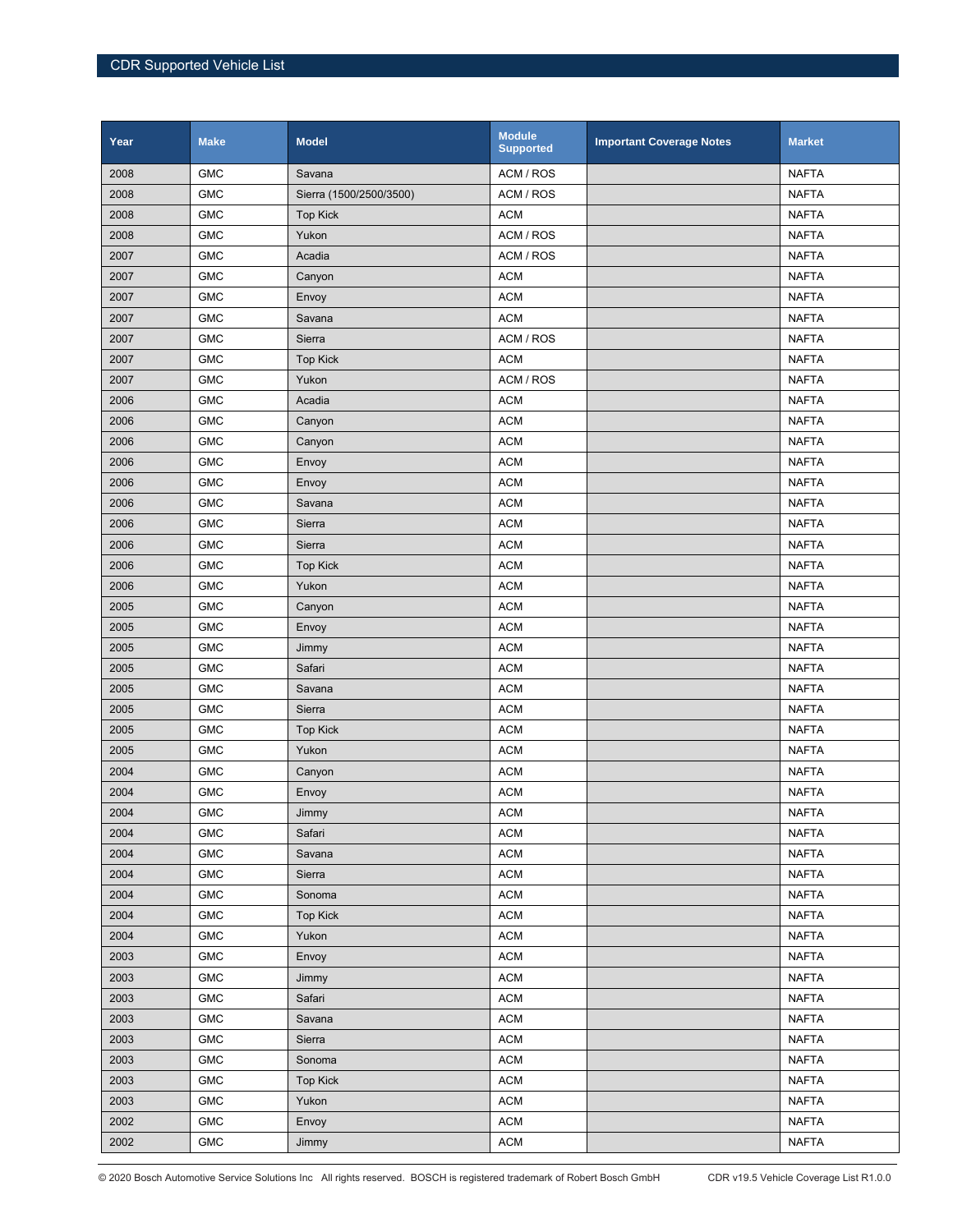| Year | <b>Make</b> | <b>Model</b>                | <b>Module</b><br><b>Supported</b> | <b>Important Coverage Notes</b> | <b>Market</b> |
|------|-------------|-----------------------------|-----------------------------------|---------------------------------|---------------|
| 2002 | <b>GMC</b>  | Safari                      | <b>ACM</b>                        |                                 | <b>NAFTA</b>  |
| 2002 | <b>GMC</b>  | Savana                      | <b>ACM</b>                        |                                 | <b>NAFTA</b>  |
| 2002 | <b>GMC</b>  | Sierra                      | <b>ACM</b>                        |                                 | <b>NAFTA</b>  |
| 2002 | <b>GMC</b>  | Sonoma                      | <b>ACM</b>                        |                                 | <b>NAFTA</b>  |
| 2002 | <b>GMC</b>  | Yukon                       | <b>ACM</b>                        |                                 | <b>NAFTA</b>  |
| 2001 | <b>GMC</b>  | C/K pickup                  | <b>ACM</b>                        |                                 | <b>NAFTA</b>  |
| 2001 | <b>GMC</b>  | Jimmy                       | <b>ACM</b>                        |                                 | <b>NAFTA</b>  |
| 2001 | <b>GMC</b>  | Safari                      | <b>ACM</b>                        |                                 | <b>NAFTA</b>  |
| 2001 | <b>GMC</b>  | Savana                      | <b>ACM</b>                        |                                 | <b>NAFTA</b>  |
| 2001 | <b>GMC</b>  | Sierra                      | <b>ACM</b>                        |                                 | <b>NAFTA</b>  |
| 2001 | <b>GMC</b>  | Sonoma                      | <b>ACM</b>                        |                                 | <b>NAFTA</b>  |
| 2001 | <b>GMC</b>  | Yukon                       | <b>ACM</b>                        |                                 | <b>NAFTA</b>  |
| 2000 | <b>GMC</b>  | C/K pickup                  | <b>ACM</b>                        |                                 | <b>NAFTA</b>  |
| 2000 | <b>GMC</b>  | Jimmy                       | <b>ACM</b>                        |                                 | <b>NAFTA</b>  |
| 2000 | <b>GMC</b>  | Safari                      | <b>ACM</b>                        |                                 | <b>NAFTA</b>  |
| 2000 | <b>GMC</b>  | Savana                      | <b>ACM</b>                        |                                 | <b>NAFTA</b>  |
| 2000 | <b>GMC</b>  | Sierra                      | <b>ACM</b>                        |                                 | <b>NAFTA</b>  |
| 2000 | <b>GMC</b>  | Sonoma                      | <b>ACM</b>                        |                                 | <b>NAFTA</b>  |
| 2000 | <b>GMC</b>  | Suburban                    | <b>ACM</b>                        |                                 | <b>NAFTA</b>  |
| 2000 | <b>GMC</b>  | Yukon                       | <b>ACM</b>                        |                                 | <b>NAFTA</b>  |
| 1999 | <b>GMC</b>  | C/K pickup                  | <b>ACM</b>                        |                                 | <b>NAFTA</b>  |
| 1999 | <b>GMC</b>  | EV <sub>1</sub>             | <b>ACM</b>                        |                                 | <b>NAFTA</b>  |
| 1999 | <b>GMC</b>  | Jimmy                       | <b>ACM</b>                        |                                 | <b>NAFTA</b>  |
| 1999 | <b>GMC</b>  | Safari                      | <b>ACM</b>                        |                                 | <b>NAFTA</b>  |
| 1999 | <b>GMC</b>  | Savana                      | <b>ACM</b>                        |                                 | <b>NAFTA</b>  |
| 1999 | <b>GMC</b>  | Sierra                      | <b>ACM</b>                        |                                 | <b>NAFTA</b>  |
| 1999 | <b>GMC</b>  | Sonoma                      | <b>ACM</b>                        |                                 | <b>NAFTA</b>  |
| 1999 | <b>GMC</b>  | Suburban                    | <b>ACM</b>                        |                                 | <b>NAFTA</b>  |
| 1999 | <b>GMC</b>  | Yukon                       | <b>ACM</b>                        |                                 | <b>NAFTA</b>  |
| 1998 | <b>GMC</b>  | Jimmy                       | <b>ACM</b>                        |                                 | <b>NAFTA</b>  |
| 1998 | <b>GMC</b>  | Safari                      | <b>ACM</b>                        |                                 | <b>NAFTA</b>  |
| 1998 | GMC         | Savana                      | <b>ACM</b>                        |                                 | <b>NAFTA</b>  |
| 1998 | <b>GMC</b>  | Sierra                      | <b>ACM</b>                        |                                 | <b>NAFTA</b>  |
| 1998 | <b>GMC</b>  | Sonoma                      | <b>ACM</b>                        |                                 | <b>NAFTA</b>  |
| 1998 | ${\sf GMC}$ | Suburban                    | <b>ACM</b>                        |                                 | <b>NAFTA</b>  |
| 1998 | <b>GMC</b>  | Yukon                       | <b>ACM</b>                        |                                 | <b>NAFTA</b>  |
| 1997 | ${\sf GMC}$ | EV <sub>1</sub>             | <b>ACM</b>                        |                                 | <b>NAFTA</b>  |
| 1997 | <b>GMC</b>  | Safari                      | <b>ACM</b>                        |                                 | <b>NAFTA</b>  |
| 1997 | <b>GMC</b>  | Savana                      | <b>ACM</b>                        |                                 | <b>NAFTA</b>  |
| 1997 | <b>GMC</b>  | Sierra                      | <b>ACM</b>                        |                                 | <b>NAFTA</b>  |
| 1997 | <b>GMC</b>  | Suburban                    | <b>ACM</b>                        |                                 | <b>NAFTA</b>  |
| 1997 | <b>GMC</b>  | Yukon                       | <b>ACM</b>                        |                                 | <b>NAFTA</b>  |
| 1996 | <b>GMC</b>  | Safari                      | <b>ACM</b>                        |                                 | <b>NAFTA</b>  |
| 1996 | <b>GMC</b>  | Savana                      | <b>ACM</b>                        |                                 | <b>NAFTA</b>  |
| 2020 | Holden      | Acadia                      | <b>ACM</b>                        |                                 | Australia/NZ  |
| 2020 | Holden      | Astra Hatch / Wagon / Sedan | <b>ACM</b>                        |                                 | Australia/NZ  |
| 2020 | Holden      | Colorado                    | <b>ACM</b>                        |                                 | Australia/NZ  |
| 2020 | Holden      | Commodore                   | <b>ACM</b>                        |                                 | Australia/NZ  |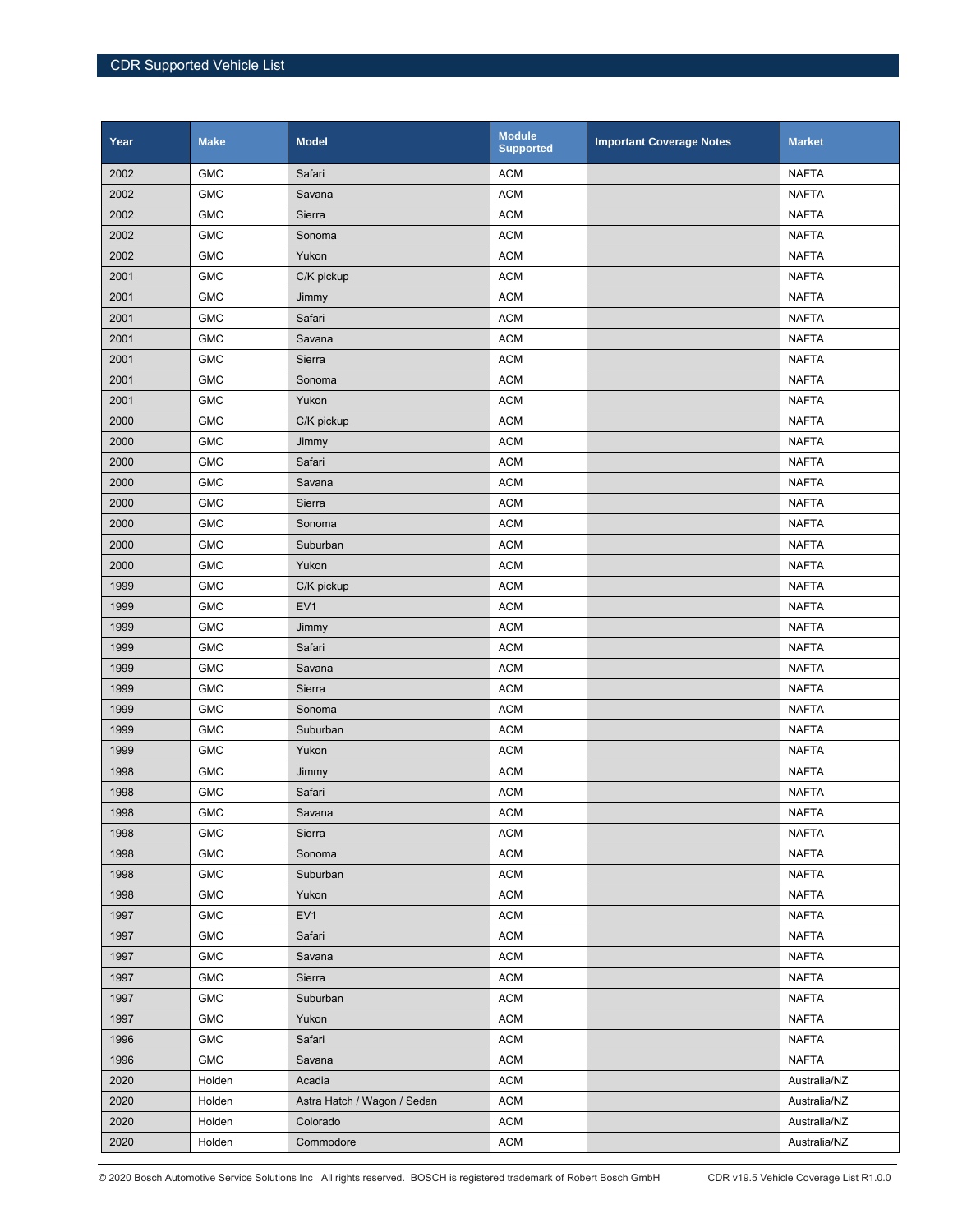| Year | <b>Make</b> | <b>Model</b>                | <b>Module</b><br><b>Supported</b> | <b>Important Coverage Notes</b> | <b>Market</b> |
|------|-------------|-----------------------------|-----------------------------------|---------------------------------|---------------|
| 2020 | Holden      | Equinox                     | <b>ACM</b>                        |                                 | Australia/NZ  |
| 2020 | Holden      | Spark                       | <b>ACM</b>                        |                                 | Australia/NZ  |
| 2020 | Holden      | SportCat                    | <b>ACM</b>                        |                                 | Australia/NZ  |
| 2020 | Holden      | TrailBlazer                 | <b>ACM</b>                        |                                 | Australia/NZ  |
| 2020 | Holden      | <b>Trax</b>                 | <b>ACM</b>                        |                                 | Australia/NZ  |
| 2019 | Holden      | Astra Hatch / Wagon / Sedan | <b>ACM</b>                        |                                 | Australia/NZ  |
| 2019 | Holden      | Colorado                    | <b>ACM</b>                        |                                 | Australia/NZ  |
| 2019 | Holden      | Commodore                   | <b>ACM</b>                        |                                 | Australia/NZ  |
| 2019 | Holden      | Equinox                     | <b>ACM</b>                        |                                 | Australia/NZ  |
| 2019 | Holden      | Spark                       | <b>ACM</b>                        |                                 | Australia/NZ  |
| 2019 | Holden      | TrailBlazer                 | <b>ACM</b>                        |                                 | Australia/NZ  |
| 2019 | Holden      | Trax                        | <b>ACM</b>                        |                                 | Australia/NZ  |
| 2018 | Holden      | Astra Hatch / Wagon / Sedan | <b>ACM</b>                        |                                 | Australia/NZ  |
| 2018 | Holden      | <b>Barina</b>               | <b>ACM</b>                        |                                 | Australia/NZ  |
| 2018 | Holden      | Captiva                     | <b>ACM</b>                        |                                 | Australia/NZ  |
| 2018 | Holden      | Colorado                    | <b>ACM</b>                        |                                 | Australia/NZ  |
| 2018 | Holden      | Commodore                   | <b>ACM</b>                        |                                 | Australia/NZ  |
| 2018 | Holden      | Equinox                     | <b>ACM</b>                        |                                 | Australia/NZ  |
| 2018 | Holden      | Spark                       | <b>ACM</b>                        |                                 | Australia/NZ  |
| 2018 | Holden      | TrailBlazer                 | <b>ACM</b>                        |                                 | Australia/NZ  |
| 2018 | Holden      | Trax                        | <b>ACM</b>                        |                                 | Australia/NZ  |
| 2017 | Holden      | Astra                       | <b>ACM</b>                        |                                 | Australia/NZ  |
| 2017 | Holden      | <b>Barina</b>               | <b>ACM</b>                        |                                 | Australia/NZ  |
| 2017 | Holden      | Barina Spark (with RPO WHB) | <b>ACM</b>                        |                                 | Australia/NZ  |
| 2017 | Holden      | <b>Berlina</b>              | <b>ACM</b>                        |                                 | Australia/NZ  |
| 2017 | Holden      | Calais                      | <b>ACM</b>                        |                                 | Australia/NZ  |
| 2017 | Holden      | Calais V                    | <b>ACM</b>                        |                                 | Australia/NZ  |
| 2017 | Holden      | Caprice                     | <b>ACM</b>                        |                                 | Australia/NZ  |
| 2017 | Holden      | Captiva                     | <b>ACM</b>                        |                                 | Australia/NZ  |
| 2017 | Holden      | Cascada                     | <b>ACM</b>                        |                                 | Australia/NZ  |
| 2017 | Holden      | Colorado                    | <b>ACM</b>                        |                                 | Australia/NZ  |
| 2017 | Holden      | Cruze Sedan                 | <b>ACM</b>                        |                                 | Australia/NZ  |
| 2017 | Holden      | Insignia                    | <b>ACM</b>                        |                                 | Australia/NZ  |
| 2017 | Holden      | International               | <b>ACM</b>                        |                                 | Australia/NZ  |
| 2017 | Holden      | Malibu                      | <b>ACM</b>                        |                                 | Australia/NZ  |
| 2017 | Holden      | Omega                       | <b>ACM</b>                        |                                 | Australia/NZ  |
| 2017 | Holden      | SS                          | <b>ACM</b>                        |                                 | Australia/NZ  |
| 2017 | Holden      | SS-V                        | <b>ACM</b>                        |                                 | Australia/NZ  |
| 2017 | Holden      | SV <sub>6</sub>             | <b>ACM</b>                        |                                 | Australia/NZ  |
| 2017 | Holden      | Trax                        | <b>ACM</b>                        |                                 | Australia/NZ  |
| 2017 | Holden      | Volt                        | <b>ACM</b>                        |                                 | Australia/NZ  |
| 2016 | Holden      | Astra                       | <b>ACM</b>                        |                                 | Australia/NZ  |
| 2016 | Holden      | <b>Barina</b>               | <b>ACM</b>                        |                                 | Australia/NZ  |
| 2016 | Holden      | <b>Barina Spark</b>         | <b>ACM</b>                        |                                 | Australia/NZ  |
| 2016 | Holden      | <b>Berlina</b>              | <b>ACM</b>                        |                                 | Australia/NZ  |
| 2016 | Holden      | Calais                      | <b>ACM</b>                        |                                 | Australia/NZ  |
| 2016 | Holden      | Calais V                    | <b>ACM</b>                        |                                 | Australia/NZ  |
| 2016 | Holden      | Caprice                     | <b>ACM</b>                        |                                 | Australia/NZ  |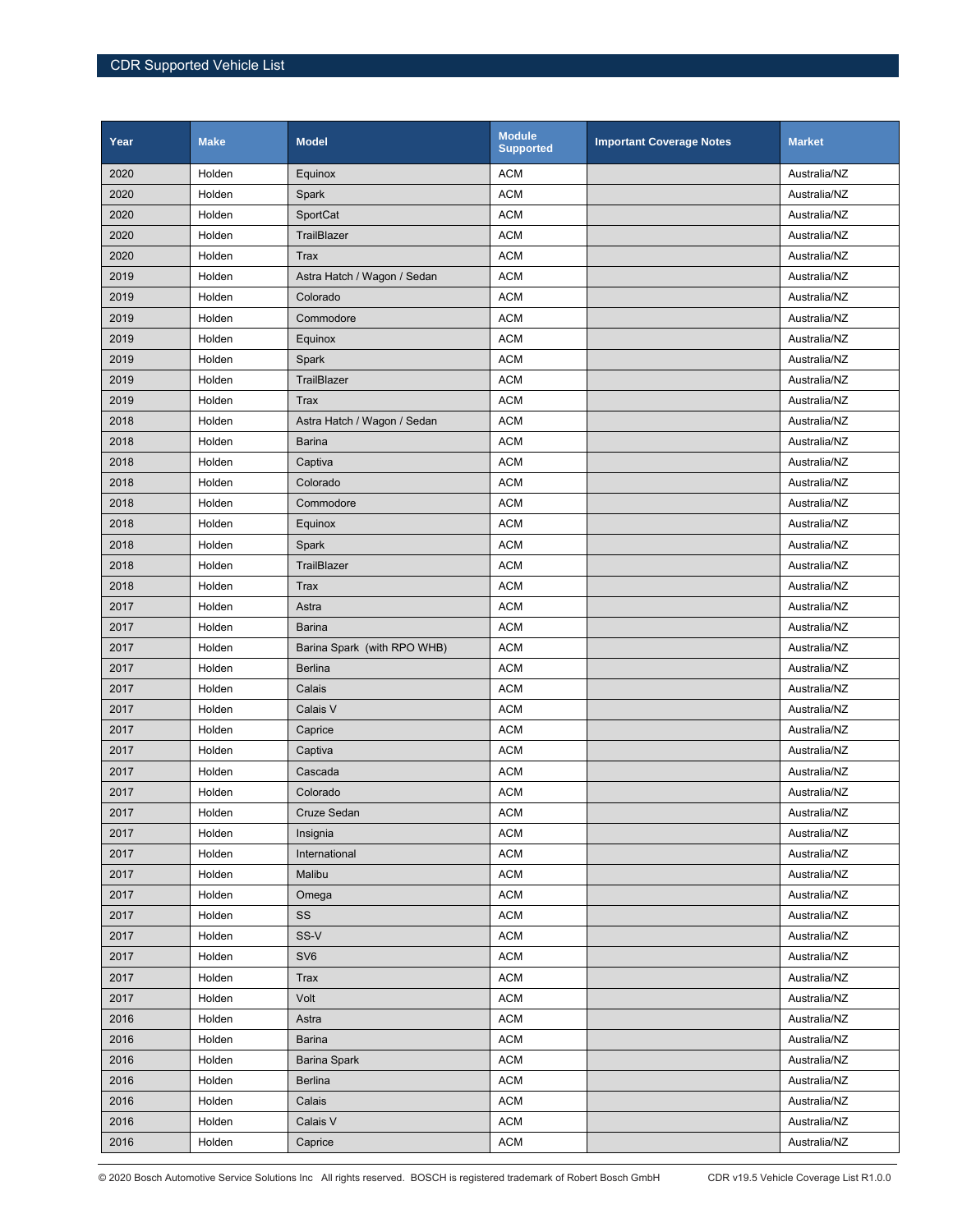| Year | <b>Make</b> | <b>Model</b>        | <b>Module</b><br><b>Supported</b> | <b>Important Coverage Notes</b> | <b>Market</b> |
|------|-------------|---------------------|-----------------------------------|---------------------------------|---------------|
| 2016 | Holden      | Captiva             | <b>ACM</b>                        |                                 | Australia/NZ  |
| 2016 | Holden      | Colorado            | <b>ACM</b>                        |                                 | Australia/NZ  |
| 2016 | Holden      | Cruze               | <b>ACM</b>                        |                                 | Australia/NZ  |
| 2016 | Holden      | International       | <b>ACM</b>                        |                                 | Australia/NZ  |
| 2016 | Holden      | Malibu              | <b>ACM</b>                        |                                 | Australia/NZ  |
| 2016 | Holden      | Omega               | <b>ACM</b>                        |                                 | Australia/NZ  |
| 2016 | Holden      | SS                  | <b>ACM</b>                        |                                 | Australia/NZ  |
| 2016 | Holden      | SS-V                | <b>ACM</b>                        |                                 | Australia/NZ  |
| 2016 | Holden      | SV <sub>6</sub>     | <b>ACM</b>                        |                                 | Australia/NZ  |
| 2016 | Holden      | <b>Trax</b>         | <b>ACM</b>                        |                                 | Australia/NZ  |
| 2016 | Holden      | Volt                | <b>ACM</b>                        |                                 | Australia/NZ  |
| 2015 | Holden      | Astra               | <b>ACM</b>                        |                                 | Australia/NZ  |
| 2015 | Holden      | Barina              | <b>ACM</b>                        |                                 | Australia/NZ  |
| 2015 | Holden      | <b>Barina Spark</b> | <b>ACM</b>                        | RPO WHB is not supported        | Australia/NZ  |
| 2015 | Holden      | <b>Berlina</b>      | <b>ACM</b>                        |                                 | Australia/NZ  |
| 2015 | Holden      | Calais              | <b>ACM</b>                        |                                 | Australia/NZ  |
| 2015 | Holden      | Calais V            | <b>ACM</b>                        |                                 | Australia/NZ  |
| 2015 | Holden      | Caprice             | <b>ACM</b>                        |                                 | Australia/NZ  |
| 2015 | Holden      | Captiva             | <b>ACM</b>                        |                                 | Australia/NZ  |
| 2015 | Holden      | Colorado            | <b>ACM</b>                        |                                 | Australia/NZ  |
| 2015 | Holden      | Cruze               | <b>ACM</b>                        |                                 | Australia/NZ  |
| 2015 | Holden      | International       | <b>ACM</b>                        |                                 | Australia/NZ  |
| 2015 | Holden      | Malibu              | <b>ACM</b>                        |                                 | Australia/NZ  |
| 2015 | Holden      | Omega               | <b>ACM</b>                        |                                 | Australia/NZ  |
| 2015 | Holden      | SS                  | <b>ACM</b>                        |                                 | Australia/NZ  |
| 2015 | Holden      | SS-V                | <b>ACM</b>                        |                                 | Australia/NZ  |
| 2015 | Holden      | SV <sub>6</sub>     | <b>ACM</b>                        |                                 | Australia/NZ  |
| 2015 | Holden      | <b>Trax</b>         | <b>ACM</b>                        |                                 | Australia/NZ  |
| 2015 | Holden      | Volt                | <b>ACM</b>                        |                                 | Australia/NZ  |
| 2014 | Holden      | Barina              | <b>ACM</b>                        |                                 | Australia/NZ  |
| 2014 | Holden      | <b>Barina Spark</b> | <b>ACM</b>                        | RPO WHB is not supported        | Australia/NZ  |
| 2014 | Holden      | <b>Berlina</b>      | <b>ACM</b>                        |                                 | Australia/NZ  |
| 2014 | Holden      | Calais              | <b>ACM</b>                        |                                 | Australia/NZ  |
| 2014 | Holden      | Calais V            | <b>ACM</b>                        |                                 | Australia/NZ  |
| 2014 | Holden      | Caprice             | <b>ACM</b>                        |                                 | Australia/NZ  |
| 2014 | Holden      | Colorado            | <b>ACM</b>                        |                                 | Australia/NZ  |
| 2014 | Holden      | Cruze               | <b>ACM</b>                        |                                 | Australia/NZ  |
| 2014 | Holden      | International       | <b>ACM</b>                        |                                 | Australia/NZ  |
| 2014 | Holden      | Malibu              | <b>ACM</b>                        |                                 | Australia/NZ  |
| 2014 | Holden      | Omega               | <b>ACM</b>                        |                                 | Australia/NZ  |
| 2014 | Holden      | SS                  | <b>ACM</b>                        |                                 | Australia/NZ  |
| 2014 | Holden      | SS-V                | <b>ACM</b>                        |                                 | Australia/NZ  |
| 2014 | Holden      | SV <sub>6</sub>     | <b>ACM</b>                        |                                 | Australia/NZ  |
| 2014 | Holden      | <b>Trax</b>         | <b>ACM</b>                        |                                 | Australia/NZ  |
| 2014 | Holden      | Volt                | <b>ACM</b>                        |                                 | Australia/NZ  |
| 2013 | Holden      | Barina              | <b>ACM</b>                        |                                 | Australia/NZ  |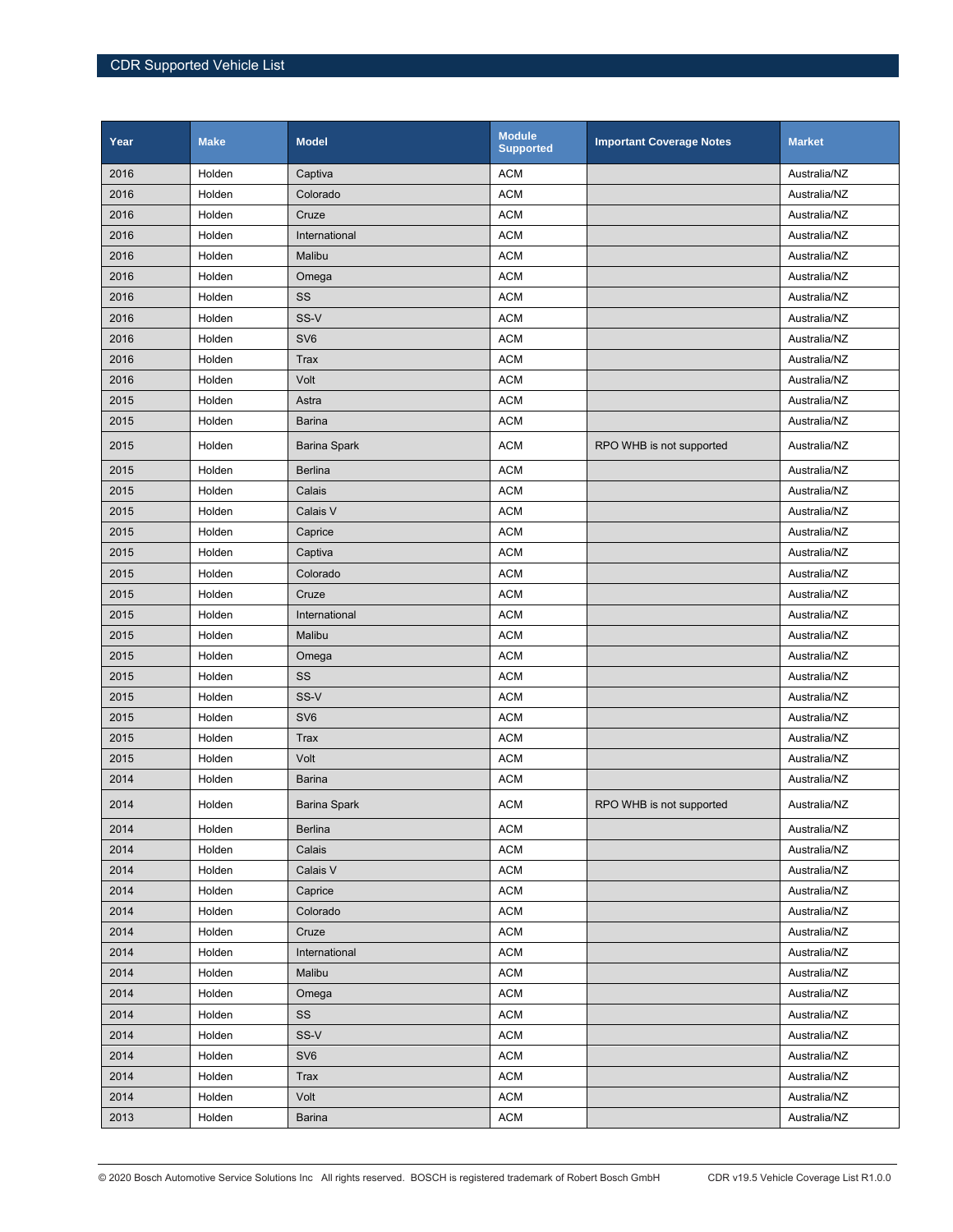| Year | <b>Make</b> | <b>Model</b>        | <b>Module</b><br><b>Supported</b> | <b>Important Coverage Notes</b> | <b>Market</b> |
|------|-------------|---------------------|-----------------------------------|---------------------------------|---------------|
| 2013 | Holden      | <b>Barina Spark</b> | <b>ACM</b>                        | RPO WHB is not supported        | Australia/NZ  |
| 2013 | Holden      | <b>Berlina</b>      | <b>ACM</b>                        |                                 | Australia/NZ  |
| 2013 | Holden      | Calais              | <b>ACM</b>                        |                                 | Australia/NZ  |
| 2013 | Holden      | Calais V            | <b>ACM</b>                        |                                 | Australia/NZ  |
| 2013 | Holden      | Caprice             | <b>ACM</b>                        |                                 | Australia/NZ  |
| 2013 | Holden      | Caprice V           | <b>ACM</b>                        |                                 | Australia/NZ  |
| 2013 | Holden      | Colorado            | <b>ACM</b>                        |                                 | Australia/NZ  |
| 2013 | Holden      | Cruze               | <b>ACM</b>                        |                                 | Australia/NZ  |
| 2013 | Holden      | International       | <b>ACM</b>                        |                                 | Australia/NZ  |
| 2013 | Holden      | Malibu              | <b>ACM</b>                        |                                 | Australia/NZ  |
| 2013 | Holden      | Omega               | <b>ACM</b>                        |                                 | Australia/NZ  |
| 2013 | Holden      | SS                  | <b>ACM</b>                        |                                 | Australia/NZ  |
| 2013 | Holden      | SS-V                | <b>ACM</b>                        |                                 | Australia/NZ  |
| 2013 | Holden      | SV <sub>6</sub>     | <b>ACM</b>                        |                                 | Australia/NZ  |
| 2013 | Holden      | <b>Trax</b>         | <b>ACM</b>                        |                                 | Australia/NZ  |
| 2013 | Holden      | Volt                | <b>ACM</b>                        |                                 | Australia/NZ  |
| 2012 | Holden      | Barina              | <b>ACM</b>                        |                                 | Australia/NZ  |
| 2012 | Holden      | <b>Barina Spark</b> | <b>ACM</b>                        |                                 | Australia/NZ  |
| 2012 | Holden      | <b>Berlina</b>      | <b>ACM</b>                        |                                 | Australia/NZ  |
| 2012 | Holden      | Calais              | <b>ACM</b>                        |                                 | Australia/NZ  |
| 2012 | Holden      | Calais V            | <b>ACM</b>                        |                                 | Australia/NZ  |
| 2012 | Holden      | Caprice             | <b>ACM</b>                        |                                 | Australia/NZ  |
| 2012 | Holden      | Captiva 5/7         | <b>ACM</b>                        |                                 | Australia/NZ  |
| 2012 | Holden      | Cruze               | <b>ACM</b>                        |                                 | Australia/NZ  |
| 2012 | Holden      | International       | <b>ACM</b>                        |                                 | Australia/NZ  |
| 2012 | Holden      | Omega               | <b>ACM</b>                        |                                 | Australia/NZ  |
| 2012 | Holden      | SS                  | <b>ACM</b>                        |                                 | Australia/NZ  |
| 2012 | Holden      | SS-V                | <b>ACM</b>                        |                                 | Australia/NZ  |
| 2012 | Holden      | SV <sub>6</sub>     | <b>ACM</b>                        |                                 | Australia/NZ  |
| 2011 | Holden      | <b>Barina Spark</b> | <b>ACM</b>                        |                                 | Australia/NZ  |
| 2011 | Holden      | <b>Berlina</b>      | <b>ACM</b>                        |                                 | Australia/NZ  |
| 2011 | Holden      | Calais              | <b>ACM</b>                        |                                 | Australia/NZ  |
| 2011 | Holden      | Calais V            | <b>ACM</b>                        |                                 | Australia/NZ  |
| 2011 | Holden      | Caprice             | <b>ACM</b>                        |                                 | Australia/NZ  |
| 2011 | Holden      | Captiva             | <b>ACM</b>                        |                                 | Australia/NZ  |
| 2011 | Holden      | Cruze               | <b>ACM</b>                        |                                 | Australia/NZ  |
| 2011 | Holden      | International       | <b>ACM</b>                        |                                 | Australia/NZ  |
| 2011 | Holden      | Omega               | <b>ACM</b>                        |                                 | Australia/NZ  |
| 2011 | Holden      | SS                  | <b>ACM</b>                        |                                 | Australia/NZ  |
| 2011 | Holden      | SS-V                | <b>ACM</b>                        |                                 | Australia/NZ  |
| 2011 | Holden      | SV <sub>6</sub>     | <b>ACM</b>                        |                                 | Australia/NZ  |
| 2010 | Holden      | <b>Berlina</b>      | <b>ACM</b>                        |                                 | Australia/NZ  |
| 2010 | Holden      | Calais              | <b>ACM</b>                        |                                 | Australia/NZ  |
| 2010 | Holden      | Calais V            | <b>ACM</b>                        |                                 | Australia/NZ  |
| 2010 | Holden      | Caprice             | <b>ACM</b>                        |                                 | Australia/NZ  |
| 2010 | Holden      | Captiva             | <b>ACM</b>                        |                                 | Australia/NZ  |
| 2010 | Holden      | Cruze               | <b>ACM</b>                        |                                 | Australia/NZ  |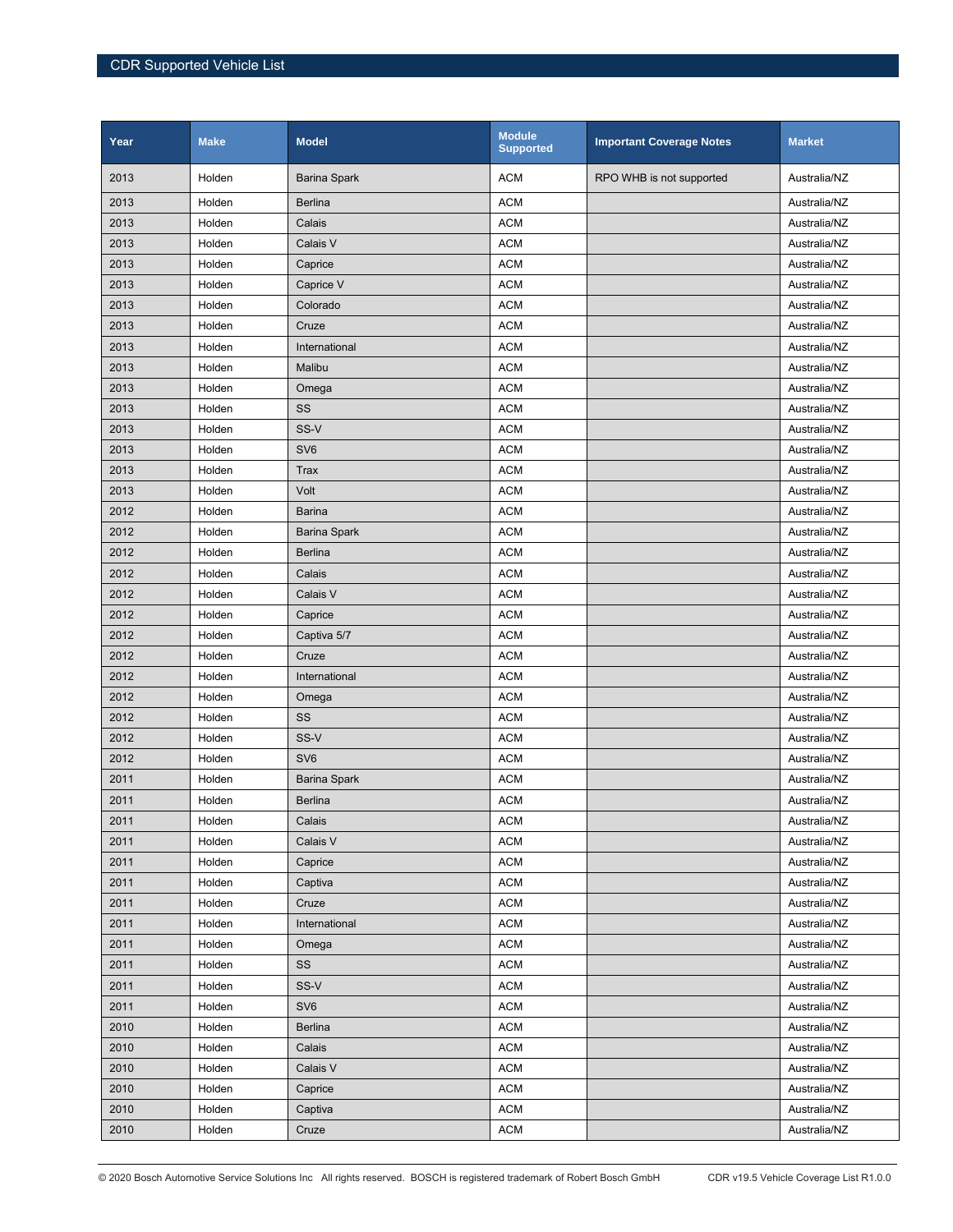| Year | <b>Make</b> | <b>Model</b>    | <b>Module</b><br><b>Supported</b> | <b>Important Coverage Notes</b> | <b>Market</b>          |
|------|-------------|-----------------|-----------------------------------|---------------------------------|------------------------|
| 2010 | Holden      | International   | <b>ACM</b>                        |                                 | Australia/NZ           |
| 2010 | Holden      | Omega           | <b>ACM</b>                        |                                 | Australia/NZ           |
| 2010 | Holden      | SS              | <b>ACM</b>                        |                                 | Australia/NZ           |
| 2010 | Holden      | SS-V            | <b>ACM</b>                        |                                 | Australia/NZ           |
| 2010 | Holden      | Statesman       | <b>ACM</b>                        |                                 | Australia/NZ           |
| 2010 | Holden      | SV <sub>6</sub> | <b>ACM</b>                        |                                 | Australia/NZ           |
| 2009 | Holden      | <b>Berlina</b>  | <b>ACM</b>                        |                                 | Australia/NZ           |
| 2009 | Holden      | Calais          | <b>ACM</b>                        |                                 | Australia/NZ           |
| 2009 | Holden      | Calais V        | <b>ACM</b>                        |                                 | Australia/NZ           |
| 2009 | Holden      | Caprice         | <b>ACM</b>                        |                                 | Australia/NZ           |
| 2009 | Holden      | International   | <b>ACM</b>                        |                                 | Australia/NZ           |
| 2009 | Holden      | Omega           | <b>ACM</b>                        |                                 | Australia/NZ           |
| 2009 | Holden      | SS              | <b>ACM</b>                        |                                 | Australia/NZ           |
| 2009 | Holden      | SS-V            | <b>ACM</b>                        |                                 | Australia/NZ           |
| 2009 | Holden      | Statesman       | <b>ACM</b>                        |                                 | Australia/NZ           |
| 2009 | Holden      | SV <sub>6</sub> | <b>ACM</b>                        |                                 | Australia/NZ           |
| 2008 | Holden      | <b>Berlina</b>  | <b>ACM</b>                        |                                 | Australia/NZ           |
| 2008 | Holden      | Calais          | <b>ACM</b>                        |                                 | Australia/NZ           |
| 2008 | Holden      | Calais V        | <b>ACM</b>                        |                                 | Australia/NZ           |
| 2008 | Holden      | Caprice         | <b>ACM</b>                        |                                 | Australia/NZ           |
| 2008 | Holden      | Captiva         | <b>ACM</b>                        |                                 | Australia/NZ           |
| 2008 | Holden      | International   | <b>ACM</b>                        |                                 | Australia/NZ           |
| 2008 | Holden      | Omega           | <b>ACM</b>                        |                                 | Australia/NZ           |
| 2008 | Holden      | SS              | <b>ACM</b>                        |                                 | Australia/NZ           |
| 2008 | Holden      | SS-V            | <b>ACM</b>                        |                                 | Australia/NZ           |
| 2008 | Holden      | Statesman       | <b>ACM</b>                        |                                 | Australia/NZ           |
| 2008 | Holden      | SV <sub>6</sub> | <b>ACM</b>                        |                                 | Australia/NZ           |
| 2007 | Holden      | <b>Berlina</b>  | <b>ACM</b>                        |                                 | Australia/NZ           |
| 2007 | Holden      | Calais          | <b>ACM</b>                        |                                 | Australia/NZ           |
| 2007 | Holden      | Calais V        | <b>ACM</b>                        |                                 | Australia/NZ           |
| 2007 | Holden      | Caprice         | <b>ACM</b>                        |                                 | Australia/NZ           |
| 2007 | Holden      | Captiva         | <b>ACM</b>                        |                                 | Australia/NZ           |
| 2007 | Holden      | International   | <b>ACM</b>                        |                                 | Australia/NZ           |
| 2007 | Holden      | Omega           | $\mathsf{ACM}$                    |                                 | Australia/NZ           |
| 2007 | Holden      | SS              | <b>ACM</b>                        |                                 | Australia/NZ           |
| 2007 | Holden      | SS-V            | <b>ACM</b>                        |                                 | Australia/NZ           |
| 2007 | Holden      | Statesman       | <b>ACM</b>                        |                                 | Australia/NZ           |
| 2007 | Holden      | SV6             | <b>ACM</b>                        |                                 | Australia/NZ           |
| 2019 | Holden/HSV  | SportCat        | <b>ACM</b>                        |                                 | Australia/NZ           |
| 2021 | Honda       | Insight         | <b>ACM</b>                        |                                 | US, Canada             |
| 2021 | Honda       | Odyssey         | <b>ACM</b>                        |                                 | US, Canada,<br>S.Korea |
| 2021 | Honda       | Passport        | $\mathsf{ACM}$                    |                                 | US, Canada             |
| 2021 | Honda       | Pilot           | <b>ACM</b>                        |                                 | US, Canada             |
| 2020 | Honda       | Accord          | <b>ACM</b>                        |                                 | US, Canada             |
| 2020 | Honda       | Civic           | <b>ACM</b>                        |                                 | US, Canada             |
| 2020 | Honda       | Fit             | <b>ACM</b>                        |                                 | US, Canada             |
| 2020 | Honda       | HR-V            | <b>ACM</b>                        |                                 | US, Canada             |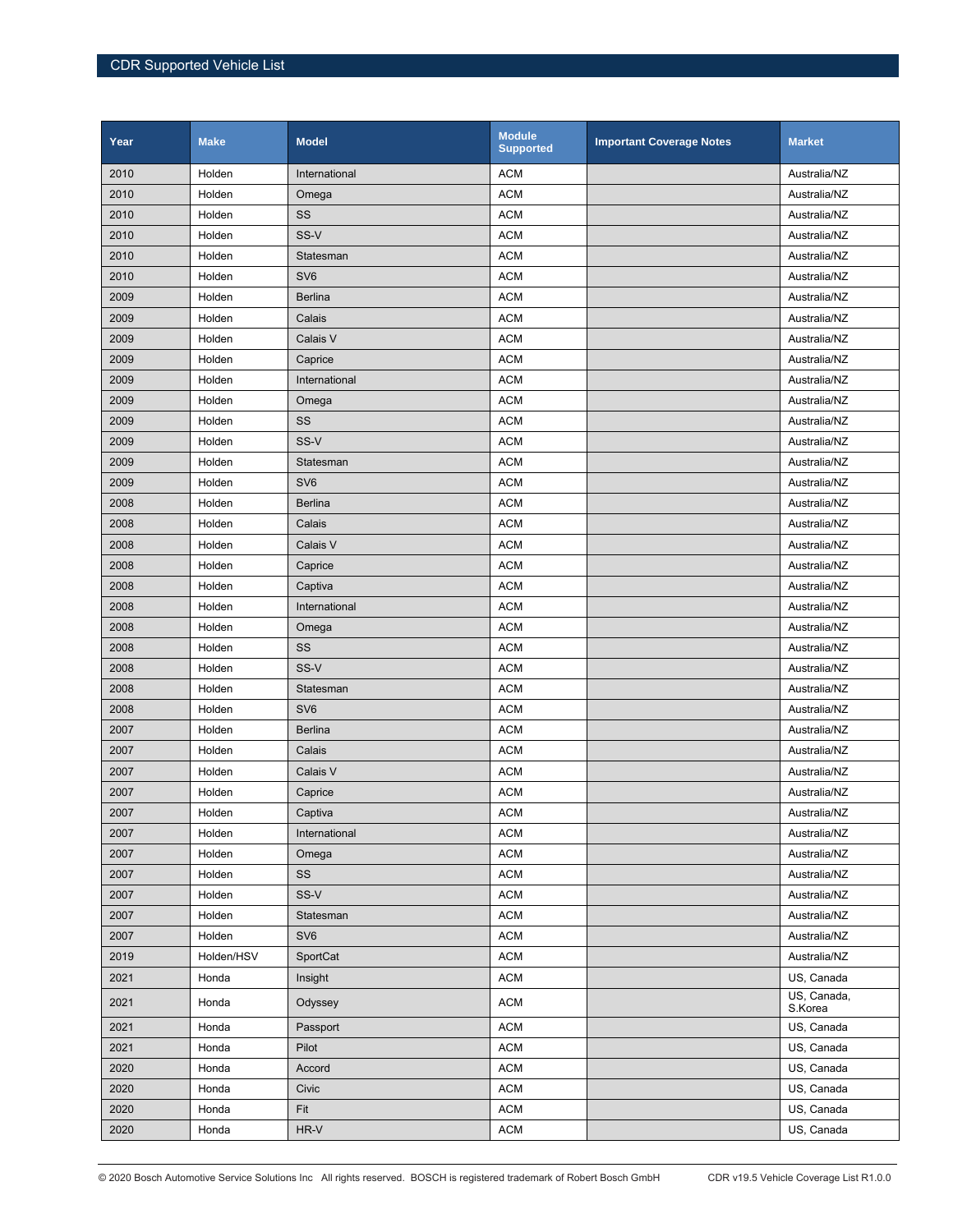| Year | <b>Make</b> | <b>Model</b> | <b>Module</b><br><b>Supported</b> | <b>Important Coverage Notes</b> | <b>Market</b>          |
|------|-------------|--------------|-----------------------------------|---------------------------------|------------------------|
| 2020 | Honda       | Insight      | <b>ACM</b>                        |                                 | US, Canada             |
| 2020 | Honda       | Odyssey      | <b>ACM</b>                        |                                 | US, Canada,<br>S.Korea |
| 2020 | Honda       | Passport     | <b>ACM</b>                        |                                 | US, Canada             |
| 2020 | Honda       | Pilot        | <b>ACM</b>                        |                                 | US, Canada             |
| 2020 | Honda       | Ridgeline    | <b>ACM</b>                        |                                 | US, Canada             |
| 2019 | Honda       | Accord       | <b>ACM</b>                        |                                 | US, Canada             |
| 2019 | Honda       | Civic        | <b>ACM</b>                        |                                 | US, Canada             |
| 2019 | Honda       | Clarity      | <b>ACM</b>                        |                                 | US, Canada             |
| 2019 | Honda       | CR-V         | <b>ACM</b>                        |                                 | US, Canada             |
| 2019 | Honda       | Fit          | <b>ACM</b>                        |                                 | US, Canada             |
| 2019 | Honda       | HR-V         | <b>ACM</b>                        |                                 | US, Canada             |
| 2019 | Honda       | Insight      | <b>ACM</b>                        |                                 | US, Canada             |
| 2019 | Honda       | Odyssey      | <b>ACM</b>                        |                                 | US, Canada,<br>S.Korea |
| 2019 | Honda       | Passport     | <b>ACM</b>                        |                                 | US, Canada             |
| 2019 | Honda       | Pilot        | <b>ACM</b>                        |                                 | US, Canada             |
| 2019 | Honda       | Ridgeline    | <b>ACM</b>                        |                                 | US, Canada             |
| 2018 | Honda       | Accord       | <b>ACM</b>                        |                                 | US, Canada             |
| 2018 | Honda       | Civic        | <b>ACM</b>                        |                                 | US, Canada             |
| 2018 | Honda       | Clarity      | <b>ACM</b>                        |                                 | US, Canada             |
| 2018 | Honda       | CR-V         | <b>ACM</b>                        |                                 | US, Canada             |
| 2018 | Honda       | Fit          | <b>ACM</b>                        |                                 | US, Canada             |
| 2018 | Honda       | HR-V         | <b>ACM</b>                        |                                 | US, Canada             |
| 2018 | Honda       | Odyssey      | <b>ACM</b>                        |                                 | US, Canada,<br>S.Korea |
| 2018 | Honda       | Pilot        | <b>ACM</b>                        |                                 | US, Canada             |
| 2018 | Honda       | Ridgeline    | <b>ACM</b>                        |                                 | US, Canada             |
| 2017 | Honda       | Accord       | <b>ACM</b>                        |                                 | US, Canada             |
| 2017 | Honda       | Civic        | <b>ACM</b>                        |                                 | US, Canada             |
| 2017 | Honda       | Clarity      | <b>ACM</b>                        |                                 | US, Canada             |
| 2017 | Honda       | CR-V         | <b>ACM</b>                        |                                 | US, Canada             |
| 2017 | Honda       | Fit          | <b>ACM</b>                        |                                 | US, Canada             |
| 2017 | Honda       | $HR-V$       | $\mathsf{ACM}$                    |                                 | US, Canada             |
| 2017 | Honda       | Odyssey      | <b>ACM</b>                        |                                 | US, Canada,<br>S.Korea |
| 2017 | Honda       | Pilot        | <b>ACM</b>                        |                                 | US, Canada             |
| 2017 | Honda       | Ridgeline    | <b>ACM</b>                        |                                 | US, Canada             |
| 2016 | Honda       | Accord       | <b>ACM</b>                        |                                 | US, Canada             |
| 2016 | Honda       | Civic        | <b>ACM</b>                        |                                 | US, Canada             |
| 2016 | Honda       | CR-V         | <b>ACM</b>                        |                                 | US, Canada             |
| 2016 | Honda       | CR-Z         | <b>ACM</b>                        |                                 | US, Canada             |
| 2016 | Honda       | Fit          | <b>ACM</b>                        |                                 | US, Canada             |
| 2016 | Honda       | HR-V         | <b>ACM</b>                        |                                 | US, Canada             |
| 2016 | Honda       | Odyssey      | <b>ACM</b>                        |                                 | US, Canada             |
| 2016 | Honda       | Pilot        | <b>ACM</b>                        |                                 | US, Canada             |
| 2015 | Honda       | Accord       | <b>ACM</b>                        |                                 | US, Canada             |
| 2015 | Honda       | Civic        | <b>ACM</b>                        |                                 | US, Canada             |
| 2015 | Honda       | Civic 4DR    | <b>ACM</b>                        |                                 | US, Canada             |
| 2015 | Honda       | Crosstour    | ACM                               |                                 | US, Canada             |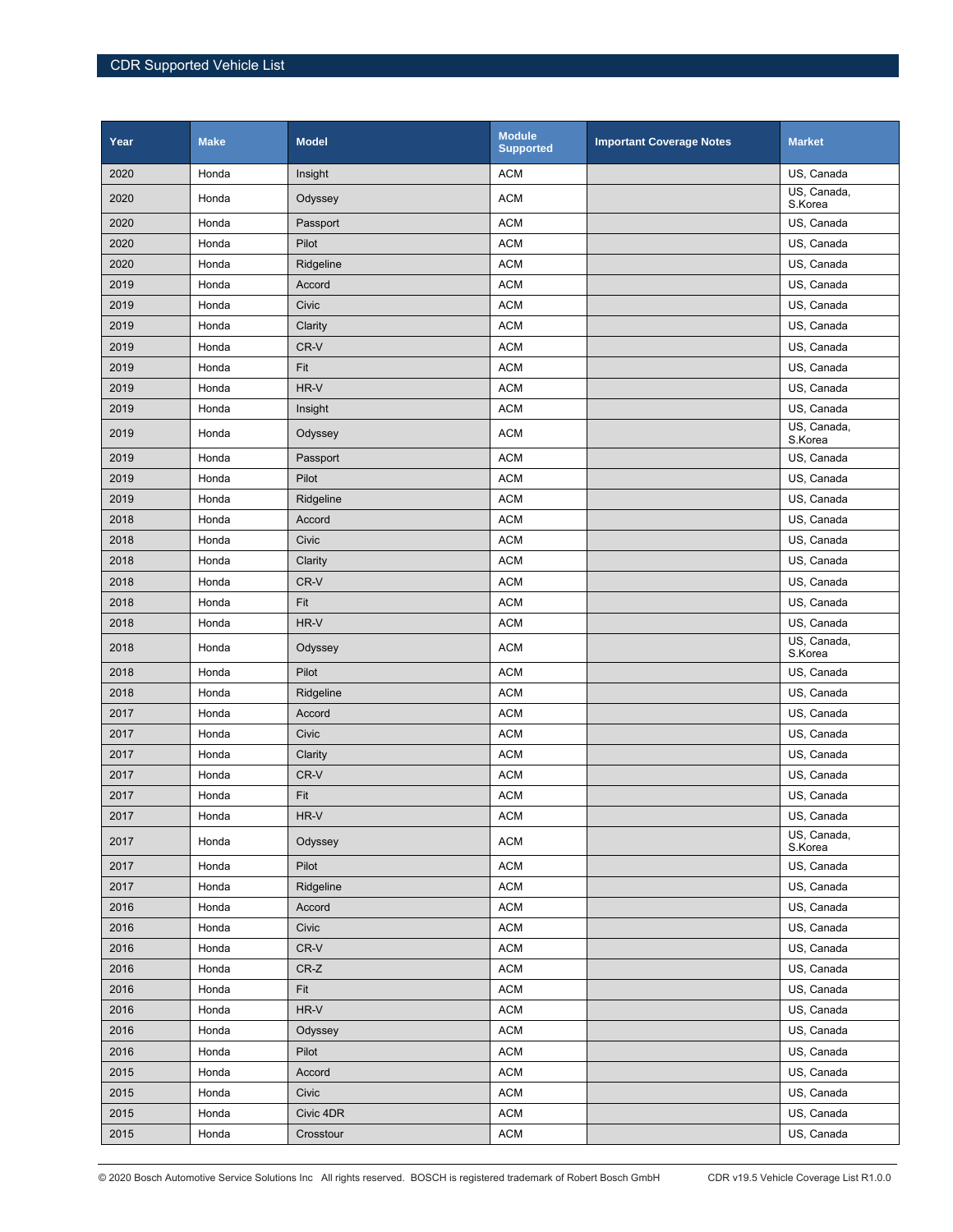| Year | <b>Make</b> | <b>Model</b>            | <b>Module</b><br><b>Supported</b> | <b>Important Coverage Notes</b>            | <b>Market</b> |
|------|-------------|-------------------------|-----------------------------------|--------------------------------------------|---------------|
| 2015 | Honda       | CR-V                    | <b>ACM</b>                        |                                            | US, Canada    |
| 2015 | Honda       | CR-Z                    | <b>ACM</b>                        |                                            | US, Canada    |
| 2015 | Honda       | Fit                     | <b>ACM</b>                        |                                            | US, Canada    |
| 2015 | Honda       | Odyssey                 | <b>ACM</b>                        |                                            | US, Canada    |
| 2015 | Honda       | Pilot                   | <b>ACM</b>                        |                                            | US, Canada    |
| 2014 | Honda       | Accord                  | <b>ACM</b>                        |                                            | US, Canada    |
| 2014 | Honda       | Civic                   | <b>ACM</b>                        |                                            | US, Canada    |
| 2014 | Honda       | Civic 4DR               | <b>ACM</b>                        |                                            | US, Canada    |
| 2014 | Honda       | Crosstour               | <b>ACM</b>                        |                                            | US, Canada    |
| 2014 | Honda       | CR-V                    | <b>ACM</b>                        |                                            | US, Canada    |
| 2014 | Honda       | $CR-Z$                  | <b>ACM</b>                        |                                            | US, Canada    |
| 2014 | Honda       | Fit                     | <b>ACM</b>                        | gasoline, Canada only                      | Canada        |
| 2014 | Honda       | Fit (EV)                | <b>ACM</b>                        |                                            | US            |
| 2014 | Honda       | Insight                 | <b>ACM</b>                        |                                            | US, Canada    |
| 2014 | Honda       | Odyssey                 | <b>ACM</b>                        |                                            | US, Canada    |
| 2014 | Honda       | Pilot                   | <b>ACM</b>                        |                                            | US, Canada    |
| 2014 | Honda       | Ridgeline               | <b>ACM</b>                        |                                            | US, Canada    |
| 2013 | Honda       | Accord                  | <b>ACM</b>                        |                                            | US, Canada    |
| 2013 | Honda       | Civic                   | <b>ACM</b>                        |                                            | US, Canada    |
| 2013 | Honda       | Civic 4DR               | <b>ACM</b>                        |                                            | US, Canada    |
| 2013 | Honda       | Crosstour               | <b>ACM</b>                        |                                            | US, Canada    |
| 2013 | Honda       | CR-V                    | <b>ACM</b>                        |                                            | US, Canada    |
| 2013 | Honda       | $CR-Z$                  | <b>ACM</b>                        |                                            | US, Canada    |
| 2013 | Honda       | Fit (includes EV)       | <b>ACM</b>                        |                                            | US, Canada    |
| 2013 | Honda       | Insight                 | <b>ACM</b>                        |                                            | US, Canada    |
| 2013 | Honda       | Oddyssey                | <b>ACM</b>                        |                                            | US, Canada    |
| 2013 | Honda       | Pilot                   | <b>ACM</b>                        |                                            | US, Canada    |
| 2013 | Honda       | Ridgeline               | <b>ACM</b>                        |                                            | US, Canada    |
| 2012 | Honda       | Civic (includes Hybrid) | <b>ACM</b>                        |                                            | US, Canada    |
| 2012 | Honda       | Crosstour               | <b>ACM</b>                        |                                            | US. Canada    |
| 2012 | Honda       | CR-V                    | <b>ACM</b>                        |                                            | US, Canada    |
| 2012 | Honda       | CR-Z                    | <b>ACM</b>                        |                                            | US, Canada    |
| 2012 | Honda       | Fit                     | <b>ACM</b>                        |                                            | US, Canada    |
| 2012 | Honda       | Insight                 | <b>ACM</b>                        |                                            | US, Canada    |
| 2012 | Honda       | Odyssey                 | <b>ACM</b>                        | Not all MY2012s are compatible<br>with CDR | US, Canada    |
| 2012 | Honda       | Pilot                   | <b>ACM</b>                        | Not all MY2012s are compatible<br>with CDR | US, Canada    |
| 2012 | Honda       | Ridgeline               | <b>ACM</b>                        |                                            | US, Canada    |
| 2017 | <b>HSV</b>  | Clubsport               | <b>ACM</b>                        |                                            | Australia/NZ  |
| 2017 | <b>HSV</b>  | Grange                  | <b>ACM</b>                        |                                            | Australia/NZ  |
| 2017 | <b>HSV</b>  | <b>GTS</b>              | <b>ACM</b>                        |                                            | Australia/NZ  |
| 2017 | <b>HSV</b>  | Senator                 | <b>ACM</b>                        |                                            | Australia/NZ  |
| 2016 | <b>HSV</b>  | Clubsport               | <b>ACM</b>                        |                                            | Australia/NZ  |
| 2016 | <b>HSV</b>  | Grange                  | <b>ACM</b>                        |                                            | Australia/NZ  |
| 2016 | <b>HSV</b>  | <b>GTS</b>              | <b>ACM</b>                        |                                            | Australia/NZ  |
| 2016 | <b>HSV</b>  | Senator                 | <b>ACM</b>                        |                                            | Australia/NZ  |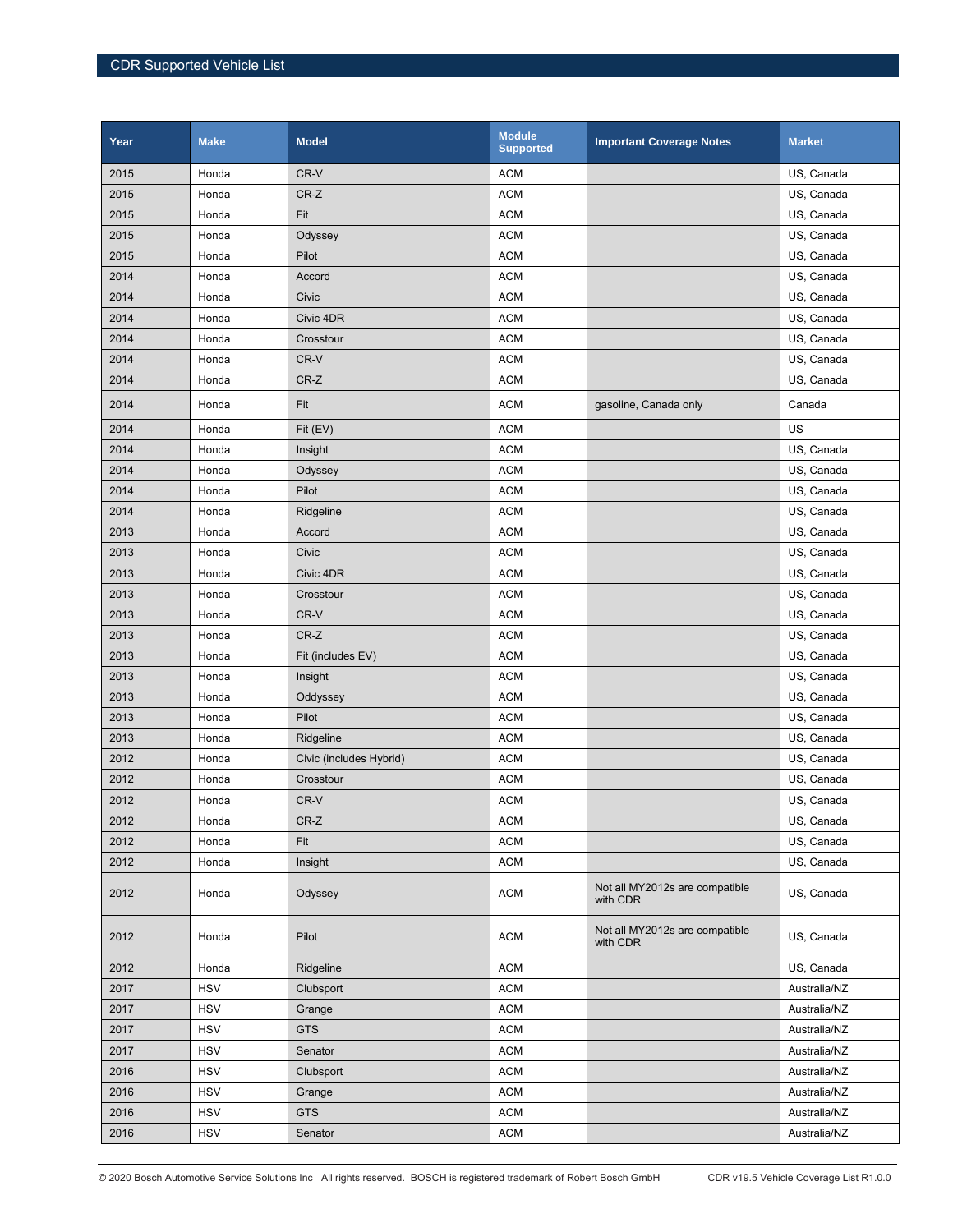| Year | <b>Make</b> | <b>Model</b>   | <b>Module</b><br><b>Supported</b> | <b>Important Coverage Notes</b> | <b>Market</b> |
|------|-------------|----------------|-----------------------------------|---------------------------------|---------------|
| 2015 | <b>HSV</b>  | Clubsport      | <b>ACM</b>                        |                                 | Australia/NZ  |
| 2015 | <b>HSV</b>  | Grange         | <b>ACM</b>                        |                                 | Australia/NZ  |
| 2015 | <b>HSV</b>  | <b>GTS</b>     | <b>ACM</b>                        |                                 | Australia/NZ  |
| 2015 | <b>HSV</b>  | Senator        | <b>ACM</b>                        |                                 | Australia/NZ  |
| 2014 | <b>HSV</b>  | Clubsport      | <b>ACM</b>                        |                                 | Australia/NZ  |
| 2014 | <b>HSV</b>  | Grange         | <b>ACM</b>                        |                                 | Australia/NZ  |
| 2014 | <b>HSV</b>  | <b>GTS</b>     | <b>ACM</b>                        |                                 | Australia/NZ  |
| 2014 | <b>HSV</b>  | Senator        | <b>ACM</b>                        |                                 | Australia/NZ  |
| 2013 | <b>HSV</b>  | Clubsport      | <b>ACM</b>                        |                                 | Australia/NZ  |
| 2013 | <b>HSV</b>  | Grange         | <b>ACM</b>                        |                                 | Australia/NZ  |
| 2013 | <b>HSV</b>  | <b>GTS</b>     | <b>ACM</b>                        |                                 | Australia/NZ  |
| 2013 | <b>HSV</b>  | Senator        | <b>ACM</b>                        |                                 | Australia/NZ  |
| 2012 | <b>HSV</b>  | Clubsport      | <b>ACM</b>                        |                                 | Australia/NZ  |
| 2012 | <b>HSV</b>  | Grange         | <b>ACM</b>                        |                                 | Australia/NZ  |
| 2012 | <b>HSV</b>  | <b>GTS</b>     | <b>ACM</b>                        |                                 | Australia/NZ  |
| 2012 | <b>HSV</b>  | Senator        | <b>ACM</b>                        |                                 | Australia/NZ  |
| 2011 | <b>HSV</b>  | Clubsport      | <b>ACM</b>                        |                                 | Australia/NZ  |
| 2011 | <b>HSV</b>  | Grange         | <b>ACM</b>                        |                                 | Australia/NZ  |
| 2011 | <b>HSV</b>  | <b>GTS</b>     | <b>ACM</b>                        |                                 | Australia/NZ  |
| 2011 | <b>HSV</b>  | Senator        | <b>ACM</b>                        |                                 | Australia/NZ  |
| 2010 | <b>HSV</b>  | Clubsport      | <b>ACM</b>                        |                                 | Australia/NZ  |
| 2010 | <b>HSV</b>  | Grange         | <b>ACM</b>                        |                                 | Australia/NZ  |
| 2010 | <b>HSV</b>  | <b>GTS</b>     | <b>ACM</b>                        |                                 | Australia/NZ  |
| 2010 | <b>HSV</b>  | Senator        | <b>ACM</b>                        |                                 | Australia/NZ  |
| 2009 | <b>HSV</b>  | Clubsport      | <b>ACM</b>                        |                                 | Australia/NZ  |
| 2009 | <b>HSV</b>  | Grange         | <b>ACM</b>                        |                                 | Australia/NZ  |
| 2009 | <b>HSV</b>  | <b>GTS</b>     | <b>ACM</b>                        |                                 | Australia/NZ  |
| 2009 | <b>HSV</b>  | Senator        | <b>ACM</b>                        |                                 | Australia/NZ  |
| 2008 | <b>HSV</b>  | Clubsport      | <b>ACM</b>                        |                                 | Australia/NZ  |
| 2008 | <b>HSV</b>  | Grange         | <b>ACM</b>                        |                                 | Australia/NZ  |
| 2008 | <b>HSV</b>  | <b>GTS</b>     | <b>ACM</b>                        |                                 | Australia/NZ  |
| 2008 | <b>HSV</b>  | Senator        | <b>ACM</b>                        |                                 | Australia/NZ  |
| 2007 | <b>HSV</b>  | Clubsport      | <b>ACM</b>                        |                                 | Australia/NZ  |
| 2007 | <b>HSV</b>  | Grange         | <b>ACM</b>                        |                                 | Australia/NZ  |
| 2007 | <b>HSV</b>  | <b>GTS</b>     | <b>ACM</b>                        |                                 | Australia/NZ  |
| 2007 | <b>HSV</b>  | Senator        | <b>ACM</b>                        |                                 | Australia/NZ  |
| 2010 | Hummer      | H2             | ACM / ROS                         |                                 | <b>NAFTA</b>  |
| 2010 | Hummer      | H3 & H3T       | <b>ACM</b>                        |                                 | <b>NAFTA</b>  |
| 2009 | Hummer      | H2             | ACM / ROS                         |                                 | <b>NAFTA</b>  |
| 2009 | Hummer      | H3 & H3T       | <b>ACM</b>                        |                                 | <b>NAFTA</b>  |
| 2008 | Hummer      | H2             | ACM / ROS                         |                                 | <b>NAFTA</b>  |
| 2008 | Hummer      | H <sub>3</sub> | <b>ACM</b>                        |                                 | <b>NAFTA</b>  |
| 2007 | Hummer      | H2             | <b>ACM</b>                        |                                 | <b>NAFTA</b>  |
| 2007 | Hummer      | H3             | <b>ACM</b>                        |                                 | <b>NAFTA</b>  |
| 2006 | Hummer      | H2             | <b>ACM</b>                        |                                 | <b>NAFTA</b>  |
| 2006 | Hummer      | H3             | <b>ACM</b>                        |                                 | <b>NAFTA</b>  |
| 2005 | Hummer      | H2             | <b>ACM</b>                        |                                 | <b>NAFTA</b>  |
| 2004 | Hummer      | H2             | <b>ACM</b>                        |                                 | <b>NAFTA</b>  |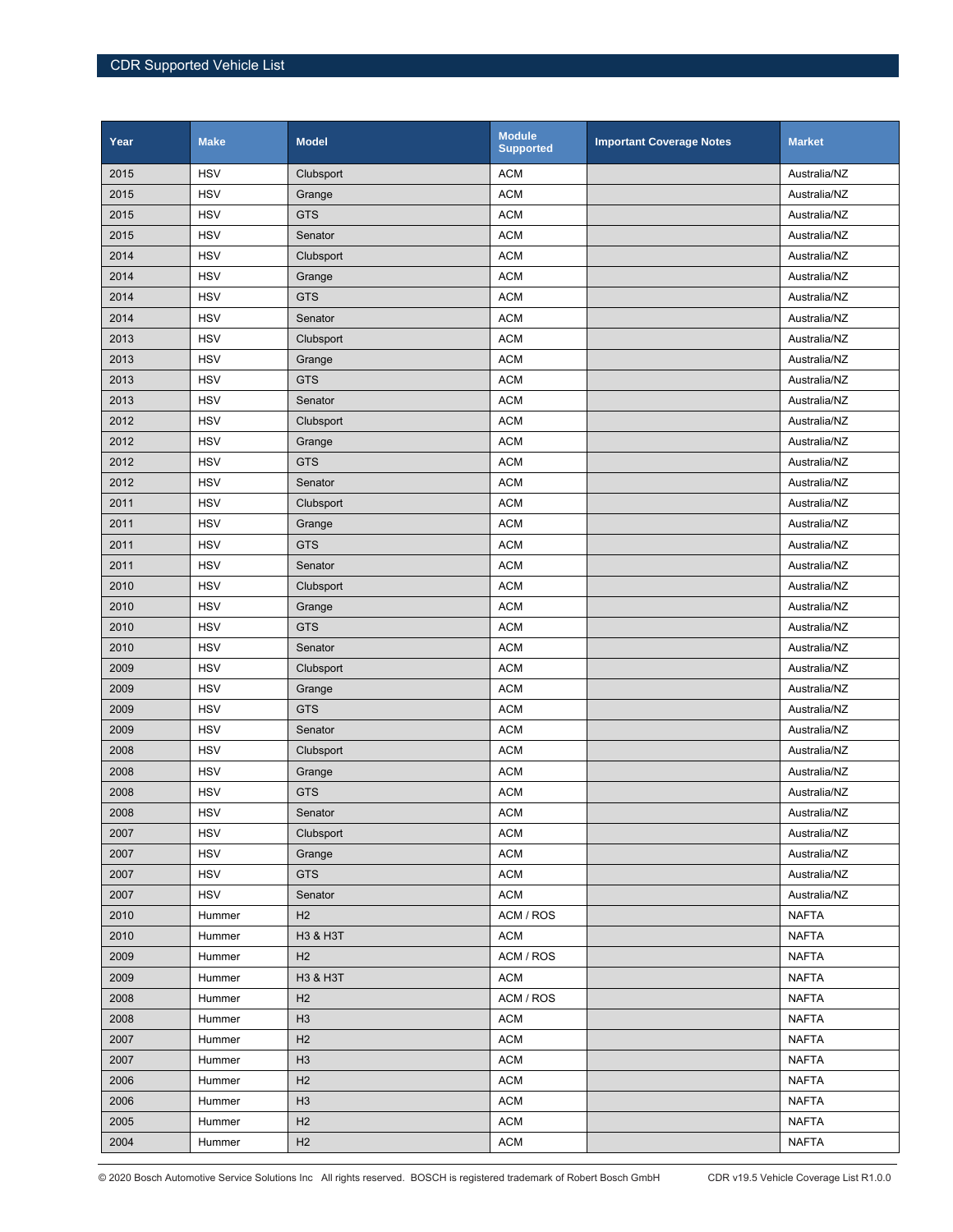| Year     | <b>Make</b> | <b>Model</b>   | <b>Module</b><br><b>Supported</b> | <b>Important Coverage Notes</b> | <b>Market</b>          |
|----------|-------------|----------------|-----------------------------------|---------------------------------|------------------------|
| 2003     | Hummer      | H <sub>2</sub> | <b>ACM</b>                        |                                 | <b>NAFTA</b>           |
| 2020     | Infiniti    | Q30            | <b>ACM</b>                        |                                 | S.Korea                |
| 2020     | Infiniti    | Q50            | <b>ACM</b>                        |                                 | US, Canada             |
| 2020     | Infiniti    | Q60            | <b>ACM</b>                        |                                 | US, Canada,<br>S.Korea |
| 2020     | Infiniti    | QX30           | <b>ACM</b>                        |                                 | US, Canada,<br>S.Korea |
| 2020     | Infiniti    | QX50           | <b>ACM</b>                        |                                 | US, Canada             |
| 2020     | Infiniti    | QX60           | <b>ACM</b>                        |                                 | US, Canada             |
| 2020     | Infiniti    | QX80           | <b>ACM</b>                        |                                 | US, Canada             |
| 2019     | Infiniti    | Q50            | <b>ACM</b>                        |                                 | US, Canada             |
| 2019     | Infiniti    | Q60            | <b>ACM</b>                        |                                 | US, Canada,<br>S.Korea |
| 2019     | Infiniti    | Q70            | <b>ACM</b>                        |                                 | US, Canada             |
| 2019     | Infiniti    | QX30           | <b>ACM</b>                        |                                 | US, Canada,<br>S.Korea |
| 2019     | Infiniti    | QX50           | <b>ACM</b>                        |                                 | US, Canada,<br>S.Korea |
| 2019     | Infiniti    | QX60           | <b>ACM</b>                        |                                 | US, Canada             |
| 2019     | Infiniti    | QX80           | <b>ACM</b>                        |                                 | US, Canada             |
| 2018     | Infiniti    | Q30            | <b>ACM</b>                        |                                 | S.Korea                |
| 2018     | Infiniti    | Q50            | <b>ACM</b>                        |                                 | US, Canada             |
| 2018     | Infiniti    | Q60            | <b>ACM</b>                        |                                 | US, Canada,<br>S.Korea |
| 2018     | Infiniti    | Q70            | <b>ACM</b>                        |                                 | US, Canada             |
| 2018     | Infiniti    | QX30           | <b>ACM</b>                        |                                 | US, Canada,<br>S.Korea |
| 2018     | Infiniti    | QX30           | <b>ACM</b>                        |                                 | US, Canada             |
| 2018     | Infiniti    | QX50           | <b>ACM</b>                        |                                 | US, Canada             |
| 2018     | Infiniti    | QX60           | <b>ACM</b>                        |                                 | US, Canada             |
| 2018     | Infiniti    | QX80           | <b>ACM</b>                        |                                 | US, Canada             |
| 2017     | Infiniti    | Q30            | <b>ACM</b>                        |                                 | US, Canada,<br>S.Korea |
| 2017     | Infiniti    | Q50            | <b>ACM</b>                        |                                 | US, Canada             |
| 2017     | Infiniti    | Q60            | <b>ACM</b>                        |                                 | US, Canada             |
| 2017     | Infiniti    | Q70            | <b>ACM</b>                        |                                 | US, Canada             |
| $2017\,$ | Infiniti    | QX30           | <b>ACM</b>                        |                                 | US, Canada             |
| 2017     | Infiniti    | QX50           | <b>ACM</b>                        |                                 | US, Canada             |
| 2017     | Infiniti    | QX60           | $\mathsf{ACM}$                    |                                 | US, Canada             |
| 2017     | Infiniti    | QX70           | $\mathsf{ACM}$                    |                                 | US, Canada             |
| 2017     | Infiniti    | QX80           | $\mathsf{ACM}$                    |                                 | US, Canada             |
| 2016     | Infiniti    | Q50            | <b>ACM</b>                        |                                 | US, Canada             |
| 2016     | Infiniti    | Q70            | <b>ACM</b>                        |                                 | US, Canada             |
| 2016     | Infiniti    | QX50           | $\mathsf{ACM}$                    |                                 | US, Canada             |
| 2016     | Infiniti    | QX60           | <b>ACM</b>                        |                                 | US, Canada             |
| 2016     | Infiniti    | QX70           | $\mathsf{ACM}$                    |                                 | US, Canada             |
| 2016     | Infiniti    | QX80           | $\mathsf{ACM}$                    |                                 | US, Canada             |
| 2015     | Infiniti    | Q40            | $\mathsf{ACM}$                    |                                 | US, Canada             |
| 2015     | Infiniti    | Q50            | $\mathsf{ACM}$                    |                                 | US, Canada             |
| 2015     | Infiniti    | Q60            | <b>ACM</b>                        |                                 | US, Canada             |
| 2015     | Infiniti    | Q70            | $\mathsf{ACM}$                    |                                 | US, Canada             |
| 2015     | Infiniti    | QX50           | $\mathsf{ACM}$                    |                                 | US, Canada             |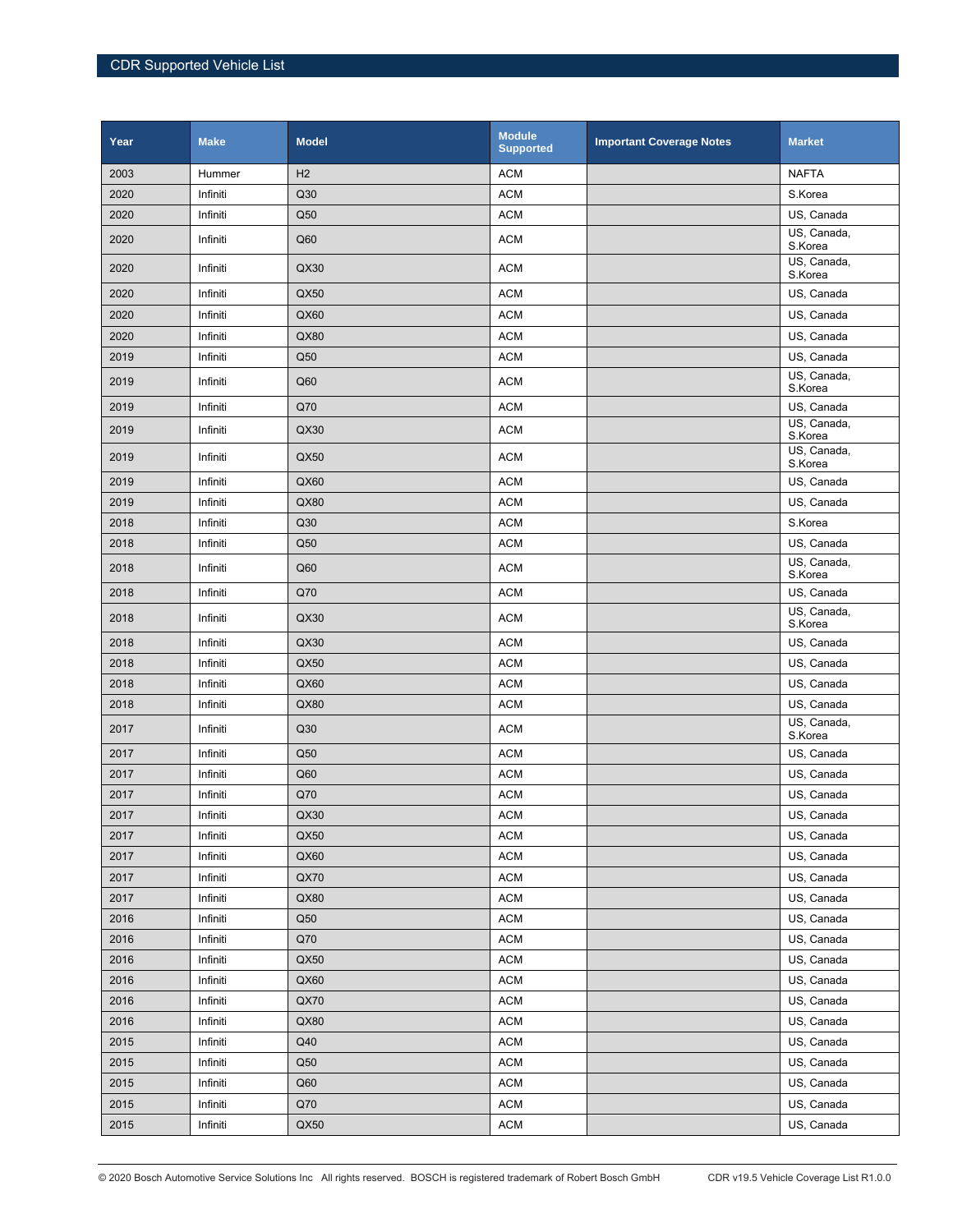| Year | <b>Make</b> | <b>Model</b>          | <b>Module</b><br><b>Supported</b> | <b>Important Coverage Notes</b>                                             | <b>Market</b> |
|------|-------------|-----------------------|-----------------------------------|-----------------------------------------------------------------------------|---------------|
| 2015 | Infiniti    | QX60                  | <b>ACM</b>                        |                                                                             | US, Canada    |
| 2015 | Infiniti    | <b>QX70</b>           | <b>ACM</b>                        |                                                                             | US, Canada    |
| 2015 | Infiniti    | QX80                  | <b>ACM</b>                        |                                                                             | US, Canada    |
| 2014 | Infiniti    | Q50                   | <b>ACM</b>                        |                                                                             | US, Canada    |
| 2014 | Infiniti    | Q60                   | <b>ACM</b>                        |                                                                             | US, Canada    |
| 2014 | Infiniti    | Q70                   | <b>ACM</b>                        |                                                                             | US, Canada    |
| 2014 | Infiniti    | QX50                  | <b>ACM</b>                        |                                                                             | US, Canada    |
| 2014 | Infiniti    | QX60                  | <b>ACM</b>                        |                                                                             | US, Canada    |
| 2014 | Infiniti    | <b>QX70</b>           | <b>ACM</b>                        |                                                                             | US, Canada    |
| 2014 | Infiniti    | QX80                  | <b>ACM</b>                        |                                                                             | US, Canada    |
| 2013 | Infiniti    | EX                    | <b>ACM</b>                        |                                                                             | US, Canada    |
| 2013 | Infiniti    | <b>FX</b>             | <b>ACM</b>                        |                                                                             | US, Canada    |
| 2013 | Infiniti    | $G$ (all)             | <b>ACM</b>                        | Convertible vehicles with production<br>date 7/2012 and later are supported | US, Canada    |
| 2013 | Infiniti    | <b>JX35</b>           | <b>ACM</b>                        |                                                                             | US, Canada    |
| 2013 | Infiniti    | M                     | <b>ACM</b>                        |                                                                             | US, Canada    |
| 2013 | Infiniti    | QX                    | <b>ACM</b>                        |                                                                             | US, Canada    |
| 2012 | Infiniti    | G25 Sedan             | <b>ACM</b>                        | Vehicle production dates 7/2012<br>and later are supported                  | US, Canada    |
| 2009 | Isuzu       | Ascender              | <b>ACM</b>                        |                                                                             | <b>NAFTA</b>  |
| 2009 | Isuzu       | i290 & i370           | <b>ACM</b>                        |                                                                             | <b>NAFTA</b>  |
| 2008 | Isuzu       | Ascender              | <b>ACM</b>                        |                                                                             | <b>NAFTA</b>  |
| 2008 | Isuzu       | i290 & i370           | <b>ACM</b>                        |                                                                             | <b>NAFTA</b>  |
| 2007 | Isuzu       | Ascender              | <b>ACM</b>                        |                                                                             | <b>NAFTA</b>  |
| 2007 | Isuzu       | i290 & i370           | <b>ACM</b>                        |                                                                             | <b>NAFTA</b>  |
| 2006 | Isuzu       | Ascender              | <b>ACM</b>                        |                                                                             | <b>NAFTA</b>  |
| 2006 | Isuzu       | i280 & i350           | <b>ACM</b>                        |                                                                             | <b>NAFTA</b>  |
| 2005 | Isuzu       | Ascender              | <b>ACM</b>                        |                                                                             | <b>NAFTA</b>  |
| 2004 | Isuzu       | Ascender              | <b>ACM</b>                        |                                                                             | <b>NAFTA</b>  |
| 2003 | Isuzu       | Ascender              | <b>ACM</b>                        |                                                                             | <b>NAFTA</b>  |
| 2000 | Isuzu       | Hombre                | <b>ACM</b>                        |                                                                             | <b>NAFTA</b>  |
| 1999 | Isuzu       | Hombre                | <b>ACM</b>                        |                                                                             | <b>NAFTA</b>  |
| 1998 | Isuzu       | Hombre                | <b>ACM</b>                        |                                                                             | <b>NAFTA</b>  |
| 2021 | Jeep        | Cherokee              | <b>ACM</b>                        |                                                                             | Where sold    |
| 2021 | Jeep        | Compass               | <b>ACM</b>                        |                                                                             | Where sold    |
| 2021 | Jeep        | Gladiator             | <b>ACM</b>                        |                                                                             | Where sold    |
| 2021 | Jeep        | Wrangler              | <b>ACM</b>                        |                                                                             | Where sold    |
| 2020 | Jeep        | Cherokee              | <b>ACM</b>                        |                                                                             | Where sold    |
| 2020 | Jeep        | Compass               | $\mathsf{ACM}$                    |                                                                             | Where sold    |
| 2020 | Jeep        | Gladiator             | <b>ACM</b>                        |                                                                             | Where sold    |
| 2020 | Jeep        | <b>Grand Cherokee</b> | <b>ACM</b>                        |                                                                             | Where sold    |
| 2020 | Jeep        | Renegade              | <b>ACM</b>                        |                                                                             | US, Canada    |
| 2020 | Jeep        | Wrangler              | <b>ACM</b>                        |                                                                             | Where sold    |
| 2019 | Jeep        | Cherokee              | <b>ACM</b>                        |                                                                             | Where sold    |
| 2019 | Jeep        | Compass               | <b>ACM</b>                        |                                                                             | Where sold    |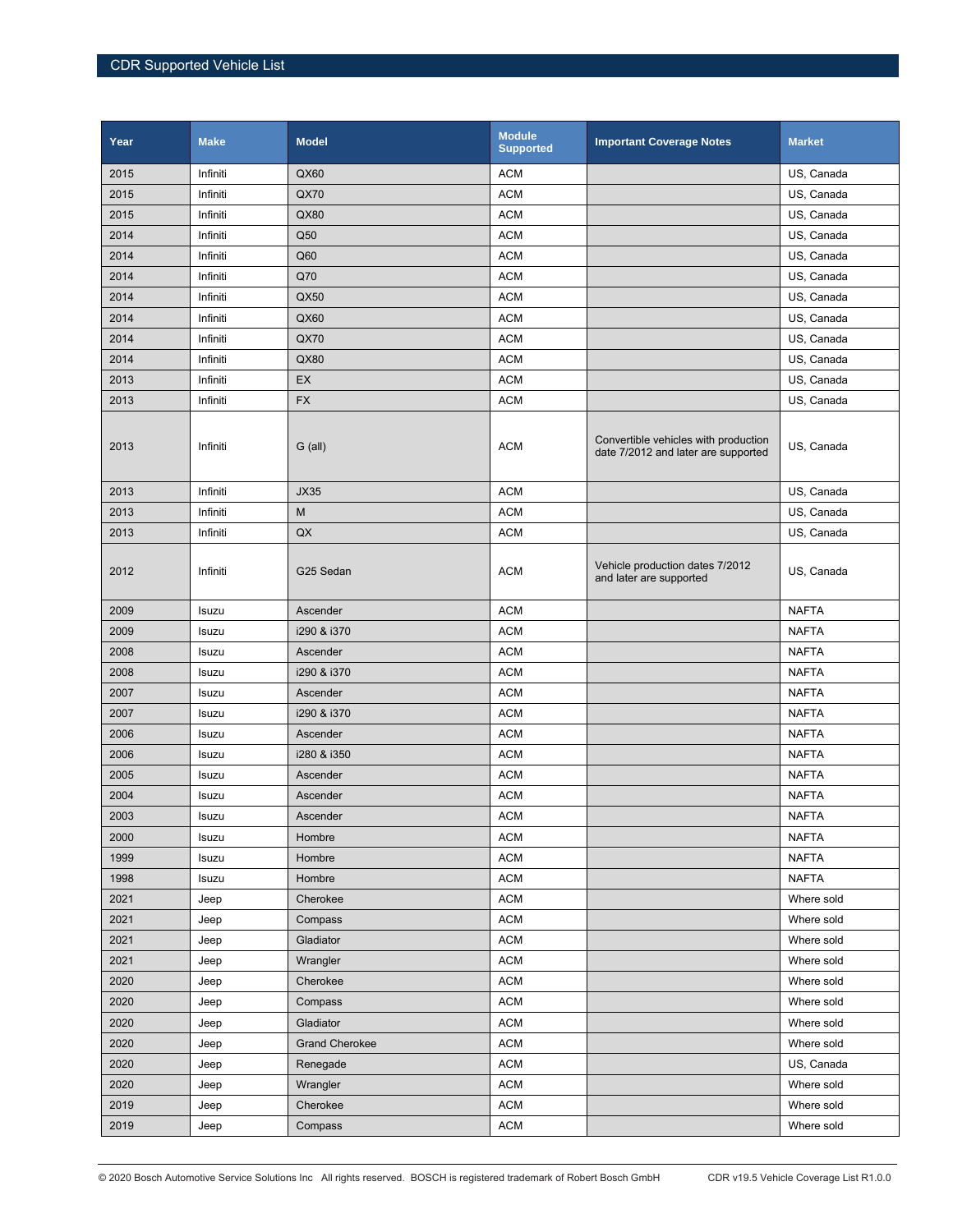| Year | <b>Make</b> | <b>Model</b>                        | <b>Module</b><br><b>Supported</b> | <b>Important Coverage Notes</b> | <b>Market</b> |
|------|-------------|-------------------------------------|-----------------------------------|---------------------------------|---------------|
| 2019 | Jeep        | <b>Grand Cherokee</b>               | <b>ACM</b>                        |                                 | Where sold    |
| 2019 | Jeep        | Renegade                            | <b>ACM</b>                        |                                 | US, Canada    |
| 2019 | Jeep        | Wrangler                            | <b>ACM</b>                        |                                 | Where sold    |
| 2018 | Jeep        | Cherokee                            | <b>ACM</b>                        |                                 | Where sold    |
| 2018 | Jeep        | Compass                             | <b>ACM</b>                        |                                 | Where sold    |
| 2018 | Jeep        | <b>Grand Cherokee</b>               | <b>ACM</b>                        |                                 | Where sold    |
| 2018 | Jeep        | Renegade                            | <b>ACM</b>                        |                                 | <b>NAFTA</b>  |
| 2018 | Jeep        | Wrangler                            | <b>ACM</b>                        |                                 | Where sold    |
| 2018 | Jeep        | Wrangler (VIN Positions 5&6 are JW) | <b>ACM</b>                        |                                 | Where sold    |
| 2017 | Jeep        | Cherokee                            | <b>ACM</b>                        |                                 | Where sold    |
| 2017 | Jeep        | Compass                             | <b>ACM</b>                        |                                 | Where sold    |
| 2017 | Jeep        | <b>Grand Cherokee</b>               | <b>ACM</b>                        |                                 | Where sold    |
| 2017 | Jeep        | Patriot                             | <b>ACM</b>                        |                                 | Where sold    |
| 2017 | Jeep        | Renegade                            | <b>ACM</b>                        |                                 | <b>NAFTA</b>  |
| 2017 | Jeep        | Wrangler                            | <b>ACM</b>                        |                                 | Where sold    |
| 2016 | Jeep        | Cherokee                            | <b>ACM</b>                        |                                 | Where sold    |
| 2016 | Jeep        | Compass                             | <b>ACM</b>                        |                                 | Where sold    |
| 2016 | Jeep        | <b>Grand Cherokee</b>               | <b>ACM</b>                        |                                 | Where sold    |
| 2016 | Jeep        | Patriot                             | <b>ACM</b>                        |                                 | Where sold    |
| 2016 | Jeep        | Renegade                            | <b>ACM</b>                        |                                 | <b>NAFTA</b>  |
| 2016 | Jeep        | Wrangler                            | <b>ACM</b>                        |                                 | Where sold    |
| 2015 | Jeep        | Cherokee                            | <b>ACM</b>                        |                                 | Where sold    |
| 2015 | Jeep        | Compass                             | <b>ACM</b>                        |                                 | Where sold    |
| 2015 | Jeep        | <b>Grand Cherokee</b>               | <b>ACM</b>                        |                                 | Where sold    |
| 2015 | Jeep        | Patriot                             | <b>ACM</b>                        |                                 | Where sold    |
| 2015 | Jeep        | Renegade                            | <b>ACM</b>                        |                                 | <b>NAFTA</b>  |
| 2015 | Jeep        | Wrangler                            | <b>ACM</b>                        |                                 | Where sold    |
| 2014 | Jeep        | Cherokee                            | <b>ACM</b>                        |                                 | Where sold    |
| 2014 | Jeep        | Compass                             | <b>ACM</b>                        |                                 | Where sold    |
| 2014 | Jeep        | <b>Grand Cherokee</b>               | <b>ACM</b>                        |                                 | Where sold    |
| 2014 | Jeep        | Patriot                             | <b>ACM</b>                        |                                 | Where sold    |
| 2014 | Jeep        | Wrangler                            | <b>ACM</b>                        |                                 | Where sold    |
| 2013 | Jeep        | <b>Grand Cherokee</b>               | <b>ACM</b>                        |                                 | Where sold    |
| 2013 | Jeep        | Patriot                             | <b>ACM</b>                        |                                 | Where sold    |
| 2013 | Jeep        | Wrangler                            | <b>ACM</b>                        |                                 | Where sold    |
| 2012 | Jeep        | Compass                             | <b>ACM</b>                        |                                 | Where sold    |
| 2012 | Jeep        | Compass                             | <b>ACM</b>                        |                                 | Where sold    |
| 2012 | Jeep        | <b>Grand Cherokee</b>               | <b>ACM</b>                        |                                 | Where sold    |
| 2012 | Jeep        | Liberty                             | <b>ACM</b>                        |                                 | Where sold    |
| 2012 | Jeep        | Patriot                             | <b>ACM</b>                        |                                 | Where sold    |
| 2012 | Jeep        | Wrangler                            | <b>ACM</b>                        |                                 | Where sold    |
| 2011 | Jeep        | Compass                             | <b>ACM</b>                        |                                 | Where sold    |
| 2011 | Jeep        | <b>Grand Cherokee</b>               | <b>ACM</b>                        |                                 | Where sold    |
| 2011 | Jeep        | Liberty/Cherokee                    | <b>ACM</b>                        |                                 | Where sold    |
| 2011 | Jeep        | Patriot                             | <b>ACM</b>                        |                                 | Where sold    |
| 2011 | Jeep        | Wrangler                            | <b>ACM</b>                        |                                 | Where sold    |
| 2010 | Jeep        | Commander                           | <b>ACM</b>                        |                                 | Where sold    |
| 2010 | Jeep        | Compass                             | <b>ACM</b>                        |                                 | Where sold    |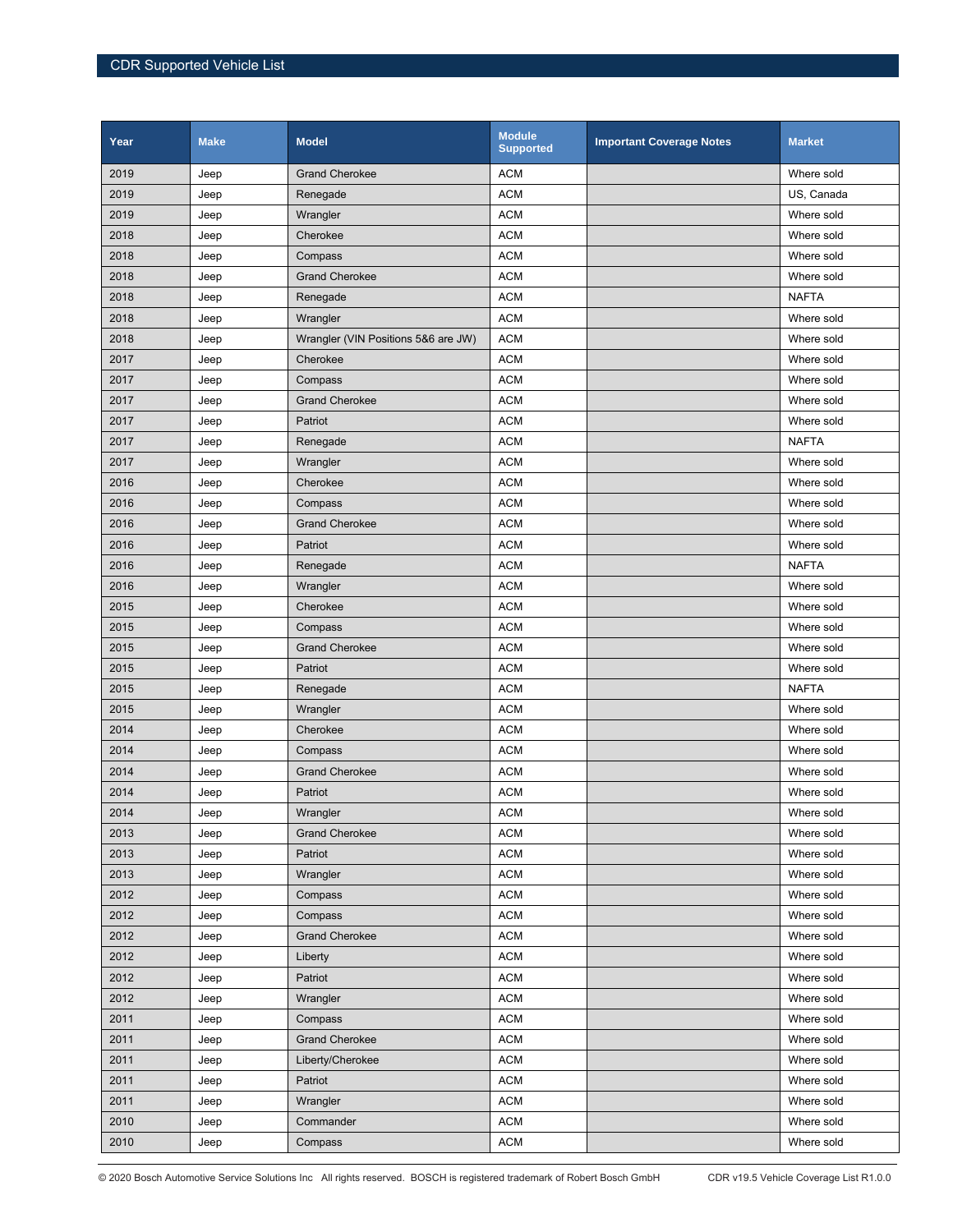| Year | <b>Make</b> | <b>Model</b>          | <b>Module</b><br><b>Supported</b> | <b>Important Coverage Notes</b>                   | <b>Market</b> |
|------|-------------|-----------------------|-----------------------------------|---------------------------------------------------|---------------|
| 2010 | Jeep        | <b>Grand Cherokee</b> | <b>ACM</b>                        |                                                   | Where sold    |
| 2010 | Jeep        | Liberty/Cherokee      | <b>ACM</b>                        |                                                   | Where sold    |
| 2010 | Jeep        | Patriot               | <b>ACM</b>                        |                                                   | Where sold    |
| 2010 | Jeep        | Wrangler              | <b>ACM</b>                        |                                                   | Where sold    |
| 2009 | Jeep        | Commander             | <b>ACM</b>                        |                                                   | Where sold    |
| 2009 | Jeep        | Compass               | <b>ACM</b>                        |                                                   | Where sold    |
| 2009 | Jeep        | <b>Grand Cherokee</b> | <b>ACM</b>                        |                                                   | Where sold    |
| 2009 | Jeep        | Liberty/Cherokee      | <b>ACM</b>                        |                                                   | Where sold    |
| 2009 | Jeep        | Patriot               | <b>ACM</b>                        |                                                   | Where sold    |
| 2009 | Jeep        | Wrangler              | <b>ACM</b>                        |                                                   | Where sold    |
| 2008 | Jeep        | Commander             | <b>ACM</b>                        |                                                   | Where sold    |
| 2008 | Jeep        | Compass               | <b>ACM</b>                        |                                                   | Where sold    |
| 2008 | Jeep        | <b>Grand Cherokee</b> | <b>ACM</b>                        |                                                   | Where sold    |
| 2008 | Jeep        | Liberty/Cherokee      | <b>ACM</b>                        |                                                   | Where sold    |
| 2008 | Jeep        | Patriot               | <b>ACM</b>                        |                                                   | Where sold    |
| 2008 | Jeep        | Wrangler              | <b>ACM</b>                        |                                                   | Where sold    |
| 2007 | Jeep        | Commander             | <b>ACM</b>                        |                                                   | Where sold    |
| 2007 | Jeep        | Compass               | <b>ACM</b>                        |                                                   | Where sold    |
| 2007 | Jeep        | <b>Grand Cherokee</b> | <b>ACM</b>                        | Some of these vehicles may not be<br>supported    | Where sold    |
| 2007 | Jeep        | Patriot               | <b>ACM</b>                        |                                                   | Where sold    |
| 2007 | Jeep        | Wrangler              | <b>ACM</b>                        |                                                   | Where sold    |
| 2006 | Jeep        | Commander             | <b>ACM</b>                        | Some of these vehicles may not be<br>supported    | Where sold    |
| 2006 | Jeep        | <b>Grand Cherokee</b> | <b>ACM</b>                        | Some of these vehicles may not be<br>supported    | Where sold    |
| 2019 | Karma       | Revero                | <b>ACM</b>                        |                                                   | US, Canada    |
| 2018 | Karma       | Revero                | <b>ACM</b>                        |                                                   | US, Canada    |
| 2017 | Karma       | Revero                | <b>ACM</b>                        |                                                   | US, Canada    |
| 2019 | Lamborghini | Aventador             | <b>ACM</b>                        |                                                   | US, Canada    |
| 2019 | Lamborghini | Huracan               | <b>ACM</b>                        |                                                   | US, Canada    |
| 2019 | Lamborghini | Urus                  | <b>ACM</b>                        | Requires CDR 500 for direct-to-<br>module imaging | US, Canada    |
| 2018 | Lamborghini | Aventador             | <b>ACM</b>                        |                                                   | US, Canada    |
| 2018 | Lamborghini | Huracan               | <b>ACM</b>                        |                                                   | US, Canada    |
| 2017 | Lamborghini | Aventador             | <b>ACM</b>                        |                                                   | US, Canada    |
| 2017 | Lamborghini | Huracan               | <b>ACM</b>                        |                                                   | US, Canada    |
| 2016 | Lamborghini | Aventador             | <b>ACM</b>                        |                                                   | US, Canada    |
| 2016 | Lamborghini | Huracan               | <b>ACM</b>                        |                                                   | US, Canada    |
| 2015 | Lamborghini | Aventador             | <b>ACM</b>                        |                                                   | US, Canada    |
| 2015 | Lamborghini | Huracan               | <b>ACM</b>                        |                                                   | US, Canada    |
| 2015 | Lancia      | <b>Grand Voyager</b>  | ACM/PPM                           |                                                   | Where sold    |
| 2014 | Lancia      | Flavia                | <b>ACM</b>                        |                                                   | Where sold    |
| 2014 | Lancia      | <b>Grand Voyager</b>  | ACM/PPM                           |                                                   | Where sold    |
| 2014 | Lancia      | Thema                 | <b>ACM</b>                        |                                                   | Where sold    |
| 2013 | Lancia      | Flavia                | <b>ACM</b>                        |                                                   | Where sold    |
| 2013 | Lancia      | <b>Grand Voyager</b>  | ACM/PPM                           |                                                   | Where sold    |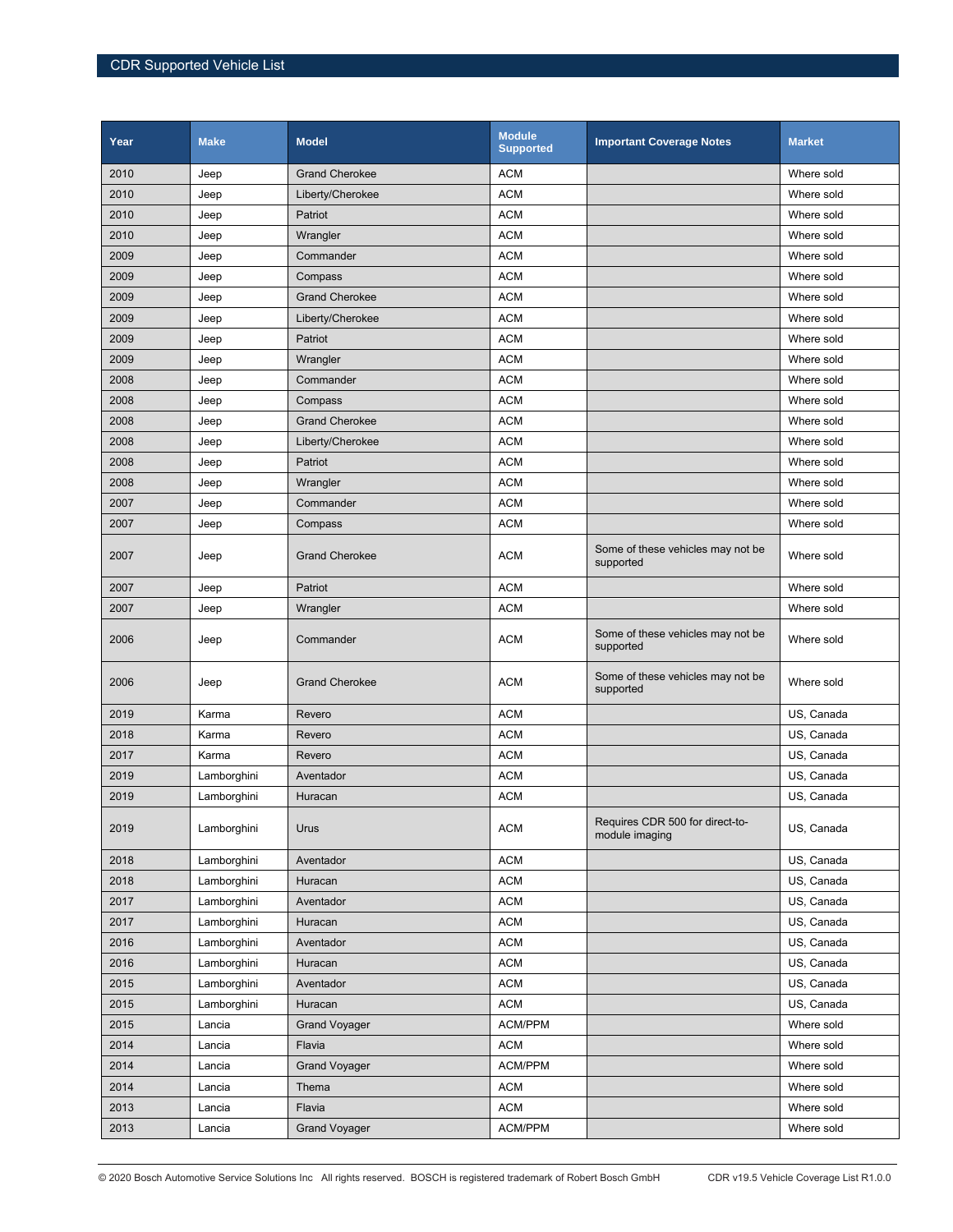| Year         | <b>Make</b> | <b>Model</b>          | <b>Module</b><br><b>Supported</b> | <b>Important Coverage Notes</b> | <b>Market</b>          |
|--------------|-------------|-----------------------|-----------------------------------|---------------------------------|------------------------|
| 2013         | Lancia      | Thema                 | <b>ACM</b>                        |                                 | Where sold             |
| 2012         | Lancia      | Flavia                | <b>ACM</b>                        |                                 | Where sold             |
| 2012         | Lancia      | <b>Grand Voyager</b>  | ACM/PPM                           |                                 | Where sold             |
| 2012         | Lancia      | Thema                 | <b>ACM</b>                        |                                 | Where sold             |
| 2018 & newer | Lexus       | LC, LCh               | ACM/PPM                           |                                 | Where sold             |
| 2015 & newer | Lexus       | GS-F                  | <b>ACM</b>                        |                                 | Where sold             |
| 2014 & newer | Lexus       | <b>NX</b>             | <b>ACM</b>                        |                                 | Where sold             |
| 2014 & newer | Lexus       | <b>RC350</b>          | <b>ACM</b>                        |                                 | Where sold             |
| 2014 & newer | Lexus       | RC-F                  | <b>ACM</b>                        |                                 | Where sold             |
| 2010 & newer | Lexus       | CT200h                | <b>ACM</b>                        |                                 | Where sold             |
| 2010 - 2012  | Lexus       | LF-A                  | <b>ACM</b>                        |                                 | Where sold             |
| 2009 & newer | Lexus       | <b>IS Convertible</b> | <b>ACM</b>                        |                                 | Where sold             |
| 2007 & newer | Lexus       | IS-F                  | <b>ACM</b>                        |                                 | Where sold             |
| 2005 & newer | Lexus       | IS                    | <b>ACM</b>                        |                                 | Where sold             |
| 2003 & newer | Lexus       | <b>HS</b>             | <b>ACM</b>                        |                                 | Where sold             |
| 2003 & newer | Lexus       | <b>RX</b>             | <b>ACM</b>                        |                                 | Where sold             |
| 2002 & newer | Lexus       | <b>GX</b>             | <b>ACM</b>                        |                                 | Where sold             |
| 2002 & newer | Lexus       | <b>LX</b>             | <b>ACM</b>                        |                                 | Where sold             |
| 2001 & newer | Lexus       | ES                    | <b>ACM</b>                        |                                 | Where sold             |
| 2001 & newer | Lexus       | <b>SC</b>             | <b>ACM</b>                        |                                 | Where sold             |
| 2000 & newer | Lexus       | GS                    | <b>ACM</b>                        |                                 | Where sold             |
| 2000 & newer | Lexus       | LS                    | <b>ACM</b>                        |                                 | Where sold             |
| 2020         | Lincoln     | Aviator               | <b>ACM</b>                        |                                 | US, Canada             |
| 2020         | Lincoln     | Continental           | <b>ACM</b>                        |                                 | US, Canada             |
| 2020         | Lincoln     | Corsair               | <b>ACM</b>                        |                                 | US, Canada             |
| 2020         | Lincoln     | <b>MKZ</b>            | <b>ACM</b>                        |                                 | US, Canada             |
| 2020         | Lincoln     | <b>Nautalus</b>       | <b>ACM</b>                        |                                 | US, Canada             |
| 2020         | Lincoln     | Navigator             | <b>ACM</b>                        |                                 | US, Canada             |
| 2019         | Lincoln     | Continental           | <b>ACM</b>                        |                                 | US, Canada             |
| 2019         | Lincoln     | <b>MKC</b>            | <b>ACM</b>                        |                                 | US, Canada             |
| 2019         | Lincoln     | <b>MKT</b>            | <b>ACM</b>                        |                                 | US, Canada             |
| 2019         | Lincoln     | <b>MKZ</b>            | <b>ACM</b>                        |                                 | US. Canada             |
| 2019         | Lincoln     | Navigator             | <b>ACM</b>                        |                                 | US, Canada,<br>S.Korea |
| 2018         | Lincoln     | Continental           | <b>ACM</b>                        |                                 | US, Canada             |
| 2018         | Lincoln     | <b>MKC</b>            | <b>ACM</b>                        |                                 | US, Canada,<br>S.Korea |
| 2018         | Lincoln     | <b>MKT</b>            | <b>ACM</b>                        |                                 | US, Canada             |
| 2018         | Lincoln     | <b>MKX</b>            | <b>ACM</b>                        |                                 | US, Canada,<br>S.Korea |
| 2018         | Lincoln     | <b>MKZ</b>            | <b>ACM</b>                        |                                 | US, Canada             |
| 2018         | Lincoln     | Navigator             | <b>ACM</b>                        |                                 | US, Canada,<br>S.Korea |
| 2017         | Lincoln     | Continental           | <b>ACM</b>                        |                                 | US, Canada,<br>S.Korea |
| 2017         | Lincoln     | <b>MKC</b>            | <b>ACM</b>                        |                                 | US, Canada,<br>S.Korea |
| 2017         | Lincoln     | <b>MKT</b>            | <b>ACM</b>                        |                                 | US, Canada             |
| 2017         | Lincoln     | <b>MKX</b>            | <b>ACM</b>                        |                                 | US, Canada,<br>S.Korea |
| 2017         | Lincoln     | <b>MKZ</b>            | <b>ACM</b>                        |                                 | US, Canada             |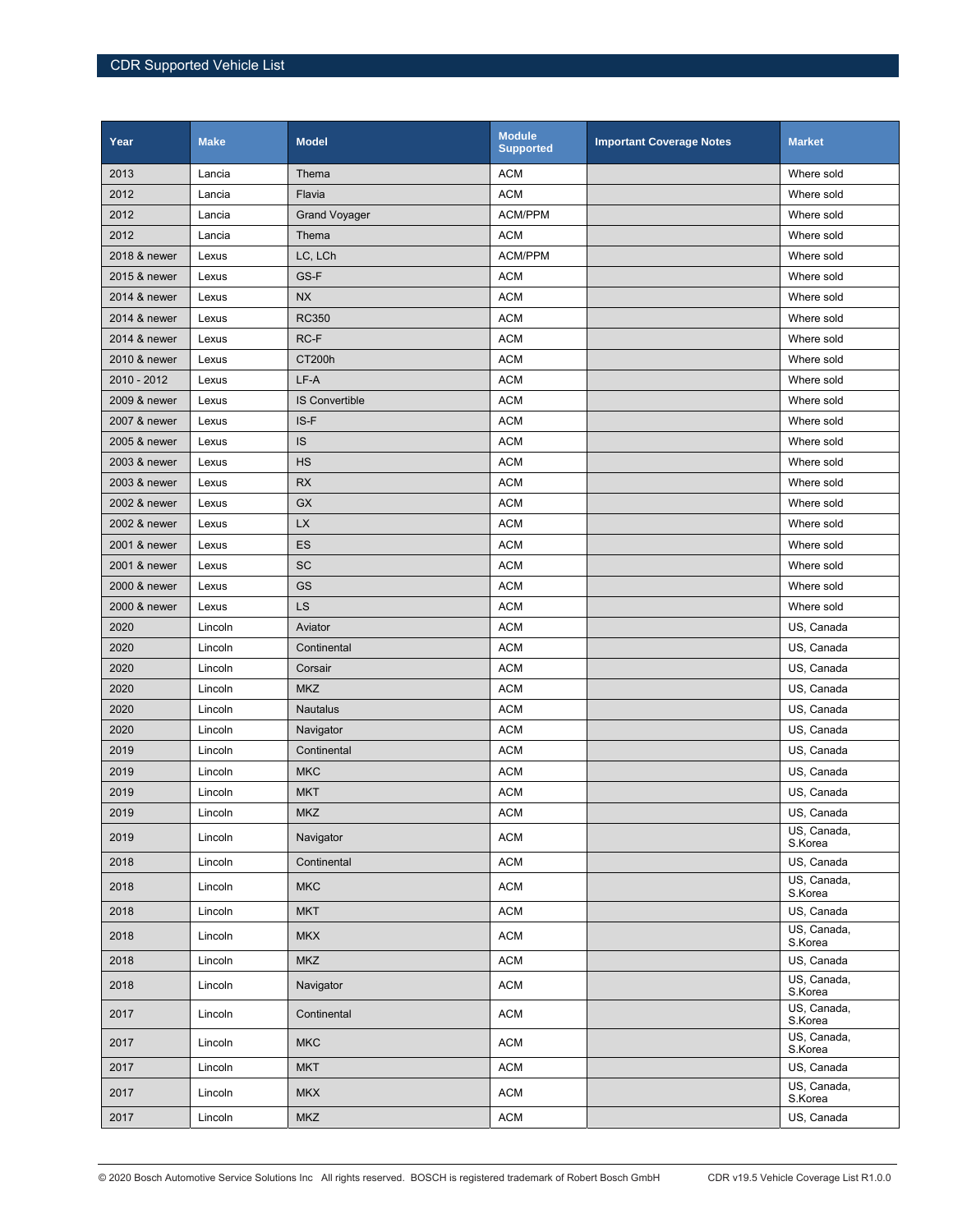| Year | <b>Make</b> | <b>Model</b>       | <b>Module</b><br><b>Supported</b> | <b>Important Coverage Notes</b> | <b>Market</b>          |
|------|-------------|--------------------|-----------------------------------|---------------------------------|------------------------|
| 2017 | Lincoln     | Navigator          | <b>ACM</b>                        |                                 | US, Canada,<br>S.Korea |
| 2016 | Lincoln     | <b>MKC</b>         | <b>ACM</b>                        |                                 | US, Canada,<br>S.Korea |
| 2016 | Lincoln     | <b>MKS</b>         | <b>ACM</b>                        |                                 | US, Canada,<br>S.Korea |
| 2016 | Lincoln     | <b>MKT</b>         | <b>ACM</b>                        |                                 | US, Canada             |
| 2016 | Lincoln     | <b>MKX</b>         | <b>ACM</b>                        |                                 | US. Canada.<br>S.Korea |
| 2016 | Lincoln     | <b>MKZ</b>         | <b>ACM</b>                        |                                 | US, Canada,<br>S.Korea |
| 2016 | Lincoln     | Navigator          | <b>ACM</b>                        |                                 | US, Canada             |
| 2015 | Lincoln     | <b>MKC</b>         | <b>ACM</b>                        |                                 | US, Canada             |
| 2015 | Lincoln     | <b>MKS</b>         | <b>ACM</b>                        |                                 | US, Canada             |
| 2015 | Lincoln     | <b>MKT</b>         | <b>ACM</b>                        |                                 | US, Canada             |
| 2015 | Lincoln     | <b>MKX</b>         | <b>ACM</b>                        |                                 | US, Canada             |
| 2015 | Lincoln     | <b>MKX</b>         | <b>ACM</b>                        |                                 | US, Canada             |
| 2015 | Lincoln     | <b>MKZ</b>         | <b>ACM</b>                        |                                 | US. Canada             |
| 2015 | Lincoln     | Navigator          | <b>ACM</b>                        |                                 | US, Canada             |
| 2014 | Lincoln     | <b>MKS</b>         | <b>ACM</b>                        |                                 | US, Canada             |
| 2014 | Lincoln     | <b>MKT</b>         | <b>ACM</b>                        |                                 | US, Canada             |
| 2014 | Lincoln     | <b>MKX</b>         | <b>ACM</b>                        |                                 | US, Canada             |
| 2014 | Lincoln     | <b>MKZ</b>         | <b>ACM</b>                        |                                 | US. Canada             |
| 2014 | Lincoln     | Navigator          | <b>ACM</b>                        |                                 | US, Canada             |
| 2013 | Lincoln     | <b>MKS</b>         | <b>ACM</b>                        |                                 | US, Canada             |
| 2013 | Lincoln     | <b>MKT</b>         | <b>ACM</b>                        |                                 | US, Canada             |
| 2013 | Lincoln     | <b>MKX</b>         | <b>ACM</b>                        |                                 | US, Canada             |
| 2013 | Lincoln     | <b>MKZ</b>         | <b>ACM</b>                        |                                 | US, Canada             |
| 2013 | Lincoln     | Navigator          | <b>ACM</b>                        |                                 | US, Canada             |
| 2012 | Lincoln     | <b>MKS</b>         | <b>ACM</b>                        |                                 | US, Canada             |
| 2012 | Lincoln     | <b>MKT</b>         | <b>ACM</b>                        |                                 | US, Canada             |
| 2012 | Lincoln     | <b>MKX</b>         | <b>ACM</b>                        |                                 | US, Canada             |
| 2012 | Lincoln     | MKZ (gas & hybrid) | <b>ACM</b>                        |                                 | US, Canada             |
| 2012 | Lincoln     | Navigator          | <b>ACM</b>                        |                                 | US, Canada             |
| 2011 | Lincoln     | <b>MKS</b>         | <b>ACM</b>                        |                                 | US, Canada             |
| 2011 | Lincoln     | <b>MKT</b>         | <b>ACM</b>                        |                                 | US, Canada             |
| 2011 | Lincoln     | <b>MKX</b>         | <b>ACM</b>                        |                                 | US, Canada             |
| 2011 | Lincoln     | MKZ (gas & hybrid) | <b>ACM</b>                        |                                 | US, Canada             |
| 2011 | Lincoln     | Navigator          | <b>ACM</b>                        |                                 | US, Canada             |
| 2011 | Lincoln     | Town Car           | ACM / PCM                         |                                 | US, Canada             |
| 2010 | Lincoln     | <b>MKS</b>         | <b>ACM</b>                        |                                 | US, Canada             |
| 2010 | Lincoln     | <b>MKT</b>         | <b>ACM</b>                        |                                 | US, Canada             |
| 2010 | Lincoln     | <b>MKX</b>         | ACM / PCM                         |                                 | US, Canada             |
| 2010 | Lincoln     | <b>MKZ</b>         | <b>ACM</b>                        |                                 | US, Canada             |
| 2010 | Lincoln     | Town Car           | ACM / PCM                         |                                 | US, Canada             |
| 2009 | Lincoln     | <b>MKX</b>         | ACM / PCM                         |                                 | US, Canada             |
| 2009 | Lincoln     | Town Car           | ACM / PCM                         |                                 | US, Canada             |
| 2008 | Lincoln     | <b>MKX</b>         | ACM / PCM                         |                                 | US, Canada             |
| 2008 | Lincoln     | Town Car           | ACM / PCM                         |                                 | US, Canada             |
| 2007 | Lincoln     | <b>MKX</b>         | ACM / PCM                         |                                 | US, Canada             |
| 2007 |             | <b>MKZ</b>         | ACM / PCM                         |                                 | US, Canada             |
|      | Lincoln     |                    |                                   |                                 |                        |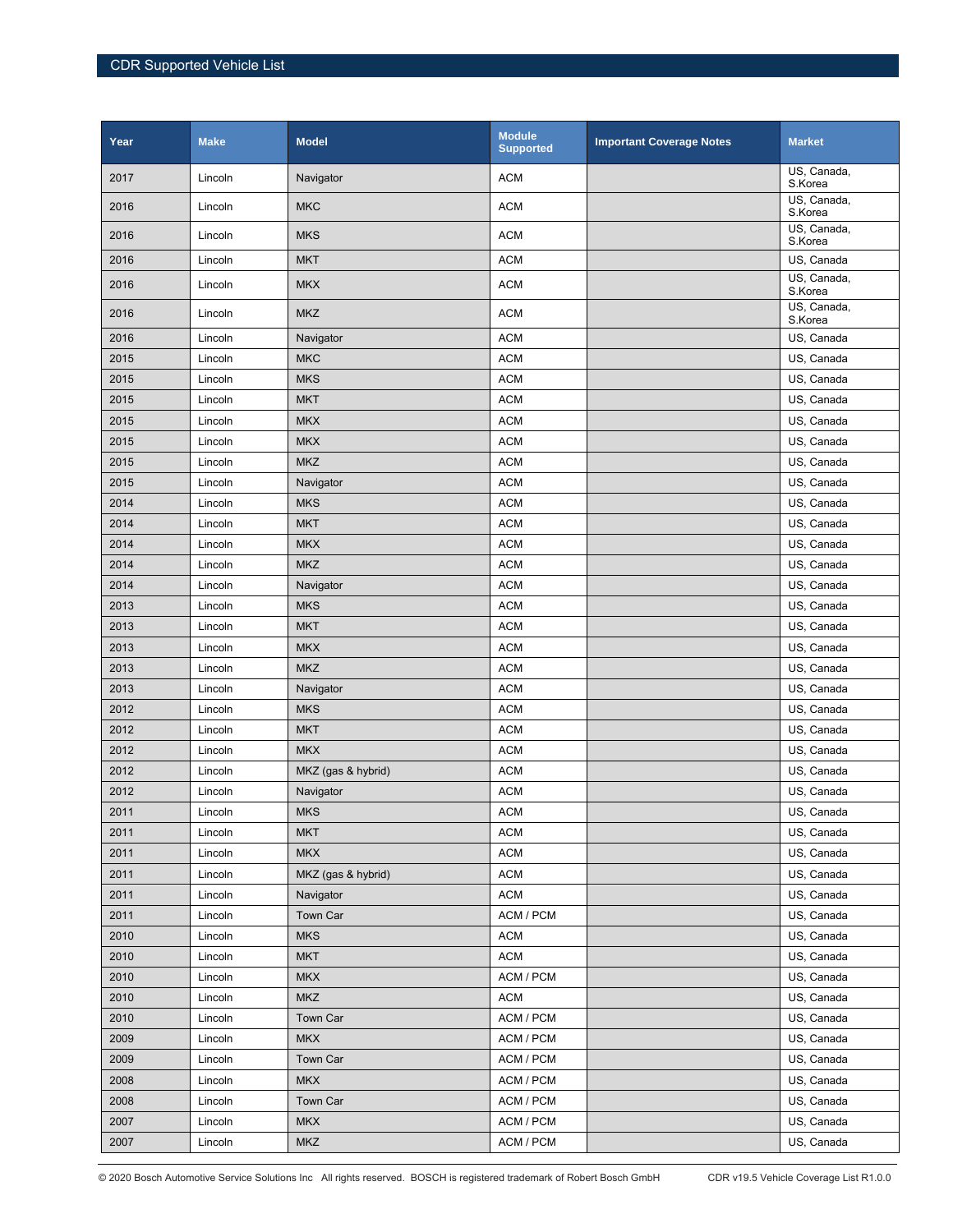| Year | <b>Make</b> | <b>Model</b>                | <b>Module</b><br><b>Supported</b> | <b>Important Coverage Notes</b>                | <b>Market</b> |
|------|-------------|-----------------------------|-----------------------------------|------------------------------------------------|---------------|
| 2007 | Lincoln     | Navigator                   | <b>PCM</b>                        | Some of these vehicles may not be<br>supported | US, Canada    |
| 2007 | Lincoln     | <b>Town Car</b>             | ACM / PCM                         |                                                | US, Canada    |
| 2006 | Lincoln     | LS                          | <b>PCM</b>                        |                                                | US, Canada    |
| 2006 | Lincoln     | Mark LT                     | <b>PCM</b>                        |                                                | US, Canada    |
| 2006 | Lincoln     | Navigator                   | <b>PCM</b>                        |                                                | US, Canada    |
| 2006 | Lincoln     | Town Car                    | ACM / PCM                         |                                                | US, Canada    |
| 2006 | Lincoln     | Zephyr                      | ACM / PCM                         |                                                | US, Canada    |
| 2005 | Lincoln     | LS                          | <b>PCM</b>                        |                                                | US, Canada    |
| 2005 | Lincoln     | Navigator                   | <b>PCM</b>                        |                                                | US, Canada    |
| 2005 | Lincoln     | <b>Town Car</b>             | ACM / PCM                         |                                                | US, Canada    |
| 2004 | Lincoln     | LS                          | <b>PCM</b>                        |                                                | US, Canada    |
| 2004 | Lincoln     | <b>Town Car</b>             | <b>ACM</b>                        |                                                | US, Canada    |
| 2003 | Lincoln     | LS                          | <b>PCM</b>                        |                                                | US, Canada    |
| 2003 | Lincoln     | <b>Town Car</b>             | <b>ACM</b>                        |                                                | US, Canada    |
| 2002 | Lincoln     | Continental                 | <b>ACM</b>                        |                                                | US, Canada    |
| 2002 | Lincoln     | LS                          | <b>ACM</b>                        |                                                | US, Canada    |
| 2002 | Lincoln     | Navigator                   | <b>ACM</b>                        |                                                | US, Canada    |
| 2002 | Lincoln     | <b>Town Car</b>             | <b>ACM</b>                        |                                                | US, Canada    |
| 2001 | Lincoln     | Continental                 | <b>ACM</b>                        |                                                | US, Canada    |
| 2001 | Lincoln     | LS                          | <b>ACM</b>                        |                                                | US, Canada    |
| 2001 | Lincoln     | Navigator                   | <b>ACM</b>                        |                                                | US, Canada    |
| 2001 | Lincoln     | <b>Town Car</b>             | <b>ACM</b>                        |                                                | US, Canada    |
| 2020 | Maserati    | Ghibli                      | <b>ACM</b>                        |                                                | US            |
| 2020 | Maserati    | Levante                     | <b>ACM</b>                        |                                                | US            |
| 2020 | Maserati    | Quattroporte                | <b>ACM</b>                        |                                                | US            |
| 2019 | Maserati    | Ghibli                      | <b>ACM</b>                        |                                                | US            |
| 2019 | Maserati    | Gran Turismo Cabrio & Coupè | <b>ACM</b>                        |                                                | US            |
| 2019 | Maserati    | Levante                     | <b>ACM</b>                        |                                                | US            |
| 2019 | Maserati    | Quattroporte                | <b>ACM</b>                        |                                                | US            |
| 2018 | Maserati    | Ghibli                      | <b>ACM</b>                        |                                                | US            |
| 2018 | Maserati    | Gran Turismo Cabrio & Coupè | $\mathsf{ACM}$                    |                                                | US            |
| 2018 | Maserati    | Levante                     | <b>ACM</b>                        |                                                | US            |
| 2018 | Maserati    | Quattroporte                | <b>ACM</b>                        |                                                | US            |
| 2017 | Maserati    | Ghibli                      | <b>ACM</b>                        |                                                | US            |
| 2017 | Maserati    | Gran Turismo Cabrio & Coupè | <b>ACM</b>                        |                                                | US            |
| 2017 | Maserati    | Levante                     | <b>ACM</b>                        |                                                | US            |
| 2017 | Maserati    | Quattroporte                | <b>ACM</b>                        |                                                | US            |
| 2016 | Maserati    | Ghibli                      | <b>ACM</b>                        |                                                | US            |
| 2016 | Maserati    | Gran Turismo Cabrio & Coupè | <b>ACM</b>                        |                                                | US            |
| 2016 | Maserati    | Quattroporte                | <b>ACM</b>                        |                                                | US            |
| 2015 | Maserati    | Ghibli                      | <b>ACM</b>                        |                                                | US            |
| 2015 | Maserati    | Gran Turismo Cabrio & Coupè | <b>ACM</b>                        |                                                | US            |
| 2015 | Maserati    | Quattroporte                | <b>ACM</b>                        |                                                | US            |
| 2014 | Maserati    | Ghibli                      | <b>ACM</b>                        |                                                | US            |
| 2014 | Maserati    | Quattroporte                | <b>ACM</b>                        |                                                | US            |
| 2021 | Mazda       | $CX-3$                      | <b>ACM</b>                        |                                                | US, Canada    |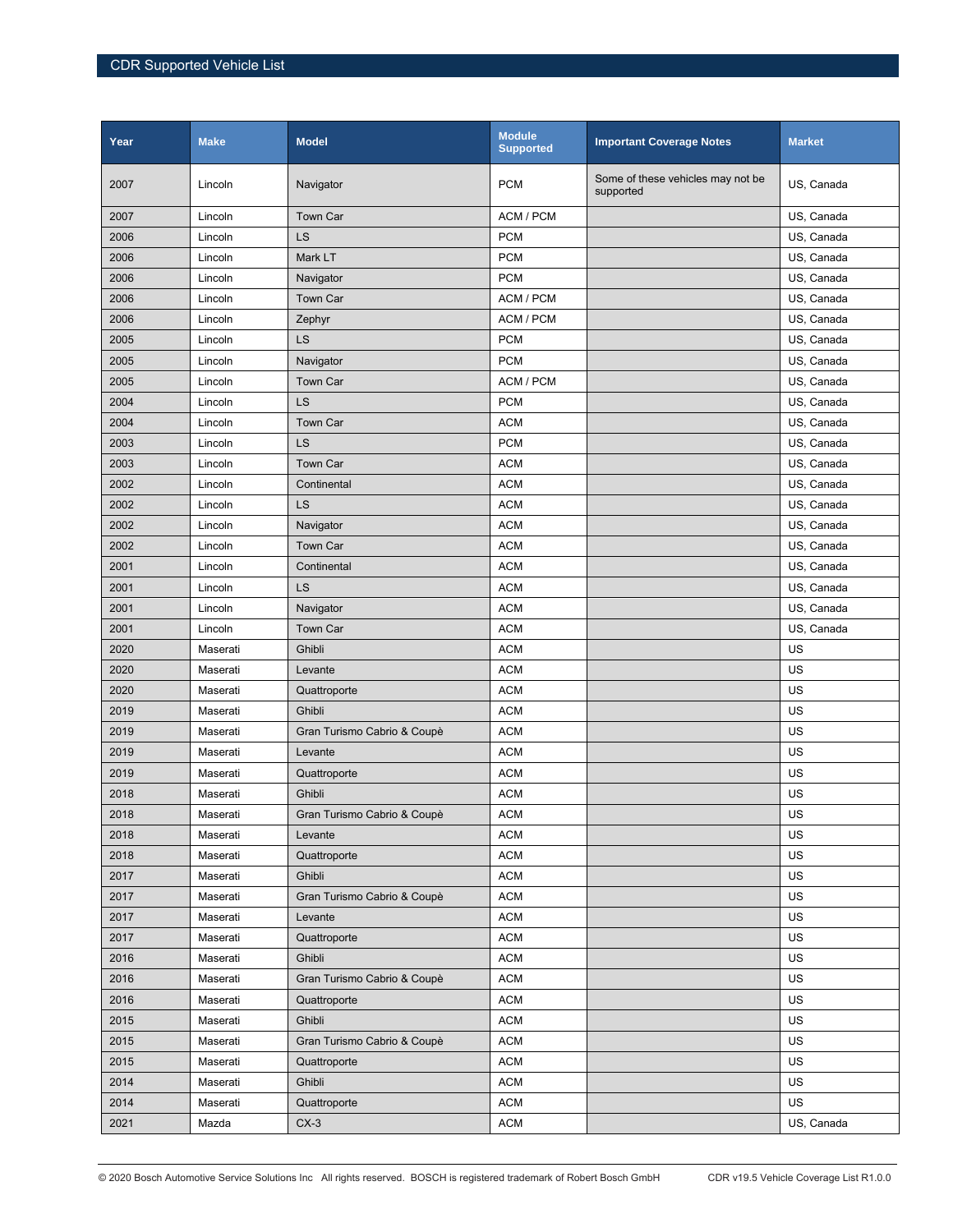| Year | <b>Make</b> | <b>Model</b> | <b>Module</b><br><b>Supported</b> | <b>Important Coverage Notes</b> | <b>Market</b> |
|------|-------------|--------------|-----------------------------------|---------------------------------|---------------|
| 2021 | Mazda       | CX-30        | <b>ACM</b>                        |                                 | US, Canada    |
| 2021 | Mazda       | $CX-5$       | <b>ACM</b>                        |                                 | US, Canada    |
| 2021 | Mazda       | $CX-9$       | <b>ACM</b>                        |                                 | US, Canada    |
| 2021 | Mazda       | Mazda3       | <b>ACM</b>                        |                                 | US, Canada    |
| 2021 | Mazda       | Mazda6       | <b>ACM</b>                        |                                 | US, Canada    |
| 2021 | Mazda       | MX-5 (Miata) | <b>ACM</b>                        |                                 | US, Canada    |
| 2020 | Mazda       | $CX-3$       | <b>ACM</b>                        |                                 | US, Canada    |
| 2020 | Mazda       | $CX-30$      | <b>ACM</b>                        |                                 | US, Canada    |
| 2020 | Mazda       | $CX-5$       | <b>ACM</b>                        |                                 | US, Canada    |
| 2020 | Mazda       | $CX-9$       | <b>ACM</b>                        |                                 | US, Canada    |
| 2020 | Mazda       | Mazda3       | <b>ACM</b>                        |                                 | US, Canada    |
| 2020 | Mazda       | Mazda6       | <b>ACM</b>                        |                                 | US, Canada    |
| 2020 | Mazda       | MX-5 (Miata) | <b>ACM</b>                        |                                 | US, Canada    |
| 2019 | Mazda       | $CX-3$       | <b>ACM</b>                        |                                 | US, Canada    |
| 2019 | Mazda       | $CX-5$       | <b>ACM</b>                        |                                 | US, Canada    |
| 2019 | Mazda       | $CX-9$       | <b>ACM</b>                        |                                 | US, Canada    |
| 2019 | Mazda       | Mazda3       | <b>ACM</b>                        |                                 | US, Canada    |
| 2019 | Mazda       | Mazda6       | <b>ACM</b>                        |                                 | US, Canada    |
| 2019 | Mazda       | MX-5 (Miata) | <b>ACM</b>                        |                                 | US, Canada    |
| 2018 | Mazda       | $CX-3$       | <b>ACM</b>                        |                                 | US, Canada    |
| 2018 | Mazda       | $CX-5$       | <b>ACM</b>                        |                                 | US, Canada    |
| 2018 | Mazda       | $CX-9$       | <b>ACM</b>                        |                                 | US, Canada    |
| 2018 | Mazda       | Mazda3       | <b>ACM</b>                        |                                 | US, Canada    |
| 2018 | Mazda       | Mazda6       | <b>ACM</b>                        |                                 | US, Canada    |
| 2018 | Mazda       | MX-5 (Miata) | <b>ACM</b>                        |                                 | US, Canada    |
| 2017 | Mazda       | $CX-3$       | <b>ACM</b>                        |                                 | US, Canada    |
| 2017 | Mazda       | $CX-5$       | <b>ACM</b>                        |                                 | US, Canada    |
| 2017 | Mazda       | $CX-9$       | <b>ACM</b>                        |                                 | US, Canada    |
| 2017 | Mazda       | Mazda3       | <b>ACM</b>                        |                                 | US, Canada    |
| 2017 | Mazda       | Mazda6       | <b>ACM</b>                        |                                 | US, Canada    |
| 2017 | Mazda       | MX-5 (Miata) | <b>ACM</b>                        |                                 | US, Canada    |
| 2016 | Mazda       | $CX-3$       | <b>ACM</b>                        |                                 | US, Canada    |
| 2016 | Mazda       | $CX-5$       | <b>ACM</b>                        |                                 | US, Canada    |
| 2016 | Mazda       | $CX-9$       | <b>ACM</b>                        |                                 | US, Canada    |
| 2016 | Mazda       | Mazda2       | <b>ACM</b>                        |                                 | US, Canada    |
| 2016 | Mazda       | Mazda3       | <b>ACM</b>                        |                                 | US, Canada    |
| 2016 | Mazda       | Mazda5       | <b>ACM</b>                        |                                 | US, Canada    |
| 2016 | Mazda       | Mazda6       | <b>ACM</b>                        |                                 | US, Canada    |
| 2016 | Mazda       | $MX-5$       | <b>ACM</b>                        |                                 | US, Canada    |
| 2015 | Mazda       | $CX-5$       | <b>ACM</b>                        |                                 | US, Canada    |
| 2015 | Mazda       | $CX-9$       | <b>ACM</b>                        |                                 | US, Canada    |
| 2015 | Mazda       | Mazda3       | <b>ACM</b>                        |                                 | US, Canada    |
| 2015 | Mazda       | Mazda5       | <b>ACM</b>                        |                                 | US, Canada    |
| 2015 | Mazda       | Mazda6       | <b>ACM</b>                        |                                 | US, Canada    |
| 2014 | Mazda       | $CX-5$       | <b>ACM</b>                        |                                 | US, Canada    |
| 2014 | Mazda       | $CX-9$       | <b>ACM</b>                        |                                 | US, Canada    |
| 2014 | Mazda       | Mazda2       | <b>ACM</b>                        |                                 | US, Canada    |
| 2014 | Mazda       | Mazda3       | <b>ACM</b>                        |                                 | US, Canada    |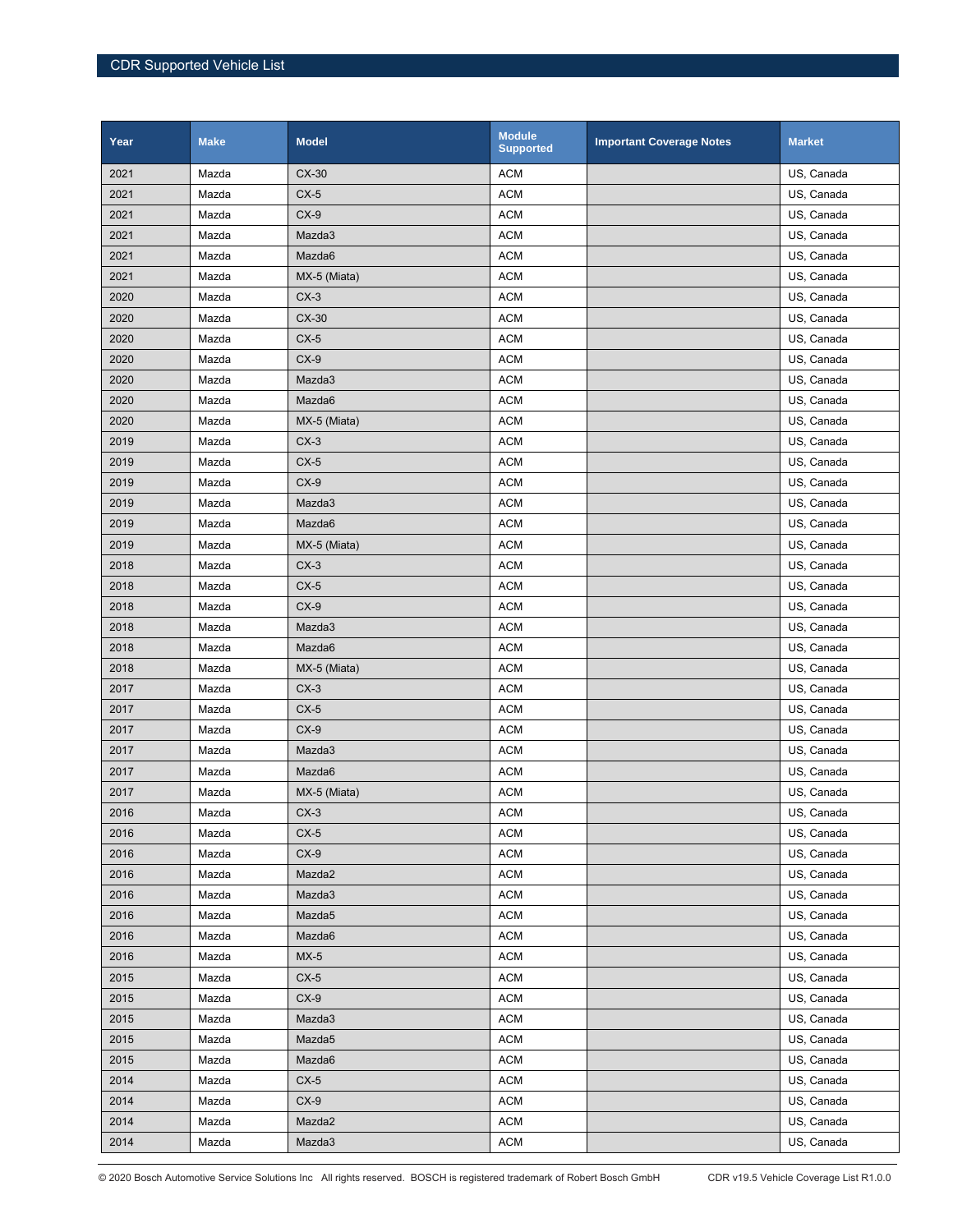| Year | <b>Make</b>   | <b>Model</b>                                  | <b>Module</b><br><b>Supported</b> | <b>Important Coverage Notes</b> | <b>Market</b>     |
|------|---------------|-----------------------------------------------|-----------------------------------|---------------------------------|-------------------|
| 2014 | Mazda         | Mazda <sub>5</sub>                            | <b>ACM</b>                        |                                 | US, Canada        |
| 2014 | Mazda         | Mazda6                                        | <b>ACM</b>                        |                                 | US, Canada        |
| 2013 | Mazda         | $CX-5$                                        | <b>ACM</b>                        |                                 | US, Canada        |
| 2013 | Mazda         | $CX-9$                                        | <b>ACM</b>                        |                                 | US, Canada        |
| 2013 | Mazda         | Mazda2                                        | <b>ACM</b>                        |                                 | US, Canada        |
| 2013 | Mazda         | Mazda3                                        | <b>ACM</b>                        |                                 | US, Canada        |
| 2013 | Mazda         | Mazda5                                        | <b>ACM</b>                        |                                 | US, Canada        |
| 2013 | Mazda         | Mazda6                                        | <b>ACM</b>                        |                                 | US, Canada        |
| 2012 | Mazda         | $CX-9$                                        | <b>ACM</b>                        |                                 | US, Canada        |
| 2012 | Mazda         | Mazda2                                        | <b>ACM</b>                        |                                 | US, Canada        |
| 2012 | Mazda         | Mazda3                                        | <b>ACM</b>                        |                                 | US, Canada        |
| 2012 | Mazda         | Mazda5                                        | <b>ACM</b>                        |                                 | US, Canada        |
| 2012 | Mazda         | Mazda6                                        | <b>ACM</b>                        |                                 | US, Canada        |
| 2011 | Mazda         | $CX-9$                                        | <b>ACM</b>                        |                                 | US, Canada        |
| 2011 | Mazda         | Mazda2                                        | <b>ACM</b>                        |                                 | US, Canada        |
| 2011 | Mazda         | Mazda6                                        | <b>ACM</b>                        |                                 | US, Canada        |
| 2020 | Mercedes-Benz | A-Class Limousine / Kompakt<br>Limousine      | <b>ACM</b>                        |                                 | US, Canada, China |
| 2020 | Mercedes-Benz | AMG GT                                        | <b>ACM</b>                        |                                 | US, Canada        |
| 2020 | Mercedes-Benz | <b>B-Class Limousine</b>                      | <b>ACM</b>                        |                                 | China             |
| 2020 | Mercedes-Benz | C-Class                                       | <b>ACM</b>                        |                                 | US, Canada, China |
| 2020 | Mercedes-Benz | <b>CLA-Class Limousine</b>                    | <b>ACM</b>                        |                                 | China             |
| 2020 | Mercedes-Benz | <b>CLS-Class</b>                              | <b>ACM</b>                        |                                 | US, Canada        |
| 2020 | Mercedes-Benz | E-Class                                       | <b>ACM</b>                        |                                 | US, Canada        |
| 2020 | Mercedes-Benz | EQC                                           | <b>ACM</b>                        |                                 | US, Canada, China |
| 2020 | Mercedes-Benz | G Wagon                                       | <b>ACM</b>                        |                                 | US, Canada, China |
| 2020 | Mercedes-Benz | <b>GLA-Class</b>                              | <b>ACM</b>                        |                                 | US, Canada        |
| 2020 | Mercedes-Benz | <b>GLC-Class</b>                              | <b>ACM</b>                        |                                 | US, Canada, China |
| 2020 | Mercedes-Benz | <b>GLE-Class</b>                              | <b>ACM</b>                        |                                 | US, Canada, China |
| 2020 | Mercedes-Benz | <b>GLS-Class</b>                              | <b>ACM</b>                        |                                 | US, Canada, China |
| 2020 | Mercedes-Benz | GT 43/53/63                                   | <b>ACM</b>                        |                                 | US, Canada, China |
| 2020 | Mercedes-Benz | Metris                                        | <b>ACM</b>                        |                                 | US, Canada, China |
| 2020 | Mercedes-Benz | <b>SLC-Class</b>                              | <b>ACM</b>                        |                                 | US, Canada        |
| 2020 | Mercedes-Benz | <b>SL-Class</b>                               | <b>ACM</b>                        |                                 | US, Canada        |
| 2020 | Mercedes-Benz | Sprinter Cargo Van (includes<br>Freightliner) | <b>ACM</b>                        |                                 | US, Canada, China |
| 2019 | Mercedes-Benz | A-Class Limousine / Kompakt<br>Limousine      | <b>ACM</b>                        |                                 | US, Canada        |
| 2019 | Mercedes-Benz | AMG GT                                        | <b>ACM</b>                        |                                 | US, Canada        |
| 2019 | Mercedes-Benz | <b>B-Class</b>                                | <b>ACM</b>                        |                                 | Canada            |
| 2019 | Mercedes-Benz | <b>B-Class Electric Drive</b>                 | ACM                               |                                 | US, Canada        |
| 2019 | Mercedes-Benz | C-Class                                       | <b>ACM</b>                        |                                 | US, Canada        |
| 2019 | Mercedes-Benz | <b>CLA-Class</b>                              | <b>ACM</b>                        |                                 | US, Canada        |
| 2019 | Mercedes-Benz | <b>CLS-Class</b>                              | <b>ACM</b>                        |                                 | US, Canada        |
| 2019 | Mercedes-Benz | E-Class                                       | <b>ACM</b>                        |                                 | US, Canada        |
| 2019 | Mercedes-Benz | G-Class                                       | <b>ACM</b>                        |                                 | US, Canada        |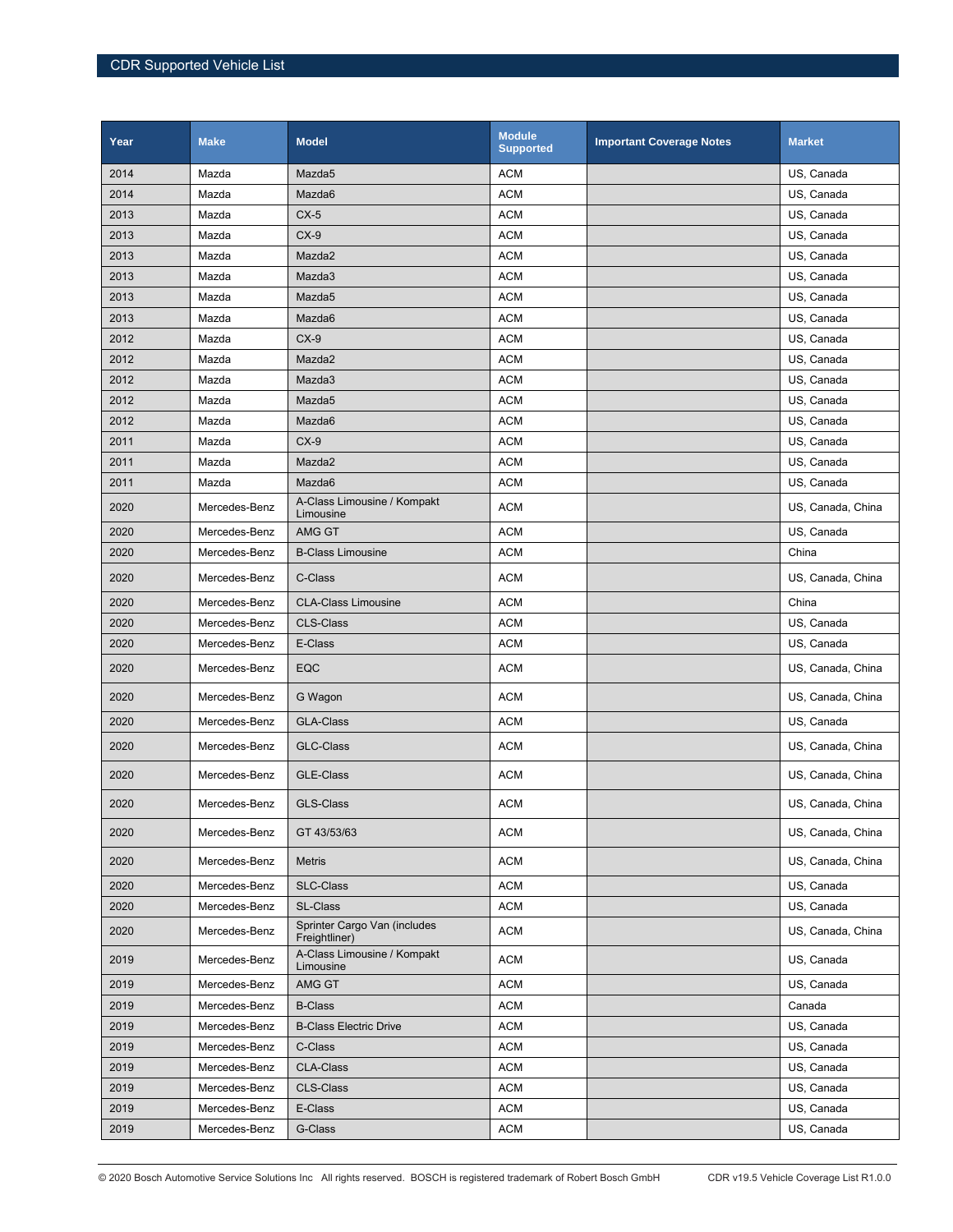| Year | <b>Make</b>   | <b>Model</b>                                  | <b>Module</b><br><b>Supported</b> | <b>Important Coverage Notes</b> | <b>Market</b> |
|------|---------------|-----------------------------------------------|-----------------------------------|---------------------------------|---------------|
| 2019 | Mercedes-Benz | <b>GLA-Class</b>                              | <b>ACM</b>                        |                                 | US, Canada    |
| 2019 | Mercedes-Benz | <b>GLC-Class</b>                              | <b>ACM</b>                        |                                 | US, Canada    |
| 2019 | Mercedes-Benz | <b>GLE-Class</b>                              | <b>ACM</b>                        |                                 | US. Canada    |
| 2019 | Mercedes-Benz | <b>GLS-Class</b>                              | <b>ACM</b>                        |                                 | US, Canada    |
| 2019 | Mercedes-Benz | GT 43/53/63                                   | <b>ACM</b>                        |                                 | US, Canada    |
| 2019 | Mercedes-Benz | <b>Metris</b>                                 | <b>ACM</b>                        |                                 | US, Canada    |
| 2019 | Mercedes-Benz | S-Class                                       | <b>ACM</b>                        |                                 | US, Canada    |
| 2019 | Mercedes-Benz | <b>SLC-Class</b>                              | <b>ACM</b>                        |                                 | US, Canada    |
| 2019 | Mercedes-Benz | <b>SL-Class</b>                               | <b>ACM</b>                        |                                 | US, Canada    |
| 2019 | Mercedes-Benz | Sprinter Cargo Van (includes<br>Freightliner) | <b>ACM</b>                        |                                 | US, Canada    |
| 2018 | Mercedes-Benz | AMG GT                                        | <b>ACM</b>                        |                                 | US, Canada    |
| 2018 | Mercedes-Benz | <b>B-Class</b>                                | <b>ACM</b>                        |                                 | Canada        |
| 2018 | Mercedes-Benz | <b>B-Class Electric Drive</b>                 | <b>ACM</b>                        |                                 | US, Canada    |
| 2018 | Mercedes-Benz | C-Class                                       | <b>ACM</b>                        |                                 | US, Canada    |
| 2018 | Mercedes-Benz | <b>CLA-Class</b>                              | <b>ACM</b>                        |                                 | US, Canada    |
| 2018 | Mercedes-Benz | <b>CLS-Class</b>                              | <b>ACM</b>                        |                                 | US, Canada    |
| 2018 | Mercedes-Benz | E-Class                                       | <b>ACM</b>                        |                                 | US, Canada    |
| 2018 | Mercedes-Benz | G-Class                                       | <b>ACM</b>                        |                                 | US, Canada    |
| 2018 | Mercedes-Benz | <b>GLA-Class</b>                              | <b>ACM</b>                        |                                 | US, Canada    |
| 2018 | Mercedes-Benz | <b>GLC-Class</b>                              | <b>ACM</b>                        |                                 | US, Canada    |
| 2018 | Mercedes-Benz | GLE-Class                                     | <b>ACM</b>                        |                                 | US, Canada    |
| 2018 | Mercedes-Benz | <b>GLS-Class</b>                              | <b>ACM</b>                        |                                 | US, Canada    |
| 2018 | Mercedes-Benz | <b>Metris</b>                                 | <b>ACM</b>                        |                                 | US, Canada    |
| 2018 | Mercedes-Benz | S-Class                                       | <b>ACM</b>                        |                                 | US, Canada    |
| 2018 | Mercedes-Benz | <b>SLC-Class</b>                              | <b>ACM</b>                        |                                 | US, Canada    |
| 2018 | Mercedes-Benz | <b>SL-Class</b>                               | <b>ACM</b>                        |                                 | US, Canada    |
| 2017 | Mercedes-Benz | AMG GT                                        | <b>ACM</b>                        |                                 | US, Canada    |
| 2017 | Mercedes-Benz | <b>B-Class</b>                                | <b>ACM</b>                        |                                 | Canada        |
| 2017 | Mercedes-Benz | <b>B-Class Electric Drive</b>                 | <b>ACM</b>                        |                                 | US, Canada    |
| 2017 | Mercedes-Benz | C-Class                                       | <b>ACM</b>                        |                                 | US, Canada    |
| 2017 | Mercedes-Benz | <b>CLA-Class</b>                              | <b>ACM</b>                        |                                 | US, Canada    |
| 2017 | Mercedes-Benz | CLS-Class                                     | ACM                               |                                 | US, Canada    |
| 2017 | Mercedes-Benz | E-Class                                       | ACM                               |                                 | US, Canada    |
| 2017 | Mercedes-Benz | G-Class                                       | ACM                               |                                 | US, Canada    |
| 2017 | Mercedes-Benz | GLA-Class                                     | <b>ACM</b>                        |                                 | US, Canada    |
| 2017 | Mercedes-Benz | GLC-Class                                     | ACM                               |                                 | US, Canada    |
| 2017 | Mercedes-Benz | <b>GLE-Class</b>                              | <b>ACM</b>                        |                                 | US, Canada    |
| 2017 | Mercedes-Benz | GLS-Class                                     | <b>ACM</b>                        |                                 | US, Canada    |
| 2017 | Mercedes-Benz | Maybach S600                                  | ACM                               |                                 | US, Canada    |
| 2017 | Mercedes-Benz | Metris                                        | <b>ACM</b>                        |                                 | US, Canada    |
| 2017 | Mercedes-Benz | S-Class                                       | ACM                               |                                 | US, Canada    |
| 2017 | Mercedes-Benz | <b>SLC-Class</b>                              | <b>ACM</b>                        |                                 | US, Canada    |
| 2017 | Mercedes-Benz | <b>SL-Class</b>                               | <b>ACM</b>                        |                                 | US, Canada    |
| 2016 | Mercedes-Benz | AMG GT                                        | ACM                               |                                 | US, Canada    |
| 2016 | Mercedes-Benz | <b>B-Class</b>                                | ACM                               |                                 | Canada        |
| 2016 | Mercedes-Benz | <b>B-Class Electric Drive</b>                 | ACM                               |                                 | US, Canada    |
| 2016 | Mercedes-Benz | C-Class                                       | <b>ACM</b>                        |                                 | US, Canada    |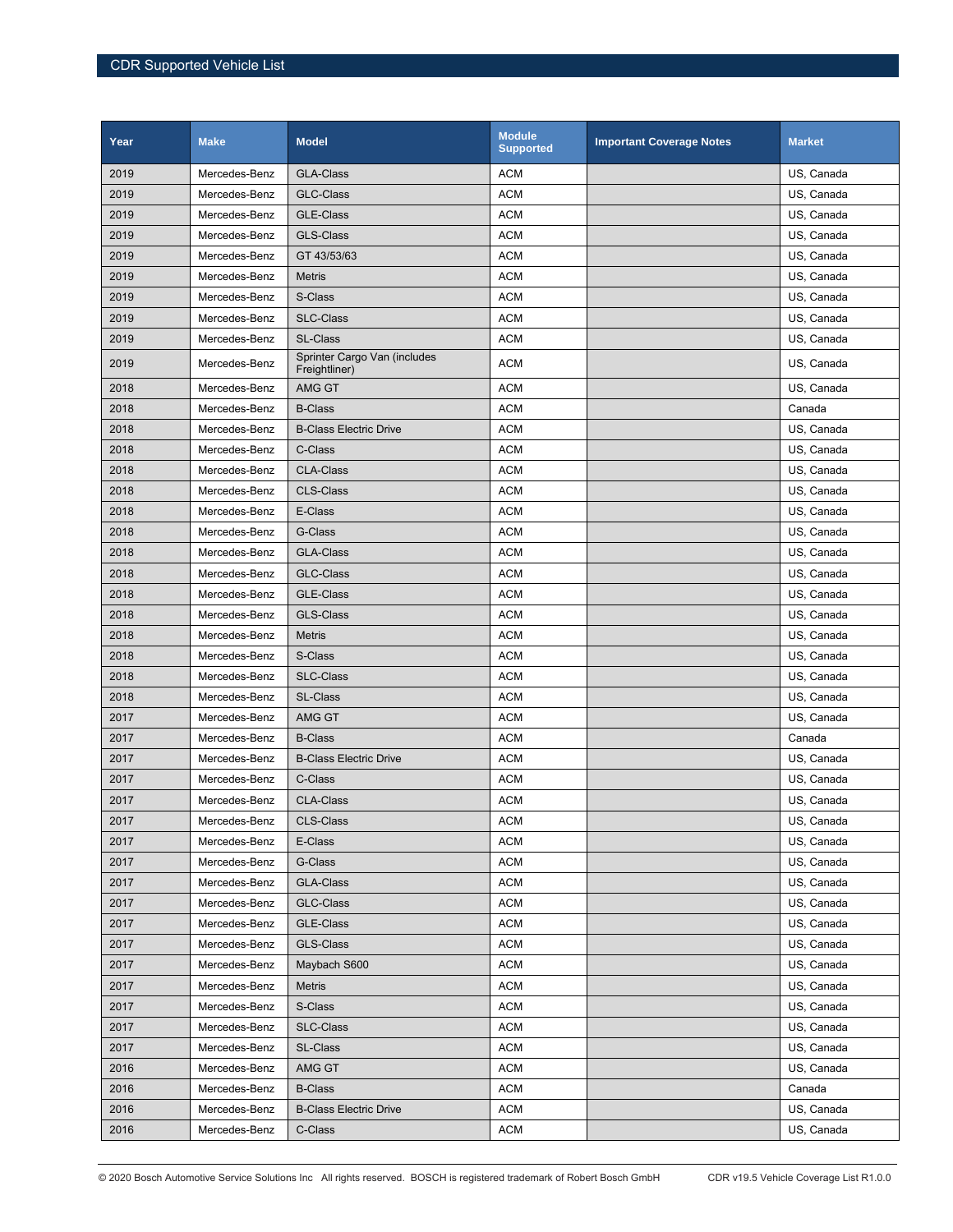| Year | <b>Make</b>   | <b>Model</b>                  | <b>Module</b><br><b>Supported</b> | <b>Important Coverage Notes</b>                               | <b>Market</b> |
|------|---------------|-------------------------------|-----------------------------------|---------------------------------------------------------------|---------------|
| 2016 | Mercedes-Benz | <b>CLA-Class</b>              | <b>ACM</b>                        |                                                               | US, Canada    |
| 2016 | Mercedes-Benz | <b>CLS-Class</b>              | <b>ACM</b>                        |                                                               | US, Canada    |
| 2016 | Mercedes-Benz | E-Class                       | <b>ACM</b>                        |                                                               | US, Canada    |
| 2016 | Mercedes-Benz | G-Class                       | <b>ACM</b>                        |                                                               | US. Canada    |
| 2016 | Mercedes-Benz | GLC-Class                     | <b>ACM</b>                        |                                                               | US, Canada    |
| 2016 | Mercedes-Benz | GL-Class                      | <b>ACM</b>                        |                                                               | US, Canada    |
| 2016 | Mercedes-Benz | GLE-Class                     | <b>ACM</b>                        |                                                               | US, Canada    |
| 2016 | Mercedes-Benz | <b>GLS-Class</b>              | <b>ACM</b>                        |                                                               | US, Canada    |
| 2016 | Mercedes-Benz | Maybach S600                  | <b>ACM</b>                        |                                                               | US, Canada    |
| 2016 | Mercedes-Benz | <b>Metris</b>                 | <b>ACM</b>                        |                                                               | US, Canada    |
| 2016 | Mercedes-Benz | S-Class                       | <b>ACM</b>                        |                                                               | US, Canada    |
| 2016 | Mercedes-Benz | <b>SL-Class</b>               | <b>ACM</b>                        |                                                               | US, Canada    |
| 2016 | Mercedes-Benz | <b>SLK-Class</b>              | <b>ACM</b>                        |                                                               | US, Canada    |
| 2015 | Mercedes-Benz | <b>B-Class</b>                | <b>ACM</b>                        | Vehicle production dates 6/2/2014<br>and later are supported  | Canada        |
| 2015 | Mercedes-Benz | <b>B-Class Electric Drive</b> | <b>ACM</b>                        |                                                               | US, Canada    |
| 2015 | Mercedes-Benz | C-Class Coupe                 | <b>ACM</b>                        |                                                               | US, Canada    |
| 2015 | Mercedes-Benz | C-Class Sedan                 | <b>ACM</b>                        | Vehicle production dates 9/1/2014<br>and later are supported  | US, Canada    |
| 2015 | Mercedes-Benz | <b>CLA-Class</b>              | <b>ACM</b>                        | Vehicle production dates 6/2/2014<br>and later are supported  | US, Canada    |
| 2015 | Mercedes-Benz | CLS-Class                     | <b>ACM</b>                        |                                                               | US, Canada    |
| 2015 | Mercedes-Benz | E-Class                       | <b>ACM</b>                        |                                                               | US, Canada    |
| 2015 | Mercedes-Benz | G-Class                       | <b>ACM</b>                        | Vehicle production dates 11/1/2014<br>and later are supported | US, Canada    |
| 2015 | Mercedes-Benz | <b>GLA-Class</b>              | <b>ACM</b>                        | Vehicle production dates 6/2/2014<br>and later are supported  | US, Canada    |
| 2015 | Mercedes-Benz | GL-Class                      | <b>ACM</b>                        | Vehicle production dates 7/11/2014<br>and later are supported | US, Canada    |
| 2015 | Mercedes-Benz | GLK-Class                     | <b>ACM</b>                        |                                                               | US, Canada    |
| 2015 | Mercedes-Benz | ML-Class                      | <b>ACM</b>                        | Vehicle production dates 7/11/2014<br>and later are supported | US, Canada    |
| 2015 | Mercedes-Benz | S-Class Coupe                 | <b>ACM</b>                        | Vehicle production dates 9/1/2014<br>and later are supported  | US, Canada    |
| 2015 | Mercedes-Benz | S-Class Sedan                 | <b>ACM</b>                        |                                                               | US, Canada    |
| 2015 | Mercedes-Benz | <b>SL-Class</b>               | <b>ACM</b>                        |                                                               | US, Canada    |
| 2015 | Mercedes-Benz | <b>SLK-Class</b>              | <b>ACM</b>                        |                                                               | US, Canada    |
| 2014 | Mercedes-Benz | <b>B-Class EV</b>             | <b>ACM</b>                        | Vehicle production dates 4/11/2014<br>and later are supported | US, Canada    |
| 2014 | Mercedes-Benz | E-Class (includes Coupe)      | <b>ACM</b>                        |                                                               | US, Canada    |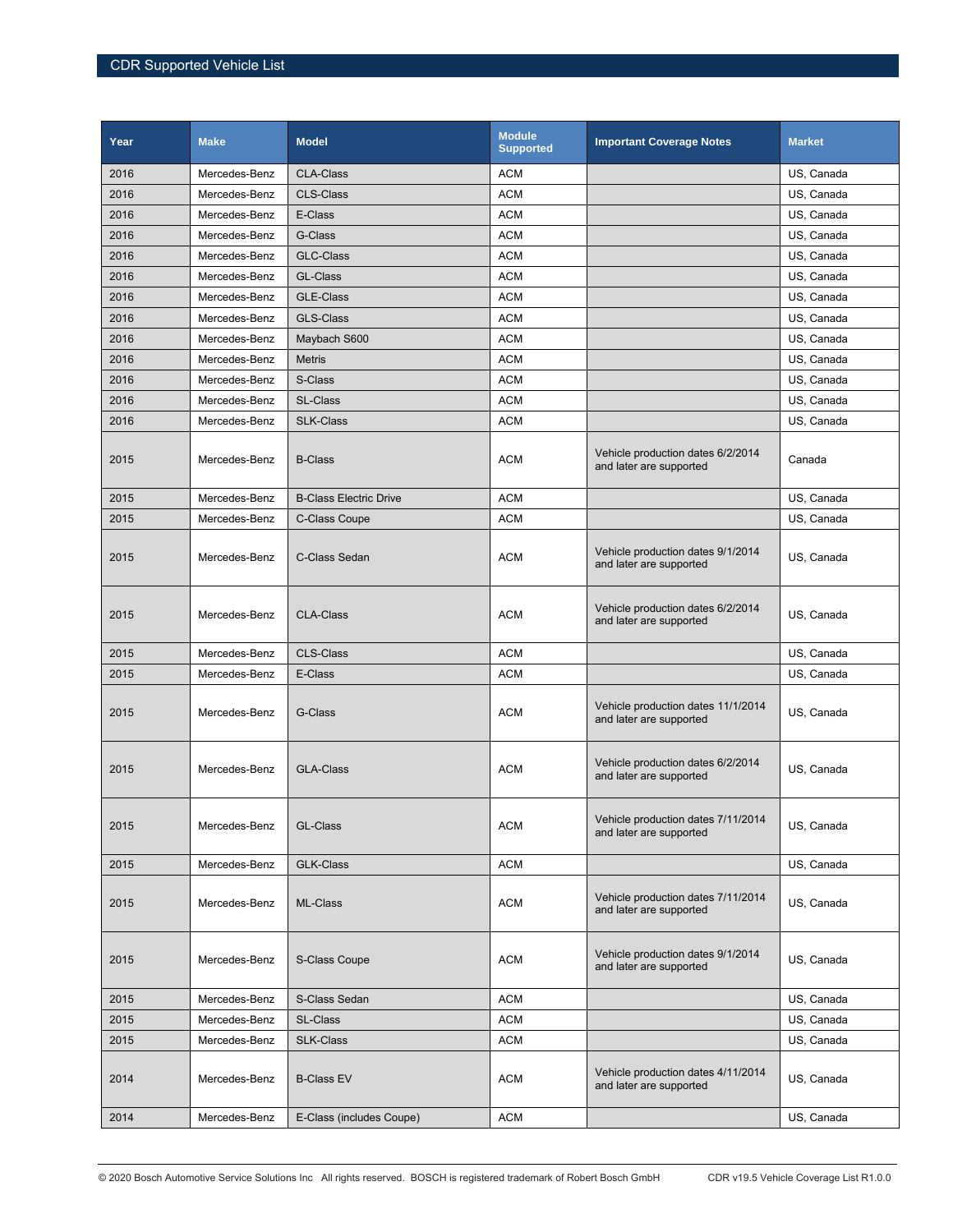| Year | <b>Make</b>   | <b>Model</b>           | <b>Module</b><br><b>Supported</b> | <b>Important Coverage Notes</b>                             | <b>Market</b>           |
|------|---------------|------------------------|-----------------------------------|-------------------------------------------------------------|-------------------------|
| 2014 | Mercedes-Benz | <b>GLK-Class</b>       | <b>ACM</b>                        | Vehicle production dates 12/2013<br>and later are supported | US, Canada              |
| 2014 | Mercedes-Benz | S-Class                | <b>ACM</b>                        |                                                             | US, Canada              |
| 2014 | Mercedes-Benz | <b>SL-Class</b>        | <b>ACM</b>                        | Vehicle production dates 12/2013<br>and later are supported | US, Canada              |
| 2014 | Mercedes-Benz | <b>SLK-Class</b>       | <b>ACM</b>                        | Vehicle production dates 12/2013<br>and later are supported | US, Canada              |
| 2011 | Mercury       | <b>Grand Marquis</b>   | ACM / PCM                         |                                                             | US, Canada              |
| 2011 | Mercury       | Mariner (gas & hybrid) | <b>ACM</b>                        |                                                             | US, Canada              |
| 2011 | Mercury       | Milan (gas & hybrid)   | <b>ACM</b>                        |                                                             | US, Canada              |
| 2010 | Mercury       | <b>Grand Marquis</b>   | ACM / PCM                         |                                                             | US. Canada              |
| 2010 | Mercury       | Mariner (gas & hybrid) | <b>ACM</b>                        |                                                             | US, Canada              |
| 2010 | Mercury       | Milan (gas & hybrid)   | <b>ACM</b>                        |                                                             | US, Canada              |
| 2010 | Mercury       | Mountaineer            | <b>PCM</b>                        | Some of these vehicles may not be<br>supported              | US, Canada              |
| 2009 | Mercury       | <b>Grand Marquis</b>   | ACM / PCM                         |                                                             | US, Canada              |
| 2009 | Mercury       | Mariner (gas & hybrid) | <b>ACM</b>                        |                                                             | US, Canada              |
| 2009 | Mercury       | Mountaineer            | <b>PCM</b>                        | Some of these vehicles may not be<br>supported              | US, Canada              |
| 2008 | Mercury       | <b>Grand Marquis</b>   | ACM / PCM                         |                                                             | US, Canada              |
| 2008 | Mercury       | Mountaineer            | ACM / PCM                         | Some of these vehicles may not be<br>supported              | US, Canada              |
| 2007 | Mercury       | <b>Grand Marquis</b>   | ACM / PCM                         |                                                             | US, Canada              |
| 2007 | Mercury       | Milan                  | ACM / PCM                         |                                                             | US, Canada              |
| 2007 | Mercury       | Montego                | <b>PCM</b>                        |                                                             | US, Canada              |
| 2007 | Mercury       | Mountaineer            | ACM / PCM                         | Some of these vehicles may not be<br>supported              | US, Canada              |
| 2006 | Mercury       | <b>Grand Marquis</b>   | ACM / PCM                         |                                                             | US, Canada              |
| 2006 | Mercury       | Milan                  | ACM / PCM                         |                                                             | US, Canada              |
| 2006 | Mercury       | Montego                | <b>ACM</b>                        |                                                             | US, Canada              |
| 2006 | Mercury       | Mountaineer            | ACM / PCM                         | Some of these vehicles may not be<br>supported              | US, Canada              |
| 2005 | Mercury       | <b>Grand Marquis</b>   | ACM / PCM                         |                                                             | US, Canada              |
| 2005 | Mercury       | Montego                | <b>PCM</b>                        |                                                             | US, Canada              |
| 2005 | Mercury       | Mountaineer            | <b>PCM</b>                        |                                                             | US, Canada              |
| 2004 | Mercury       | <b>Grand Marquis</b>   | <b>ACM</b>                        |                                                             | US, Canada              |
| 2004 | Mercury       | Marauder               | <b>ACM</b>                        |                                                             | US, Canada              |
| 2004 | Mercury       | Mountaineer            | <b>PCM</b>                        |                                                             | US, Canada              |
| 2003 | Mercury       | <b>Grand Marquis</b>   | <b>ACM</b>                        |                                                             | US, Canada              |
| 2003 | Mercury       | Marauder               | <b>ACM</b>                        |                                                             | US, Canada              |
| 2002 | Mercury       | <b>Grand Marquis</b>   | <b>ACM</b>                        |                                                             | US, Canada              |
| 2001 | Mercury       | <b>Grand Marquis</b>   | <b>ACM</b>                        |                                                             | US, Canada              |
| 2001 | Mercury       | Sable                  | <b>ACM</b>                        |                                                             | US, Canada              |
| 2019 | MINI          | Clubman                | <b>ACM</b>                        | Requires CDR 500 for direct-to-<br>module imaging           | US, Canada, S.<br>Korea |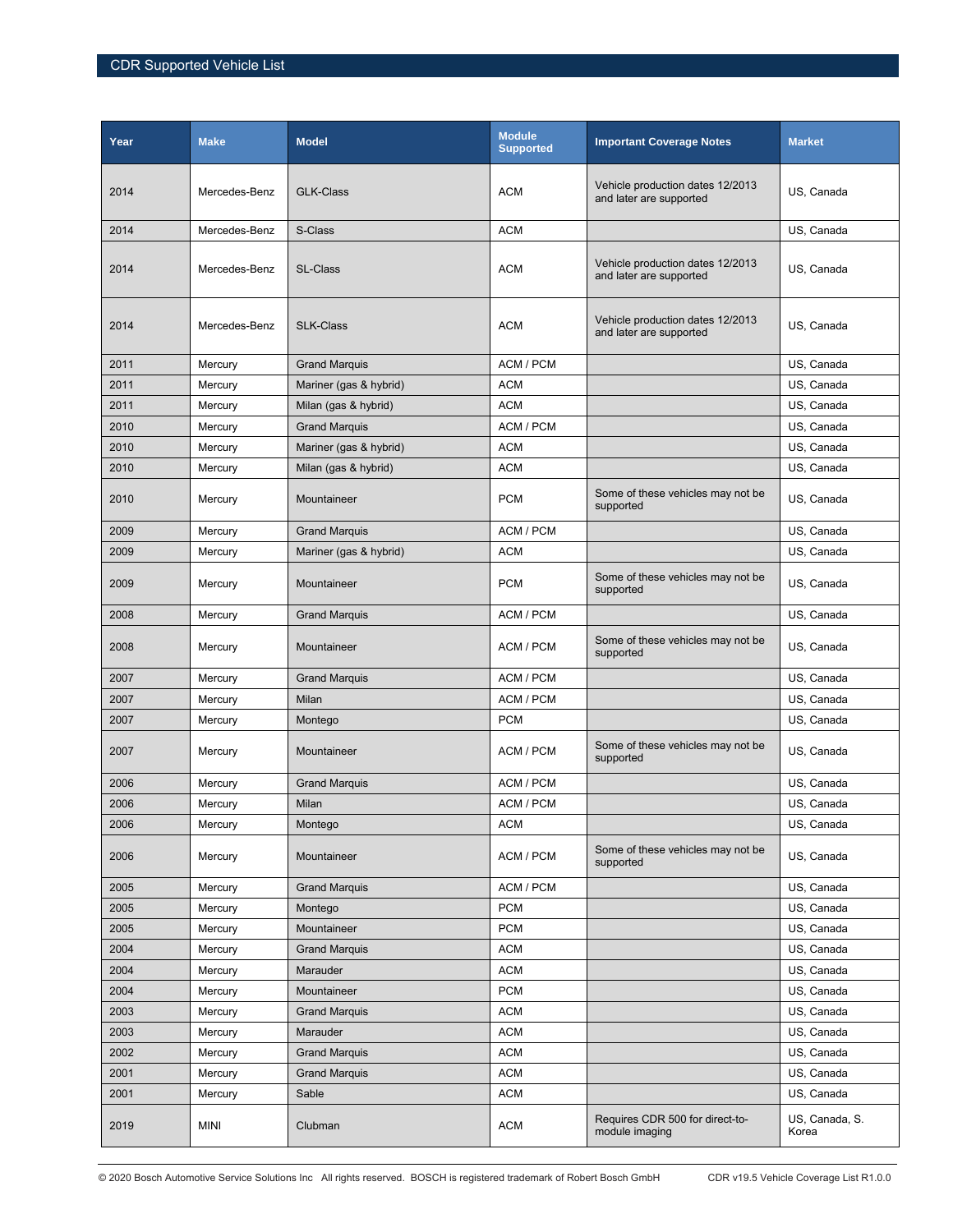| Year | <b>Make</b> | <b>Model</b>        | <b>Module</b><br><b>Supported</b> | <b>Important Coverage Notes</b>                   | <b>Market</b>           |
|------|-------------|---------------------|-----------------------------------|---------------------------------------------------|-------------------------|
| 2019 | <b>MINI</b> | Convertible         | <b>ACM</b>                        | Requires CDR 500 for direct-to-<br>module imaging | US, Canada, S.<br>Korea |
| 2019 | <b>MINI</b> | Countryman          | <b>ACM</b>                        | Requires CDR 500 for direct-to-<br>module imaging | US, Canada, S.<br>Korea |
| 2019 | <b>MINI</b> | Hardtop             | <b>ACM</b>                        | Requires CDR 500 for direct-to-<br>module imaging | US, Canada, S.<br>Korea |
| 2018 | <b>MINI</b> | Clubman             | <b>ACM</b>                        | Requires CDR 500 for direct-to-<br>module imaging | US, Canada, S.<br>Korea |
| 2018 | <b>MINI</b> | Convertible         | <b>ACM</b>                        | Requires CDR 500 for direct-to-<br>module imaging | US, Canada, S.<br>Korea |
| 2018 | <b>MINI</b> | Countryman          | <b>ACM</b>                        | Requires CDR 500 for direct-to-<br>module imaging | US, Canada, S.<br>Korea |
| 2018 | <b>MINI</b> | Hardtop             | <b>ACM</b>                        | Requires CDR 500 for direct-to-<br>module imaging | US, Canada, S.<br>Korea |
| 2017 | <b>MINI</b> | Clubman             | <b>ACM</b>                        | Requires CDR 500 for direct-to-<br>module imaging | US, Canada, S.<br>Korea |
| 2017 | <b>MINI</b> | Convertible         | <b>ACM</b>                        | Requires CDR 500 for direct-to-<br>module imaging | US, Canada, S.<br>Korea |
| 2017 | <b>MINI</b> | Countryman          | <b>ACM</b>                        |                                                   | US, Canada              |
| 2017 | <b>MINI</b> | Hardtop             | <b>ACM</b>                        | Requires CDR 500 for direct-to-<br>module imaging | US, Canada              |
| 2017 | <b>MINI</b> | Hardtop             | <b>ACM</b>                        | Requires CDR 500 for direct-to-<br>module imaging | US, Canada              |
| 2017 | <b>MINI</b> | Hardtop & Hatchback | <b>ACM</b>                        | Requires CDR 500 for direct-to-<br>module imaging | S. Korea                |
| 2016 | <b>MINI</b> | Clubman             | <b>ACM</b>                        | Requires CDR 500 for direct-to-<br>module imaging | US, Canada,<br>S.Korea  |
| 2016 | <b>MINI</b> | Convertible         | <b>ACM</b>                        | Requires CDR 500 for direct-to-<br>module imaging | US, Canada,<br>S.Korea  |
| 2016 | <b>MINI</b> | Countryman          | <b>ACM</b>                        |                                                   | US, Canada, S.<br>Korea |
| 2016 | <b>MINI</b> | Hardtop             | <b>ACM</b>                        | Requires CDR 500 for direct-to-<br>module imaging | US, Canada,<br>S.Korea  |
| 2016 | <b>MINI</b> | Paceman             | <b>ACM</b>                        |                                                   | US, Canada              |
| 2016 | <b>MINI</b> | Roadster            | <b>ACM</b>                        |                                                   | US, Canada              |
| 2015 | <b>MINI</b> | Convertible         | ACM                               |                                                   | US, Canada              |
| 2015 | <b>MINI</b> | Countryman          | <b>ACM</b>                        |                                                   | US, Canada              |
| 2015 | MINI        | Coupe               | <b>ACM</b>                        |                                                   | US, Canada              |
| 2015 | <b>MINI</b> | Hardtop             | <b>ACM</b>                        | Requires CDR 500 for direct-to-<br>module imaging | US, Canada,<br>S.Korea  |
| 2015 | <b>MINI</b> | Paceman             | <b>ACM</b>                        |                                                   | US, Canada              |
| 2015 | <b>MINI</b> | Roadster            | <b>ACM</b>                        |                                                   | US, Canada              |
| 2014 | <b>MINI</b> | Clubman             | <b>ACM</b>                        |                                                   | US, Canada              |
| 2014 | <b>MINI</b> | Convertible         | <b>ACM</b>                        |                                                   | US, Canada              |
| 2014 | <b>MINI</b> | Countryman          | <b>ACM</b>                        |                                                   | US, Canada              |
| 2014 | <b>MINI</b> | Coupe               | <b>ACM</b>                        |                                                   | US, Canada              |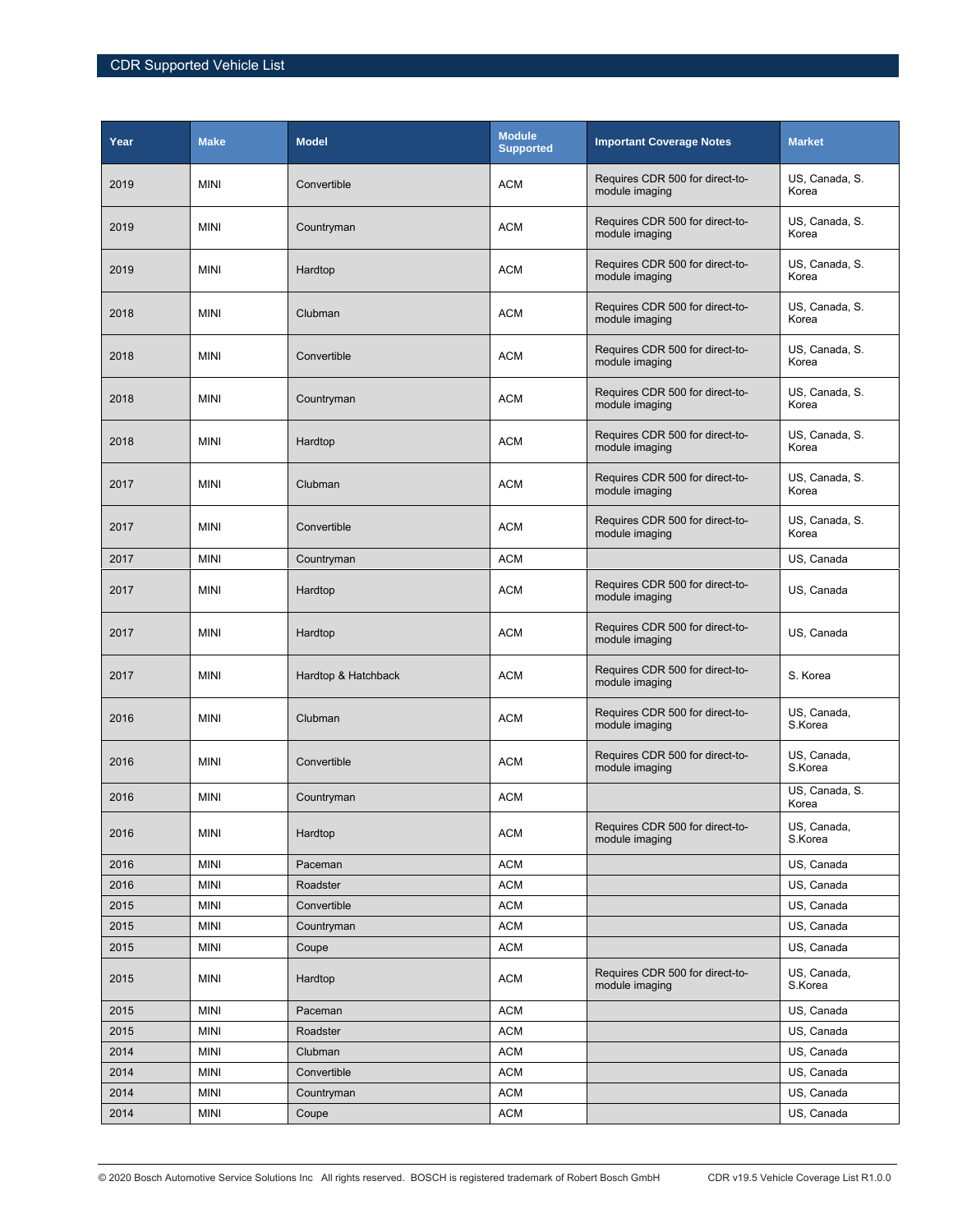| Year | <b>Make</b> | <b>Model</b>           | <b>Module</b><br><b>Supported</b> | <b>Important Coverage Notes</b>                   | <b>Market</b>                |
|------|-------------|------------------------|-----------------------------------|---------------------------------------------------|------------------------------|
| 2014 | <b>MINI</b> | Hardtop                | <b>ACM</b>                        | Requires CDR 500 for direct-to-<br>module imaging | US, Canada                   |
| 2014 | <b>MINI</b> | Paceman                | <b>ACM</b>                        |                                                   | US, Canada                   |
| 2014 | <b>MINI</b> | Roadster               | <b>ACM</b>                        |                                                   | US, Canada                   |
| 2019 | Mitsubishi  | <b>ASX</b>             | <b>ACM</b>                        |                                                   | <b>Where Sold</b>            |
| 2019 | Mitsubishi  | <b>Eclipse Cross</b>   | <b>ACM</b>                        |                                                   | Where Sold (except<br>China) |
| 2019 | Mitsubishi  | Outlander              | <b>ACM</b>                        |                                                   | Where Sold (except<br>China) |
| 2019 | Mitsubishi  | <b>Outlander PHEV</b>  | <b>ACM</b>                        |                                                   | Where Sold (except<br>China) |
| 2019 | Mitsubishi  | <b>Outlander Sport</b> | <b>ACM</b>                        |                                                   | <b>Where Sold</b>            |
| 2019 | Mitsubishi  | <b>RVR</b>             | <b>ACM</b>                        |                                                   | <b>Where Sold</b>            |
| 2018 | Mitsubishi  | <b>ASX</b>             | <b>ACM</b>                        |                                                   | <b>Where Sold</b>            |
| 2018 | Mitsubishi  | <b>Eclipse Cross</b>   | <b>ACM</b>                        |                                                   | Where Sold (except<br>China) |
| 2018 | Mitsubishi  | Outlander              | <b>ACM</b>                        |                                                   | Where Sold (except<br>China) |
| 2018 | Mitsubishi  | <b>Outlander PHEV</b>  | <b>ACM</b>                        |                                                   | Where Sold (except<br>China) |
| 2018 | Mitsubishi  | <b>Outlander Sport</b> | <b>ACM</b>                        |                                                   | <b>Where Sold</b>            |
| 2018 | Mitsubishi  | <b>RVR</b>             | <b>ACM</b>                        |                                                   | <b>Where Sold</b>            |
| 2017 | Mitsubishi  | <b>ASX</b>             | <b>ACM</b>                        |                                                   | <b>Where Sold</b>            |
| 2017 | Mitsubishi  | Outlander              | <b>ACM</b>                        |                                                   | Where Sold (except<br>China) |
| 2017 | Mitsubishi  | <b>Outlander Sport</b> | <b>ACM</b>                        |                                                   | <b>Where Sold</b>            |
| 2017 | Mitsubishi  | <b>RVR</b>             | <b>ACM</b>                        |                                                   | <b>Where Sold</b>            |
| 2016 | Mitsubishi  | <b>ASX</b>             | <b>ACM</b>                        |                                                   | Where Sold                   |
| 2016 | Mitsubishi  | Outlander              | <b>ACM</b>                        |                                                   | Where Sold (except<br>China) |
| 2016 | Mitsubishi  | <b>Outlander Sport</b> | <b>ACM</b>                        |                                                   | <b>Where Sold</b>            |
| 2016 | Mitsubishi  | <b>RVR</b>             | <b>ACM</b>                        |                                                   | <b>Where Sold</b>            |
| 2015 | Mitsubishi  | <b>ASX</b>             | <b>ACM</b>                        |                                                   | <b>Where Sold</b>            |
| 2015 | Mitsubishi  | Outlander              | <b>ACM</b>                        |                                                   | Where Sold (except<br>China) |
| 2015 | Mitsubishi  | <b>Outlander Sport</b> | <b>ACM</b>                        |                                                   | <b>Where Sold</b>            |
| 2015 | Mitsubishi  | <b>RVR</b>             | <b>ACM</b>                        |                                                   | <b>Where Sold</b>            |
| 2014 | Mitsubishi  | <b>ASX</b>             | <b>ACM</b>                        |                                                   | Where Sold                   |
| 2014 | Mitsubishi  | Outlander              | <b>ACM</b>                        |                                                   | Where Sold (except<br>China) |
| 2014 | Mitsubishi  | <b>Outlander Sport</b> | <b>ACM</b>                        |                                                   | Where Sold                   |
| 2014 | Mitsubishi  | <b>RVR</b>             | <b>ACM</b>                        |                                                   | Where Sold                   |
| 2013 | Mitsubishi  | ASX                    | <b>ACM</b>                        |                                                   | Where Sold                   |
| 2013 | Mitsubishi  | <b>Outlander Sport</b> | <b>ACM</b>                        |                                                   | <b>Where Sold</b>            |
| 2012 | Mitsubishi  | <b>ASX</b>             | <b>ACM</b>                        |                                                   | Where Sold                   |
| 2012 | Mitsubishi  | <b>Outlander Sport</b> | <b>ACM</b>                        |                                                   | Where Sold                   |
| 2012 | Mitsubishi  | <b>RVR</b>             | <b>ACM</b>                        |                                                   | Where Sold                   |
| 2011 | Mitsubishi  | ASX                    | <b>ACM</b>                        |                                                   | Where Sold                   |
| 2011 | Mitsubishi  | <b>Outlander Sport</b> | <b>ACM</b>                        |                                                   | Where Sold                   |
| 2011 | Mitsubishi  | <b>RVR</b>             | <b>ACM</b>                        |                                                   | Where Sold                   |
| 2010 | Mitsubishi  | Raider                 | <b>ACM</b>                        |                                                   | US, Canada                   |
| 2009 | Mitsubishi  | Raider                 | <b>ACM</b>                        |                                                   | US, Canada                   |
| 2008 | Mitsubishi  | Raider                 | <b>ACM</b>                        |                                                   | US, Canada                   |
| 2007 | Mitsubishi  | Raider                 | ACM                               |                                                   | US, Canada                   |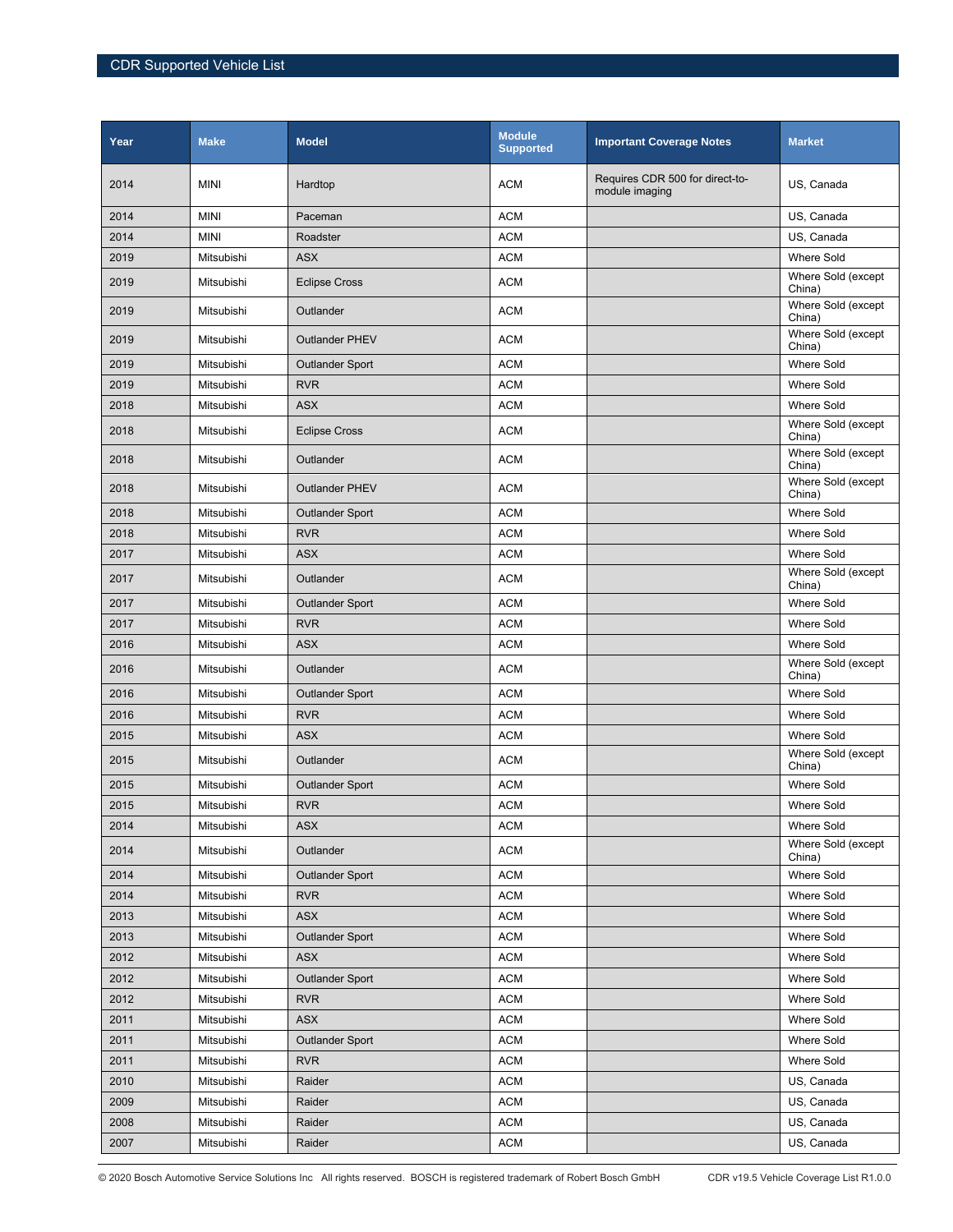| Year | <b>Make</b> | <b>Model</b>               | <b>Module</b><br><b>Supported</b> | <b>Important Coverage Notes</b> | <b>Market</b>                        |
|------|-------------|----------------------------|-----------------------------------|---------------------------------|--------------------------------------|
| 2020 | Nissan      | 370Z                       | <b>ACM</b>                        |                                 | US, Canada                           |
| 2020 | Nissan      | Altima                     | <b>ACM</b>                        | X                               | US, Canada,<br>S.Korea               |
| 2020 | Nissan      | Armada                     | <b>ACM</b>                        | $\pmb{\mathsf{x}}$              | US, Canada                           |
| 2020 | Nissan      | Days                       | <b>ACM</b>                        |                                 | US, Canada                           |
| 2020 | Nissan      | GT-R                       | <b>ACM</b>                        | $\pmb{\chi}$                    | US, Canada                           |
| 2020 | Nissan      | Kicks                      | <b>ACM</b>                        | $\pmb{\mathsf{x}}$              | US, Canada                           |
| 2020 | Nissan      | Leaf                       | <b>ACM</b>                        | $\pmb{\mathsf{x}}$              | US, Canada,<br>S.Korea               |
| 2020 | Nissan      | Maxima                     | <b>ACM</b>                        | $\pmb{\mathsf{x}}$              | US, Canada                           |
| 2020 | Nissan      | Murano                     | <b>ACM</b>                        | $\pmb{\mathsf{x}}$              | US, Canada                           |
| 2020 | Nissan      | NV Cargo & Passenger       | <b>ACM</b>                        | $\pmb{\mathsf{x}}$              | US, Canada                           |
| 2020 | Nissan      | NV200 Compact Cargo        | <b>ACM</b>                        | $\pmb{\mathsf{x}}$              | US, Canada                           |
| 2020 | Nissan      | Pathfinder                 | <b>ACM</b>                        | $\pmb{\mathsf{x}}$              | US, Canada                           |
| 2020 | Nissan      | Qashqai                    | <b>ACM</b>                        | $\pmb{\mathsf{x}}$              | Canada                               |
| 2020 | Nissan      | Rogue                      | <b>ACM</b>                        |                                 | US, Canada,<br>S.Korea               |
| 2020 | Nissan      | Rogue Sport                | <b>ACM</b>                        |                                 | US, Canada                           |
| 2020 | Nissan      | Roox                       | <b>ACM</b>                        |                                 | US, Canada                           |
| 2020 | Nissan      | Sentra                     | <b>ACM</b>                        |                                 | US, Canada                           |
| 2020 | Nissan      | Titan, Titan XD            | <b>ACM</b>                        | $\pmb{\mathsf{x}}$              | US, Canada                           |
| 2020 | Nissan      | Versa Sedan                | <b>ACM</b>                        | $\pmb{\chi}$                    | US, Canada                           |
| 2019 | Nissan      | 370Z                       | <b>ACM</b>                        |                                 | US, Canada                           |
| 2019 | Nissan      | Altima                     | <b>ACM</b>                        | $\pmb{\mathsf{x}}$              | US, Canada                           |
| 2019 | Nissan      | Armada                     | <b>ACM</b>                        | $\pmb{\mathsf{x}}$              | US, Canada                           |
| 2019 | Nissan      | Frontier                   | <b>ACM</b>                        | $\pmb{\mathsf{x}}$              | US, Canada                           |
| 2019 | Nissan      | GT-R                       | <b>ACM</b>                        | $\pmb{\mathsf{x}}$              | US, Canada                           |
| 2019 | Nissan      | <b>Kicks</b>               | <b>ACM</b>                        | $\pmb{\chi}$                    | US, Canada                           |
| 2019 | Nissan      | Leaf                       | <b>ACM</b>                        | $\pmb{\mathsf{x}}$              | $\overline{US}$ , Canada,<br>S.Korea |
| 2019 | Nissan      | Maxima                     | <b>ACM</b>                        | $\pmb{\mathsf{x}}$              | US, Canada                           |
| 2019 | Nissan      | <b>MICRA</b>               | <b>ACM</b>                        | $\pmb{\mathsf{x}}$              | Canada                               |
| 2019 | Nissan      | Murano                     | <b>ACM</b>                        | $\pmb{\mathsf{x}}$              | US, Canada                           |
| 2019 | Nissan      | NV Cargo & Passenger       | <b>ACM</b>                        | X                               | US, Canada                           |
| 2019 | Nissan      | NV200 Taxi & Compact Cargo | <b>ACM</b>                        | X                               | US, Canada                           |
| 2019 | Nissan      | Pathfinder                 | <b>ACM</b>                        | $\pmb{\mathsf{x}}$              | US, Canada                           |
| 2019 | Nissan      | Qashqai                    | ACM                               | $\mathsf X$                     | Canada                               |
| 2019 | Nissan      | Rogue                      | ACM                               |                                 | US, Canada,<br>S.Korea               |
| 2019 | Nissan      | Rogue, Rogue Sport         | <b>ACM</b>                        |                                 | US, Canada,<br>S.Korea               |
| 2019 | Nissan      | Sentra                     | <b>ACM</b>                        |                                 | US, Canada                           |
| 2019 | Nissan      | Sentra                     | ACM                               |                                 | US, Canada                           |
| 2019 | Nissan      | Titan, Titan XD            | ACM                               | $\pmb{\mathsf{x}}$              | US, Canada                           |
| 2019 | Nissan      | Versa Note                 | <b>ACM</b>                        | $\pmb{\mathsf{x}}$              | US, Canada                           |
| 2019 | Nissan      | Versa Sedan                | ACM                               | X                               | US, Canada                           |
| 2018 | Nissan      | Altima                     | ACM                               |                                 | US, Canada                           |
| 2018 | Nissan      | Armada                     | <b>ACM</b>                        |                                 | US, Canada                           |
| 2018 | Nissan      | Frontier                   | ACM                               |                                 | US, Canada                           |
| 2018 | Nissan      | GT-R                       | <b>ACM</b>                        |                                 | US, Canada                           |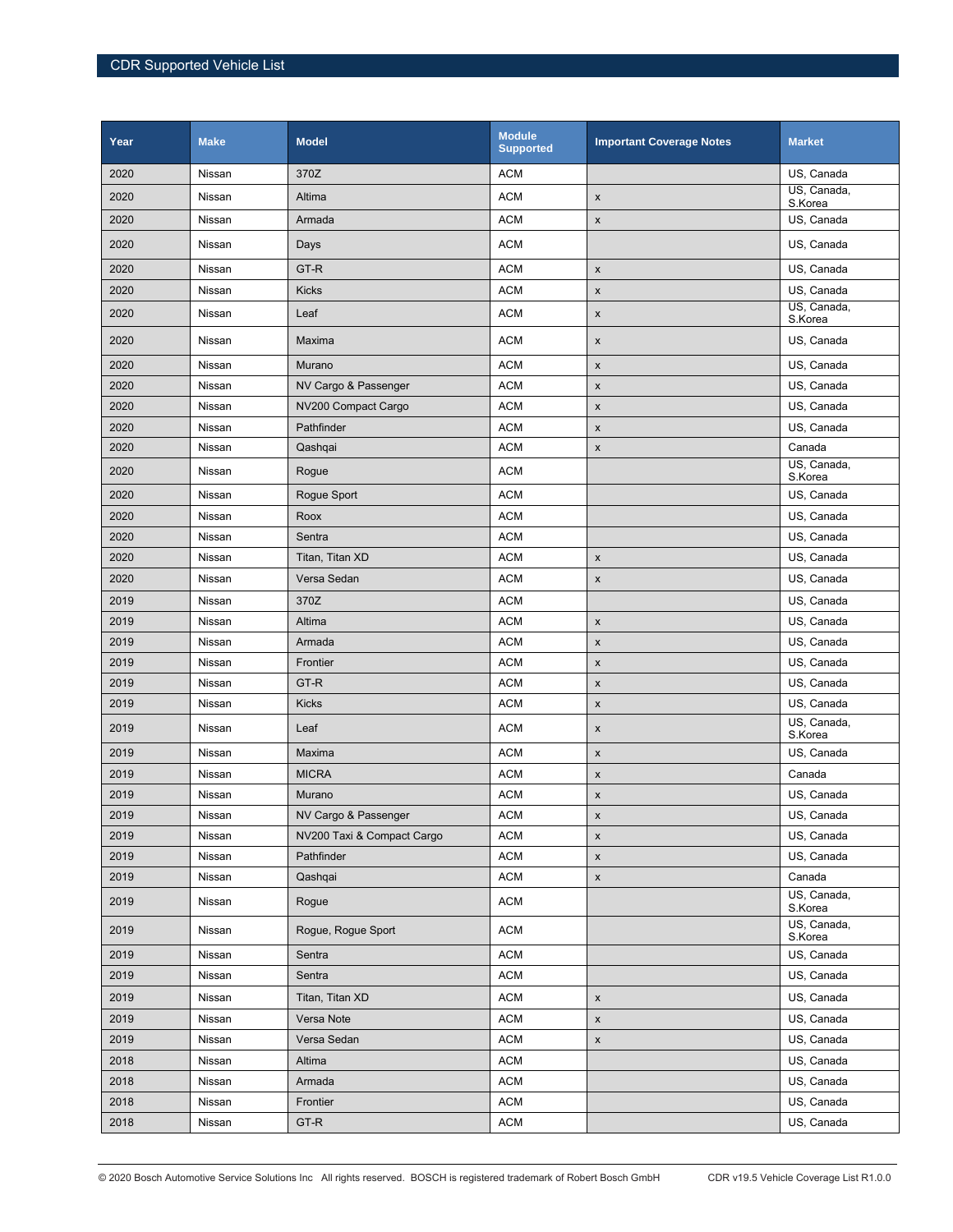| Year | <b>Make</b> | <b>Model</b>               | <b>Module</b><br><b>Supported</b> | <b>Important Coverage Notes</b> | <b>Market</b>          |
|------|-------------|----------------------------|-----------------------------------|---------------------------------|------------------------|
| 2018 | Nissan      | Leaf                       | <b>ACM</b>                        |                                 | US, Canada,<br>S.Korea |
| 2018 | Nissan      | Maxima                     | <b>ACM</b>                        |                                 | US, Canada             |
| 2018 | Nissan      | <b>MICRA</b>               | <b>ACM</b>                        |                                 | Canada                 |
| 2018 | Nissan      | Murano                     | <b>ACM</b>                        |                                 | US, Canada             |
| 2018 | Nissan      | NV Cargo & Passenger       | <b>ACM</b>                        |                                 | US, Canada             |
| 2018 | Nissan      | NV200 Taxi & Compact Cargo | <b>ACM</b>                        |                                 | US, Canada             |
| 2018 | Nissan      | Pathfinder                 | <b>ACM</b>                        |                                 | US. Canada             |
| 2018 | Nissan      | Qashqai                    | <b>ACM</b>                        | $\pmb{\mathsf{x}}$              | Canada                 |
| 2018 | Nissan      | Rogue                      | <b>ACM</b>                        |                                 | US, Canada,<br>S.Korea |
| 2018 | Nissan      | Sentra                     | <b>ACM</b>                        |                                 | US, Canada             |
| 2018 | Nissan      | Titan                      | <b>ACM</b>                        |                                 | US, Canada             |
| 2018 | Nissan      | Versa Note                 | <b>ACM</b>                        |                                 | US, Canada             |
| 2018 | Nissan      | Versa Sedan                | <b>ACM</b>                        |                                 | US, Canada             |
| 2017 | Nissan      | 370Z                       | <b>ACM</b>                        |                                 | US, Canada             |
| 2017 | Nissan      | Altima Sedan               | <b>ACM</b>                        |                                 | US, Canada             |
| 2017 | Nissan      | Armada                     | <b>ACM</b>                        |                                 | US, Canada             |
| 2017 | Nissan      | Frontier                   | <b>ACM</b>                        |                                 | US, Canada             |
| 2017 | Nissan      | GT-R                       | <b>ACM</b>                        |                                 | US, Canada             |
| 2017 | Nissan      | Juke                       | <b>ACM</b>                        |                                 | US, Canada             |
| 2017 | Nissan      | Leaf                       | <b>ACM</b>                        |                                 | US, Canada             |
| 2017 | Nissan      | Maxima                     | <b>ACM</b>                        |                                 | US, Canada             |
| 2017 | Nissan      | <b>MICRA</b>               | <b>ACM</b>                        |                                 | Canada                 |
| 2017 | Nissan      | Murano                     | <b>ACM</b>                        |                                 | US, Canada             |
| 2017 | Nissan      | NV Cargo & Passenger       | <b>ACM</b>                        |                                 | US, Canada             |
| 2017 | Nissan      | NV200 Taxi & Compact Cargo | <b>ACM</b>                        |                                 | US, Canada             |
| 2017 | Nissan      | Pathfinder                 | <b>ACM</b>                        |                                 | US, Canada             |
| 2017 | Nissan      | Qashqai                    | <b>ACM</b>                        | X                               | Canada                 |
| 2017 | Nissan      | Quest                      | <b>ACM</b>                        |                                 | US, Canada             |
| 2017 | Nissan      | Rogue, Rogue Sport         | <b>ACM</b>                        |                                 | US, Canada             |
| 2017 | Nissan      | Sentra                     | <b>ACM</b>                        |                                 | US, Canada             |
| 2017 | Nissan      | Titan                      | <b>ACM</b>                        |                                 | US, Canada             |
| 2017 | Nissan      | Versa Note                 | <b>ACM</b>                        |                                 | US, Canada             |
| 2017 | Nissan      | Versa Sedan                | <b>ACM</b>                        |                                 | US, Canada             |
| 2016 | Nissan      | 370Z                       | <b>ACM</b>                        |                                 | US, Canada             |
| 2016 | Nissan      | Altima                     | <b>ACM</b>                        |                                 | US, Canada             |
| 2016 | Nissan      | Frontier                   | <b>ACM</b>                        |                                 | US, Canada             |
| 2016 | Nissan      | GT-R                       | <b>ACM</b>                        |                                 | US, Canada             |
| 2016 | Nissan      | Juke                       | <b>ACM</b>                        |                                 | US, Canada             |
| 2016 | Nissan      | Leaf                       | <b>ACM</b>                        |                                 | US, Canada             |
| 2016 | Nissan      | Maxima                     | <b>ACM</b>                        |                                 | US, Canada             |
| 2016 | Nissan      | <b>MICRA</b>               | <b>ACM</b>                        |                                 | Canada                 |
| 2016 | Nissan      | Murano                     | <b>ACM</b>                        |                                 | US, Canada             |
| 2016 | Nissan      | NV Cargo & Passenger       | <b>ACM</b>                        |                                 | US, Canada             |
| 2016 | Nissan      | NV200 Taxi & Compact Cargo | <b>ACM</b>                        |                                 | US, Canada             |
| 2016 | Nissan      | Pathfinder                 | <b>ACM</b>                        |                                 | US, Canada             |
| 2016 | Nissan      | Quest                      | <b>ACM</b>                        |                                 | US, Canada             |
| 2016 | Nissan      | Rogue                      | ACM                               |                                 | US, Canada             |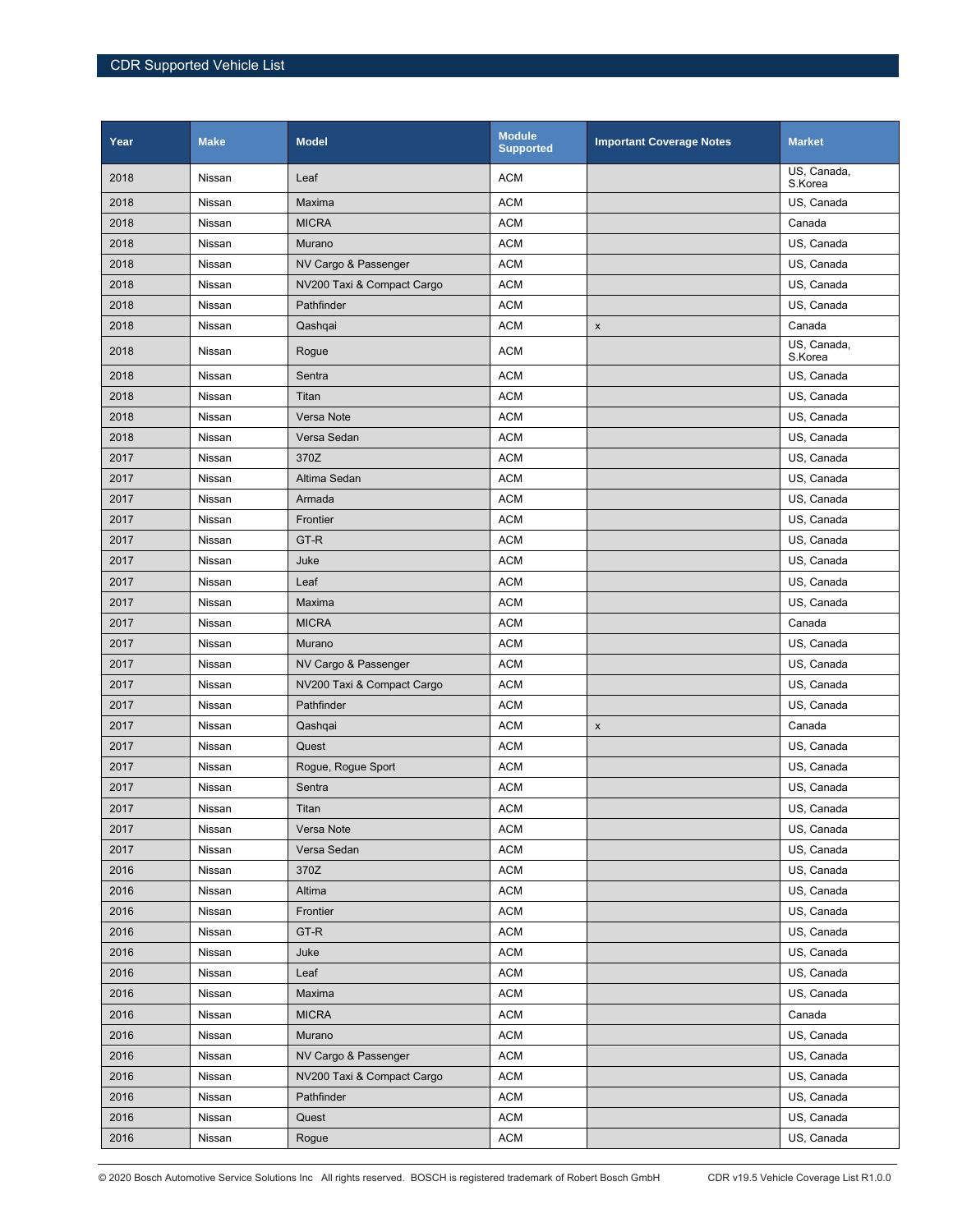| Year | <b>Make</b> | <b>Model</b>               | <b>Module</b><br><b>Supported</b> | <b>Important Coverage Notes</b>                            | <b>Market</b> |
|------|-------------|----------------------------|-----------------------------------|------------------------------------------------------------|---------------|
| 2016 | Nissan      | Sentra                     | <b>ACM</b>                        |                                                            | US, Canada    |
| 2016 | Nissan      | Titan                      | <b>ACM</b>                        |                                                            | US, Canada    |
| 2016 | Nissan      | Versa Note                 | <b>ACM</b>                        |                                                            | US, Canada    |
| 2016 | Nissan      | Versa Sedan                | <b>ACM</b>                        |                                                            | US, Canada    |
| 2015 | Nissan      | 370Z                       | <b>ACM</b>                        |                                                            | US, Canada    |
| 2015 | Nissan      | Altima Sedan               | <b>ACM</b>                        |                                                            | US, Canada    |
| 2015 | Nissan      | Armada                     | <b>ACM</b>                        |                                                            | US, Canada    |
| 2015 | Nissan      | Frontier                   | <b>ACM</b>                        |                                                            | US, Canada    |
| 2015 | Nissan      | GT-R                       | <b>ACM</b>                        |                                                            | US, Canada    |
| 2015 | Nissan      | Juke                       | <b>ACM</b>                        |                                                            | US, Canada    |
| 2015 | Nissan      | Leaf                       | <b>ACM</b>                        |                                                            | US, Canada    |
| 2015 | Nissan      | Maxima Sedan               | <b>ACM</b>                        |                                                            | US, Canada    |
| 2015 | Nissan      | <b>MICRA</b>               | <b>ACM</b>                        |                                                            | Canada        |
| 2015 | Nissan      | Murano (all)               | <b>ACM</b>                        |                                                            | US, Canada    |
| 2015 | Nissan      | NV Cargo & Passenger       | <b>ACM</b>                        |                                                            | US, Canada    |
| 2015 | Nissan      | NV200 Taxi & Compact Cargo | <b>ACM</b>                        |                                                            | US, Canada    |
| 2015 | Nissan      | Pathfinder                 | <b>ACM</b>                        |                                                            | US, Canada    |
| 2015 | Nissan      | Quest                      | <b>ACM</b>                        |                                                            | US, Canada    |
| 2015 | Nissan      | Rogue                      | <b>ACM</b>                        |                                                            | US, Canada    |
| 2015 | Nissan      | Sentra                     | <b>ACM</b>                        |                                                            | US, Canada    |
| 2015 | Nissan      | Titan                      | <b>ACM</b>                        |                                                            | US, Canada    |
| 2015 | Nissan      | Versa Note                 | <b>ACM</b>                        |                                                            | US, Canada    |
| 2015 | Nissan      | Versa Sedan                | <b>ACM</b>                        |                                                            | US, Canada    |
| 2015 | Nissan      | <b>Xterra</b>              | <b>ACM</b>                        |                                                            | US, Canada    |
| 2014 | Nissan      | 370Z                       | <b>ACM</b>                        |                                                            | US, Canada    |
| 2014 | Nissan      | Altima Sedan               | <b>ACM</b>                        |                                                            | US, Canada    |
| 2014 | Nissan      | Armada                     | <b>ACM</b>                        |                                                            | US, Canada    |
| 2014 | Nissan      | Cube                       | <b>ACM</b>                        |                                                            | US, Canada    |
| 2014 | Nissan      | Frontier                   | <b>ACM</b>                        |                                                            | US, Canada    |
| 2014 | Nissan      | GT-R                       | <b>ACM</b>                        |                                                            | US, Canada    |
| 2014 | Nissan      | Juke                       | <b>ACM</b>                        |                                                            | US, Canada    |
| 2014 | Nissan      | Leaf                       | <b>ACM</b>                        |                                                            | US, Canada    |
| 2014 | Nissan      | Maxima Sedan               | <b>ACM</b>                        |                                                            | US, Canada    |
| 2014 | Nissan      | Murano (all)               | <b>ACM</b>                        |                                                            | US, Canada    |
| 2014 | Nissan      | NV Cargo & Passenger       | <b>ACM</b>                        |                                                            | US, Canada    |
| 2014 | Nissan      | NV200 Taxi & Compact Cargo | <b>ACM</b>                        |                                                            | US, Canada    |
| 2014 | Nissan      | Pathfinder                 | <b>ACM</b>                        |                                                            | US, Canada    |
| 2014 | Nissan      | Quest                      | <b>ACM</b>                        |                                                            | US, Canada    |
| 2014 | Nissan      | Rogue                      | <b>ACM</b>                        |                                                            | US, Canada    |
| 2014 | Nissan      | Sentra                     | <b>ACM</b>                        |                                                            | US, Canada    |
| 2014 | Nissan      | Titan                      | <b>ACM</b>                        |                                                            | US, Canada    |
| 2014 | Nissan      | Versa Note                 | <b>ACM</b>                        |                                                            | US, Canada    |
| 2014 | Nissan      | Versa Sedan                | <b>ACM</b>                        |                                                            | US, Canada    |
| 2014 | Nissan      | <b>Xterra</b>              | <b>ACM</b>                        |                                                            | US, Canada    |
| 2013 | Nissan      | 370Z                       | <b>ACM</b>                        | Vehicle production dates 8/2012<br>and later are supported | US, Canada    |
| 2013 | Nissan      | Altima Coupe & Sedan       | <b>ACM</b>                        |                                                            | US, Canada    |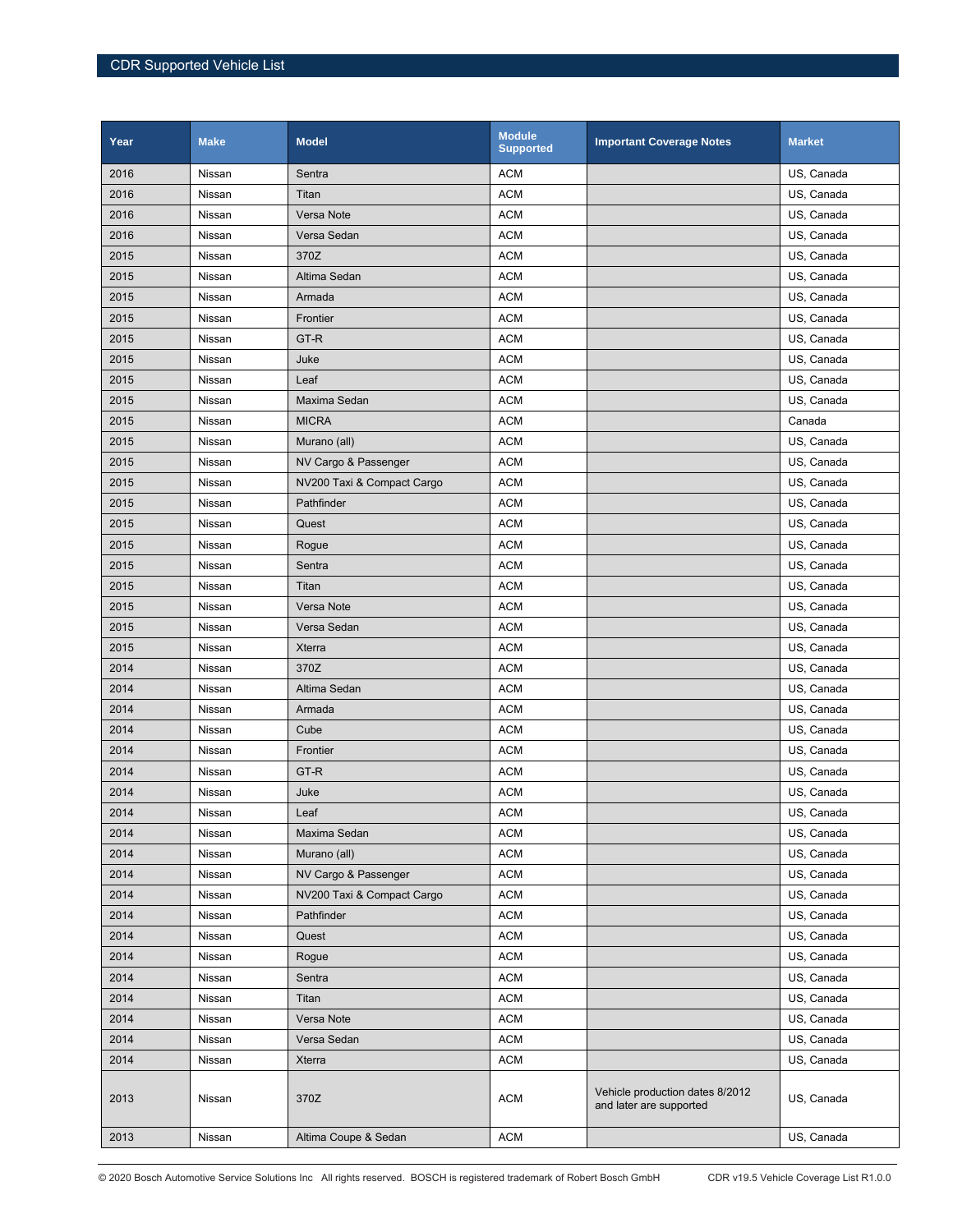| Year | <b>Make</b> | <b>Model</b>                      | <b>Module</b><br><b>Supported</b> | <b>Important Coverage Notes</b>                             | <b>Market</b> |
|------|-------------|-----------------------------------|-----------------------------------|-------------------------------------------------------------|---------------|
| 2013 | Nissan      | Armada                            | <b>ACM</b>                        |                                                             | US, Canada    |
| 2013 | Nissan      | Cube                              | <b>ACM</b>                        |                                                             | US, Canada    |
| 2013 | Nissan      | Frontier                          | ACM                               |                                                             | US, Canada    |
| 2013 | Nissan      | Juke                              | <b>ACM</b>                        |                                                             | US, Canada    |
| 2013 | Nissan      | Leaf                              | <b>ACM</b>                        |                                                             | US, Canada    |
| 2013 | Nissan      | Maxima Sedan                      | <b>ACM</b>                        |                                                             | US, Canada    |
| 2013 | Nissan      | Murano (includes Cross Cabriolet) | <b>ACM</b>                        |                                                             | US, Canada    |
| 2013 | Nissan      | NV Van/Bus (1500, 2500, 3500)     | <b>ACM</b>                        |                                                             | US, Canada    |
| 2013 | Nissan      | <b>NV200</b>                      | <b>ACM</b>                        |                                                             | US, Canada    |
| 2013 | Nissan      | Pathfinder                        | <b>ACM</b>                        |                                                             | US, Canada    |
| 2013 | Nissan      | Quest                             | <b>ACM</b>                        |                                                             | US, Canada    |
| 2013 | Nissan      | Rogue                             | <b>ACM</b>                        |                                                             | US, Canada    |
| 2013 | Nissan      | Sentra                            | <b>ACM</b>                        |                                                             | US, Canada    |
| 2013 | Nissan      | Titan                             | <b>ACM</b>                        |                                                             | US, Canada    |
| 2013 | Nissan      | Versa Sedan                       | <b>ACM</b>                        |                                                             | US, Canada    |
| 2013 | Nissan      | Xterra                            | <b>ACM</b>                        |                                                             | US, Canada    |
| 2012 | Nissan      | Frontier                          | <b>ACM</b>                        | Vehicle production dates 10/2012<br>and later are supported | US, Canada    |
| 2012 | Nissan      | Versa Hatchback                   | <b>ACM</b>                        | Vehicle production dates 9/2012<br>and later are supported  | US, Canada    |
| 2012 | Nissan      | Xterra                            | <b>ACM</b>                        | Vehicle production dates 10/2012<br>and later are supported | US, Canada    |
| 2004 | Oldsmobile  | Alero                             | <b>ACM</b>                        |                                                             | <b>NAFTA</b>  |
| 2004 | Oldsmobile  | <b>Bravada</b>                    | <b>ACM</b>                        |                                                             | <b>NAFTA</b>  |
| 2004 | Oldsmobile  | Sillouhette                       | <b>ACM</b>                        |                                                             | <b>NAFTA</b>  |
| 2003 | Oldsmobile  | Alero                             | <b>ACM</b>                        |                                                             | <b>NAFTA</b>  |
| 2003 | Oldsmobile  | Aurora                            | <b>ACM</b>                        |                                                             | <b>NAFTA</b>  |
| 2003 | Oldsmobile  | <b>Bravada</b>                    | <b>ACM</b>                        |                                                             | <b>NAFTA</b>  |
| 2003 | Oldsmobile  | Sillouhette                       | <b>ACM</b>                        |                                                             | <b>NAFTA</b>  |
| 2002 | Oldsmobile  | Alero                             | <b>ACM</b>                        |                                                             | <b>NAFTA</b>  |
| 2002 | Oldsmobile  | Aurora                            | <b>ACM</b>                        |                                                             | <b>NAFTA</b>  |
| 2002 | Oldsmobile  | <b>Bravada</b>                    | <b>ACM</b>                        |                                                             | <b>NAFTA</b>  |
| 2002 | Oldsmobile  | Intrigue                          | <b>ACM</b>                        |                                                             | <b>NAFTA</b>  |
| 2002 | Oldsmobile  | Sillouhette                       | <b>ACM</b>                        |                                                             | <b>NAFTA</b>  |
| 2001 | Oldsmobile  | Alero                             | <b>ACM</b>                        |                                                             | <b>NAFTA</b>  |
| 2001 | Oldsmobile  | Aurora                            | <b>ACM</b>                        |                                                             | <b>NAFTA</b>  |
| 2001 | Oldsmobile  | <b>Bravada</b>                    | ACM                               |                                                             | <b>NAFTA</b>  |
| 2001 | Oldsmobile  | Intrigue                          | <b>ACM</b>                        |                                                             | <b>NAFTA</b>  |
| 2001 | Oldsmobile  | Sillouhette                       | <b>ACM</b>                        |                                                             | <b>NAFTA</b>  |
| 2000 | Oldsmobile  | Alero                             | $\mathsf{ACM}$                    |                                                             | <b>NAFTA</b>  |
| 2000 | Oldsmobile  | <b>Bravada</b>                    | <b>ACM</b>                        |                                                             | <b>NAFTA</b>  |
| 2000 | Oldsmobile  | Intrigue                          | <b>ACM</b>                        |                                                             | <b>NAFTA</b>  |
| 2000 | Oldsmobile  | Sillouhette                       | <b>ACM</b>                        |                                                             | <b>NAFTA</b>  |
| 1999 | Oldsmobile  | Alero                             | <b>ACM</b>                        |                                                             | <b>NAFTA</b>  |
| 1999 | Oldsmobile  | Aurora                            | <b>ACM</b>                        |                                                             | <b>NAFTA</b>  |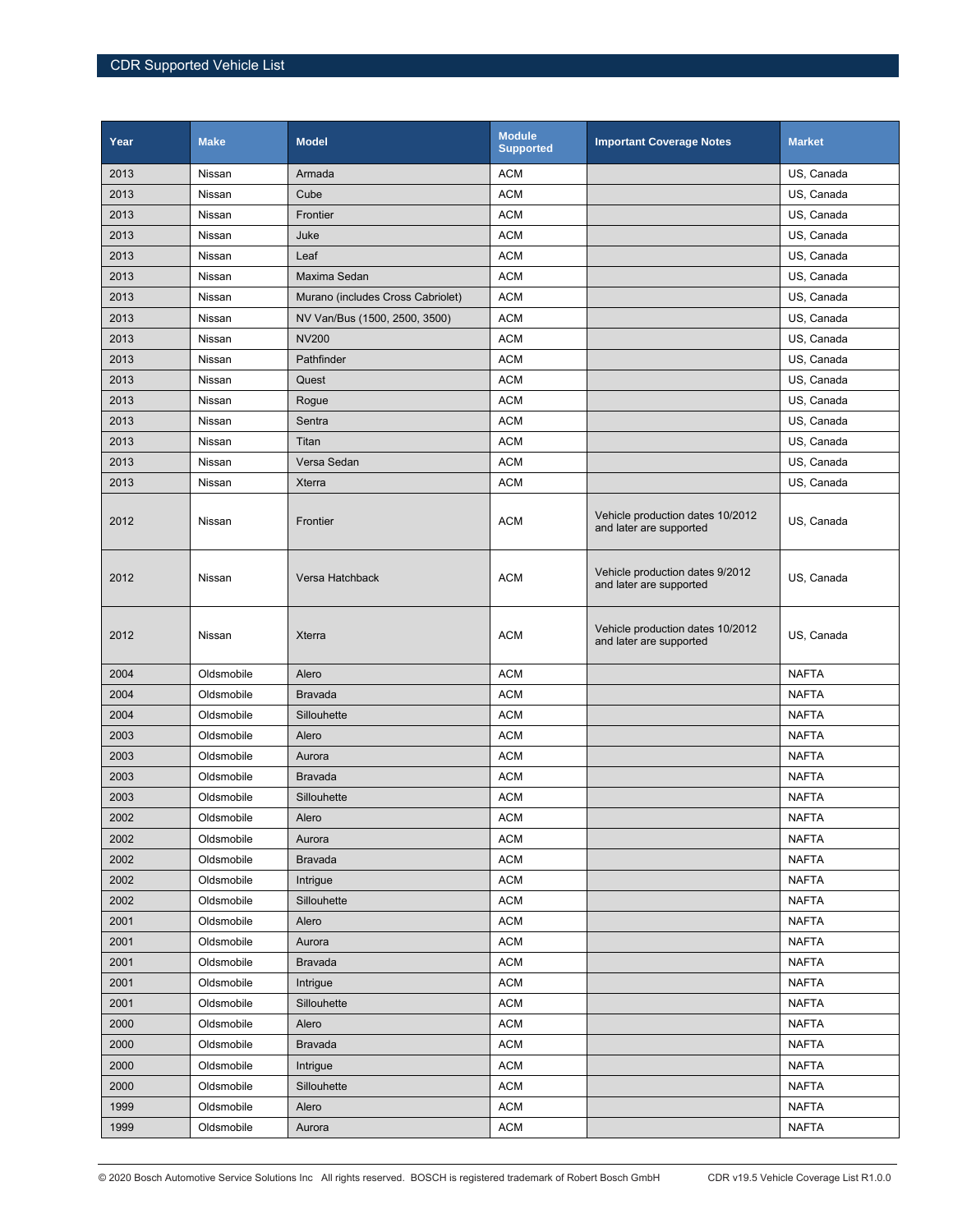| Year | <b>Make</b> | <b>Model</b>           | <b>Module</b><br><b>Supported</b> | <b>Important Coverage Notes</b> | <b>Market</b> |
|------|-------------|------------------------|-----------------------------------|---------------------------------|---------------|
| 1999 | Oldsmobile  | <b>Bravada</b>         | <b>ACM</b>                        |                                 | <b>NAFTA</b>  |
| 1999 | Oldsmobile  | Cutlass                | <b>ACM</b>                        |                                 | <b>NAFTA</b>  |
| 1999 | Oldsmobile  | <b>Eighty Eight</b>    | <b>ACM</b>                        |                                 | <b>NAFTA</b>  |
| 1999 | Oldsmobile  | Intrigue               | <b>ACM</b>                        |                                 | <b>NAFTA</b>  |
| 1999 | Oldsmobile  | <b>LSS</b>             | <b>ACM</b>                        |                                 | <b>NAFTA</b>  |
| 1999 | Oldsmobile  | Sillouhette            | <b>ACM</b>                        |                                 | <b>NAFTA</b>  |
| 1998 | Oldsmobile  | Achieva                | <b>ACM</b>                        |                                 | <b>NAFTA</b>  |
| 1998 | Oldsmobile  | Aurora                 | <b>ACM</b>                        |                                 | <b>NAFTA</b>  |
| 1998 | Oldsmobile  | <b>Bravada</b>         | <b>ACM</b>                        |                                 | <b>NAFTA</b>  |
| 1998 | Oldsmobile  | Cutlass                | <b>ACM</b>                        |                                 | <b>NAFTA</b>  |
| 1998 | Oldsmobile  | <b>Eighty Eight</b>    | <b>ACM</b>                        |                                 | <b>NAFTA</b>  |
| 1998 | Oldsmobile  | Intrigue               | <b>ACM</b>                        |                                 | <b>NAFTA</b>  |
| 1998 | Oldsmobile  | <b>LSS</b>             | <b>ACM</b>                        |                                 | <b>NAFTA</b>  |
| 1998 | Oldsmobile  | Regency                | <b>ACM</b>                        |                                 | <b>NAFTA</b>  |
| 1998 | Oldsmobile  | Sillouhette            | <b>ACM</b>                        |                                 | <b>NAFTA</b>  |
| 1997 | Oldsmobile  | Achieva                | <b>ACM</b>                        |                                 | <b>NAFTA</b>  |
| 1997 | Oldsmobile  | Aurora                 | <b>ACM</b>                        |                                 | <b>NAFTA</b>  |
| 1997 | Oldsmobile  | <b>Cutlass Supreme</b> | <b>ACM</b>                        |                                 | <b>NAFTA</b>  |
| 1997 | Oldsmobile  | <b>Eighty Eight</b>    | <b>ACM</b>                        |                                 | <b>NAFTA</b>  |
| 1997 | Oldsmobile  | <b>LSS</b>             | <b>ACM</b>                        |                                 | <b>NAFTA</b>  |
| 1997 | Oldsmobile  | Regency                | <b>ACM</b>                        |                                 | <b>NAFTA</b>  |
| 1997 | Oldsmobile  | Sillouhette            | <b>ACM</b>                        |                                 | <b>NAFTA</b>  |
| 1996 | Oldsmobile  | Achieva                | <b>ACM</b>                        |                                 | <b>NAFTA</b>  |
| 1996 | Oldsmobile  | Aurora                 | <b>ACM</b>                        |                                 | <b>NAFTA</b>  |
| 1996 | Oldsmobile  | <b>Cutlass Supreme</b> | <b>ACM</b>                        |                                 | <b>NAFTA</b>  |
| 1996 | Oldsmobile  | <b>Eighty Eight</b>    | <b>ACM</b>                        |                                 | <b>NAFTA</b>  |
| 1996 | Oldsmobile  | <b>LSS</b>             | <b>ACM</b>                        |                                 | <b>NAFTA</b>  |
| 1996 | Oldsmobile  | <b>Ninety Eight</b>    | <b>ACM</b>                        |                                 | <b>NAFTA</b>  |
| 1995 | Oldsmobile  | <b>Cutlass Supreme</b> | <b>ACM</b>                        |                                 | <b>NAFTA</b>  |
| 1995 | Oldsmobile  | <b>Eighty Eight</b>    | <b>ACM</b>                        |                                 | <b>NAFTA</b>  |
| 1995 | Oldsmobile  | Ninety Eight           | <b>ACM</b>                        |                                 | <b>NAFTA</b>  |
| 2018 | Opel        | Ampera-e               | <b>ACM</b>                        |                                 | Australia/NZ  |
| 2017 | Opel        | Ampera-e               | <b>ACM</b>                        |                                 | Australia/NZ  |
| 2014 | Opel        | Astra                  | <b>ACM</b>                        |                                 | Australia/NZ  |
| 2014 | Opel        | Insignia               | <b>ACM</b>                        |                                 | Australia/NZ  |
| 2013 | Opel        | Astra                  | <b>ACM</b>                        |                                 | Australia/NZ  |
| 2013 | Opel        | Insignia               | <b>ACM</b>                        |                                 | Australia/NZ  |
| 2017 | Pagani      | Huayra                 | <b>ACM</b>                        |                                 | US, Canada    |
| 2016 | Pagani      | Huayra                 | <b>ACM</b>                        |                                 | US, Canada    |
| 2010 | Pontiac     | G <sub>3</sub>         | <b>ACM</b>                        |                                 | <b>NAFTA</b>  |
| 2010 | Pontiac     | G <sub>5</sub>         | <b>ACM</b>                        |                                 | <b>NAFTA</b>  |
| 2010 | Pontiac     | G <sub>6</sub>         | <b>ACM</b>                        |                                 | <b>NAFTA</b>  |
| 2010 | Pontiac     | G8                     | <b>ACM</b>                        |                                 | <b>NAFTA</b>  |
| 2010 | Pontiac     | Solstice               | <b>ACM</b>                        |                                 | <b>NAFTA</b>  |
| 2010 | Pontiac     | Vibe                   | <b>ACM</b>                        |                                 | <b>NAFTA</b>  |
| 2010 | Pontiac     | Wave                   | <b>ACM</b>                        |                                 | <b>NAFTA</b>  |
| 2009 | Pontiac     | G <sub>3</sub>         | <b>ACM</b>                        |                                 | <b>NAFTA</b>  |
| 2009 | Pontiac     | G <sub>5</sub>         | <b>ACM</b>                        |                                 | <b>NAFTA</b>  |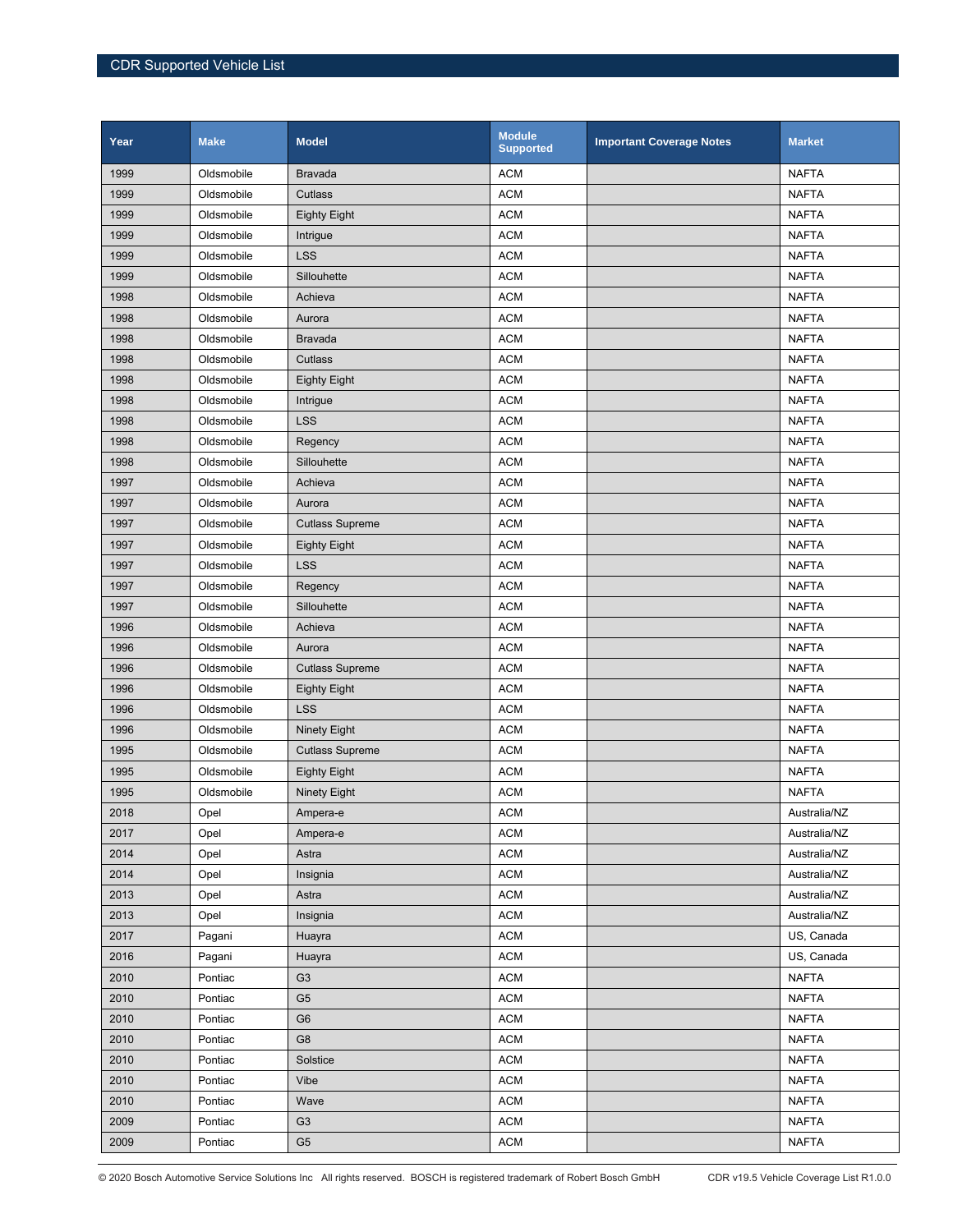| Year | <b>Make</b> | <b>Model</b>            | <b>Module</b><br><b>Supported</b> | <b>Important Coverage Notes</b> | <b>Market</b> |
|------|-------------|-------------------------|-----------------------------------|---------------------------------|---------------|
| 2009 | Pontiac     | G <sub>6</sub>          | <b>ACM</b>                        |                                 | <b>NAFTA</b>  |
| 2009 | Pontiac     | G <sub>8</sub>          | <b>ACM</b>                        |                                 | <b>NAFTA</b>  |
| 2009 | Pontiac     | Montana                 | <b>ACM</b>                        |                                 | <b>NAFTA</b>  |
| 2009 | Pontiac     | Solstice                | <b>ACM</b>                        |                                 | <b>NAFTA</b>  |
| 2009 | Pontiac     | Torrent                 | ACM / ROS                         |                                 | <b>NAFTA</b>  |
| 2009 | Pontiac     | Vibe                    | <b>ACM</b>                        |                                 | <b>NAFTA</b>  |
| 2009 | Pontiac     | Wave                    | <b>ACM</b>                        |                                 | <b>NAFTA</b>  |
| 2008 | Pontiac     | G <sub>5</sub>          | <b>ACM</b>                        |                                 | <b>NAFTA</b>  |
| 2008 | Pontiac     | G <sub>6</sub>          | <b>ACM</b>                        |                                 | <b>NAFTA</b>  |
| 2008 | Pontiac     | G <sub>8</sub>          | <b>ACM</b>                        |                                 | <b>NAFTA</b>  |
| 2008 | Pontiac     | <b>Grand Prix</b>       | <b>ACM</b>                        |                                 | <b>NAFTA</b>  |
| 2008 | Pontiac     | Montana with RPO AW9    | <b>ACM</b>                        |                                 | <b>NAFTA</b>  |
| 2008 | Pontiac     | Montana without RPO AW9 | <b>ACM</b>                        |                                 | <b>NAFTA</b>  |
| 2008 | Pontiac     | Solstice                | <b>ACM</b>                        |                                 | <b>NAFTA</b>  |
| 2008 | Pontiac     | Torrent                 | ACM / ROS                         |                                 | <b>NAFTA</b>  |
| 2008 | Pontiac     | Vibe                    | <b>ACM</b>                        |                                 | <b>NAFTA</b>  |
| 2007 | Pontiac     | G <sub>5</sub>          | <b>ACM</b>                        |                                 | <b>NAFTA</b>  |
| 2007 | Pontiac     | G <sub>6</sub>          | <b>ACM</b>                        |                                 | <b>NAFTA</b>  |
| 2007 | Pontiac     | <b>Grand Am</b>         | <b>ACM</b>                        |                                 | <b>NAFTA</b>  |
| 2007 | Pontiac     | <b>Grand Prix</b>       | <b>ACM</b>                        |                                 | <b>NAFTA</b>  |
| 2007 | Pontiac     | Montana with RPO AW9    | <b>ACM</b>                        |                                 | <b>NAFTA</b>  |
| 2007 | Pontiac     | Montana without RPO AW9 | <b>ACM</b>                        |                                 | <b>NAFTA</b>  |
| 2007 | Pontiac     | Solstice                | <b>ACM</b>                        |                                 | <b>NAFTA</b>  |
| 2007 | Pontiac     | Torrent                 | ACM / ROS                         |                                 | <b>NAFTA</b>  |
| 2007 | Pontiac     | Vibe                    | <b>ACM</b>                        |                                 | <b>NAFTA</b>  |
| 2006 | Pontiac     | G <sub>6</sub>          | <b>ACM</b>                        |                                 | <b>NAFTA</b>  |
| 2006 | Pontiac     | <b>Grand Prix</b>       | <b>ACM</b>                        |                                 | <b>NAFTA</b>  |
| 2006 | Pontiac     | Montana with RPO AW9    | <b>ACM</b>                        |                                 | <b>NAFTA</b>  |
| 2006 | Pontiac     | Montana without RPO AW9 | <b>ACM</b>                        |                                 | <b>NAFTA</b>  |
| 2006 | Pontiac     | Persuit                 | <b>ACM</b>                        |                                 | <b>NAFTA</b>  |
| 2006 | Pontiac     | Solstice                | <b>ACM</b>                        |                                 | <b>NAFTA</b>  |
| 2006 | Pontiac     | Torrent                 | <b>ACM</b>                        |                                 | <b>NAFTA</b>  |
| 2006 | Pontiac     | Vibe                    | <b>ACM</b>                        |                                 | <b>NAFTA</b>  |
| 2005 | Pontiac     | Aztek                   | <b>ACM</b>                        |                                 | <b>NAFTA</b>  |
| 2005 | Pontiac     | <b>Bonneville</b>       | <b>ACM</b>                        |                                 | NAFTA         |
| 2005 | Pontiac     | G <sub>6</sub>          | <b>ACM</b>                        |                                 | <b>NAFTA</b>  |
| 2005 | Pontiac     | Grand Am                | <b>ACM</b>                        |                                 | <b>NAFTA</b>  |
| 2005 | Pontiac     | <b>Grand Prix</b>       | <b>ACM</b>                        |                                 | <b>NAFTA</b>  |
| 2005 | Pontiac     | Montana                 | <b>ACM</b>                        |                                 | <b>NAFTA</b>  |
| 2005 | Pontiac     | Persuit                 | <b>ACM</b>                        |                                 | <b>NAFTA</b>  |
| 2005 | Pontiac     | Sunfire                 | <b>ACM</b>                        |                                 | <b>NAFTA</b>  |
| 2005 | Pontiac     | Vibe                    | <b>ACM</b>                        |                                 | <b>NAFTA</b>  |
| 2004 | Pontiac     | Aztek                   | <b>ACM</b>                        |                                 | <b>NAFTA</b>  |
| 2004 | Pontiac     | <b>Bonneville</b>       | <b>ACM</b>                        |                                 | <b>NAFTA</b>  |
| 2004 | Pontiac     | Grand Am                | <b>ACM</b>                        |                                 | <b>NAFTA</b>  |
| 2004 | Pontiac     | <b>Grand Prix</b>       | <b>ACM</b>                        |                                 | <b>NAFTA</b>  |
| 2004 | Pontiac     | Montana                 | <b>ACM</b>                        |                                 | <b>NAFTA</b>  |
| 2004 | Pontiac     | Sunfire                 | <b>ACM</b>                        |                                 | <b>NAFTA</b>  |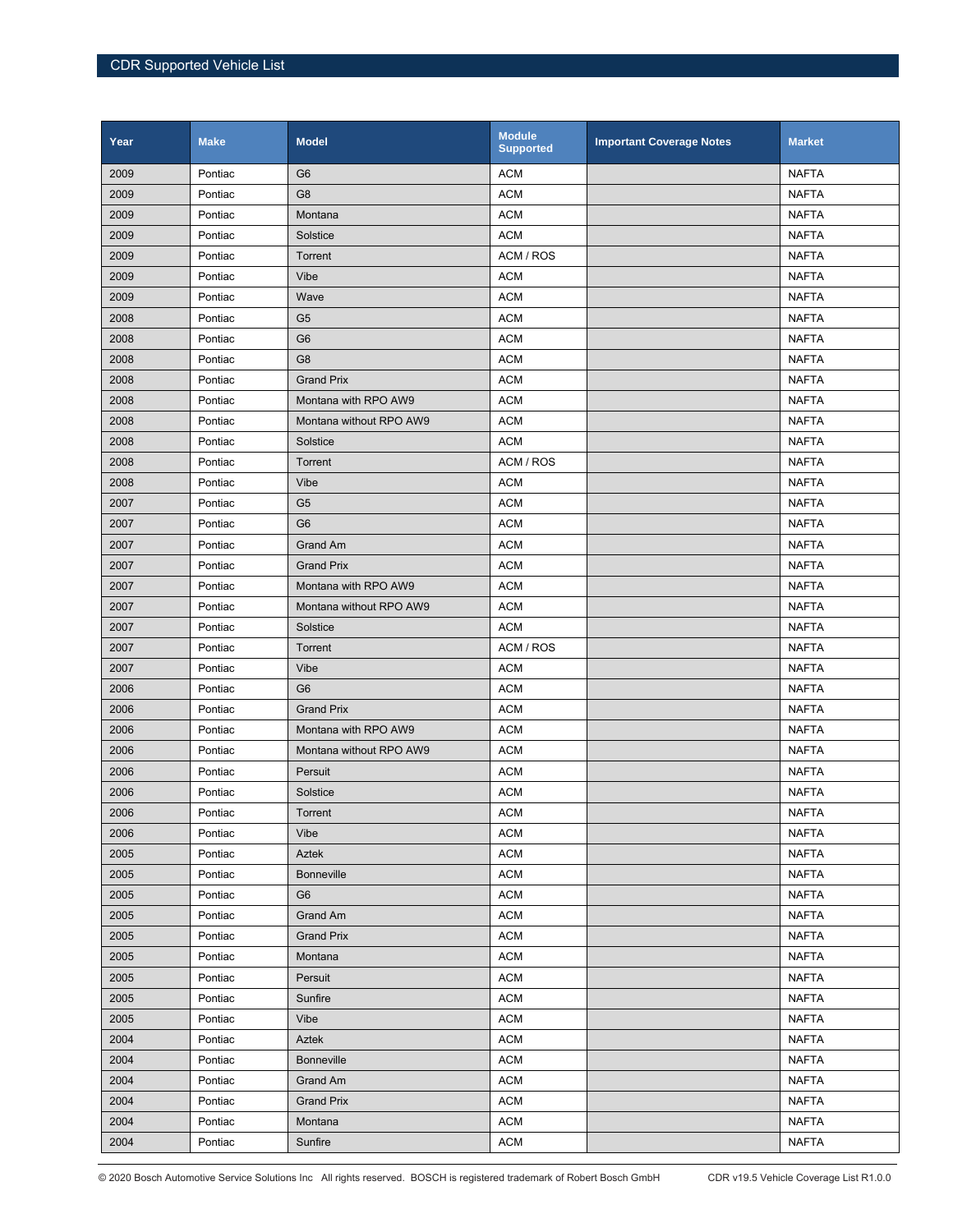| Year | <b>Make</b> | <b>Model</b>       | <b>Module</b><br><b>Supported</b> | <b>Important Coverage Notes</b> | <b>Market</b> |
|------|-------------|--------------------|-----------------------------------|---------------------------------|---------------|
| 2004 | Pontiac     | Vibe               | <b>ACM</b>                        |                                 | <b>NAFTA</b>  |
| 2003 | Pontiac     | Aztek              | <b>ACM</b>                        |                                 | <b>NAFTA</b>  |
| 2003 | Pontiac     | <b>Bonneville</b>  | <b>ACM</b>                        |                                 | <b>NAFTA</b>  |
| 2003 | Pontiac     | <b>Grand Am</b>    | <b>ACM</b>                        |                                 | <b>NAFTA</b>  |
| 2003 | Pontiac     | <b>Grand Prix</b>  | <b>ACM</b>                        |                                 | <b>NAFTA</b>  |
| 2003 | Pontiac     | Montana            | <b>ACM</b>                        |                                 | <b>NAFTA</b>  |
| 2003 | Pontiac     | Sunfire            | <b>ACM</b>                        |                                 | <b>NAFTA</b>  |
| 2003 | Pontiac     | Vibe               | <b>ACM</b>                        |                                 | <b>NAFTA</b>  |
| 2002 | Pontiac     | <b>Aztek</b>       | <b>ACM</b>                        |                                 | <b>NAFTA</b>  |
| 2002 | Pontiac     | <b>Bonneville</b>  | <b>ACM</b>                        |                                 | <b>NAFTA</b>  |
| 2002 | Pontiac     | Firebird           | <b>ACM</b>                        |                                 | <b>NAFTA</b>  |
| 2002 | Pontiac     | Grand Am           | <b>ACM</b>                        |                                 | <b>NAFTA</b>  |
| 2002 | Pontiac     | <b>Grand Prix</b>  | <b>ACM</b>                        |                                 | <b>NAFTA</b>  |
| 2002 | Pontiac     | Montana            | <b>ACM</b>                        |                                 | <b>NAFTA</b>  |
| 2002 | Pontiac     | Sunfire            | <b>ACM</b>                        |                                 | <b>NAFTA</b>  |
| 2001 | Pontiac     | Aztek              | <b>ACM</b>                        |                                 | <b>NAFTA</b>  |
| 2001 | Pontiac     | <b>Bonneville</b>  | <b>ACM</b>                        |                                 | <b>NAFTA</b>  |
| 2001 | Pontiac     | Firebird           | <b>ACM</b>                        |                                 | <b>NAFTA</b>  |
| 2001 | Pontiac     | Firefly            | <b>ACM</b>                        |                                 | <b>NAFTA</b>  |
| 2001 | Pontiac     | Grand Am           | <b>ACM</b>                        |                                 | <b>NAFTA</b>  |
| 2001 | Pontiac     | <b>Grand Prix</b>  | <b>ACM</b>                        |                                 | <b>NAFTA</b>  |
| 2001 | Pontiac     | Montana            | <b>ACM</b>                        |                                 | <b>NAFTA</b>  |
| 2001 | Pontiac     | Sunfire            | <b>ACM</b>                        |                                 | <b>NAFTA</b>  |
| 2000 | Pontiac     | <b>Bonneville</b>  | <b>ACM</b>                        |                                 | <b>NAFTA</b>  |
| 2000 | Pontiac     | Firebird           | <b>ACM</b>                        |                                 | <b>NAFTA</b>  |
| 2000 | Pontiac     | Firefly            | <b>ACM</b>                        |                                 | <b>NAFTA</b>  |
| 2000 | Pontiac     | Grand Am           | <b>ACM</b>                        |                                 | <b>NAFTA</b>  |
| 2000 | Pontiac     | <b>Grand Prix</b>  | <b>ACM</b>                        |                                 | <b>NAFTA</b>  |
| 2000 | Pontiac     | Montana            | <b>ACM</b>                        |                                 | <b>NAFTA</b>  |
| 2000 | Pontiac     | Sunfire            | <b>ACM</b>                        |                                 | <b>NAFTA</b>  |
| 1999 | Pontiac     | <b>Bonneville</b>  | <b>ACM</b>                        |                                 | <b>NAFTA</b>  |
| 1999 | Pontiac     | Firebird           | <b>ACM</b>                        |                                 | <b>NAFTA</b>  |
| 1999 | Pontiac     | Firefly            | <b>ACM</b>                        |                                 | <b>NAFTA</b>  |
| 1999 | Pontiac     | <b>Grand AM</b>    | <b>ACM</b>                        |                                 | <b>NAFTA</b>  |
| 1999 | Pontiac     | <b>Grand Prix</b>  | <b>ACM</b>                        |                                 | <b>NAFTA</b>  |
| 1999 | Pontiac     | Montana            | <b>ACM</b>                        |                                 | <b>NAFTA</b>  |
| 1999 | Pontiac     | Sunfire            | <b>ACM</b>                        |                                 | <b>NAFTA</b>  |
| 1999 | Pontiac     | <b>Trans Sport</b> | <b>ACM</b>                        |                                 | <b>NAFTA</b>  |
| 1998 | Pontiac     | <b>Bonneville</b>  | <b>ACM</b>                        |                                 | <b>NAFTA</b>  |
| 1998 | Pontiac     | Firebird           | <b>ACM</b>                        |                                 | <b>NAFTA</b>  |
| 1998 | Pontiac     | Firefly            | <b>ACM</b>                        |                                 | <b>NAFTA</b>  |
| 1998 | Pontiac     | Grand AM           | <b>ACM</b>                        |                                 | <b>NAFTA</b>  |
| 1998 | Pontiac     | <b>Grand Prix</b>  | <b>ACM</b>                        |                                 | <b>NAFTA</b>  |
| 1998 | Pontiac     | Sunfire            | <b>ACM</b>                        |                                 | <b>NAFTA</b>  |
| 1998 | Pontiac     | Sunrunner          | <b>ACM</b>                        |                                 | <b>NAFTA</b>  |
| 1998 | Pontiac     | <b>Trans Sport</b> | <b>ACM</b>                        |                                 | <b>NAFTA</b>  |
| 1997 | Pontiac     | <b>Bonneville</b>  | <b>ACM</b>                        |                                 | <b>NAFTA</b>  |
| 1997 | Pontiac     | Firebird           | <b>ACM</b>                        |                                 | <b>NAFTA</b>  |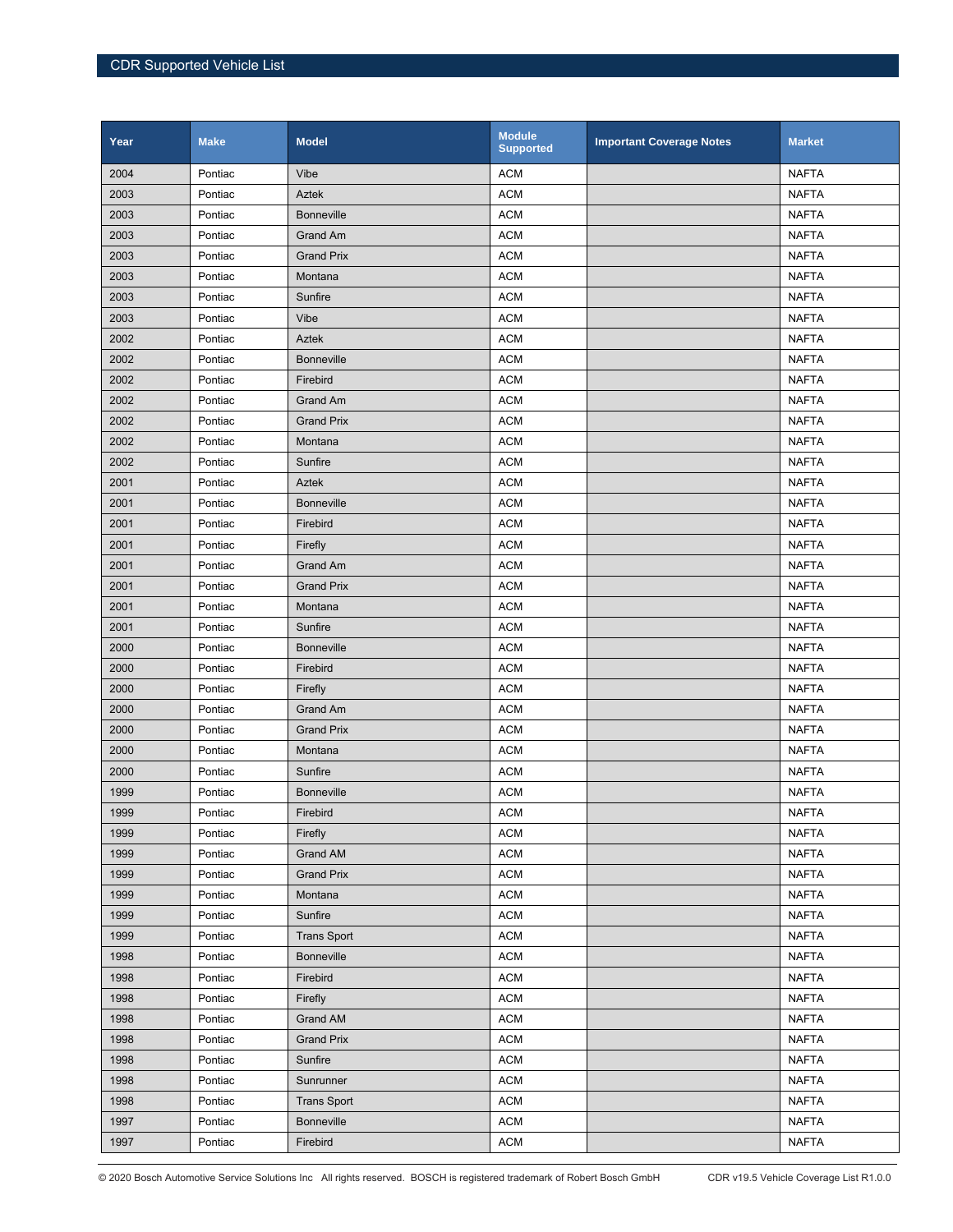| Year | <b>Make</b> | <b>Model</b>                                                                            | <b>Module</b><br><b>Supported</b> | <b>Important Coverage Notes</b>                   | <b>Market</b> |
|------|-------------|-----------------------------------------------------------------------------------------|-----------------------------------|---------------------------------------------------|---------------|
| 1997 | Pontiac     | Firefly                                                                                 | <b>ACM</b>                        |                                                   | <b>NAFTA</b>  |
| 1997 | Pontiac     | <b>Grand AM</b>                                                                         | <b>ACM</b>                        |                                                   | <b>NAFTA</b>  |
| 1997 | Pontiac     | <b>Grand Prix</b>                                                                       | <b>ACM</b>                        |                                                   | <b>NAFTA</b>  |
| 1997 | Pontiac     | Sunfire                                                                                 | <b>ACM</b>                        |                                                   | <b>NAFTA</b>  |
| 1997 | Pontiac     | Sunrunner                                                                               | <b>ACM</b>                        |                                                   | <b>NAFTA</b>  |
| 1997 | Pontiac     | <b>Trans Sport</b>                                                                      | <b>ACM</b>                        |                                                   | <b>NAFTA</b>  |
| 1996 | Pontiac     | <b>Bonneville</b>                                                                       | <b>ACM</b>                        |                                                   | <b>NAFTA</b>  |
| 1996 | Pontiac     | Firebird                                                                                | <b>ACM</b>                        |                                                   | <b>NAFTA</b>  |
| 1996 | Pontiac     | Firefly                                                                                 | <b>ACM</b>                        |                                                   | <b>NAFTA</b>  |
| 1996 | Pontiac     | <b>Grand AM</b>                                                                         | <b>ACM</b>                        |                                                   | <b>NAFTA</b>  |
| 1996 | Pontiac     | <b>Grand Prix</b>                                                                       | <b>ACM</b>                        |                                                   | <b>NAFTA</b>  |
| 1996 | Pontiac     | Sunfire                                                                                 | <b>ACM</b>                        |                                                   | <b>NAFTA</b>  |
| 1996 | Pontiac     | Sunrunner                                                                               | <b>ACM</b>                        |                                                   | <b>NAFTA</b>  |
| 1995 | Pontiac     | <b>Bonneville</b>                                                                       | <b>ACM</b>                        |                                                   | <b>NAFTA</b>  |
| 1995 | Pontiac     | Firefly                                                                                 | <b>ACM</b>                        |                                                   | <b>NAFTA</b>  |
| 1995 | Pontiac     | <b>Grand Prix</b>                                                                       | <b>ACM</b>                        |                                                   | <b>NAFTA</b>  |
| 1994 | Pontiac     | <b>Grand Prix</b>                                                                       | <b>ACM</b>                        |                                                   | <b>NAFTA</b>  |
| 2020 | Porsche     | Taycan                                                                                  | <b>ACM</b>                        | Requires CDR 500 for direct-to-<br>module imaging | Where sold    |
| 2019 | Porsche     | Taycan                                                                                  | <b>ACM</b>                        | Requires CDR 500 for direct-to-<br>module imaging | Where sold    |
| 2021 | <b>RAM</b>  | 1500                                                                                    | <b>ACM</b>                        |                                                   | Where sold    |
| 2021 | <b>RAM</b>  | ProMaster <sup>®</sup> 1500, 2500, 3500                                                 | <b>ACM</b>                        |                                                   | US, Canada    |
| 2020 | <b>RAM</b>  | 1500 (classic)                                                                          | <b>ACM</b>                        |                                                   | Where sold    |
| 2020 | <b>RAM</b>  | 1500 (classic), 2500, 3500, 4000,<br>4500 & 5500 (includes incomplete/cab<br>& chassis) | <b>ACM</b>                        |                                                   | Where sold    |
| 2020 | <b>RAM</b>  | 1500 (new)                                                                              | <b>ACM</b>                        |                                                   | Where sold    |
| 2020 | <b>RAM</b>  | ProMaster® 1500, 2500, 3500                                                             | <b>ACM</b>                        |                                                   | US, Canada    |
| 2019 | <b>RAM</b>  | 1500 (classic), 2500, 3500, 4000,<br>4500 & 5500 (includes incomplete/cab<br>& chassis) | <b>ACM</b>                        |                                                   | Where sold    |
| 2019 | <b>RAM</b>  | 1500 (new)                                                                              | <b>ACM</b>                        |                                                   | Where sold    |
| 2019 | <b>RAM</b>  | ProMaster® 1500, 2500, 3500                                                             | <b>ACM</b>                        |                                                   | US, Canada    |
| 2018 | <b>RAM</b>  | 1500                                                                                    | <b>ACM</b>                        |                                                   | Where sold    |
| 2018 | <b>RAM</b>  | 1500, 2500, 3500, 4000, 4500 & 5500<br>(includes incomplete/cab & chassis)              | <b>ACM</b>                        |                                                   | Where sold    |
| 2018 | <b>RAM</b>  | ProMaster® 1500, 2500, 3500                                                             | <b>ACM</b>                        |                                                   | US, Canada    |
| 2018 | <b>RAM</b>  | ProMaster <sup>®</sup> City                                                             | <b>ACM</b>                        |                                                   | US. Canada    |
| 2017 | <b>RAM</b>  | 1500, 2500, 3500, 4000, 4500 & 5500<br>(includes incomplete/cab & chassis)              | <b>ACM</b>                        |                                                   | Where sold    |
| 2017 | <b>RAM</b>  | ProMaster® 1500, 2500, 3500                                                             | <b>ACM</b>                        |                                                   | US, Canada    |
| 2017 | <b>RAM</b>  | ProMaster <sup>®</sup> City                                                             | <b>ACM</b>                        |                                                   | US, Canada    |
| 2016 | <b>RAM</b>  | 1500, 2500, 3500, 4000, 4500 & 5500<br>(includes incomplete/cab & chassis)              | <b>ACM</b>                        |                                                   | Where sold    |
| 2016 | <b>RAM</b>  | ProMaster® 1500, 2500, 3500                                                             | <b>ACM</b>                        |                                                   | US, Canada    |
| 2016 | <b>RAM</b>  | ProMaster <sup>®</sup> City                                                             | <b>ACM</b>                        |                                                   | US, Canada    |
| 2015 | RAM         | 1500, 2500, 3500, 4000, 4500 & 5500<br>(includes incomplete/cab & chassis)              | <b>ACM</b>                        |                                                   | Where sold    |
| 2015 | <b>RAM</b>  | ProMaster® 1500, 2500, 3500                                                             | <b>ACM</b>                        |                                                   | US, Canada    |
| 2015 | <b>RAM</b>  | ProMaster <sup>®</sup> City                                                             | <b>ACM</b>                        |                                                   | US, Canada    |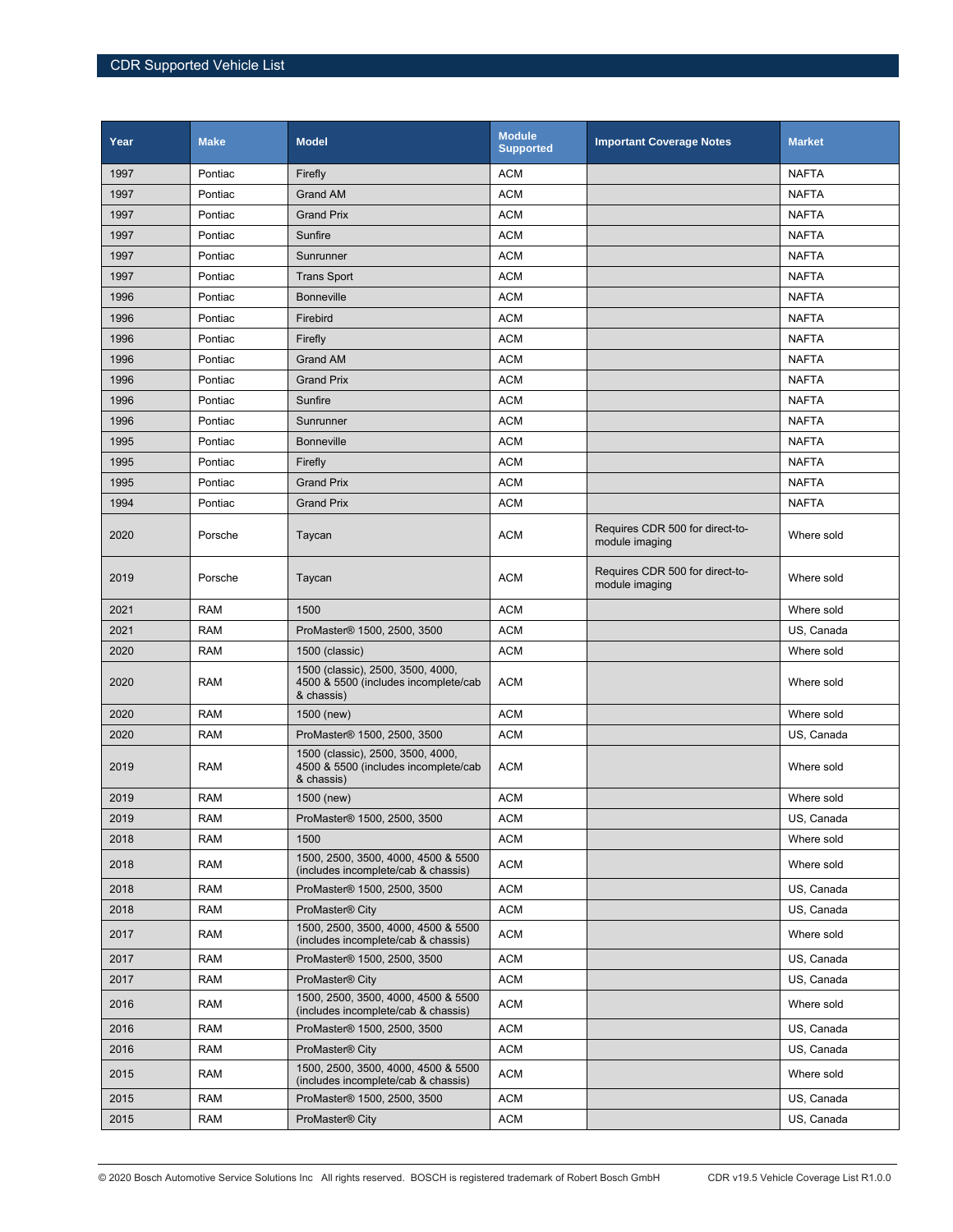| Year | <b>Make</b> | <b>Model</b>                                                               | <b>Module</b><br><b>Supported</b> | <b>Important Coverage Notes</b> | <b>Market</b>           |
|------|-------------|----------------------------------------------------------------------------|-----------------------------------|---------------------------------|-------------------------|
| 2014 | <b>RAM</b>  | 1500, 2500, 3500, 4000, 4500 & 5500<br>(includes incomplete/cab & chassis) | <b>ACM</b>                        |                                 | Where sold              |
| 2014 | <b>RAM</b>  | Cargo Van                                                                  | <b>ACM</b>                        |                                 | Where sold              |
| 2014 | <b>RAM</b>  | ProMaster <sup>®</sup> 1500, 2500, 3500                                    | <b>ACM</b>                        |                                 | US, Canada              |
| 2013 | <b>RAM</b>  | 1500, 2500, 3500, 4000, 4500 & 5500<br>(includes incomplete/cab & chassis) | <b>ACM</b>                        |                                 | Where sold              |
| 2013 | <b>RAM</b>  | Cargo Van                                                                  | <b>ACM</b>                        |                                 | Where sold              |
| 2012 | <b>RAM</b>  | 1500, 2500, 3500, 4000, 4500 & 5500<br>(includes incomplete/cab & chassis) | <b>ACM</b>                        |                                 | Where sold              |
| 2012 | <b>RAM</b>  | Cargo Van                                                                  | <b>ACM</b>                        |                                 | Where sold              |
| 2011 | <b>RAM</b>  | 1500, 2500, 3500, 4000, 4500 & 5500<br>(includes incomplete/cab & chassis) | <b>ACM</b>                        |                                 | Where sold              |
| 2010 | <b>RAM</b>  | 1500, 2500, 3500, 4000, 4500 & 5500<br>(includes incomplete/cab & chassis) | <b>ACM</b>                        |                                 | Where sold              |
| 2019 | Rolls-Royce | Cullinan                                                                   | <b>ACM</b>                        |                                 | US, Canada              |
| 2019 | Rolls-Royce | Dawn                                                                       | <b>ACM</b>                        |                                 | US, Canada              |
| 2019 | Rolls-Royce | Ghost                                                                      | <b>ACM</b>                        |                                 | US, Canada, S.<br>Korea |
| 2019 | Rolls-Royce | Phantom                                                                    | <b>ACM</b>                        |                                 | US, Canada, S.<br>Korea |
| 2019 | Rolls-Royce | Wraith                                                                     | <b>ACM</b>                        |                                 | US, Canada, S.<br>Korea |
| 2018 | Rolls-Royce | Dawn                                                                       | <b>ACM</b>                        |                                 | US, Canada, S.<br>Korea |
| 2018 | Rolls-Royce | Ghost                                                                      | <b>ACM</b>                        |                                 | US, Canada, S.<br>Korea |
| 2018 | Rolls-Royce | Phantom                                                                    | <b>ACM</b>                        |                                 | US, Canada, S.<br>Korea |
| 2018 | Rolls-Royce | Wraith                                                                     | <b>ACM</b>                        |                                 | US, Canada, S.<br>Korea |
| 2017 | Rolls-Royce | Dawn                                                                       | <b>ACM</b>                        |                                 | US, Canada,<br>S.Korea  |
| 2017 | Rolls-Royce | Ghost (sedan)                                                              | <b>ACM</b>                        |                                 | US, Canada,<br>S.Korea  |
| 2017 | Rolls-Royce | Phantom                                                                    | <b>ACM</b>                        |                                 | US, Canada,<br>S.Korea  |
| 2017 | Rolls-Royce | Wraith                                                                     | <b>ACM</b>                        |                                 | US, Canada,<br>S.Korea  |
| 2016 | Rolls-Royce | Ghost (sedan)                                                              | <b>ACM</b>                        |                                 | US, Canada,<br>S.Korea  |
| 2016 | Rolls-Royce | Phantom                                                                    | <b>ACM</b>                        |                                 | US, Canada,<br>S.Korea  |
| 2016 | Rolls-Royce | Wraith                                                                     | <b>ACM</b>                        |                                 | US, Canada,<br>S.Korea  |
| 2015 | Rolls-Royce | Ghost (sedan)                                                              | <b>ACM</b>                        |                                 | US, Canada,<br>S.Korea  |
| 2015 | Rolls-Royce | Phantom                                                                    | <b>ACM</b>                        |                                 | US, Canada,<br>S.Korea  |
| 2015 | Rolls-Royce | Wraith                                                                     | <b>ACM</b>                        |                                 | US, Canada,<br>S.Korea  |
| 2014 | Rolls-Royce | Ghost (sedan)                                                              | <b>ACM</b>                        |                                 | US, Canada,<br>S.Korea  |
| 2014 | Rolls-Royce | Phantom                                                                    | <b>ACM</b>                        |                                 | US, Canada,<br>S.Korea  |
| 2014 | Rolls-Royce | Wraith                                                                     | <b>ACM</b>                        |                                 | US. Canada.<br>S.Korea  |
| 2013 | Rolls-Royce | Ghost (sedan)                                                              | <b>ACM</b>                        |                                 | US, Canada,<br>S.Korea  |
| 2012 | Saab        | $9-4x$                                                                     | <b>ACM</b>                        |                                 | <b>NAFTA</b>            |
| 2011 | Saab        | $9-5$                                                                      | <b>ACM</b>                        |                                 | <b>NAFTA</b>            |
| 2011 | Saab        | $9-4x$                                                                     | <b>ACM</b>                        |                                 | <b>NAFTA</b>            |
| 2010 | Saab        | $9-5$                                                                      | <b>ACM</b>                        |                                 | <b>NAFTA</b>            |
| 2009 | Saab        | $9-7x$                                                                     | <b>ACM</b>                        |                                 | <b>NAFTA</b>            |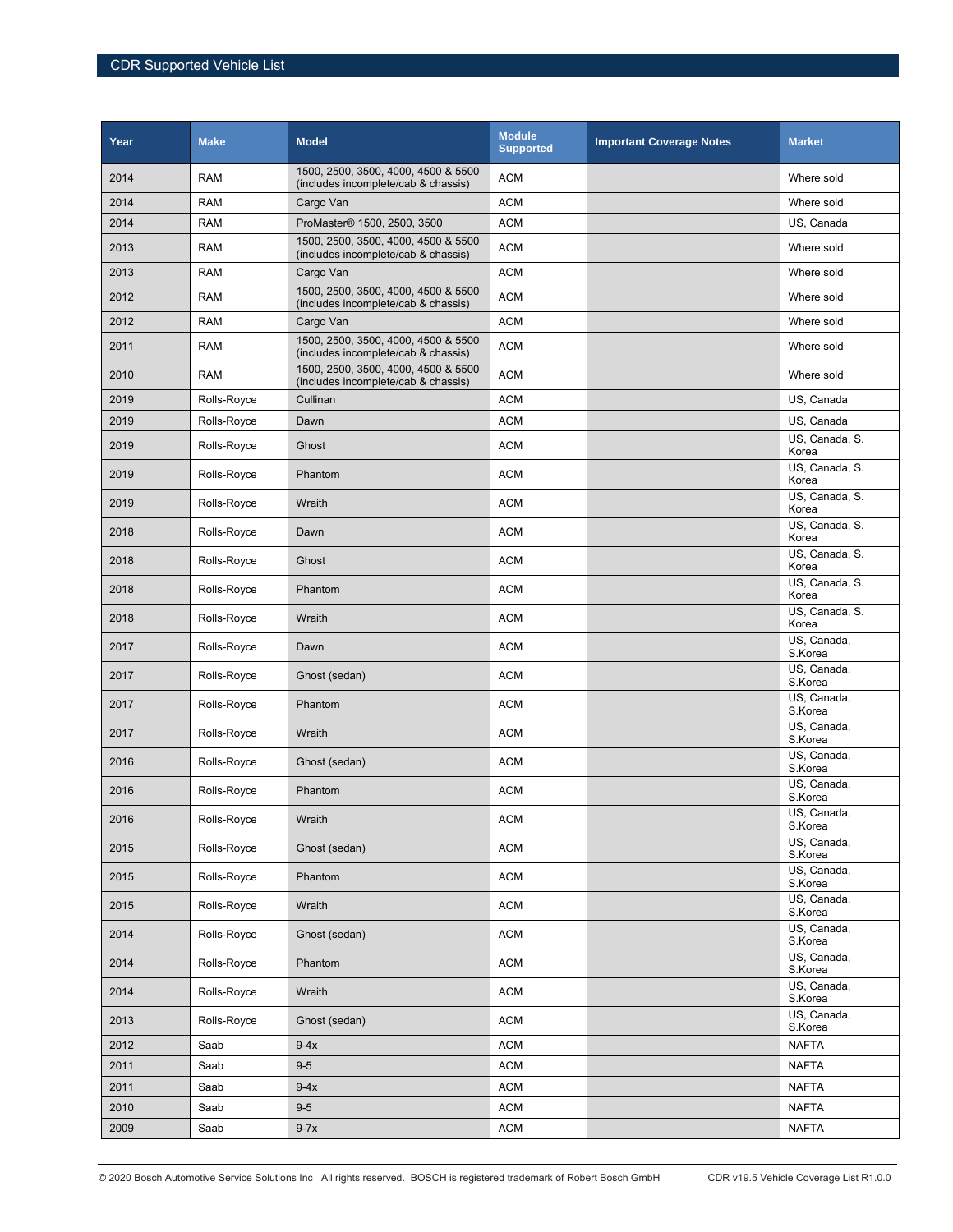| Year         | <b>Make</b> | <b>Model</b>          | <b>Module</b><br><b>Supported</b> | <b>Important Coverage Notes</b> | <b>Market</b> |
|--------------|-------------|-----------------------|-----------------------------------|---------------------------------|---------------|
| 2008         | Saab        | $9-7x$                | <b>ACM</b>                        |                                 | <b>NAFTA</b>  |
| 2007         | Saab        | $9-7x$                | <b>ACM</b>                        |                                 | <b>NAFTA</b>  |
| 2006         | Saab        | $9-7x$                | <b>ACM</b>                        |                                 | <b>NAFTA</b>  |
| 2005         | Saab        | $9-7x$                | <b>ACM</b>                        |                                 | <b>NAFTA</b>  |
| 2010         | Saturn      | Aura                  | <b>ACM</b>                        |                                 | <b>NAFTA</b>  |
| 2010         | Saturn      | <b>Outlook</b>        | <b>ACM</b>                        |                                 | <b>NAFTA</b>  |
| 2010         | Saturn      | Sky                   | <b>ACM</b>                        |                                 | <b>NAFTA</b>  |
| 2010         | Saturn      | Vue                   | ACM / ROS                         |                                 | <b>NAFTA</b>  |
| 2009         | Saturn      | Aura                  | <b>ACM</b>                        |                                 | <b>NAFTA</b>  |
| 2009         | Saturn      | <b>Outlook</b>        | ACM / ROS                         |                                 | <b>NAFTA</b>  |
| 2009         | Saturn      | Sky                   | <b>ACM</b>                        |                                 | <b>NAFTA</b>  |
| 2009         | Saturn      | Vue                   | ACM / ROS                         |                                 | <b>NAFTA</b>  |
| 2008         | Saturn      | Aura                  | <b>ACM</b>                        |                                 | <b>NAFTA</b>  |
| 2008         | Saturn      | <b>Outlook</b>        | ACM / ROS                         |                                 | <b>NAFTA</b>  |
| 2008         | Saturn      | Sky                   | <b>ACM</b>                        |                                 | <b>NAFTA</b>  |
| 2008         | Saturn      | Vue                   | ACM / ROS                         |                                 | <b>NAFTA</b>  |
| 2007         | Saturn      | Aura                  | <b>ACM</b>                        |                                 | <b>NAFTA</b>  |
| 2007         | Saturn      | <b>ION</b>            | <b>ACM</b>                        |                                 | <b>NAFTA</b>  |
| 2007         | Saturn      | <b>Outlook</b>        | ACM / ROS                         |                                 | <b>NAFTA</b>  |
| 2007         | Saturn      | Relay with RPO AWP    | <b>ACM</b>                        |                                 | <b>NAFTA</b>  |
| 2007         | Saturn      | Relay without RPO AWP | <b>ACM</b>                        |                                 | <b>NAFTA</b>  |
| 2007         | Saturn      | Sky                   | <b>ACM</b>                        |                                 | <b>NAFTA</b>  |
| 2007         | Saturn      | Vue with RPO ASF      | <b>ACM</b>                        |                                 | <b>NAFTA</b>  |
| 2007         | Saturn      | Vue without RPO ASF   | <b>ACM</b>                        |                                 | <b>NAFTA</b>  |
| 2006         | Saturn      | <b>ION</b>            | <b>ACM</b>                        |                                 | <b>NAFTA</b>  |
| 2006         | Saturn      | Relay with RPO AWP    | <b>ACM</b>                        |                                 | <b>NAFTA</b>  |
| 2006         | Saturn      | Relay without RPO AWP | <b>ACM</b>                        |                                 | <b>NAFTA</b>  |
| 2006         | Saturn      | Vue with RPO ASF      | <b>ACM</b>                        |                                 | <b>NAFTA</b>  |
| 2006         | Saturn      | Vue without RPO ASF   | <b>ACM</b>                        |                                 | <b>NAFTA</b>  |
| 2005         | Saturn      | <b>All Models</b>     | <b>ACM</b>                        |                                 | <b>NAFTA</b>  |
| 2004         | Saturn      | All Models            | <b>ACM</b>                        |                                 | <b>NAFTA</b>  |
| 2003         | Saturn      | All Models            | <b>ACM</b>                        |                                 | <b>NAFTA</b>  |
| 2002         | Saturn      | All Models            | <b>ACM</b>                        |                                 | <b>NAFTA</b>  |
| 2001         | Saturn      | All Models            | <b>ACM</b>                        |                                 | <b>NAFTA</b>  |
| 2000         | Saturn      | All Models            | <b>ACM</b>                        |                                 | <b>NAFTA</b>  |
| 1999         | Saturn      | All Models            | <b>ACM</b>                        |                                 | <b>NAFTA</b>  |
| 1998         | Saturn      | All Models            | <b>ACM</b>                        |                                 | <b>NAFTA</b>  |
| 1997         | Saturn      | All Models            | <b>ACM</b>                        |                                 | <b>NAFTA</b>  |
| 1996         | Saturn      | All Models            | <b>ACM</b>                        |                                 | <b>NAFTA</b>  |
| 1995         | Saturn      | All Models            | <b>ACM</b>                        |                                 | <b>NAFTA</b>  |
| 2015 - 2016  | Scion       | iM                    | <b>ACM</b>                        |                                 | Where sold    |
| 2012 - 2016  | Scion       | FR-S                  | <b>ACM</b>                        |                                 | Where sold    |
| 2008 - 2012  | Scion       | iQ                    | <b>ACM</b>                        |                                 | Where sold    |
| 2004 - 2012  | Scion       | tC                    | <b>ACM</b>                        |                                 | Where sold    |
| 2003 & newer | Scion       | xD                    | <b>ACM</b>                        |                                 | Where sold    |
| 2003 - 2012  | Scion       | хB                    | <b>ACM</b>                        |                                 | Where sold    |
| 2003 - 2007  | Scion       | хA                    | <b>ACM</b>                        |                                 | Where sold    |
| 2016         | Scion       | iA                    | <b>ACM</b>                        |                                 | Where sold    |

© 2020 Bosch Automotive Service Solutions Inc All rights reserved. BOSCH is registered trademark of Robert Bosch GmbH CDR v19.5 Vehicle Coverage List R1.0.0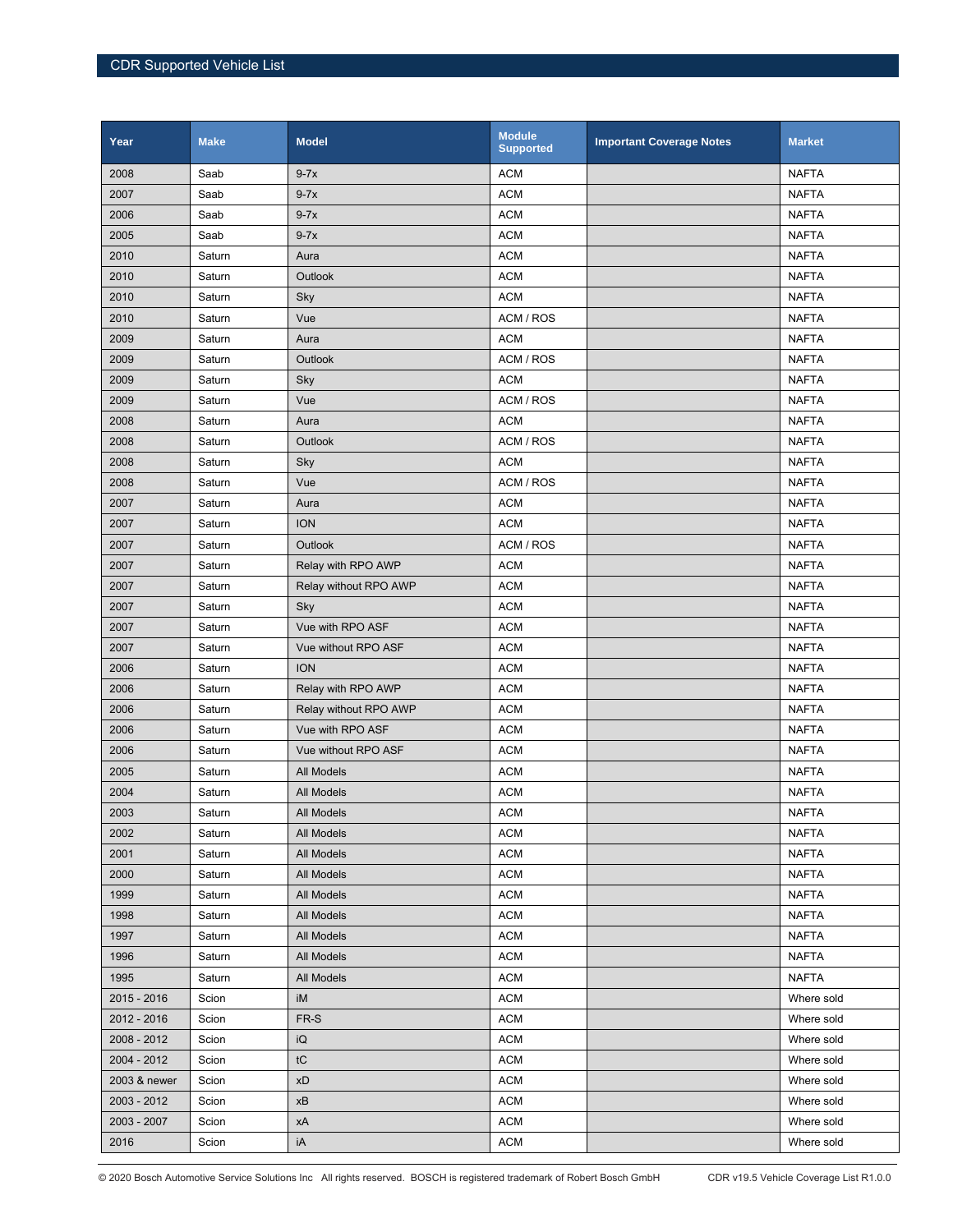| Year | <b>Make</b> | <b>Model</b>   | <b>Module</b><br><b>Supported</b> | <b>Important Coverage Notes</b>                              | <b>Market</b>                                                   |
|------|-------------|----------------|-----------------------------------|--------------------------------------------------------------|-----------------------------------------------------------------|
| 2020 | smart       | All            | <b>ACM</b>                        |                                                              | US, Canada                                                      |
| 2019 | smart       | All            | <b>ACM</b>                        |                                                              | US, Canada                                                      |
| 2018 | smart       | All            | <b>ACM</b>                        |                                                              | US, Canada                                                      |
| 2017 | smart       | All            | <b>ACM</b>                        |                                                              | US, Canada                                                      |
| 2016 | smart       | All            | <b>ACM</b>                        |                                                              | US, Canada                                                      |
| 2015 | smart       | All            | <b>ACM</b>                        | Vehicle production dates 9/1/2014<br>and later are supported | US, Canada                                                      |
| 2015 | <b>SRT</b>  | Viper          | <b>ACM</b>                        |                                                              | US, Canada                                                      |
| 2014 | <b>SRT</b>  | Viper          | <b>ACM</b>                        |                                                              | US, Canada                                                      |
| 2013 | <b>SRT</b>  | Viper          | <b>ACM</b>                        |                                                              | US, Canada                                                      |
| 2009 | Sterling    | <b>Bullet</b>  | <b>ACM</b>                        |                                                              | US, Canada                                                      |
| 2008 | Sterling    | <b>Bullet</b>  | <b>ACM</b>                        |                                                              | US, Canada                                                      |
| 2020 | Subaru      | Crosstrek      | <b>ACM</b>                        |                                                              | US, Canada                                                      |
| 2020 | Subaru      | Forester       | <b>ACM</b>                        |                                                              | US, Canada,<br>Australia/NZ, China,<br>Europe, Japan,<br>Russia |
| 2020 | Subaru      | Impreza        | <b>ACM</b>                        |                                                              | Where sold                                                      |
| 2020 | Subaru      | Legacy         | <b>ACM</b>                        |                                                              | US, Canada                                                      |
| 2020 | Subaru      | <b>Outback</b> | <b>ACM</b>                        |                                                              | US, Canada, China,<br>Japan, Europe,<br>Russia                  |
| 2020 | Subaru      | XV             | <b>ACM</b>                        |                                                              | where sold                                                      |
| 2019 | Subaru      | Ascent         | <b>ACM</b>                        |                                                              | US, Canada                                                      |
| 2019 | Subaru      | Crosstrek      | <b>ACM</b>                        |                                                              | US, Canada                                                      |
| 2019 | Subaru      | Forester       | <b>ACM</b>                        |                                                              | US, Canada,<br>Australia/NZ, Europe                             |
| 2019 | Subaru      | Impreza        | <b>ACM</b>                        |                                                              | Where sold                                                      |
| 2019 | Subaru      | Legacy         | <b>ACM</b>                        |                                                              | US, Canada,<br>Europe, Japan,<br>Russia                         |
| 2019 | Subaru      | Levorg         | <b>ACM</b>                        |                                                              | Australia, Japan,<br>Europe                                     |
| 2019 | Subaru      | <b>XV</b>      | <b>ACM</b>                        |                                                              | Where sold                                                      |
| 2018 | Subaru      | Crosstrek      | <b>ACM</b>                        |                                                              | US, Canada                                                      |
| 2018 | Subaru      | Forester       | <b>ACM</b>                        |                                                              | Where sold                                                      |
| 2018 | Subaru      | Impreza        | <b>ACM</b>                        |                                                              | Where sold                                                      |
| 2018 | Subaru      | Legacy         | <b>ACM</b>                        |                                                              | US, Canada,<br>Europe, Japan,<br>Russia                         |
| 2018 | Subaru      | Legacy         | <b>ACM</b>                        |                                                              | US, Canada,<br>Europe, Japan,<br>Russia                         |
| 2018 | Subaru      | Levorg         | <b>ACM</b>                        |                                                              | Australia, Japan,<br>Europe                                     |
| 2018 | Subaru      | Outback        | <b>ACM</b>                        |                                                              | US, Canada,<br>Europe, Japan,<br>Russia                         |
| 2018 | Subaru      | <b>WRX</b>     | <b>ACM</b>                        |                                                              | US, Canada, Russia                                              |
| 2018 | Subaru      | XV             | <b>ACM</b>                        |                                                              | Where sold                                                      |
| 2017 | Subaru      | Crosstrek      | ACM                               |                                                              | US, Canada                                                      |
| 2017 | Subaru      | Forester       | <b>ACM</b>                        |                                                              | Where sold                                                      |
| 2017 | Subaru      | Impreza        | <b>ACM</b>                        |                                                              | Where sold                                                      |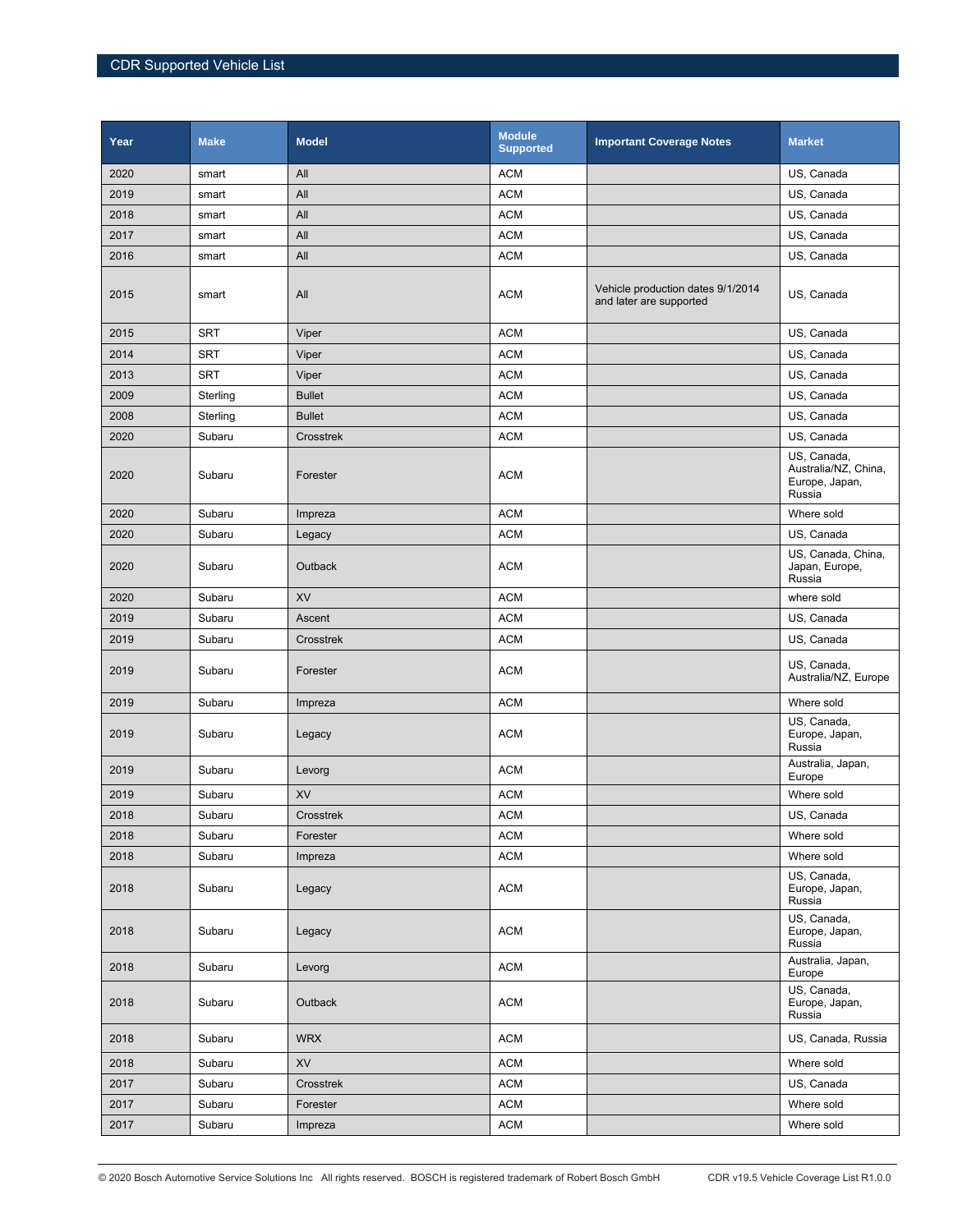| Year | <b>Make</b> | <b>Model</b>      | <b>Module</b><br><b>Supported</b> | <b>Important Coverage Notes</b> | <b>Market</b>                                     |
|------|-------------|-------------------|-----------------------------------|---------------------------------|---------------------------------------------------|
| 2017 | Subaru      | Legacy            | <b>ACM</b>                        |                                 | US, Canada, Russia                                |
| 2017 | Subaru      | Legacy            | <b>ACM</b>                        |                                 | US, Canada,<br>Europe, Japan,<br>Russia           |
| 2017 | Subaru      | Levorg            | <b>ACM</b>                        |                                 | Australia, Japan,<br>Europe                       |
| 2017 | Subaru      | <b>Outback</b>    | <b>ACM</b>                        |                                 | US, Canada, Russia                                |
| 2017 | Subaru      | <b>WRX</b>        | <b>ACM</b>                        |                                 | US, Canada, Russia                                |
| 2017 | Subaru      | <b>XV</b>         | <b>ACM</b>                        |                                 | Where sold                                        |
| 2016 | Subaru      | Crosstrek         | <b>ACM</b>                        |                                 | US, Canada                                        |
| 2016 | Subaru      | Exiga Crossover 7 | <b>ACM</b>                        |                                 | Japan                                             |
| 2016 | Subaru      | Forester          | <b>ACM</b>                        |                                 | Australia, China,<br>Europe, Japan, US,<br>Canada |
| 2016 | Subaru      | Impreza           | <b>ACM</b>                        |                                 | Where sold                                        |
| 2016 | Subaru      | Legacy            | <b>ACM</b>                        |                                 | US, Canada                                        |
| 2016 | Subaru      | Legacy            | <b>ACM</b>                        |                                 | US, Canada,<br>Europe, Japan                      |
| 2016 | Subaru      | Levorg            | <b>ACM</b>                        |                                 | Japan, Europe                                     |
| 2016 | Subaru      | <b>Outback</b>    | <b>ACM</b>                        |                                 | US, Canada                                        |
| 2016 | Subaru      | <b>WRX</b>        | <b>ACM</b>                        |                                 | Where sold                                        |
| 2016 | Subaru      | XV                | <b>ACM</b>                        |                                 | Where sold                                        |
| 2015 | Subaru      | Crosstrek         | <b>ACM</b>                        |                                 | US, Canada                                        |
| 2015 | Subaru      | Exiga             | <b>ACM</b>                        |                                 | Japan, Australia                                  |
| 2015 | Subaru      | Forester          | <b>ACM</b>                        |                                 | Australia, China,<br>Europe, Japan, US,<br>Canada |
| 2015 | Subaru      | Impreza           | <b>ACM</b>                        |                                 | Where sold                                        |
| 2015 | Subaru      | Legacy            | <b>ACM</b>                        |                                 | US, Canada,<br>Europe, Japan                      |
| 2015 | Subaru      | Legacy            | <b>ACM</b>                        |                                 | US, Canada,<br>Europe, Japan                      |
| 2015 | Subaru      | Levorg            | <b>ACM</b>                        |                                 | Japan                                             |
| 2015 | Subaru      | <b>Outback</b>    | <b>ACM</b>                        |                                 | US, Canada,<br>Europe, Japan                      |
| 2015 | Subaru      | <b>WRX</b>        | <b>ACM</b>                        |                                 | Where sold                                        |
| 2015 | Subaru      | XV                | ACM                               |                                 | Where sold                                        |
| 2014 | Subaru      | Crosstrek         | <b>ACM</b>                        |                                 | US, Canada                                        |
| 2014 | Subaru      | Exiga             | ACM                               |                                 | Japan, Australia                                  |
| 2014 | Subaru      | Forester          | ACM                               |                                 | Australia, China,<br>Europe, Japan                |
| 2014 | Subaru      | Forester          | <b>ACM</b>                        |                                 | US, Canada                                        |
| 2014 | Subaru      | Impreza           | ACM                               |                                 | Where sold                                        |
| 2014 | Subaru      | Legacy            | <b>ACM</b>                        |                                 | US, Canada,<br>Australia, Europe,<br>Japan, China |
| 2014 | Subaru      | Outback           | <b>ACM</b>                        |                                 | US, Canada,<br>Australia, China,<br>Japan, Europe |
| 2014 | Subaru      | XV                | <b>ACM</b>                        |                                 | Where sold                                        |
| 2013 | Subaru      | Crosstrek         | <b>ACM</b>                        |                                 | US, Canada                                        |
| 2013 | Subaru      | Exiga             | ACM                               |                                 | Japan, Australia                                  |
| 2013 | Subaru      | Forester          | ACM                               |                                 | Australia, China,<br>Europe, Japan                |
| 2013 | Subaru      | Forester          | <b>ACM</b>                        |                                 | US, Canada                                        |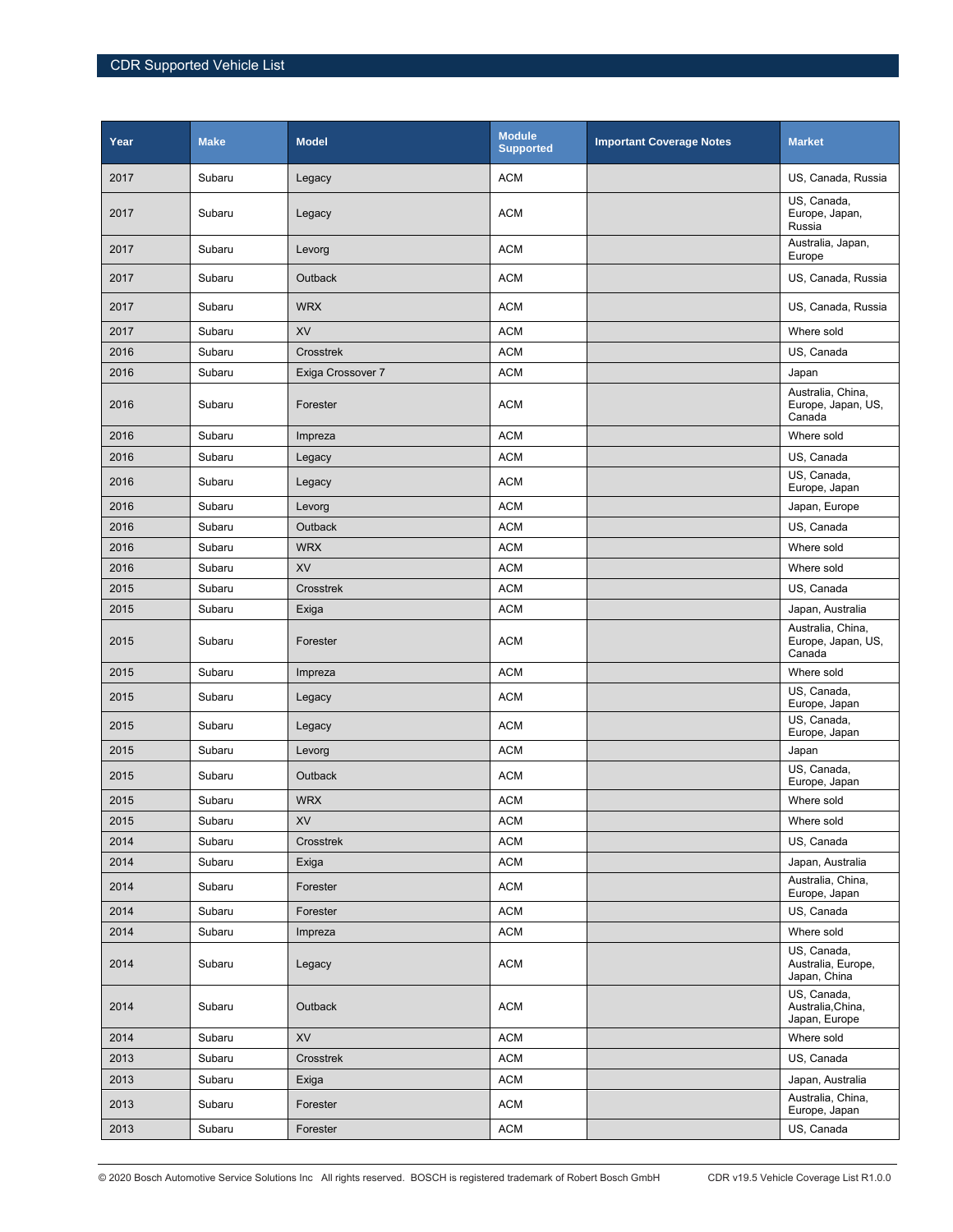| Year         | <b>Make</b> | <b>Model</b>        | <b>Module</b><br><b>Supported</b> | <b>Important Coverage Notes</b>                             | <b>Market</b>                                     |
|--------------|-------------|---------------------|-----------------------------------|-------------------------------------------------------------|---------------------------------------------------|
| 2013         | Subaru      | Impreza             | <b>ACM</b>                        |                                                             | Where sold                                        |
| 2013         | Subaru      | Legacy              | <b>ACM</b>                        |                                                             | US, Canada,<br>Australia, Europe,<br>Japan, China |
| 2013         | Subaru      | Outback             | <b>ACM</b>                        |                                                             | US, Canada,<br>Australia, China,<br>Japan, Europe |
| 2013         | Subaru      | XV                  | <b>ACM</b>                        |                                                             | Australia, China,<br>Japan, Europe                |
| 2012         | Subaru      | Impreza             | <b>ACM</b>                        |                                                             | Where sold                                        |
| 2012         | Subaru      | XV                  | <b>ACM</b>                        |                                                             | Australia, Japan,<br>Europe                       |
| 2014         | Suzuki      | <b>Grand Vitara</b> | <b>ACM</b>                        |                                                             | US, Canada                                        |
| 2014         | Suzuki      | Kizashi             | <b>ACM</b>                        |                                                             | US, Canada                                        |
| 2014         | Suzuki      | SX4                 | <b>ACM</b>                        |                                                             | US, Canada                                        |
| 2013         | Suzuki      | Equator             | <b>ACM</b>                        |                                                             | US, Canada                                        |
| 2013         | Suzuki      | <b>Grand Vitara</b> | <b>ACM</b>                        |                                                             | US, Canada                                        |
| 2013         | Suzuki      | Kizashi             | <b>ACM</b>                        |                                                             | US, Canada                                        |
| 2013         | Suzuki      | SX4                 | <b>ACM</b>                        |                                                             | US, Canada                                        |
| 2012         | Suzuki      | Equator             | <b>ACM</b>                        | Vehicle production dates 10/2012<br>and later are supported | US, Canada                                        |
| 2010         | Suzuki      | $XL-7$              | <b>ACM</b>                        |                                                             | US, Canada                                        |
| 2009         | Suzuki      | $XL-7$              | <b>ACM</b>                        |                                                             | US, Canada                                        |
| 2008         | Suzuki      | $XL-7$              | <b>ACM</b>                        |                                                             | US, Canada                                        |
| 2007         | Suzuki      | $XL-7$              | <b>ACM</b>                        |                                                             | US, Canada                                        |
| 2004         | Suzuki      | Vitara              | <b>ACM</b>                        |                                                             | <b>NAFTA</b>                                      |
| 2003         | Suzuki      | Vitara              | <b>ACM</b>                        |                                                             | <b>NAFTA</b>                                      |
| 2002         | Suzuki      | Vitara              | <b>ACM</b>                        |                                                             | NAFTA                                             |
| 2001         | Suzuki      | Swift               | <b>ACM</b>                        |                                                             | <b>NAFTA</b>                                      |
| 2001         | Suzuki      | Vitara              | <b>ACM</b>                        |                                                             | <b>NAFTA</b>                                      |
| 2000         | Suzuki      | Swift               | <b>ACM</b>                        |                                                             | <b>NAFTA</b>                                      |
| 2000         | Suzuki      | Vitara              | <b>ACM</b>                        |                                                             | <b>NAFTA</b>                                      |
| 1999         | Suzuki      | Swift               | <b>ACM</b>                        |                                                             | <b>NAFTA</b>                                      |
| 1999         | Suzuki      | Vitara              | <b>ACM</b>                        |                                                             | <b>NAFTA</b>                                      |
| 1998         | Suzuki      | Sidekick            | <b>ACM</b>                        |                                                             | <b>NAFTA</b>                                      |
| 1998         | Suzuki      | Swift               | <b>ACM</b>                        |                                                             | <b>NAFTA</b>                                      |
| 1997         | Suzuki      | Sidekick            | <b>ACM</b>                        |                                                             | <b>NAFTA</b>                                      |
| 1997         | Suzuki      | Swift               | ACM                               |                                                             | <b>NAFTA</b>                                      |
| 1996         | Suzuki      | Sidekick            | <b>ACM</b>                        |                                                             | <b>NAFTA</b>                                      |
| 1996         | Suzuki      | Swift               | <b>ACM</b>                        |                                                             | <b>NAFTA</b>                                      |
| 1995         | Suzuki      | Swift               | <b>ACM</b>                        |                                                             | <b>NAFTA</b>                                      |
| 2021 & newer | Toyota      | RAV4 Prime          | <b>ACM</b>                        |                                                             | Where sold                                        |
| 2020 & newer | Toyota      | C-HR                | <b>ACM</b>                        |                                                             | Where sold                                        |
| 2020 & newer | Toyota      | Corolla Hatchback   | <b>ACM</b>                        |                                                             | Where sold                                        |
| 2020 & newer | Toyota      | Corolla HV          | <b>ACM</b>                        |                                                             | Where sold                                        |
| 2020 & newer | Toyota      | HiAce               | <b>ACM</b>                        |                                                             | Where sold                                        |
| 2020 & newer | Toyota      | Prius               | <b>ACM</b>                        |                                                             | Where sold                                        |
| 2020 & newer | Toyota      | Prius PHEV          | <b>ACM</b>                        |                                                             | Where sold                                        |
| 2020 & newer | Toyota      | Supra               | ACM                               | Requires CDR 500 for direct-to-<br>module imaging           | Where sold                                        |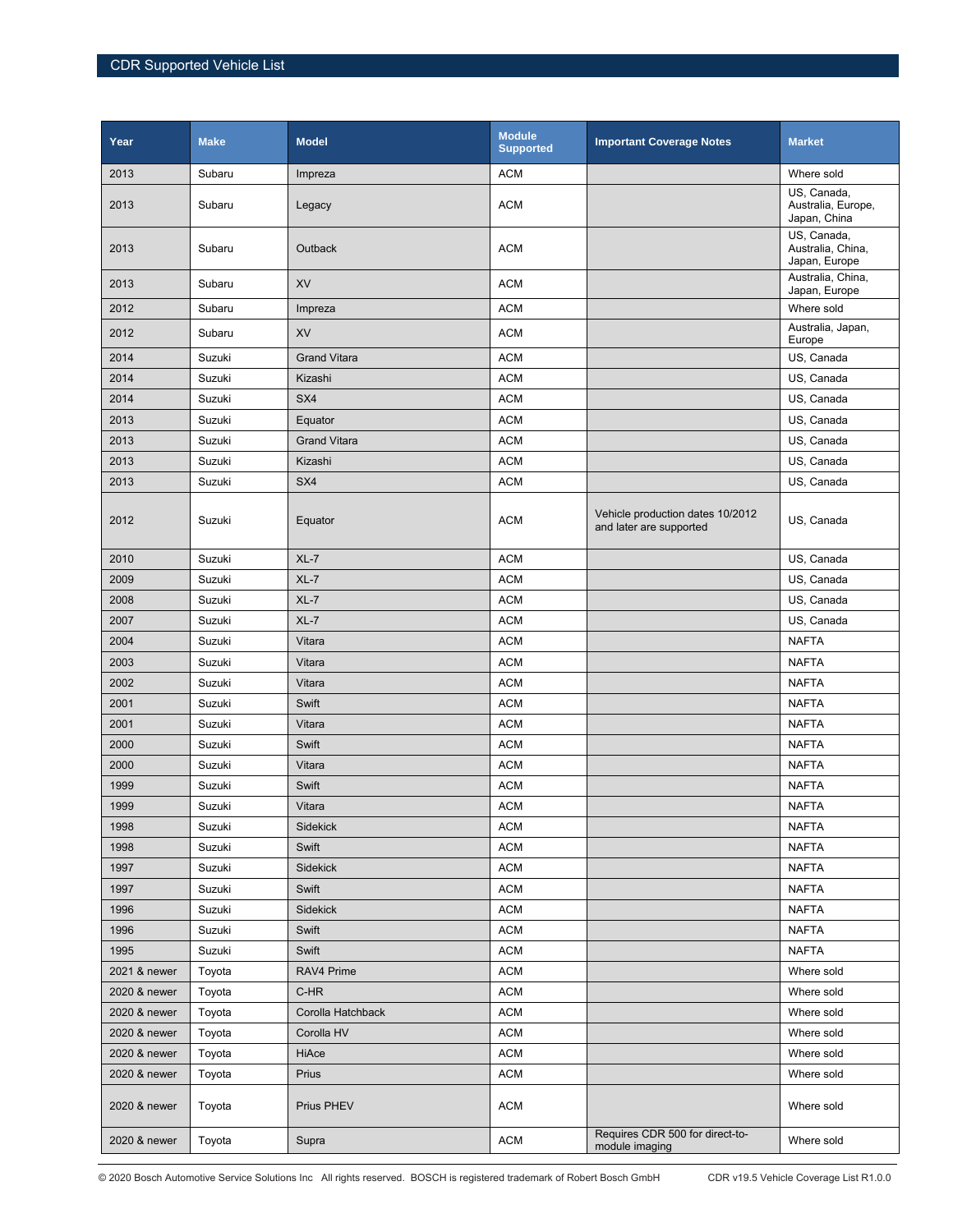| Year         | <b>Make</b> | <b>Model</b>      | <b>Module</b><br><b>Supported</b> | <b>Important Coverage Notes</b> | <b>Market</b> |
|--------------|-------------|-------------------|-----------------------------------|---------------------------------|---------------|
| 2019 & newer | Toyota      | Levin             | <b>ACM</b>                        |                                 | Where sold    |
| 2018 & newer | Toyota      | <b>REGIUSACE</b>  | <b>ACM</b>                        |                                 | Where sold    |
| 2017 & newer | Toyota      | Corolla iM        | <b>ACM</b>                        |                                 | Where sold    |
| 2017 & newer | Toyota      | Yaris iA          | <b>ACM</b>                        |                                 | Where sold    |
| 2016 & newer | Toyota      | Yaris R           | <b>ACM</b>                        |                                 | Where sold    |
| 2015 & newer | Toyota      | Sienta            | <b>ACM</b>                        |                                 | Where sold    |
| 2014 & newer | Toyota      | Mirai             | <b>ACM</b>                        |                                 | Where sold    |
| 2013 & newer | Toyota      | Comfort           | <b>ACM</b>                        |                                 | Where sold    |
| 2012 & newer | Toyota      | 86                | <b>ACM</b>                        |                                 | Where sold    |
| 2012 & newer | Toyota      | 87                | <b>ACM</b>                        |                                 | Where sold    |
| 2012 & newer | Toyota      | 88                | <b>ACM</b>                        |                                 | Where sold    |
| 2012 & newer | Toyota      | 89                | <b>ACM</b>                        |                                 | Where sold    |
| 2012 & newer | Toyota      | 90                | <b>ACM</b>                        |                                 | Where sold    |
| 2012 & newer | Toyota      | 91                | <b>ACM</b>                        |                                 | Where sold    |
| 2012 & newer | Toyota      | Aurion            | <b>ACM</b>                        |                                 | Where sold    |
| 2012 & newer | Toyota      | Corolla Axio      | <b>ACM</b>                        |                                 | Where sold    |
| 2012 & newer | Toyota      | Corolla Fieldar   | <b>ACM</b>                        |                                 | Where sold    |
| 2012 & newer | Toyota      | RAV4 EV           | <b>ACM</b>                        |                                 | Where sold    |
| 2012 & newer | Toyota      | <b>SPADE</b>      | <b>ACM</b>                        |                                 | Where sold    |
| 2012 & newer | Toyota      | Vanguard          | <b>ACM</b>                        |                                 | Where sold    |
| 2011 & newer | Toyota      | Aqua              | <b>ACM</b>                        |                                 | Where sold    |
| 2011 & newer | Toyota      | Corolla Verso     | <b>ACM</b>                        |                                 | Where sold    |
| 2011 & newer | Toyota      | E'z               | <b>ACM</b>                        |                                 | Where sold    |
| 2011 & newer | Toyota      | Prius c           | <b>ACM</b>                        |                                 | Where sold    |
| 2011 & newer | Toyota      | <b>RUKUS</b>      | <b>ACM</b>                        |                                 | Where sold    |
| 2011 & newer | Toyota      | Rumion            | <b>ACM</b>                        |                                 | Where sold    |
| 2011 & newer | Toyota      | Zelas             | <b>ACM</b>                        |                                 | Where sold    |
| 2010 & newer | Toyota      | Etios             | <b>ACM</b>                        |                                 | Where sold    |
| 2010 & newer | Toyota      | Verso-S           | <b>ACM</b>                        |                                 | Where sold    |
| 2009 & newer | Toyota      | Corolla Hatchback | <b>ACM</b>                        |                                 | Where sold    |
| 2009 & newer | Toyota      | <b>ISIS</b>       | <b>ACM</b>                        |                                 | Where sold    |
| 2009 & newer | Toyota      | Majesta           | <b>ACM</b>                        |                                 | Where sold    |
| 2009 & newer | Toyota      | Prius V           | <b>ACM</b>                        |                                 | Where sold    |
| 2009 & newer | Toyota      | Prius $\alpha$    | <b>ACM</b>                        |                                 | Where sold    |
| 2009 & newer | Toyota      | Prius PHV         | <b>ACM</b>                        |                                 | Where sold    |
| 2009 & newer | Toyota      | SAI               | <b>ACM</b>                        |                                 | Where sold    |
| 2009 & newer | Toyota      | Wish              | <b>ACM</b>                        |                                 | Where sold    |
| 2008 & newer | Toyota      | <b>Blade</b>      | <b>ACM</b>                        |                                 | Where sold    |
| 2008 & newer | Toyota      | Dyna              | <b>ACM</b>                        |                                 | Where sold    |
| 2008 & newer | Toyota      | Hilux VIGO        | <b>ACM</b>                        |                                 | Where sold    |
| 2008 & newer | Toyota      | SW4               | <b>ACM</b>                        |                                 | Where sold    |
| 2008 & newer | Toyota      | Toyoace           | <b>ACM</b>                        |                                 | Where sold    |
| 2008 & newer | Toyota      | Venza             | <b>ACM</b>                        |                                 | Where sold    |
| 2008 - later | Toyota      | iQ                | <b>ACM</b>                        |                                 | Where sold    |
| 2007 & newer | Toyota      | Allion            | <b>ACM</b>                        |                                 | Where sold    |
| 2007 & newer | Toyota      | <b>Belta</b>      | <b>ACM</b>                        |                                 | Where sold    |
| 2007 & newer | Toyota      | MarkX Zio         | <b>ACM</b>                        |                                 | Where sold    |
| 2007 & newer | Toyota      | Noah              | <b>ACM</b>                        |                                 | Where sold    |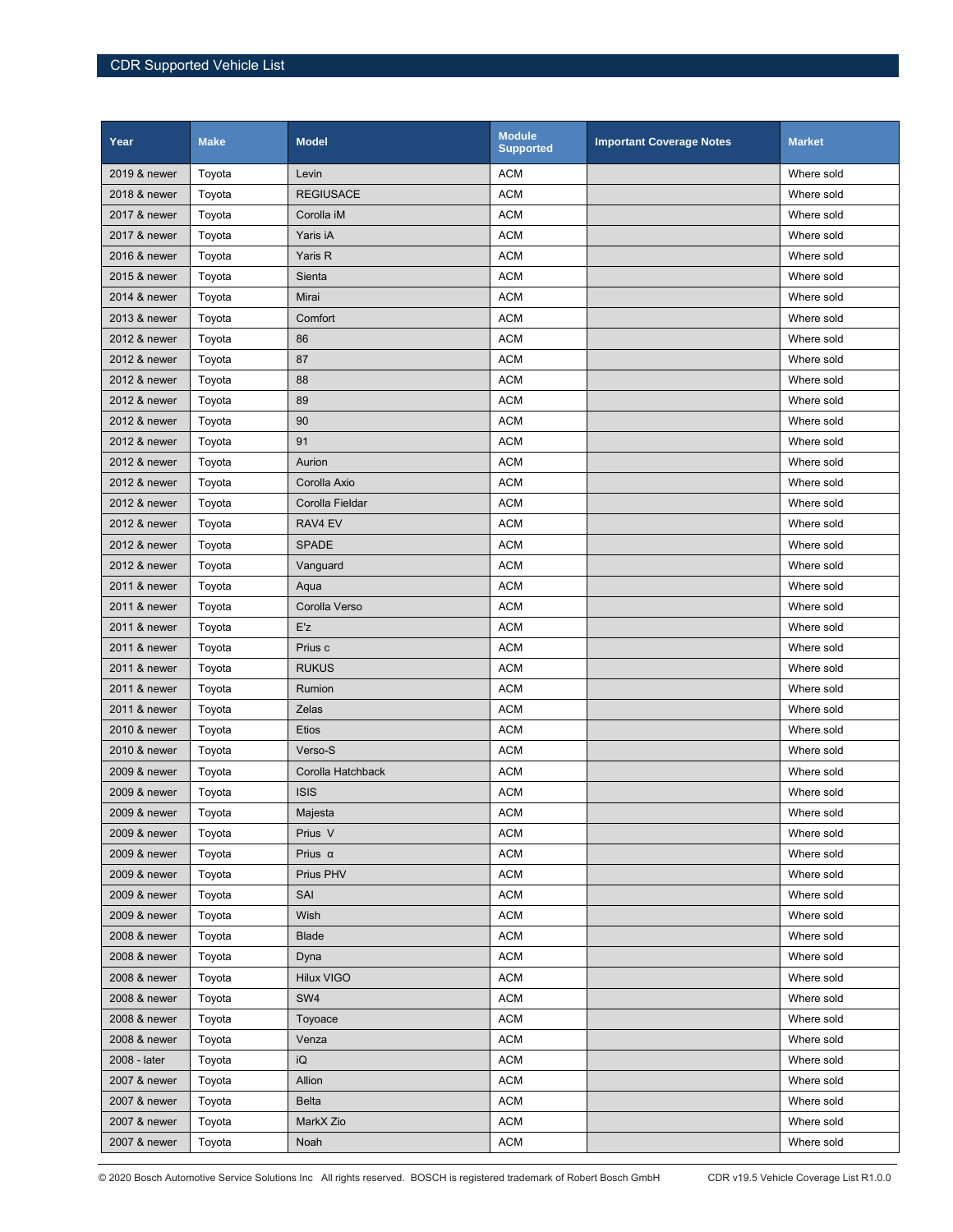| Year         | <b>Make</b> | <b>Model</b>             | <b>Module</b><br><b>Supported</b> | <b>Important Coverage Notes</b> | <b>Market</b> |
|--------------|-------------|--------------------------|-----------------------------------|---------------------------------|---------------|
| 2007 & newer | Toyota      | <b>Vios</b>              | <b>ACM</b>                        |                                 | Where sold    |
| 2007 & newer | Toyota      | Voxy                     | <b>ACM</b>                        |                                 | Where sold    |
| 2006 & newer | Toyota      | Auris                    | <b>ACM</b>                        |                                 | Where sold    |
| 2006 & newer | Toyota      | Estima                   | <b>ACM</b>                        |                                 | Where sold    |
| 2006 & newer | Toyota      | <b>FJ Cruiser</b>        | <b>ACM</b>                        |                                 | Where sold    |
| 2006 & newer | Toyota      | Previa                   | <b>ACM</b>                        |                                 | Where sold    |
| 2005 & newer | Toyota      | Alphard                  | <b>ACM</b>                        |                                 | Where sold    |
| 2005 & newer | Toyota      | Avensis                  | <b>ACM</b>                        |                                 | Where sold    |
| 2005 & newer | Toyota      | Aygo                     | <b>ACM</b>                        |                                 | Where sold    |
| 2005 & newer | Toyota      | FunCargo                 | <b>ACM</b>                        |                                 | Where sold    |
| 2005 & newer | Toyota      | Ractis                   | <b>ACM</b>                        |                                 | Where sold    |
| 2005 & newer | Toyota      | Reiz                     | <b>ACM</b>                        |                                 | Where sold    |
| 2005 & newer | Toyota      | Tacoma                   | <b>ACM</b>                        |                                 | Where sold    |
| 2005 & newer | Toyota      | Tundra                   | <b>ACM</b>                        |                                 | Where sold    |
| 2004 & newer | Toyota      | Crown                    | <b>ACM</b>                        |                                 | Where sold    |
| 2004 & newer | Toyota      | Fortuner                 | <b>ACM</b>                        |                                 | Where sold    |
| 2004 & newer | Toyota      | <b>HIACE</b>             | <b>ACM</b>                        |                                 | Where sold    |
| 2004 & newer | Toyota      | <b>Hilux</b>             | <b>ACM</b>                        |                                 | Where sold    |
| 2004 & newer | Toyota      | Innova                   | <b>ACM</b>                        |                                 | Where sold    |
| 2004 & newer | Toyota      | Kijang Innova            | <b>ACM</b>                        |                                 | Where sold    |
| 2004 & newer | Toyota      | MarkX                    | <b>ACM</b>                        |                                 | Where sold    |
| 2004 & newer | Toyota      | Porte                    | <b>ACM</b>                        |                                 | Where sold    |
| 2004 & newer | Toyota      | Premio                   | <b>ACM</b>                        |                                 | Where sold    |
| 2004 & newer | Toyota      | Sequoia                  | <b>ACM</b>                        |                                 | Where sold    |
| 2003 & newer | Toyota      | 4Runner                  | <b>ACM</b>                        |                                 | Where sold    |
| 2003 & newer | Toyota      | bB                       | <b>ACM</b>                        |                                 | Where sold    |
| 2003 & newer | Toyota      | Century                  | <b>ACM</b>                        |                                 | Where sold    |
| 2003 & newer | Toyota      | Harrier                  | <b>ACM</b>                        |                                 | Where sold    |
| 2003 & newer | Toyota      | HighLander               | <b>ACM</b>                        |                                 | Where sold    |
| 2003 & newer | Toyota      | Ist                      | <b>ACM</b>                        |                                 | Where sold    |
| 2003 & newer | Toyota      | Kluger                   | <b>ACM</b>                        |                                 | Where sold    |
| 2003 & newer | Toyota      | Prius                    | <b>ACM</b>                        |                                 | Where sold    |
| 2003 & newer | Toyota      | Probox                   | <b>ACM</b>                        |                                 | Where sold    |
| 2003 & newer | Toyota      | Raum                     | <b>ACM</b>                        |                                 | Where sold    |
| 2003 & newer | Toyota      | RAV4                     | <b>ACM</b>                        |                                 | Where sold    |
| 2003 & newer | Toyota      | Sienna                   | <b>ACM</b>                        |                                 | Where sold    |
| 2003 & newer | Toyota      | Succeed                  | <b>ACM</b>                        |                                 | Where sold    |
| 2003 - 2006  | Toyota      | Camry Solara             | <b>ACM</b>                        |                                 | Where sold    |
| 2002 & newer | Toyota      | Avalon                   | <b>ACM</b>                        |                                 | Where sold    |
| 2002 & newer | Toyota      | Corolla                  | <b>ACM</b>                        |                                 | Where sold    |
| 2002 & newer | Toyota      | Echo                     | <b>ACM</b>                        |                                 | Where sold    |
| 2002 & newer | Toyota      | LandCruiser              | <b>ACM</b>                        |                                 | Where sold    |
| 2002 & newer | Toyota      | <b>LandCruiser Prado</b> | <b>ACM</b>                        |                                 | Where sold    |
| 2002 & newer | Toyota      | Matrix                   | <b>ACM</b>                        |                                 | Where sold    |
| 2002 & newer | Toyota      | Platz                    | ACM                               |                                 | Where sold    |
| 2002 & newer | Toyota      | Surf                     | <b>ACM</b>                        |                                 | Where sold    |
| 2002 & newer | Toyota      | Vibe                     | <b>ACM</b>                        |                                 | Where sold    |
| 2002 & newer | Toyota      | Voltz                    | <b>ACM</b>                        |                                 | Where sold    |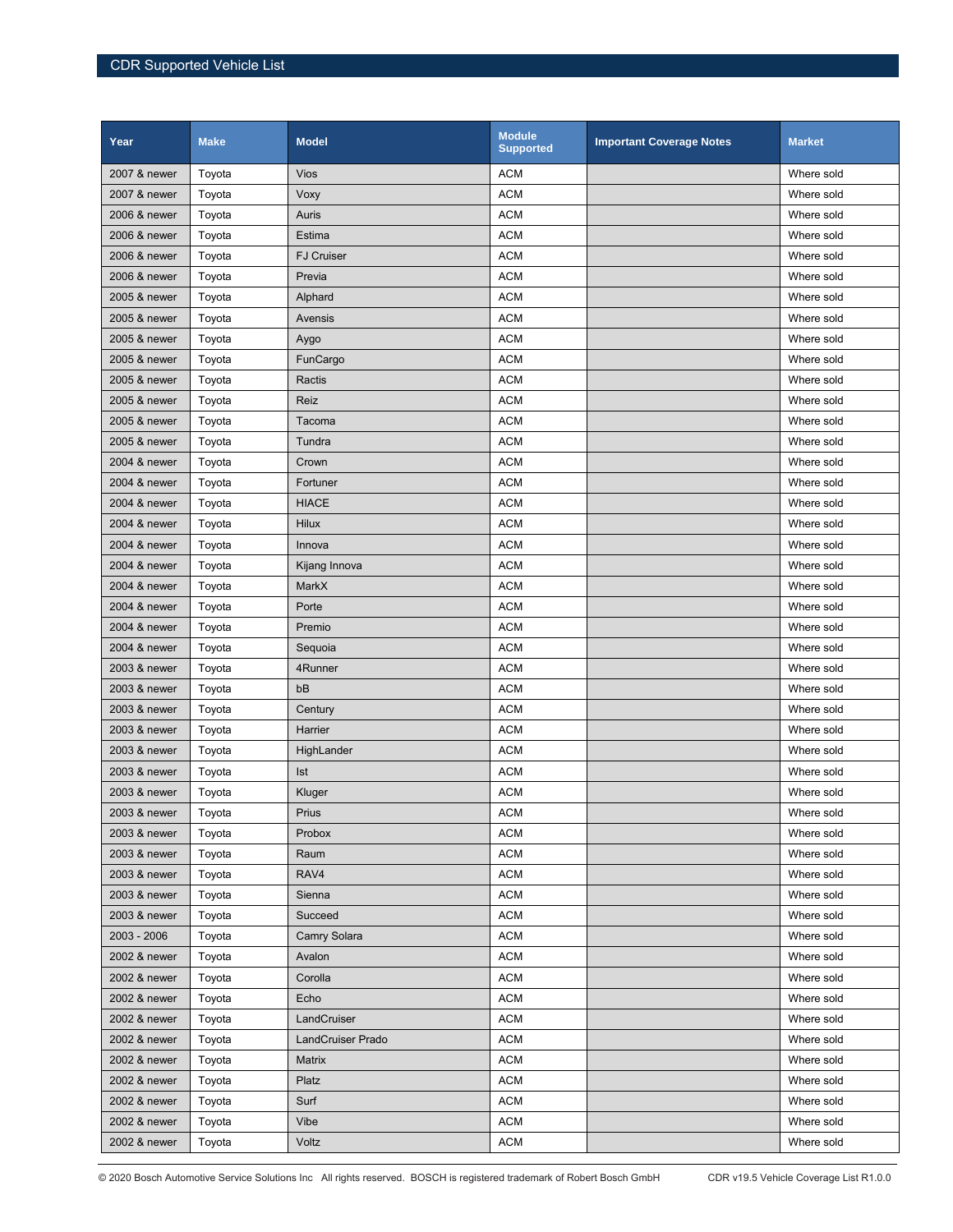| Year         | <b>Make</b> | <b>Model</b>                                          | <b>Module</b><br><b>Supported</b> | <b>Important Coverage Notes</b>                   | <b>Market</b>               |
|--------------|-------------|-------------------------------------------------------|-----------------------------------|---------------------------------------------------|-----------------------------|
| 2002 & newer | Toyota      | Yaris                                                 | <b>ACM</b>                        |                                                   | Where sold                  |
| 2001 & newer | Toyota      | <b>Brevis</b>                                         | <b>ACM</b>                        |                                                   | Where sold                  |
| 2001 & newer | Toyota      | Camry                                                 | <b>ACM</b>                        |                                                   | Where sold                  |
| 2001 & newer | Toyota      | Progres                                               | <b>ACM</b>                        |                                                   | Where sold                  |
| 2001 & newer | Toyota      | Soarer                                                | <b>ACM</b>                        |                                                   | Where sold                  |
| 2000 & newer | Toyota      | Aristo                                                | <b>ACM</b>                        |                                                   | Where sold                  |
| 2000 & newer | Toyota      | Celsior                                               | <b>ACM</b>                        |                                                   | Where sold                  |
| 2000 & newer | Toyota      | Mark2                                                 | <b>ACM</b>                        |                                                   | Where sold                  |
| 2021         | Toyota      | Yaris                                                 | <b>ACM</b>                        |                                                   | Australia, Japan,<br>Europe |
| 2018         | Toyota      | Aquis                                                 | <b>ACM</b>                        |                                                   | Where sold                  |
| 2018         | Toyota      | C-HR                                                  | <b>ACM</b>                        |                                                   | Where sold                  |
| 2018         | Toyota      | Coaster                                               | <b>ACM</b>                        |                                                   | Where sold                  |
| 2017         | Toyota      | iA                                                    | <b>ACM</b>                        |                                                   | US, Canada                  |
| 2017         | Toyota      | iM                                                    | <b>ACM</b>                        |                                                   | US, Canada                  |
| 2017         | Toyota      | <b>Prius Prime</b>                                    | <b>ACM</b>                        |                                                   | US, Canada                  |
| 2020         | Volkswagen  | Arteon                                                | <b>ACM</b>                        |                                                   | Where sold                  |
| 2020         | Volkswagen  | Atlas                                                 | <b>ACM</b>                        |                                                   | Where sold                  |
| 2020         | Volkswagen  | <b>Beetle</b>                                         | <b>ACM</b>                        |                                                   | US, Canada                  |
| 2020         | Volkswagen  | Crafter                                               | <b>ACM</b>                        |                                                   | Where sold                  |
| 2020         | Volkswagen  | E-Crafter                                             | <b>ACM</b>                        |                                                   | Where sold                  |
| 2020         | Volkswagen  | eGolf                                                 | <b>ACM</b>                        |                                                   | US, Canada                  |
| 2020         | Volkswagen  | Golf / SportWagen / Alltrack / Variant /<br>Sportsvan | <b>ACM</b>                        |                                                   | Where sold                  |
| 2020         | Volkswagen  | Jetta                                                 | <b>ACM</b>                        |                                                   | Where sold                  |
| 2020         | Volkswagen  | Neo                                                   | <b>ACM</b>                        |                                                   | Where sold                  |
| 2020         | Volkswagen  | Passat                                                | <b>ACM</b>                        |                                                   | US, Canada                  |
| 2020         | Volkswagen  | Passat (w/o PHEV, non US/CA)                          | <b>ACM</b>                        |                                                   | Where sold                  |
| 2020         | Volkswagen  | Phideon                                               | <b>ACM</b>                        |                                                   | China                       |
| 2020         | Volkswagen  | Polo                                                  | <b>ACM</b>                        |                                                   | Where sold                  |
| 2020         | Volkswagen  | Polo Virtus                                           | <b>ACM</b>                        |                                                   | Where sold                  |
| 2020         | Volkswagen  | <b>T-Cross</b>                                        | <b>ACM</b>                        |                                                   | Where sold                  |
| 2020         | Volkswagen  | Tiguan (includes Allspace)                            | <b>ACM</b>                        |                                                   | Where sold                  |
| 2020         | Volkswagen  | Touareg                                               | <b>ACM</b>                        | Requires CDR 500 for direct-to-<br>module imaging | Where sold                  |
| 2020         | Volkswagen  | Touran                                                | <b>ACM</b>                        |                                                   | Where sold                  |
| 2020         | Volkswagen  | T-Roc                                                 | <b>ACM</b>                        |                                                   | Where sold                  |
| 2019         | Volkswagen  | Arteon                                                | <b>ACM</b>                        |                                                   | Where sold                  |
| 2019         | Volkswagen  | Atlas                                                 | <b>ACM</b>                        |                                                   | Where sold                  |
| 2019         | Volkswagen  | Beetle                                                | <b>ACM</b>                        |                                                   | US, Canada                  |
| 2019         | Volkswagen  | Crafter                                               | <b>ACM</b>                        |                                                   | Where sold                  |
| 2019         | Volkswagen  | E-Crafter                                             | <b>ACM</b>                        |                                                   | Where sold                  |
| 2019         | Volkswagen  | eGolf                                                 | <b>ACM</b>                        |                                                   | US, Canada                  |
| 2019         | Volkswagen  | Golf / SportWagen / Alltrack / Variant /<br>Sportsvan | <b>ACM</b>                        |                                                   | Where sold                  |
| 2019         | Volkswagen  | <b>GTI</b>                                            | <b>ACM</b>                        |                                                   | US                          |
| 2019         | Volkswagen  | Jetta                                                 | <b>ACM</b>                        |                                                   | Where sold                  |
| 2019         | Volkswagen  | Passat                                                | <b>ACM</b>                        |                                                   | US, Canada                  |
| 2019         | Volkswagen  | Passat (w/o PHEV, non US/CA)                          | <b>ACM</b>                        |                                                   | Where sold                  |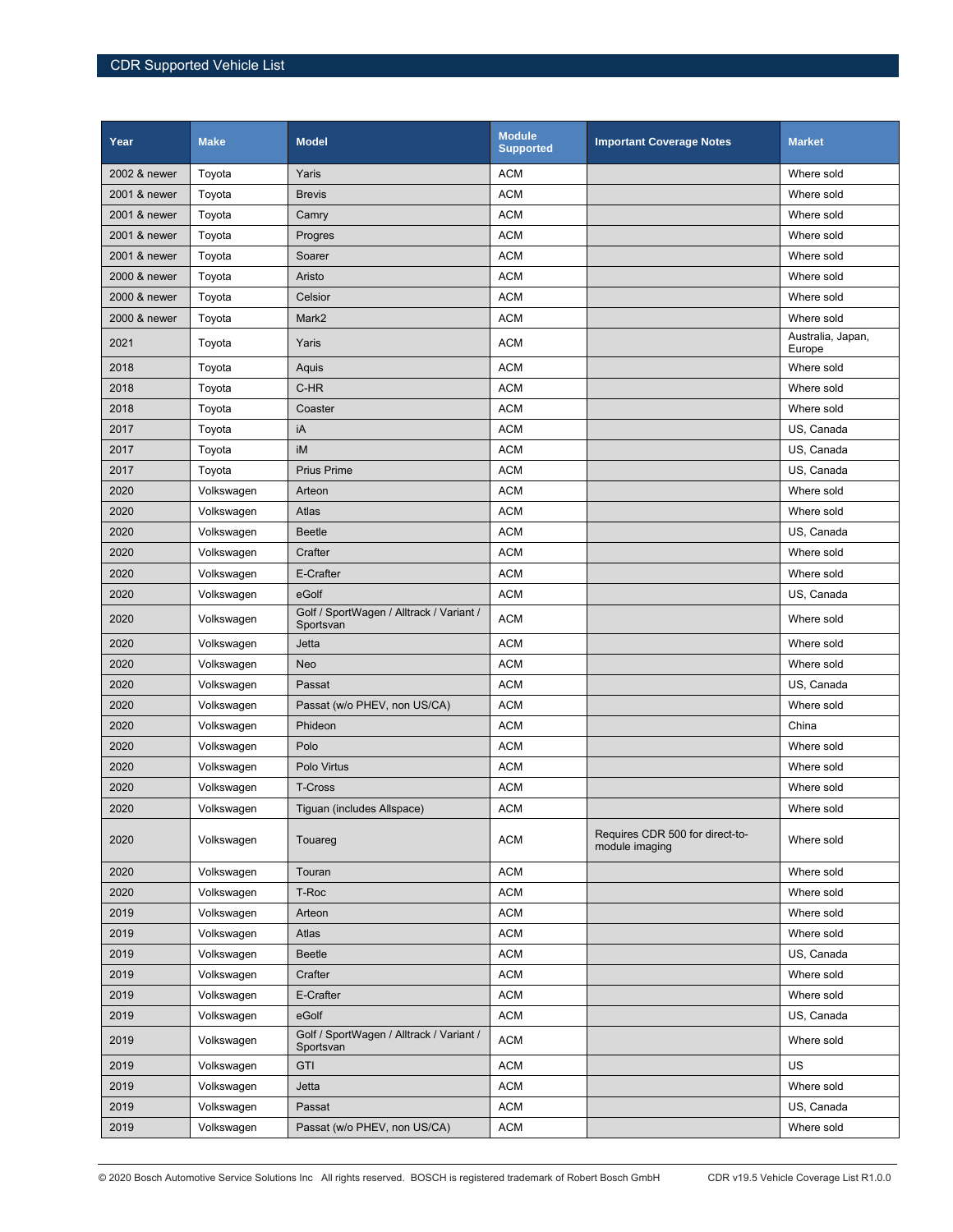| Year | <b>Make</b> | <b>Model</b>                                          | <b>Module</b><br><b>Supported</b> | <b>Important Coverage Notes</b>                   | <b>Market</b> |
|------|-------------|-------------------------------------------------------|-----------------------------------|---------------------------------------------------|---------------|
| 2019 | Volkswagen  | Polo                                                  | <b>ACM</b>                        |                                                   | Where sold    |
| 2019 | Volkswagen  | Polo Virtus                                           | <b>ACM</b>                        |                                                   | Where sold    |
| 2019 | Volkswagen  | <b>T-Cross</b>                                        | <b>ACM</b>                        |                                                   | Where sold    |
| 2019 | Volkswagen  | Tiguan (includes Allspace)                            | <b>ACM</b>                        |                                                   | Where sold    |
| 2019 | Volkswagen  | Touareg                                               | <b>ACM</b>                        | Requires CDR 500 for direct-to-<br>module imaging | Where sold    |
| 2019 | Volkswagen  | Touran                                                | <b>ACM</b>                        |                                                   | Where sold    |
| 2019 | Volkswagen  | T-Roc                                                 | <b>ACM</b>                        |                                                   | Where sold    |
| 2018 | Volkswagen  | Arteon                                                | <b>ACM</b>                        |                                                   | Where sold    |
| 2018 | Volkswagen  | Atlas                                                 | <b>ACM</b>                        |                                                   | Where sold    |
| 2018 | Volkswagen  | <b>Beetle</b>                                         | <b>ACM</b>                        |                                                   | US, Canada    |
| 2018 | Volkswagen  | Crafter                                               | <b>ACM</b>                        |                                                   | Where sold    |
| 2018 | Volkswagen  | eGolf                                                 | <b>ACM</b>                        |                                                   | US, Canada    |
| 2018 | Volkswagen  | Golf / SportWagen / Alltrack / Variant /<br>Sportsvan | <b>ACM</b>                        |                                                   | Where sold    |
| 2018 | Volkswagen  | <b>GTI</b>                                            | <b>ACM</b>                        |                                                   | US            |
| 2018 | Volkswagen  | Jetta                                                 | <b>ACM</b>                        |                                                   | Where sold    |
| 2018 | Volkswagen  | Passat                                                | <b>ACM</b>                        |                                                   | US, Canada    |
| 2018 | Volkswagen  | Passat (w/o PHEV, non US/CA)                          | <b>ACM</b>                        |                                                   | Where sold    |
| 2018 | Volkswagen  | Polo                                                  | <b>ACM</b>                        |                                                   | Where sold    |
| 2018 | Volkswagen  | Tiguan (includes Allspace)                            | <b>ACM</b>                        |                                                   | Where sold    |
| 2018 | Volkswagen  | Touareg                                               | <b>ACM</b>                        |                                                   | US            |
| 2018 | Volkswagen  | Touran                                                | <b>ACM</b>                        |                                                   | Where sold    |
| 2018 | Volkswagen  | T-Roc                                                 | <b>ACM</b>                        |                                                   | Where sold    |
| 2017 | Volkswagen  | <b>Beetle</b>                                         | <b>ACM</b>                        |                                                   | US            |
| 2017 | Volkswagen  | <b>CC</b>                                             | <b>ACM</b>                        |                                                   | US            |
| 2017 | Volkswagen  | Golf, eGolf                                           | <b>ACM</b>                        |                                                   | US            |
| 2017 | Volkswagen  | GTI                                                   | <b>ACM</b>                        |                                                   | US            |
| 2017 | Volkswagen  | Jetta                                                 | <b>ACM</b>                        |                                                   | US            |
| 2017 | Volkswagen  | Passat                                                | <b>ACM</b>                        |                                                   | US            |
| 2017 | Volkswagen  | Tiguan                                                | <b>ACM</b>                        |                                                   | US            |
| 2017 | Volkswagen  | Touareg                                               | <b>ACM</b>                        |                                                   | US            |
| 2016 | Volkswagen  | Beetle (includes convertible)                         | <b>ACM</b>                        |                                                   | US            |
| 2016 | Volkswagen  | CC                                                    | <b>ACM</b>                        |                                                   | US            |
| 2016 | Volkswagen  | EOS                                                   | <b>ACM</b>                        |                                                   | US            |
| 2016 | Volkswagen  | Golf, eGolf                                           | <b>ACM</b>                        |                                                   | US            |
| 2016 | Volkswagen  | <b>GTI</b>                                            | <b>ACM</b>                        |                                                   | US            |
| 2016 | Volkswagen  | Jetta                                                 | <b>ACM</b>                        |                                                   | US            |
| 2016 | Volkswagen  | Passat                                                | <b>ACM</b>                        |                                                   | US            |
| 2016 | Volkswagen  | Tiguan                                                | <b>ACM</b>                        |                                                   | US            |
| 2016 | Volkswagen  | Touareg                                               | <b>ACM</b>                        |                                                   | US            |
| 2015 | Volkswagen  | Beetle (includes convertible)                         | <b>ACM</b>                        | Some early production may not be<br>supported     | US            |
| 2015 | Volkswagen  | $_{\rm CC}$                                           | <b>ACM</b>                        |                                                   | US            |
| 2015 | Volkswagen  | EOS                                                   | <b>ACM</b>                        |                                                   | US            |
| 2015 | Volkswagen  | Golf, eGolf                                           | <b>ACM</b>                        | Some early production may not be<br>supported     | US            |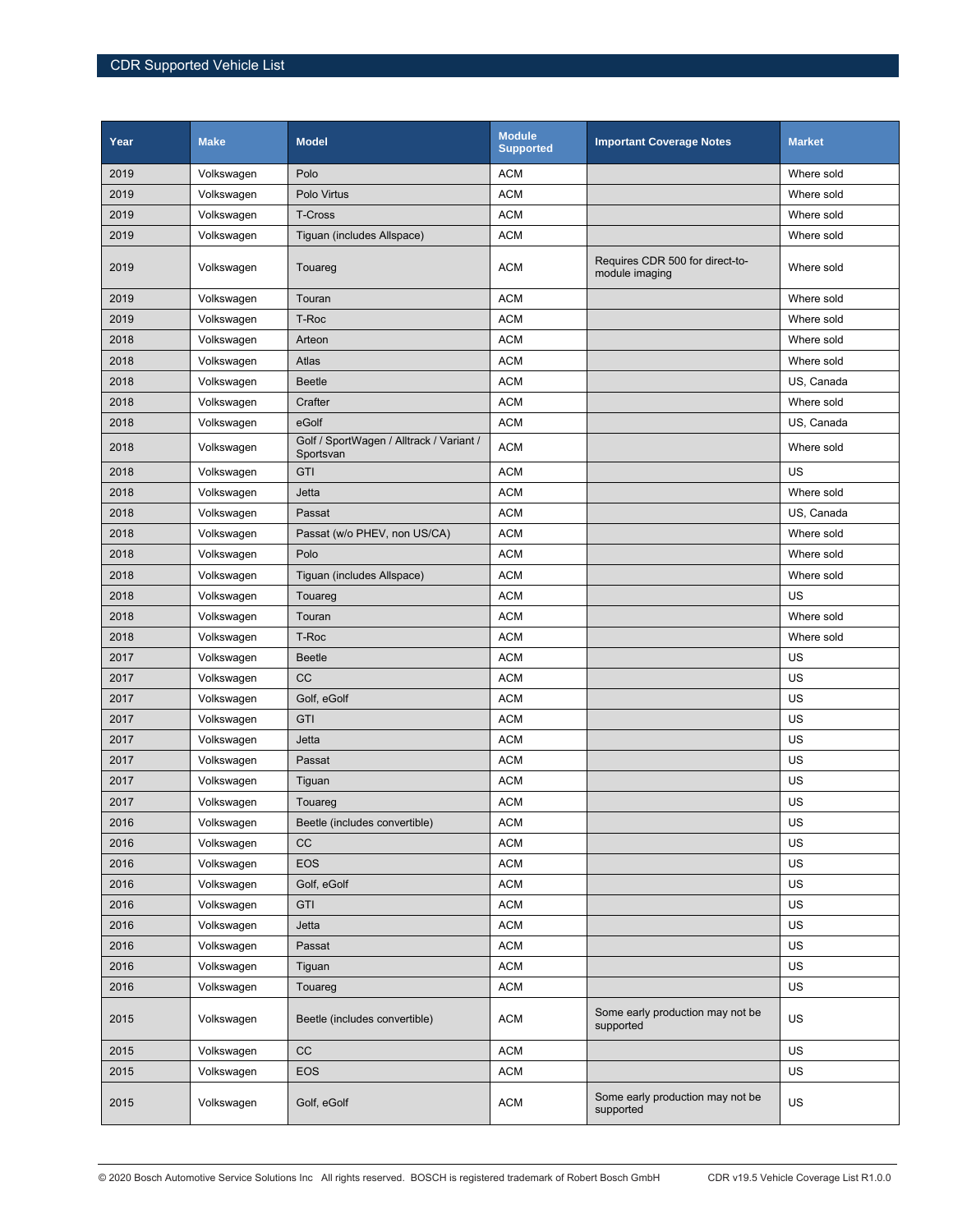| Year | <b>Make</b> | <b>Model</b> | <b>Module</b><br><b>Supported</b> | <b>Important Coverage Notes</b>                   | <b>Market</b>      |
|------|-------------|--------------|-----------------------------------|---------------------------------------------------|--------------------|
| 2015 | Volkswagen  | Jetta        | <b>ACM</b>                        | Some early production may not be<br>supported     | US                 |
| 2015 | Volkswagen  | Passat       | <b>ACM</b>                        | Some early production may not be<br>supported     | US                 |
| 2015 | Volkswagen  | Tiguan       | <b>ACM</b>                        |                                                   | US                 |
| 2015 | Volkswagen  | Touareg      | <b>ACM</b>                        | Some early production may not be<br>supported     | US                 |
| 2014 | Volkswagen  | <b>EOS</b>   | <b>ACM</b>                        | Some early production may not be<br>supported     | US                 |
| 2014 | Volkswagen  | Routan       | <b>ACM</b>                        |                                                   | US, Canada         |
| 2013 | Volkswagen  | Routan       | <b>ACM</b>                        |                                                   | US, Canada         |
| 2012 | Volkswagen  | Routan       | <b>ACM</b>                        |                                                   | US, Canada         |
| 2011 | Volkswagen  | Routan       | <b>ACM</b>                        |                                                   | US, Canada         |
| 2010 | Volkswagen  | Routan       | <b>ACM</b>                        |                                                   | US, Canada         |
| 2009 | Volkswagen  | Routan       | <b>ACM</b>                        |                                                   | US, Canada         |
| 2019 | Volvo       | S60/S60L     | <b>ACM</b>                        | Requires CDR 500 for direct-to-<br>module imaging | Where sold         |
| 2019 | Volvo       | <b>V60</b>   | <b>ACM</b>                        | Requires CDR 500 for direct-to-<br>module imaging | Where sold         |
| 2019 | Volvo       | <b>XC40</b>  | <b>ACM</b>                        | Requires CDR 500 for direct-to-<br>module imaging | Where sold         |
| 2018 | Volvo       | S60/S60L     | <b>ACM</b>                        | Requires CDR 500 for direct-to-<br>module imaging | Where sold         |
| 2018 | Volvo       | <b>S90</b>   | <b>ACM</b>                        |                                                   | Where sold         |
| 2018 | Volvo       | V40          | <b>ACM</b>                        |                                                   | Where sold         |
| 2018 | Volvo       | <b>V60</b>   | <b>ACM</b>                        | Requires CDR 500 for direct-to-<br>module imaging | Where sold         |
| 2018 | Volvo       | V90          | <b>ACM</b>                        |                                                   | Where sold         |
| 2018 | Volvo       | <b>XC40</b>  | <b>ACM</b>                        | Requires CDR 500 for direct-to-<br>module imaging | Where sold         |
| 2018 | Volvo       | <b>XC60</b>  | <b>ACM</b>                        |                                                   | Where sold         |
| 2018 | Volvo       | <b>XC90</b>  | <b>ACM</b>                        |                                                   | Where sold         |
| 2017 | Volvo       | S60/S60L     | <b>ACM</b>                        |                                                   | US, Canada, Europe |
| 2017 | Volvo       | <b>S90</b>   | <b>ACM</b>                        |                                                   | US, Canada, Europe |
| 2017 | Volvo       | V40          | <b>ACM</b>                        |                                                   | Europe             |
| 2017 | Volvo       | <b>V60</b>   | <b>ACM</b>                        |                                                   | US, Canada, Europe |
| 2017 | Volvo       | V90          | <b>ACM</b>                        |                                                   | US, Canada, Europe |
| 2017 | Volvo       | XC60         | <b>ACM</b>                        |                                                   | US, Canada, Europe |
| 2017 | Volvo       | <b>XC90</b>  | <b>ACM</b>                        |                                                   | US, Canada, Europe |
| 2016 | Volvo       | <b>S60</b>   | <b>ACM</b>                        |                                                   | US, Canada, Europe |
| 2016 | Volvo       | S80          | <b>ACM</b>                        |                                                   | US, Canada, Europe |
| 2016 | Volvo       | V60          | <b>ACM</b>                        |                                                   | US, Canada, Europe |
| 2016 | Volvo       | V70          | <b>ACM</b>                        |                                                   | US, Canada, Europe |